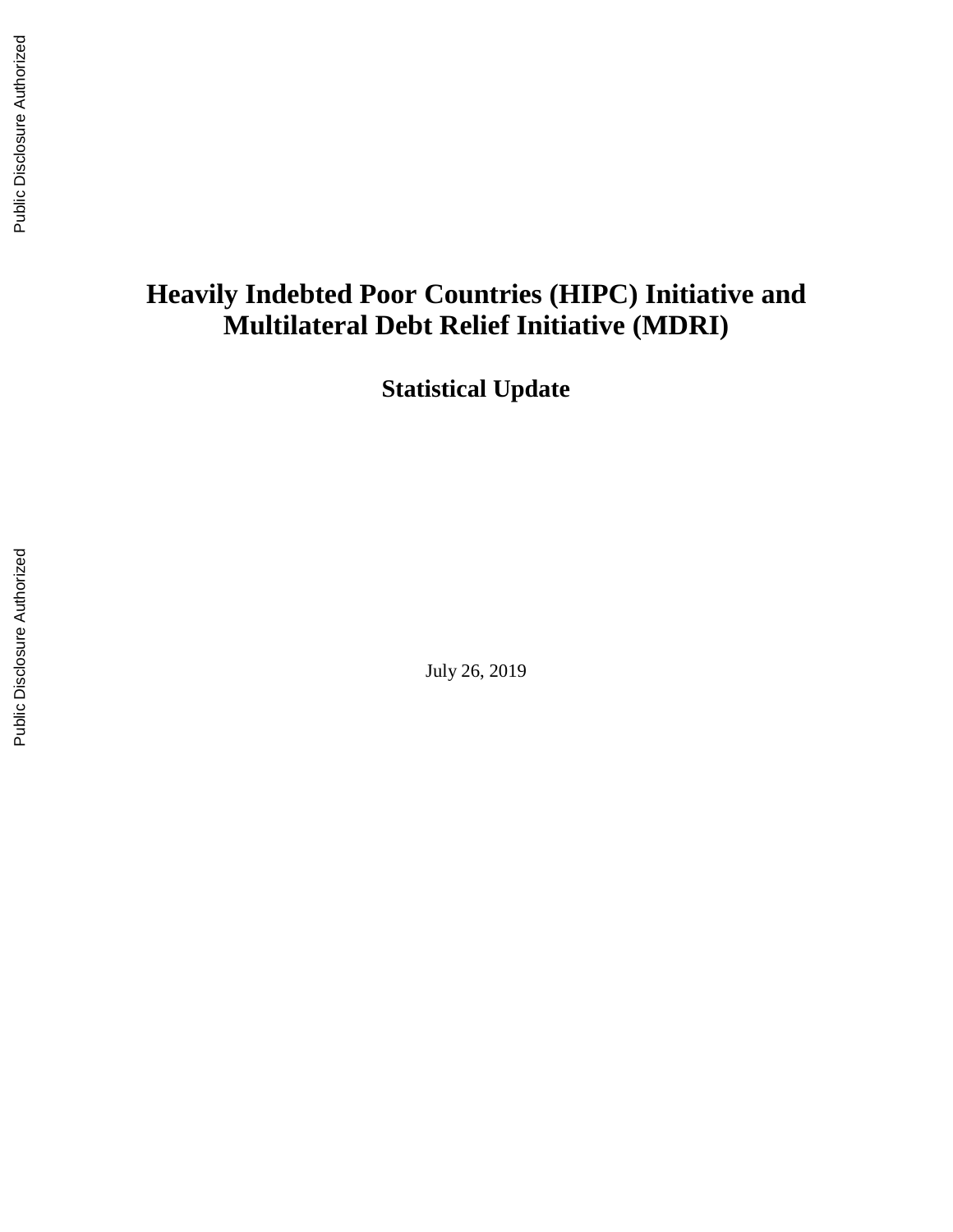Prepared by a team led by Boris Gamarra, consisting of Signe Zeikate, Jaime Garron and Vasileios Tsiropoulos under the supervision of Doerte Doemeland (WB), and Sam LaRussa and Joyce Miharu Saito under the supervision of Dalia Hakura and Hans Weisfeld (IMF).

Approved by Ceyla Pazarbasioglu (IDA) and Seán Nolan (IMF)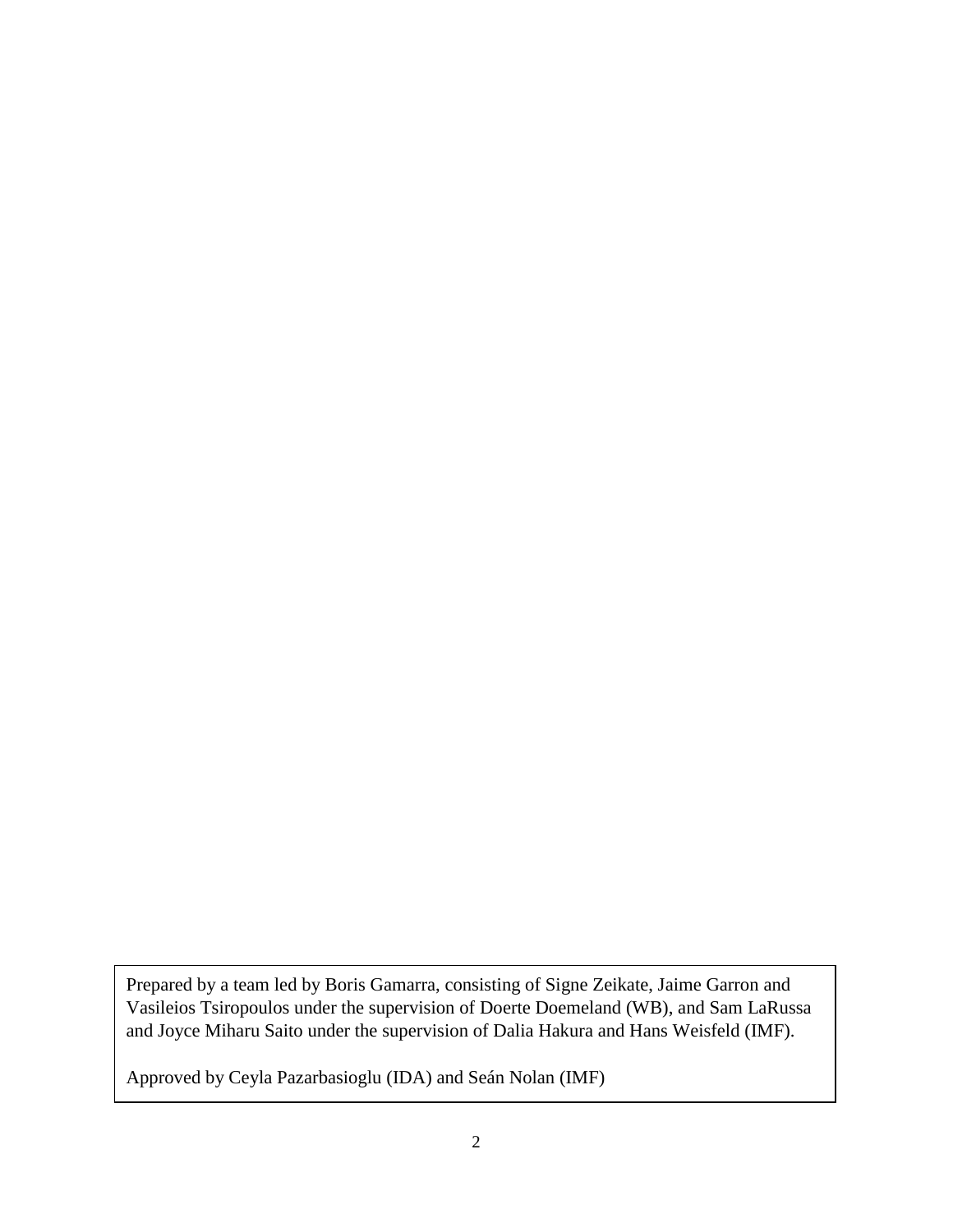# **CONTENTS**

| Abbreviations and Acronyms 24                                                                      |    |
|----------------------------------------------------------------------------------------------------|----|
|                                                                                                    |    |
|                                                                                                    |    |
|                                                                                                    |    |
| Debt Service Relief and Poverty Reducing Expenditure ____________________________14                |    |
| Update of the Costs of the Initiatives 15                                                          |    |
|                                                                                                    |    |
| Creditor Participation: Official Bilateral and Commercial Creditors __________________ 18          |    |
| <b>Figures</b><br>1. Poverty-Reducing Expenditure and Debt Service in Post-Decision-Point HIPCs 15 |    |
| <b>Tables</b>                                                                                      |    |
|                                                                                                    |    |
| 2. HIPC Initiative: Costs by Main Creditor and Country Group ____________________ 16               |    |
| 3. MDRI: Nominal Costs by Main Creditor and Country Group_______________________17                 |    |
| <b>Annexes</b>                                                                                     |    |
|                                                                                                    | 20 |
| II. Country Coverage, Data Sources, and Assumptions for the HIPC Initiative and MDRI               |    |
| Costing Exercise                                                                                   | 24 |
| III. Tables                                                                                        | 26 |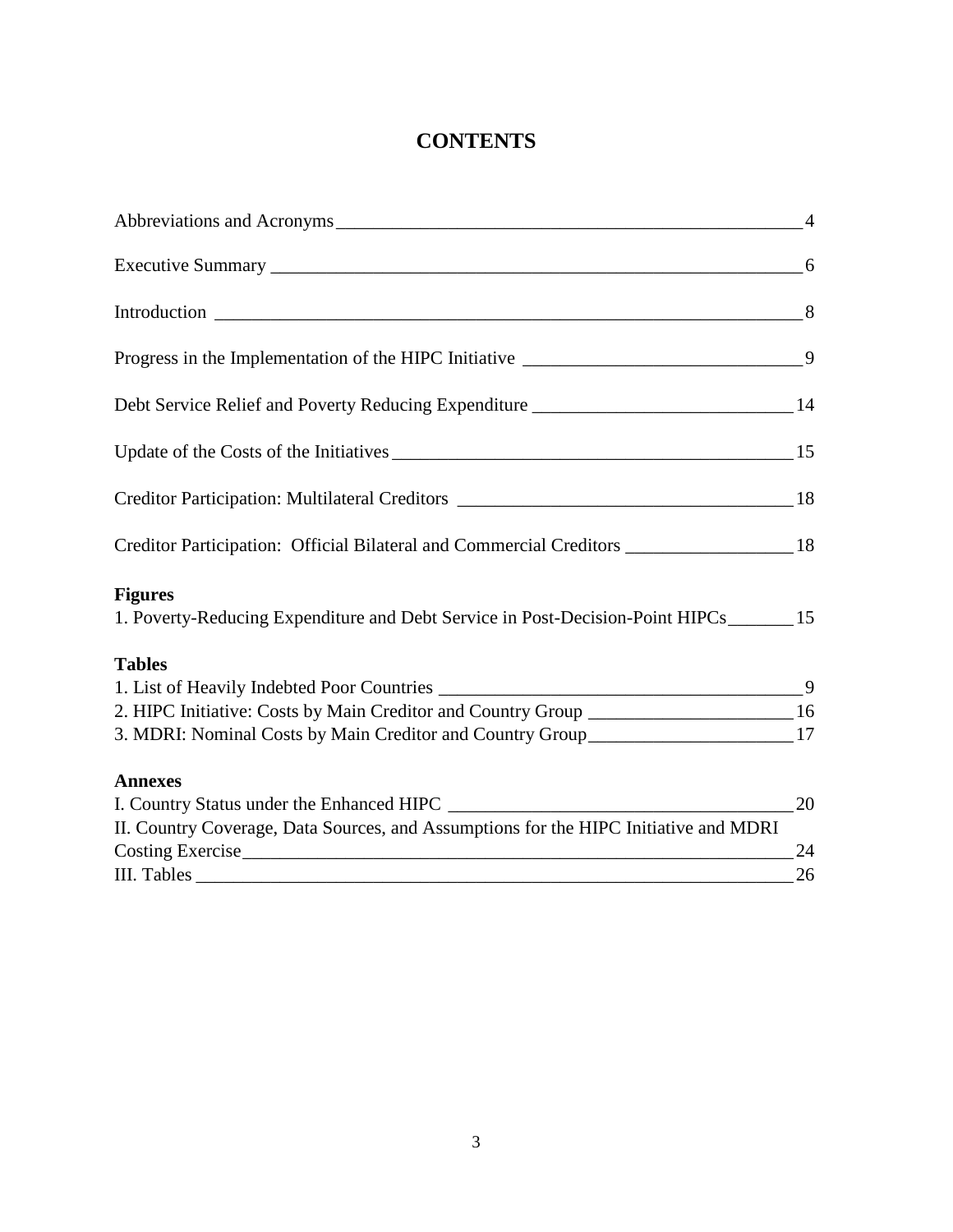#### **ABBREVIATIONS AND ACRONYMS**

| <b>AfDB</b>                             | <b>African Development Bank</b>                                                                                                                                                                                                                                                                                                                                                                                      |
|-----------------------------------------|----------------------------------------------------------------------------------------------------------------------------------------------------------------------------------------------------------------------------------------------------------------------------------------------------------------------------------------------------------------------------------------------------------------------|
| <b>AfDF</b>                             | <b>African Development Fund</b>                                                                                                                                                                                                                                                                                                                                                                                      |
| <b>AFRITAC</b>                          | Africa Regional Technical Assistance Centers                                                                                                                                                                                                                                                                                                                                                                         |
| <b>AMF</b>                              | <b>Arab Monetary Fund</b>                                                                                                                                                                                                                                                                                                                                                                                            |
| AsDB                                    | <b>Asian Development Bank</b>                                                                                                                                                                                                                                                                                                                                                                                        |
| <b>BADEA</b>                            | Arab Bank for Economic Development in Africa                                                                                                                                                                                                                                                                                                                                                                         |
| <b>BCEAO</b>                            | <b>Central Bank of West African States</b>                                                                                                                                                                                                                                                                                                                                                                           |
| <b>BDEAC</b>                            | Banque de Développement des États de l'Afrique Centrale                                                                                                                                                                                                                                                                                                                                                              |
|                                         | (Central African States Development Bank)                                                                                                                                                                                                                                                                                                                                                                            |
| <b>BDEGL</b>                            | Banque de Développement des Etats des Grand Lacs                                                                                                                                                                                                                                                                                                                                                                     |
|                                         | (Development Bank of Great Lakes States)                                                                                                                                                                                                                                                                                                                                                                             |
| <b>BEAC</b>                             | Banque des Etats de l'Afrique Centrale                                                                                                                                                                                                                                                                                                                                                                               |
|                                         | (Bank of Central African States)                                                                                                                                                                                                                                                                                                                                                                                     |
| <b>BOAD</b>                             | Banque Ouest Africaine de Developpement                                                                                                                                                                                                                                                                                                                                                                              |
|                                         | (West African Development Bank)                                                                                                                                                                                                                                                                                                                                                                                      |
| <b>CABEI</b>                            | Central American Bank for Economic Integration                                                                                                                                                                                                                                                                                                                                                                       |
| <b>CAF</b>                              | Corporación Andina de Fomento                                                                                                                                                                                                                                                                                                                                                                                        |
|                                         | (Andean Development Corporation)                                                                                                                                                                                                                                                                                                                                                                                     |
| CDB                                     | Caribbean Development Bank                                                                                                                                                                                                                                                                                                                                                                                           |
| <b>CEMLA</b>                            | Centro de Estudios Monetarios Latinoamericanos                                                                                                                                                                                                                                                                                                                                                                       |
|                                         | (Center for Latin American Monetary Studies)                                                                                                                                                                                                                                                                                                                                                                         |
| <b>CIRR</b>                             | <b>Commercial Interest Reference Rate</b>                                                                                                                                                                                                                                                                                                                                                                            |
| CP                                      | <b>Completion Point</b>                                                                                                                                                                                                                                                                                                                                                                                              |
| <b>CPF</b>                              | <b>Country Partnership Framework</b>                                                                                                                                                                                                                                                                                                                                                                                 |
| <b>DFID</b>                             |                                                                                                                                                                                                                                                                                                                                                                                                                      |
| DP                                      | <b>Decision Point</b>                                                                                                                                                                                                                                                                                                                                                                                                |
| <b>DRC</b>                              |                                                                                                                                                                                                                                                                                                                                                                                                                      |
| <b>DSF</b>                              |                                                                                                                                                                                                                                                                                                                                                                                                                      |
| <b>EADB</b>                             |                                                                                                                                                                                                                                                                                                                                                                                                                      |
|                                         |                                                                                                                                                                                                                                                                                                                                                                                                                      |
|                                         |                                                                                                                                                                                                                                                                                                                                                                                                                      |
|                                         |                                                                                                                                                                                                                                                                                                                                                                                                                      |
|                                         |                                                                                                                                                                                                                                                                                                                                                                                                                      |
| <b>EPCA</b>                             |                                                                                                                                                                                                                                                                                                                                                                                                                      |
| <b>ESF</b>                              |                                                                                                                                                                                                                                                                                                                                                                                                                      |
| EU                                      |                                                                                                                                                                                                                                                                                                                                                                                                                      |
| <b>EBID</b><br>ECF<br><b>EFF</b><br>EIB | Department for International Development<br>Democratic Republic of the Congo<br>Debt Sustainability Framework<br><b>East African Development Bank</b><br><b>ECOWAS Bank for Investment and Development</b><br><b>Extended Credit Facility</b><br><b>Extended Fund Facility</b><br><b>European Investment Bank</b><br><b>Emergency Post-Conflict Assistance</b><br><b>Exogenous Shocks Facility</b><br>European Union |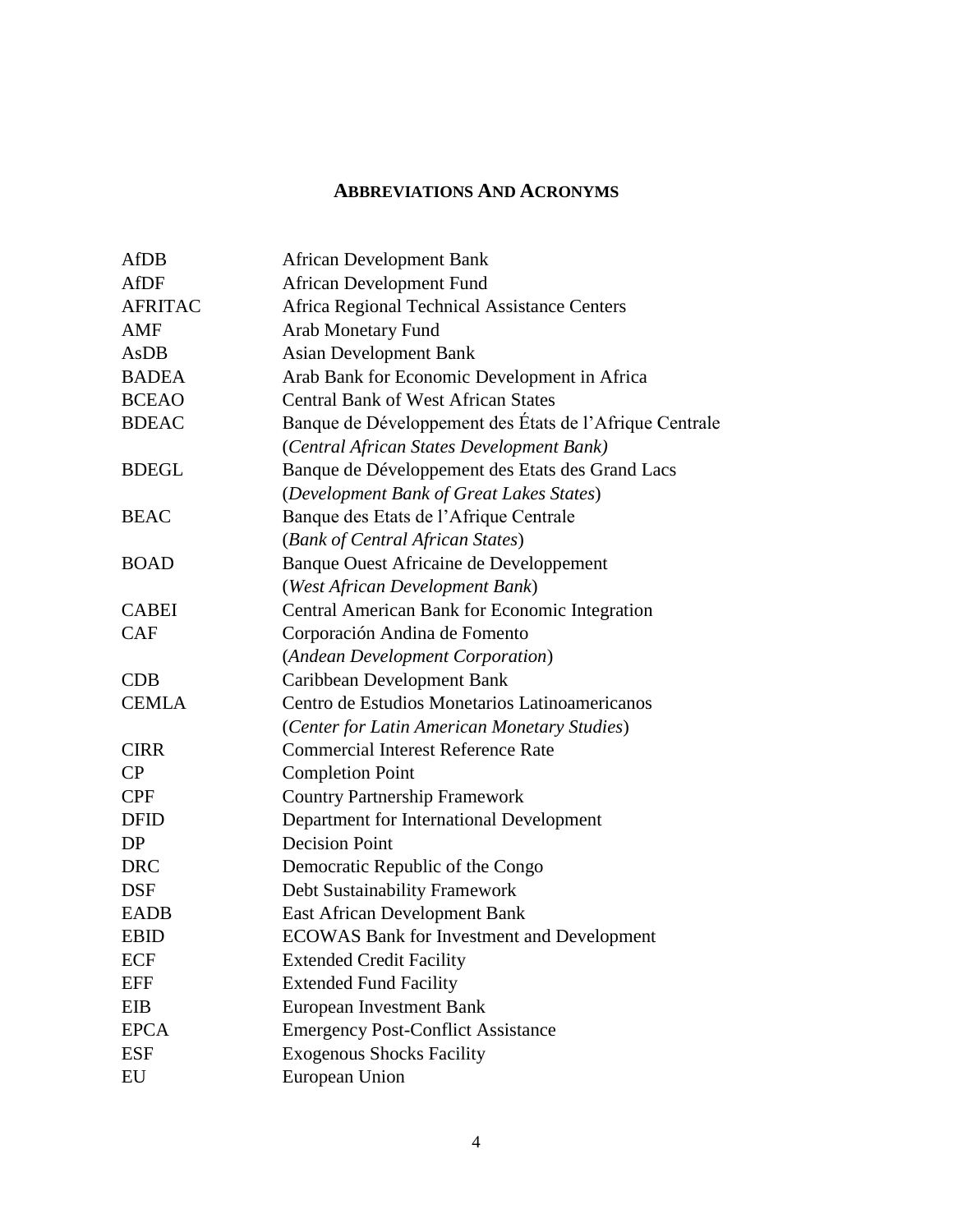| <b>FEGECE</b>   | Fonds d'Entraide et de Garantie des Emprunts du Conseil de l'Entente |
|-----------------|----------------------------------------------------------------------|
|                 | (Fund of Aid and of Loans Guarantee of the Agreement Council)        |
| <b>FOCEM</b>    | Fondo Centroamericano de Estabilización Monetaria                    |
|                 | (Central American Monetary Stabilization Fund)                       |
| <b>FONPLATA</b> | Fondo Financiero para el Desarrollo de la Cuenca del Plata           |
|                 | (Fund for the Financial Development of the River Plate Basin)        |
| <b>FSID</b>     | Fonds de Solidarité Islamique pour le Développement                  |
|                 | (Islamic Fund for Solidarity and Economic Development)               |
| <b>GDP</b>      | <b>Gross Domestic Product</b>                                        |
| <b>HIPC</b>     | <b>Heavily Indebted Poor Countries</b>                               |
| IaDB            | <b>Inter-American Development Bank</b>                               |
| <b>IBRD</b>     | <b>International Bank for Reconstruction and Development</b>         |
| <b>IDA</b>      | <b>International Development Association</b>                         |
| <b>IFAD</b>     | <b>International Fund for Agricultural Development</b>               |
| IFI             | <b>International Financial Institutions</b>                          |
| <b>IMF</b>      | <b>International Monetary Fund</b>                                   |
| I-PRSP          | <b>Interim Poverty Reduction Strategy Paper</b>                      |
| <b>IsDB</b>     | <b>Islamic Development Bank</b>                                      |
| <b>JSAN</b>     | Joint Staff Advisory Note                                            |
| <b>LICs</b>     | <b>Low Income Countries</b>                                          |
| <b>MDB</b>      | <b>Multilateral Development Bank</b>                                 |
| <b>MDGs</b>     | Millennium Development Goals                                         |
| <b>MDRI</b>     | <b>Multilateral Debt Relief Initiative</b>                           |
| <b>NDF</b>      | Nordic Development Fund                                              |
| <b>MPF</b>      | <b>Multi Partner Fund</b>                                            |
| <b>OPEC</b>     | Organization of Petroleum Exporting Countries                        |
| <b>OFID</b>     | <b>OPEC Fund for International Development</b>                       |
| PRGT            | Poverty Reduction and Growth Trust                                   |
| <b>PRSP</b>     | <b>Poverty Reduction Strategy Paper</b>                              |
| <b>PTA</b>      | Eastern and Southern African Trade and Development Bank              |
| <b>PV</b>       | <b>Present Value</b>                                                 |
| <b>SCD</b>      | <b>Systematic Country Diagnostics</b>                                |
| <b>SDR</b>      | <b>Special Drawing Rights</b>                                        |
| <b>SMP</b>      | <b>Staff Monitored Program</b>                                       |
| <b>WAEMU</b>    | West African Economic and Monetary Union                             |
| <b>WAIFEM</b>   | West African Institute for Financial and Economic Management         |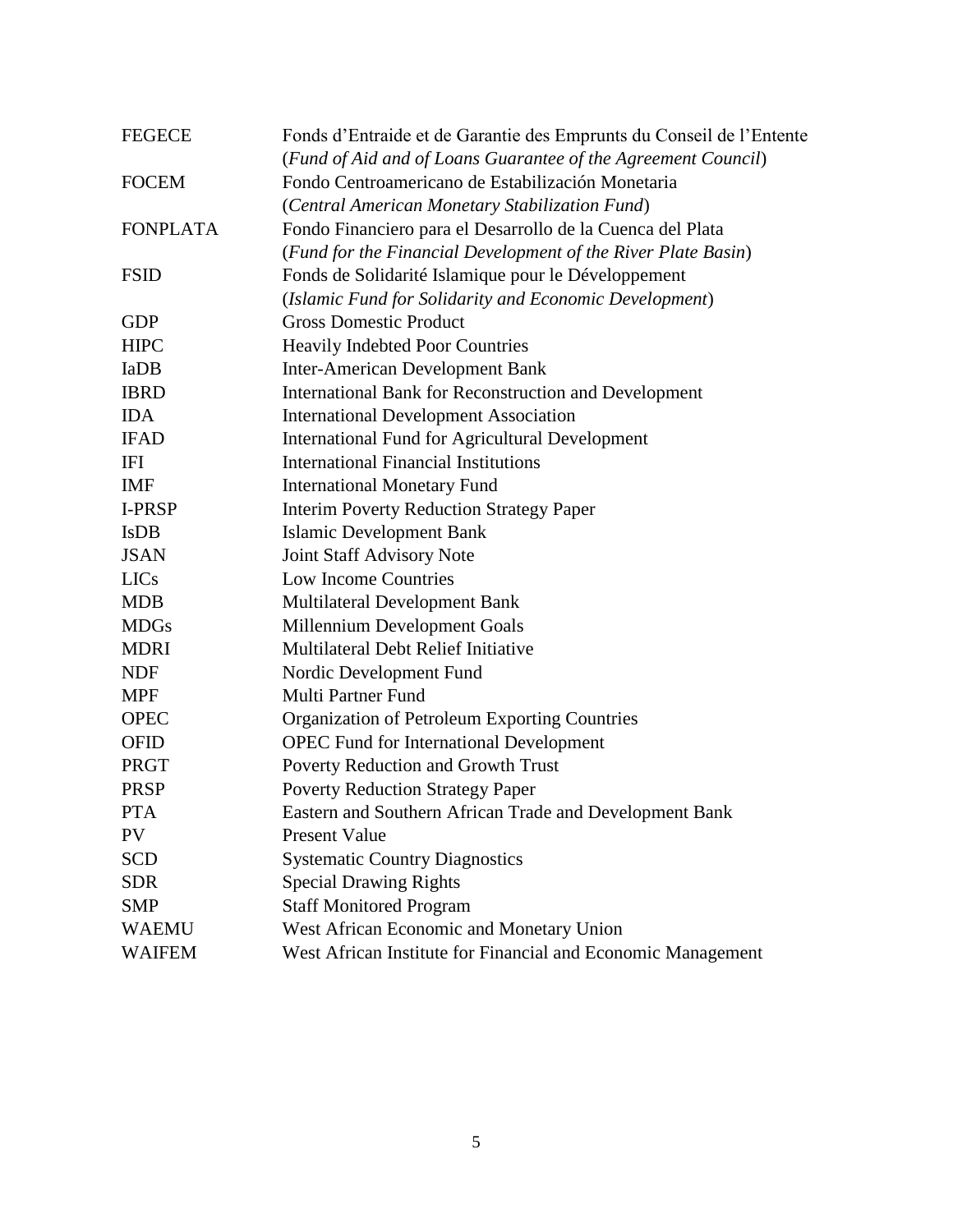#### **EXECUTIVE SUMMARY**

**This report reviews developments in the implementation of the Heavily Indebted Poor Countries (HIPC) Initiative and Multilateral Debt Relief Initiative (MDRI)**. It also provides updates on debt service and poverty-reducing expenditure by beneficiary countries, as well as on the cost of debt relief, creditor participation rates, and litigation against HIPCs. The cost of debt relief to creditors under the HIPC Initiative is currently estimated at US\$76.2 billion, while the cost to the four multilaterals providing debt relief under the MDRI is estimated at US\$43.3 billion (both in end-2017 present value terms).

**The HIPC initiative and the MDRI have helped reduce excessive debt burdens in 36 postcompletion point countries, offering them a fresh start and renewed access to development finance**. Poverty-reducing expenditures (7.3 percent of GDP) were almost four times as great as debt-service payments (1.9 percent of GDP) in 2017.

**Multilateral and Paris Club creditor participation has been strong**. Multilateral creditors and the Paris Club provided over ninety-nine percent of their HIPC debt relief to postcompletion-point HIPCs. This is more than 85 percent (multilateral 48 percent and Paris Club 37 percent) of total HIPC debt relief costs to post-completion point countries. Most members of the Paris Club have voluntarily committed to provide additional debt relief beyond HIPC.

**Delivery of debt relief by non-Paris Club official bilateral creditor to HIPCs has increased in recent years, while commercial creditor participation remains a challenge**. Around 51 percent of their expected HIPC debt relief has been delivered by non-Paris Club official bilateral creditors. This is an estimated 4 percentage points increase in comparison to the last reporting in 2017. Nonetheless, creditors representing about 43 percent of the total expected debt relief from non-Paris Club creditors either did not provide debt relief or provided less than 40 percent of the expected amount under the HIPC Initiative. Commercial creditor participation in the HIPC Initiative has been weak.

**Currently, 36 HIPC-eligible countries have reached the completion point, while three countries—Eritrea, Somalia and Sudan—remain in the pre-decision point phase**. After more than two decades of hiatus, Somalia is beginning to make meaningful progress towards reaching HIPC Initiative's decision point. The authorities are working on: (i) establishing a track record of macroeconomic performance under an IMF Staff Monitored Program (SMP); and (ii) preparing the ninth National Development Plan, which is intended to serve as an i-PRSP. The debt reconciliation process and discussions on securing creditor financing assurances for the delivery of HIPC debt relief are underway. Progress in Eritrea and Sudan toward the HIPC decision point has been more limited.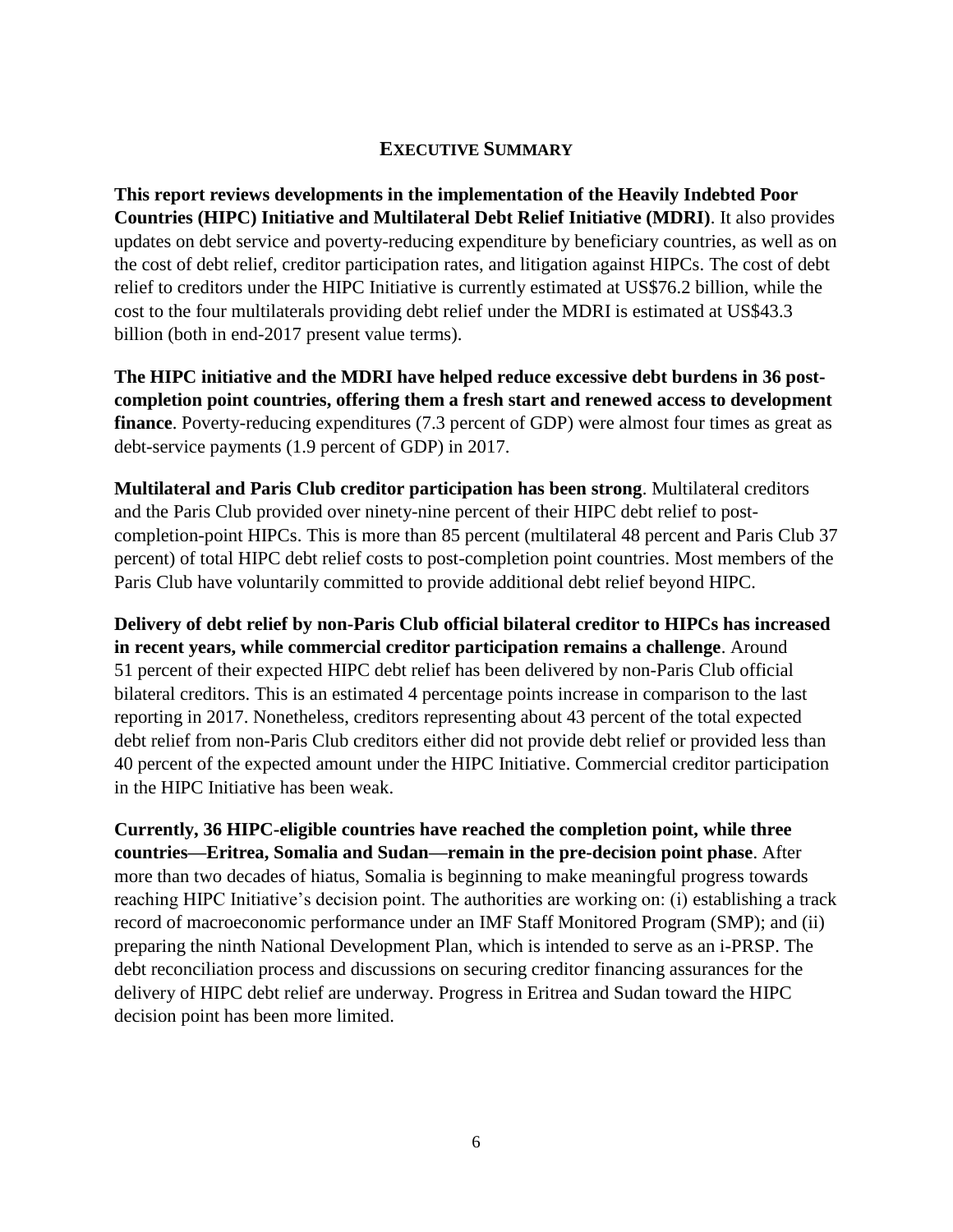**Publication of the "Heavily Indebted Poor Countries (HIPC) Initiative and Multilateral Debt Relief Initiative (MDRI)—Statistical Update" report in its current form will be discontinued**. Updates of statistical tables and on the progress of the remaining HIPC countries in reaching Initiatives' milestones will be posted on the IMF and the World Bank websites on a biennial basis.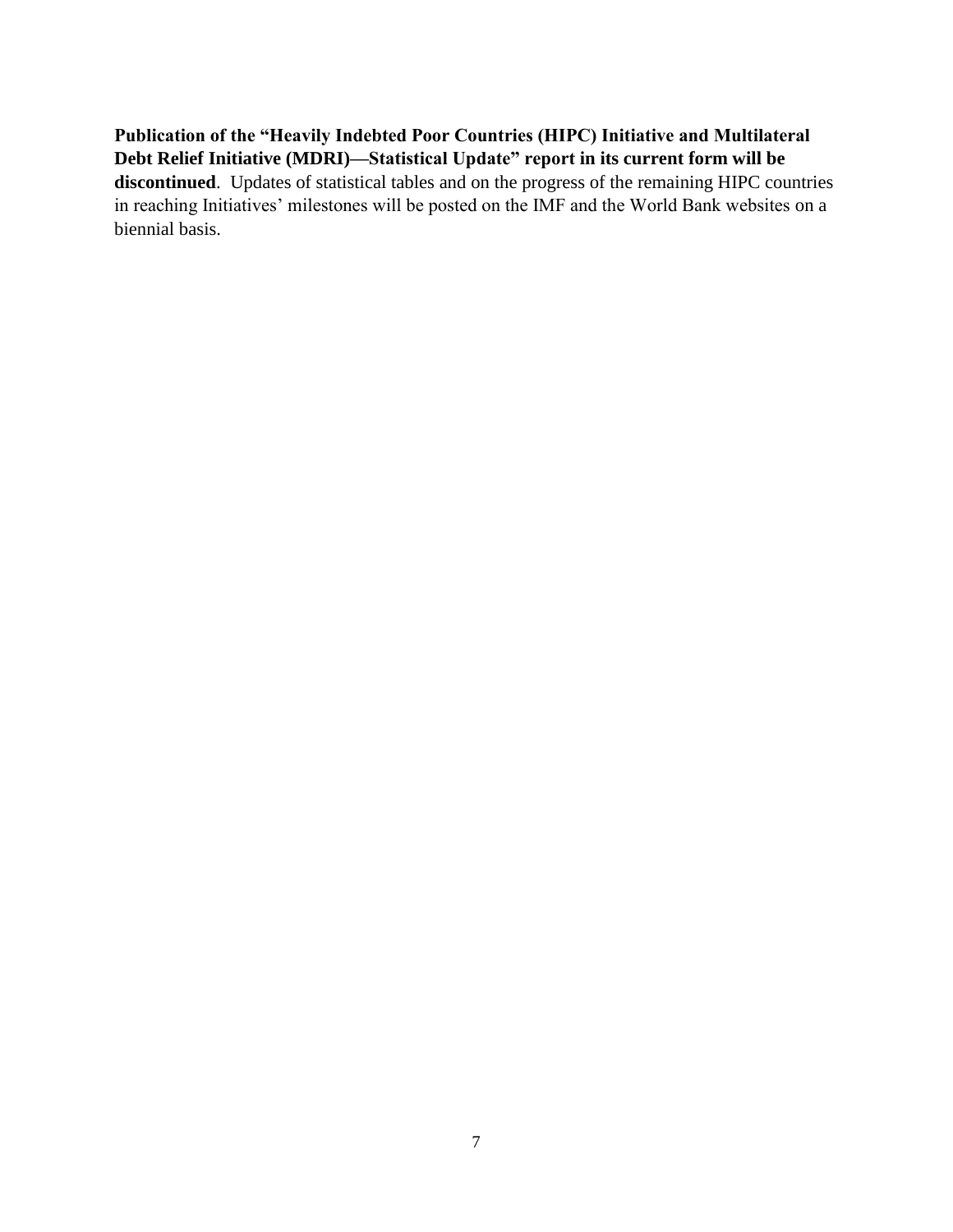#### **INTRODUCTION**

# 1. **This report reviews developments in the implementation of the Heavily Indebted Poor Countries (HIPC) Initiative and Multilateral Debt Relief Initiative (MDRI)**. It also

provides updates on debt service and poverty-reducing expenditure by beneficiary countries, as well as the cost of debt relief, creditor participation rates, and litigation against HIPCs. Cost estimates are given in end-2017 present value (PV) terms.<sup>1</sup> The following figures and tables are updated:

- Trends in poverty-reducing spending and debt service in HIPCs (Annex III Tables AIII1–3)
- Costs of the initiatives by creditor and country (Tables 2 and 3 and Annex III Tables AIII4– 14)
- Non-Paris Club bilateral creditor participation (Annex III Table AIII15)
- Commercial creditor lawsuits against HIPCs (Annex III Table AIII16)

2. **Further to the 2011 decision of the Boards of the IMF and the World Bank, the publication of the "Heavily Indebted Poor Countries (HIPC) Initiative and Multilateral Debt Relief Initiative (MDRI)—Statistical Update" reports will be discontinued in its current form**. <sup>2</sup> Updates of statistical tables and a brief description of progress of the remaining HIPC-eligible countries in reaching Initiatives' milestones will be posted on the IMF [\(https://www.imf.org/en/About/Factsheets/Sheets/2016/08/01/16/11/Debt-Relief-Under-the-](https://www.imf.org/en/About/Factsheets/Sheets/2016/08/01/16/11/Debt-Relief-Under-the-Heavily-Indebted-Poor-Countries-Initiative)[Heavily-Indebted-Poor-Countries-Initiative\)](https://www.imf.org/en/About/Factsheets/Sheets/2016/08/01/16/11/Debt-Relief-Under-the-Heavily-Indebted-Poor-Countries-Initiative) and the World Bank [\(http://www.worldbank.org/en/topic/debt-relief\)](http://www.worldbank.org/en/topic/debt-relief) websites at two-year intervals. These updates will cover the information currently provided in the text tables, figures, and the statistical annexes of this report, including: (i) costs of the HIPC and MDRI Initiatives by creditor and country; (ii) creditor participation rates in the HIPC initiative; (iii) commercial creditor lawsuits against HIPCs; (iv) trends in poverty-reducing spending and debt service in HIPCs; and (v) remaining HIPC-eligible countries' progress through the Initiatives.

<sup>&</sup>lt;sup>1</sup>This is an update to the earlier report "Heavily Indebted Poor Countries (HIPC) Initiative and Multilateral Debt Relief Initiative [\(MDRI\)—Statistical Update"](https://www.imf.org/~/media/Files/Publications/PP/2017/pp090117hipc-mdri.ashx) August 4, 2017, which provided debt relief cost estimates in end 2015 PV terms.

<sup>&</sup>lt;sup>2</sup>See Buff/11/152 for a summary of the Executive Board meeting on the November 8, 2011 report on "Heavily Indebted Poor [Countries Initiative and Multilateral Debt Initiative \(MDRI\)—Status of implementation and Proposals for the Future of the](https://www.imf.org/external/np/pp/eng/2011/110811.pdf)  [HIPC Initiative.](https://www.imf.org/external/np/pp/eng/2011/110811.pdf)"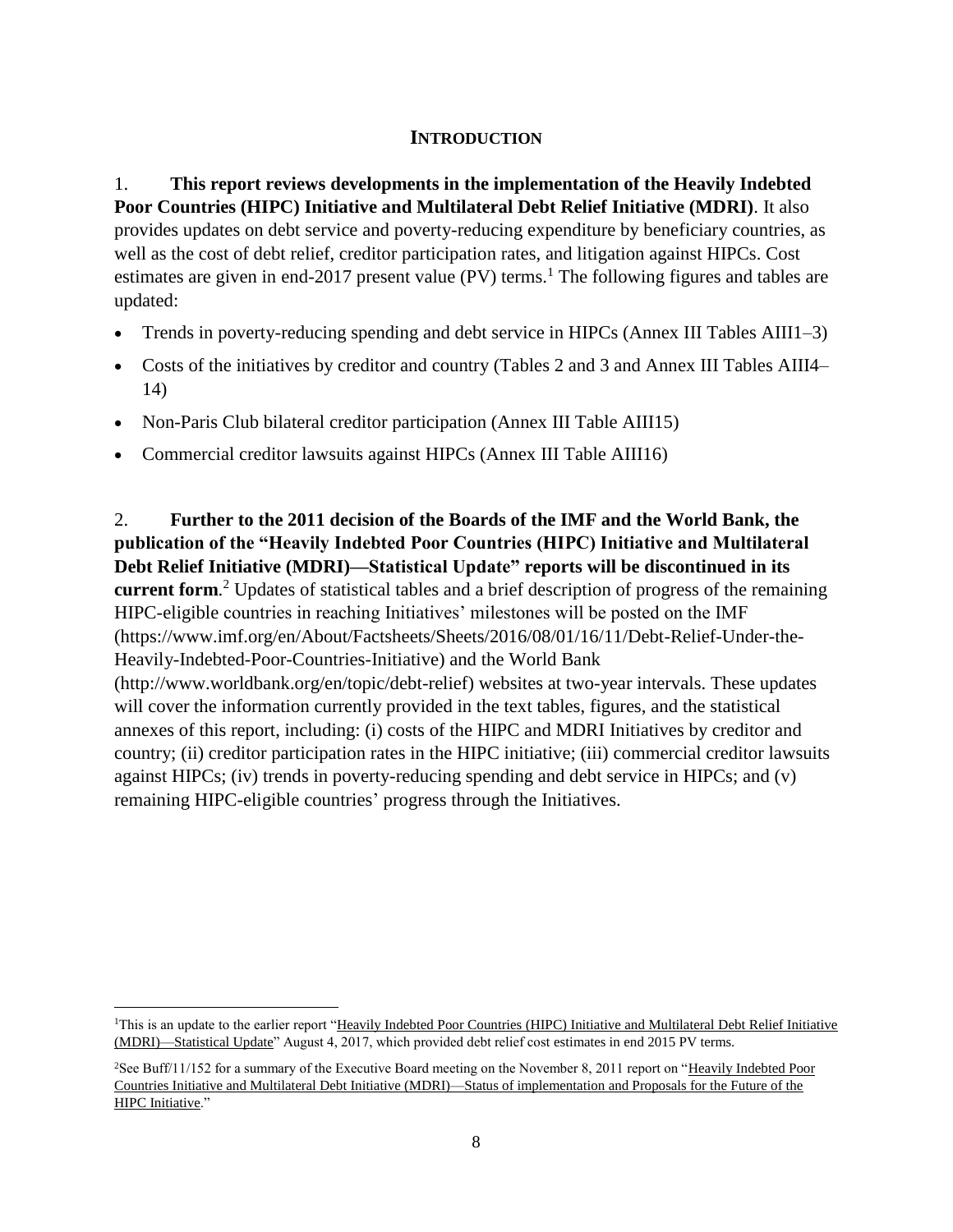#### **PROGRESS IN THE IMPLEMENTATION OF THE HIPC INITIATIVE**

3. **36 out of 39 countries eligible for the HIPC Initiative have reached the completion point** (Table 1). The last country to reach its completion point was Chad, which met that milestone in April 2015.

4. **Of the three pre-decision-point countries—Eritrea, Somalia, and Sudan—Somalia is beginning to make meaningful progress towards qualifying for debt relief and reaching the decision point under the Initiative**. <sup>3</sup> Box 1 elaborates on the process followed for determining the set of pre-decision point countries (i.e., the countries that have been ring-fenced for potential eligibility under the HIPC Initiative). The key steps needed for these countries to reach the decision point are:

- Establishing a satisfactory track record of strong policy performance under IMF- and World Bank-supported programs. Qualifying IMF programs include a staff-monitored program (SMP) with Upper Credit Tranche (UCT) conditionality.
- Clearing arrears to the IMF, the World Bank, and the African Development Bank AfDB), and clearing or preparing a plan to clear arrears to the remaining external creditors. This would help build support and mobilize financing for debt relief and financing assurances for the required IMF-supported program.
- Preparing a satisfactory (full or interim) Poverty Reduction Strategy Paper (PRSP), or similar document, involving civil society participation.
- Agreeing on the floating completion point0 triggers with IDA and the IMF.

|                          |                                    | 36 Post-Completion-Point HIPCs <sup>1/</sup> |                       |
|--------------------------|------------------------------------|----------------------------------------------|-----------------------|
| Afghanistan              | Congo, Dem. Rep. of the            | Haiti                                        | Niger                 |
| Benin                    | Congo, Rep. of                     | Honduras                                     | Rwanda                |
| Bolivia                  | Côte d'Ivoire                      | Liberia                                      | São Tomé and Príncipe |
| Burkina Faso             | Ethiopia                           | Madagascar                                   | Senegal               |
| Burundi                  | Gambia, The                        | Malawi                                       | Sierra Leone          |
| Cameroon                 | Ghana                              | Mali                                         | Tanzania              |
| Central African Republic | Guinea                             | Mauritania                                   | Togo                  |
| Chad                     | Guinea-Bissau                      | Mozambique                                   | Uganda                |
| Comoros                  | Guyana                             | Nicaragua                                    | Zambia                |
|                          | 3 Pre-Decision-Point HIPCs $^{27}$ |                                              |                       |
| Eritrea                  | Somalia                            | Sudan                                        |                       |

<sup>&</sup>lt;sup>3</sup>Nepal remains potentially eligible but indicated that it does not want to avail itself of assistance under the HIPC Initiative. The potential eligibility of Myanmar could not be assessed in 2006 and 2011 due to lack of data. For further discussion, see Box 1.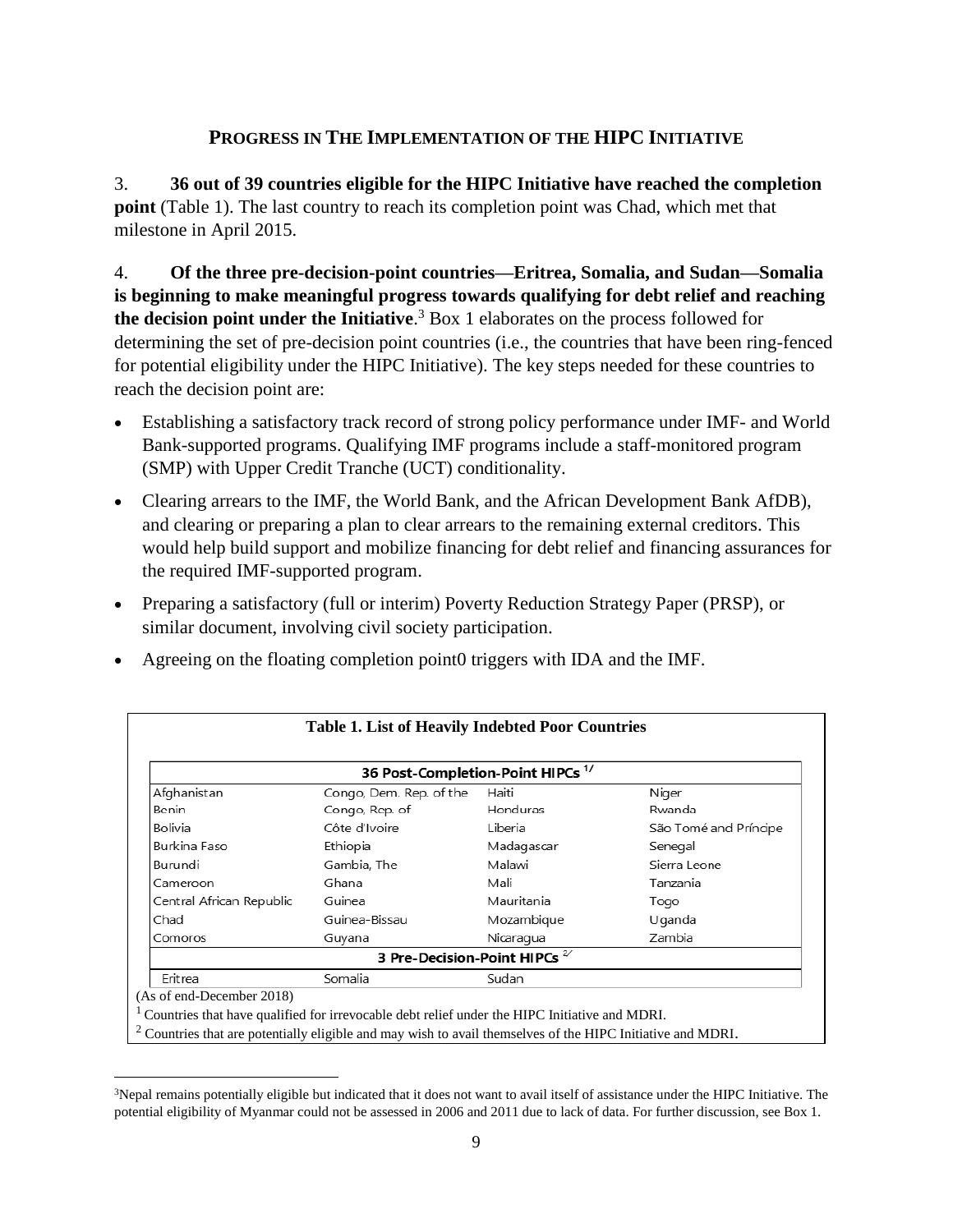• Determining whether the country's debt indicators after traditional debt relief are above the HIPC Initiative thresholds. This assessment should be made using the most recent data for the fiscal year immediately prior to the expected decision point.<sup>4</sup>

#### **Box 1. Potential Eligibility for HIPC Initiative Debt Relief**

**The HIPC Initiative is a rules-based debt relief framework.** From inception, access to debt relief under the Initiative has been bound by strict criteria.<sup>1</sup> In this context, the 1996 HIPC Initiative Program of Action included a "sunset clause" aiming at preventing it from becoming a permanent facility, minimizing moral hazard and encouraging the early adoption of reform programs.<sup>2</sup> Slower-than-expected pace of implementation led to successive extensions of the "sunset clause." However, when agreeing to the 2004 extension, the IDA and IMF Boards decided also to ring-fence potential HIPC eligibility to countries meeting the Initiative's income and indebtedness criteria based on end-2004 data.

**The HIPC Initiative has been effectively closed to new entrants.** Following the 2004 discussions, the IDA and IMF Boards decided to allow the "sunset clause" to take effect at end-2006. At the same time, they endorsed the list of countries ring-fenced for potential HIPC eligibility based on end-2004 data.<sup>3</sup> The number of ring-fenced countries was further reduced in 2011, when the Boards decided to add a second data cutoff for the income and indebtedness criteria (end-2010).<sup>4</sup> To avoid creating undue pressure on ringfenced countries, the Boards also decided these countries would be allowed to go through the HIPC Initiative process with no pre-established deadlines provided they meet the qualification criteria for HIPC debt relief.

**Three countries remain potentially eligible under the HIPC Initiative: Eritrea, Somalia and Sudan**. 5 The steps needed for them to qualify for HIPC debt relief are detailed in paragraph 3. As per the IDA and IMF Boards' decisions, additions to this list can be considered only if and when new data were to become available showing that a country met the criteria as of the end-2004 and end-2010 cutoffs. Such addition would require endorsement by both Boards. Two countries were not assessed as part of the 2006 and 2011 ring-fencing exercises:

• Myanmar, which could not be assessed because of lack of data but has since cleared its arrears to IFIs and benefited from a Paris Club debt restructuring. As a result, it is now assessed to face a low risk of external debt distress, with debt indicators significantly below the LIC DSF indicative thresholds; and

• Zimbabwe, which was not included in the exercises because at the time it was not an IDA-only or PRGT-eligible country. The specifics for Zimbabwe are discussed in detail in paragraph 6.

**The IDA and IMF Boards can take decisions on the HIPC Initiative framework at any point in time.**  As in 2006 and 2011, such decisions could address country-eligibility issues. The discussion would be based on options put forward by staff in response to a request by the Boards.

\_\_\_\_\_\_\_\_\_\_\_\_\_\_\_\_\_\_

<sup>&</sup>lt;sup>1</sup>See "Modifications to the Heavily Indebted Poor Countries (HIPC) Initiative." July 23, 1999.

<sup>2</sup>The Program of Action stated that "the Initiative would be open to all HIPCs that pursue or adopt programs of adjustment and reform supported by the IMF and IDA in the next two years, after which the Initiative would be reviewed, and a decision made whether it should be continued." See "A Program for Action to Resolve the Debt Problems of the Heavily Indebted Poor Countries—Report of the Managing Director of the IMF and President of the World Bank to the Interim and Development Committees." September 20, 1996.

<sup>3</sup>See "Heavily Indebted Poor Countries (HIPC) Initiative—Issues Related to the Sunset Clause," August 16, 2006.

<sup>4</sup>See "Heavily Indebted Poor Countries (HIPC) Initiative and Multilateral Debt Relief Initiative (MDRI)—Status of Implementation and Proposals for the Future of the HIPC Initiative." November 8, 2011. For the IMF, only the end-2004 and end-2010 indebtedness criterion were binding.

<sup>5</sup>Refers to countries ring-fenced for potential HIPC eligibility that may wish to avail themselves of debt relief under the Initiative. In addition, Nepal was also found to meet the HIPC Initiative criteria based on end-2004 and end-2010 data. However, as part of the 2006 ring-fencing exercise, the country indicated that it does not want to avail itself of debt relief under the Initiative (see para 32 of November 8, 2011 HIPC Progress Report).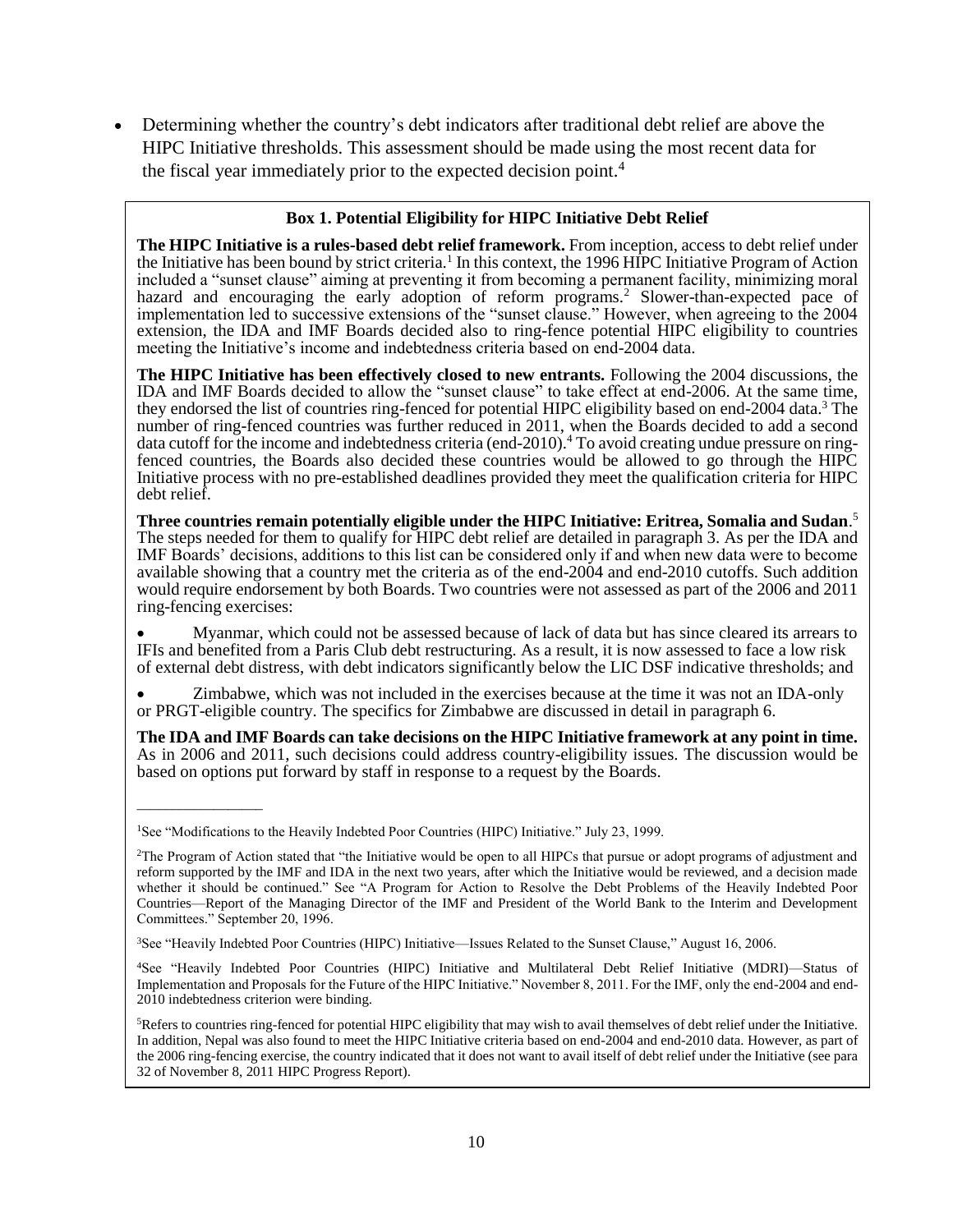#### 5. **Over the past year, pre-decision point HIPCs have made uneven progress toward reaching the HIPC Initiative decision point**:

- **Eritrea.** Following a ten-year hiatus, an Article IV mission took place in May 2019. The authorities have now resumed discussions with the IMF and the World Bank, including on debt and arrears. However, Eritrea currently has no IMF program that would allow the country to establish the required policy performance track record, a precondition for qualifying for HIPC Initiative and MDRI relief. Arrears to the World Bank totaled US\$93.7 million as of December 31, 2018**.**
- **Somalia.** Emerging from over two decades of conflict, Somalia is laying the foundations for long-term stability and prosperity. The Somali authorities have stated a goal of normalizing the country's relations with the International Financial Institutions (IFIs), including to unlock concessional financing for development. Creditors have welcomed this goal, and since 2013 the Bank and the Fund have held annual meetings with creditors to track progress. The joint Bank-Fund debt reconciliation process is underway.

The Somali authorities are establishing a track record via the successive completion of three SMPs. The third SMP expired at end-April. Discussions on a fourth SMP have been concluded and Management approval is expected in June 2019. The Board will discuss whether SMP IV meets the standard associated with Upper Credit Tranche (UCT) conditionality in July. This would help pave the way for arrears clearance and debt reduction under the HIPC Initiative. Discussion on securing creditor financing assurances for HIPC debt relief are at an early stage: at a roundtable discussion in Washington DC in April 2019, key bilateral creditors, including members of the Paris Club, indicated their broad support for debt relief subject to the other HIPC requirements being met, but as of yet, there have been no specific commitments. The authorities are also working on the ninth National Development Plan, which is intended to serve as an iPRSP, with a view to finalizing it in the Fall of 2019.

Both the IMF and the World Bank have been providing extensive technical assistance (TA) and capacity development in their areas of expertise.

- The IMF has provided over 100 TA and training missions since 2013 in the context of the SMPs, directed toward public financial management, domestic revenue generation, central bank capacity building and banking supervision, currency reform, financial reporting and financial sector development, creation of macroeconomic statistical data systems, and development of an Anti-Money Laundering/Combating the Financing of Terrorism (AML/CFT) framework. In addition, IMF staff has been working with the authorities on collecting basic real, fiscal, monetary, and external sector data and have helped the authorities establish a basic macroeconomic and financial framework.

<sup>4</sup>With a three-month grace period—e.g., end-2018 data may be used up to March 2020.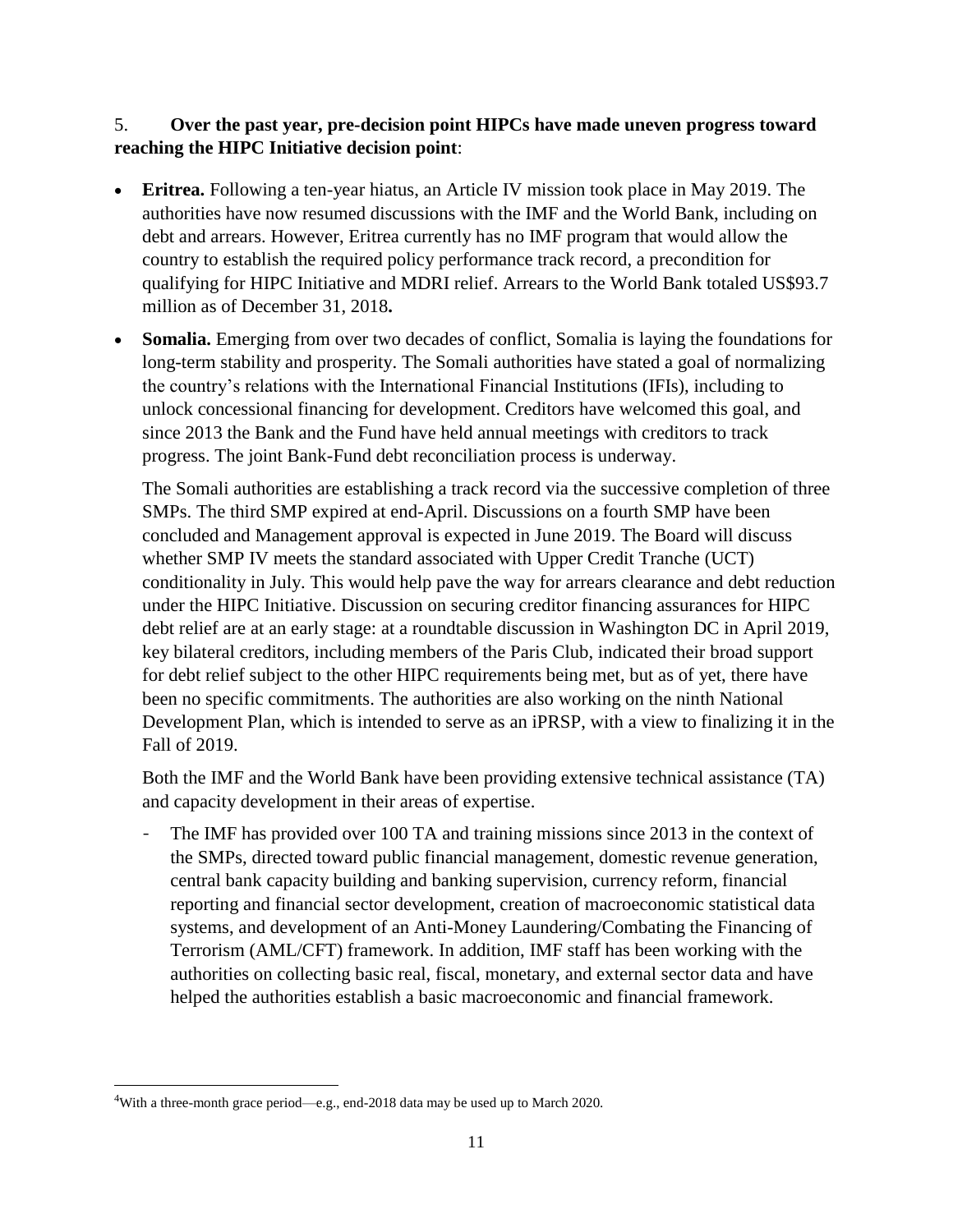In addition to providing support for capacity-building, the World Bank has also been providing financial assistance in the form of pre-arrears clearance grants under the recently approved Country Partnership Framework (CPF):

- Through its re-engagement in 2013, the Bank established a Multi Partner Fund (MPF) for Somalia,<sup>5</sup> which has helped stabilize key institutions and pilot important initiatives now ready for scale-up under the CPF.
	- o Endorsed by the World Bank Executive Directors in September 2018, the FY19– 22 CPF will help Somalia consolidate its transition by investing in services and economic opportunities while continuing to address the structural drivers of fragility. Based on the May 2018 Systematic Country Diagnostic (SCD) and wide-ranging consultations, the Bank Group will support priorities in two Focus Areas: (i) building institutions to deliver services, and (ii) restoring economic resilience and opportunities.
	- o Based on a February 2018 Technical Briefing to the IDA Board and support from creditors and shareholders at the Spring Meetings, the Bank is providing exceptional support of up to \$140 million in IDA Pre-Arrears Clearance Grants during FY19. These grants are provided as a bridging mechanism while the country pursues the requirements for reaching the HIPC decision point and will support four activities:
		- Core PFM TA to strengthen domestic revenue mobilization and accountability;
		- Scale-up of the recurrent cost financing available to deliver services in the regions;
		- Financial sector strengthening and jobs; and
		- Water for Resilience and Productivity.
	- o The MPF active portfolio as of end-June 2019 consists of 11 projects and 9 analytical and advisory services totaling US\$267 million in signed grants, of which US\$234 million has been disbursed. These activities are financed by eleven donors who have mobilized over \$400 million. 6
- Alongside these investment financing projects, the World Bank and IFC are providing technical assistance to the federal and state governments in several areas related to HIPC, including poverty data collection, analysis and monitoring; preparation of a National Development Plan; strengthening public financial management systems, including audit,

<sup>5</sup>The MPF administered by the WB was established in 2014 to provide a platform for coordinated financing for sustainable reconstruction and development in Somalia. The MPF focuses on areas of urgent need specified in the Somali Compact, and where the World Bank has a comparative advantage. The MPF supports peace-building and state-building goals, i.e. economic foundations, revenue and services, and the cross-cutting priority of institutional capacity development. The four key areas of thematic focus include: (i) core government functions, (ii) infrastructure, (iii) productive sectors, and (iv) urban resilience.

<sup>6</sup>See "Multi Partner Fund. Progress Report. January–June 2018."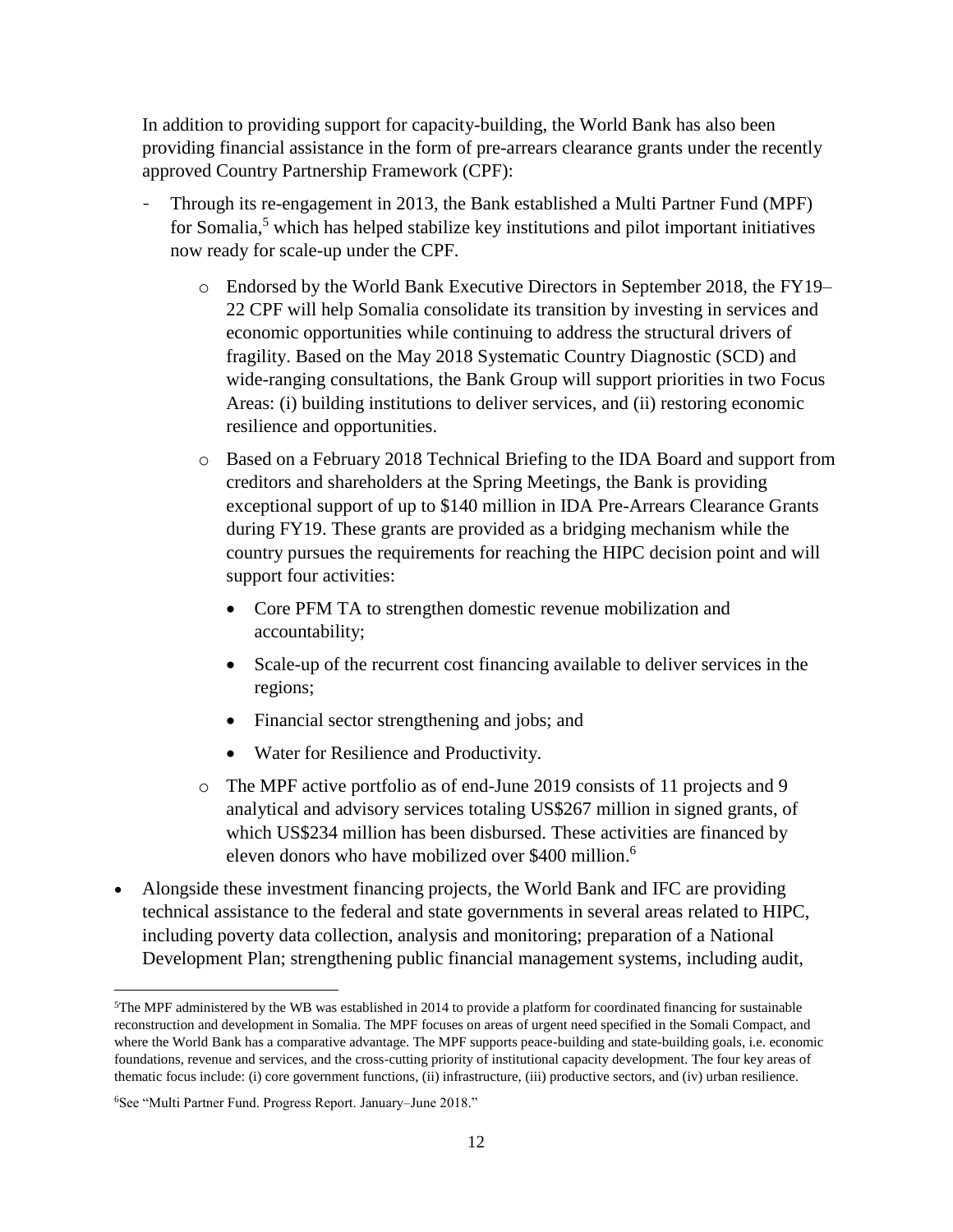expenditure controls, payroll management, and fiscal reporting systems; improving revenue mobilization in customs and inland taxes; strengthening the business regulatory framework; and developing the regulatory framework for the financial sector (e.g., mobile money regulations and the payments systems, insurance, and the financial institutions laws)

Somalia's arrears to the IMF and World Bank amounted to about US\$335 (SDR 241) million and US\$341.2 million as of December 31, 2018, respectively. Somalia's arrears to the AfDB group were about US\$106.4 million.

• **Sudan.** Sudan remains in external debt distress according to the joint IMF/WB debt sustainability analysis of  $2017<sup>7</sup>$  Its large external arrears continue to hinder access to external financing and severely limit development progress. Sudan has yet to meet all the requirements for reaching the decision point and qualify for HIPC debt relief. The normalization of relations with external creditors, including multilateral institutions and bilateral creditors, is a key precondition for debt relief. Sudan remains in arrears to the IMF, the World Bank Group, and the AfDB. As of December 31, 2018, arrears to the IMF amounted to SDR 968.4 million (about US\$1,346.9 million). Arrears to the World Bank Group amounted to US\$962.8 million and to the AfDB SDR 254.4 million (or US\$353.8 million).

The World Bank continues to provide technical assistance and advisory services to Sudan using Trust Funds. The current portfolio consists of 8 projects totaling US\$113 million with a disbursement rate of about 80 percent, with focus on public financial management, social protection, statistics and access to social services. The IMF also provides technical assistance from headquarters and from the IMF's Middle East Technical Assistance Center (METAC) in addition to continued intensive surveillance and policy advice.

6. **Zimbabwe is not currently eligible for debt relief under the HIPC Initiative and** 

**MDRI.**<sup>8</sup> It is also the only country with large protracted arrears to multilateral creditors for which eligibility for debt relief under the HIPC Initiative and MDRI has not been established. Zimbabwe faces unsustainable debt, has large protracted arrears to several multilateral creditors, 9 and is in debt distress according to a joint Bank-Fund debt sustainability analysis

<sup>7</sup>See IMF Country Report No. 17/364, Debt Sustainability Analysis. Available at:

http://www.imf.org/en/Publications/CR/Issues/2017/12/11/Sudan-2017-Article-IV-Consultation-Press-Release-Staff-Reportand-Statement-by-the-Executive-45456.

<sup>&</sup>lt;sup>8</sup>Zimbabwe was not included in the HIPC ring-fencing exercises because at the time it was not an IDA-only or PRGT-eligible country (see Box 1). As detailed in paragraph 24 of the November 8, 2011 HIPC Initiative Status of Implementation Report, granting Zimbabwe potential HIPC eligibility status will require that the country meet the HIPC Initiative indebtedness criterion based on end-2004 and end-2010 data. It would also require reclassifying Zimbabwe to IDA-only status and a modification or exception from the World Bank to IDA's eligibility income criterion.

<sup>9</sup>Arrears to the World Bank, the AfDB and the EIB currently stand at US\$1.2 billion, US\$0.6 billion, and US\$0.3 billion, respectively. Zimbabwe cleared its arrears to the Poverty Reduction and Growth Trust (PRGT) in October 2016, and the IMF's Executive Board thereafter lifted the "remedial measures" imposed in the wake of arrears accumulation, including by restoring Zimbabwe's formal eligibility to access PRGT resources.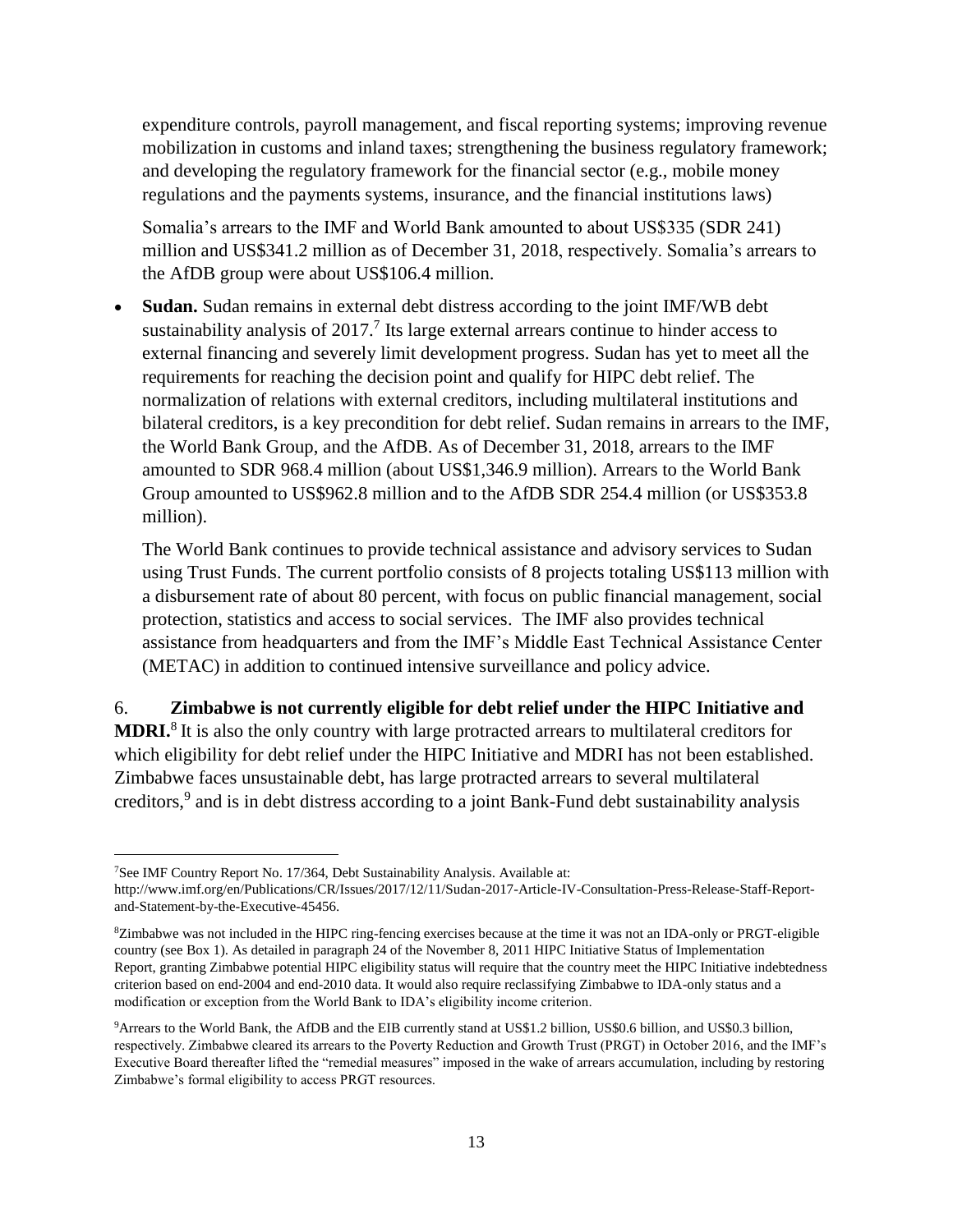completed in 2017.<sup>10</sup> Should Zimbabwe be deemed HIPC-eligible,<sup>11</sup> it would qualify for debt relief upon reaching the HIPC Initiative decision point. To reach that milestone, Zimbabwe will need to meet the HIPC Initiative indebtedness criterion based on reconciled loan-by-loan data as of the end of the fiscal year preceding the decision point and follow the same steps as other predecision point HIPCs (see paragraph 3).

#### **DEBT SERVICE RELIEF AND POVERTY REDUCING EXPENDITURE**

(Figure 1, Annex I Table AI2 and Annex III Tables AIII1–3)

7. **Debt relief under the HIPC and MDRI Initiatives substantially alleviated debt burdens and enabled recipient countries to increase their poverty-reducing expenditures,** (Figure 1 and Annex III Table AIII1).

8. **However, recent data indicate that debt service burdens are rising, as in non-HIPC**  low income countries. According to a recent IDA study,<sup>12</sup> the median public debt level in HIPCs is similar to the median public debt level in non-HIPCs. However, there remains substantial variation across HIPCs and among non-HIPCs. Changes in the composition of public debt increased debt service costs from 0.7 percent of GDP in 2010 to 1.9 percent in 2017 (unweighted averages), with substantially higher levels in some countries. Several countries accessed international bond markets and/or significantly increased domestic debt. In addition, the share of non-traditional, non-Paris Club, external creditors increased. Access to new sources of financing—if managed well—can help countries achieve their development goals. However, it can lead to higher debt service costs and refinancing risks.

<sup>10</sup>[See IMF Country Report 17/196.](https://www.imf.org/external/pubs/ft/dsa/pdf/2017/dsacr17196.pdf)

<sup>&</sup>lt;sup>11</sup>The 2014 indebtedness assessment based on reconciled loan-by-loan debt data as of end-2004 and end-2010 indicates that Zimbabwe met the indebtedness criterion for eligibility under the HIPC Initiative.

<sup>&</sup>lt;sup>12</sup>For more discussion see the IDA 2018 Report "Debt Vulnerabilities in IDA Countries" at http://documents.worldbank.org/curated/en/896041540087366658/pdf/debt-vulnerabilities-in-ida-countries-10042018- 636756697620872725.pdf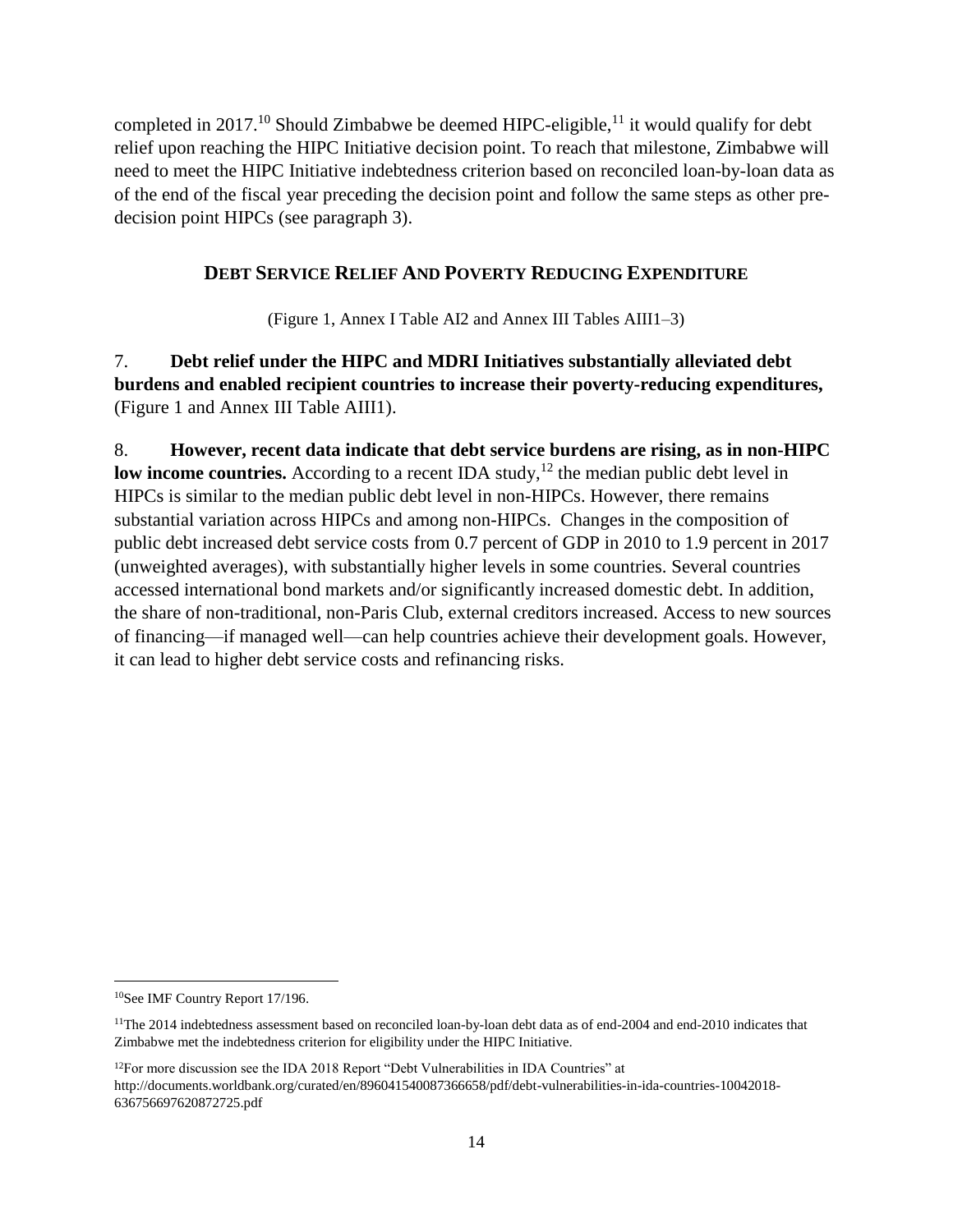

#### **UPDATE OF THE COSTS OF THE INITIATIVES**

9. **The total cost of debt relief to creditors under the HIPC Initiative is estimated at US\$76.2 billion in end-2017 present value (PV) terms (Table 2)**. The increase in debt relief costs in comparison to the previous estimates in end-2015 PV terms are explained by changes in the discount rate and foreign currency exchange rates.<sup>13</sup>

#### 10. **The total cost of the MDRI for the four participating multilateral creditors is estimated at US\$43.3 billion in end-2017 PV terms (Table 3, and Annex III Table AIII4).**

<sup>&</sup>lt;sup>13</sup>See Annex II for assumptions on the discount rate used to calculate the PV of debt relief under the HIPC Initiative and the MDRI.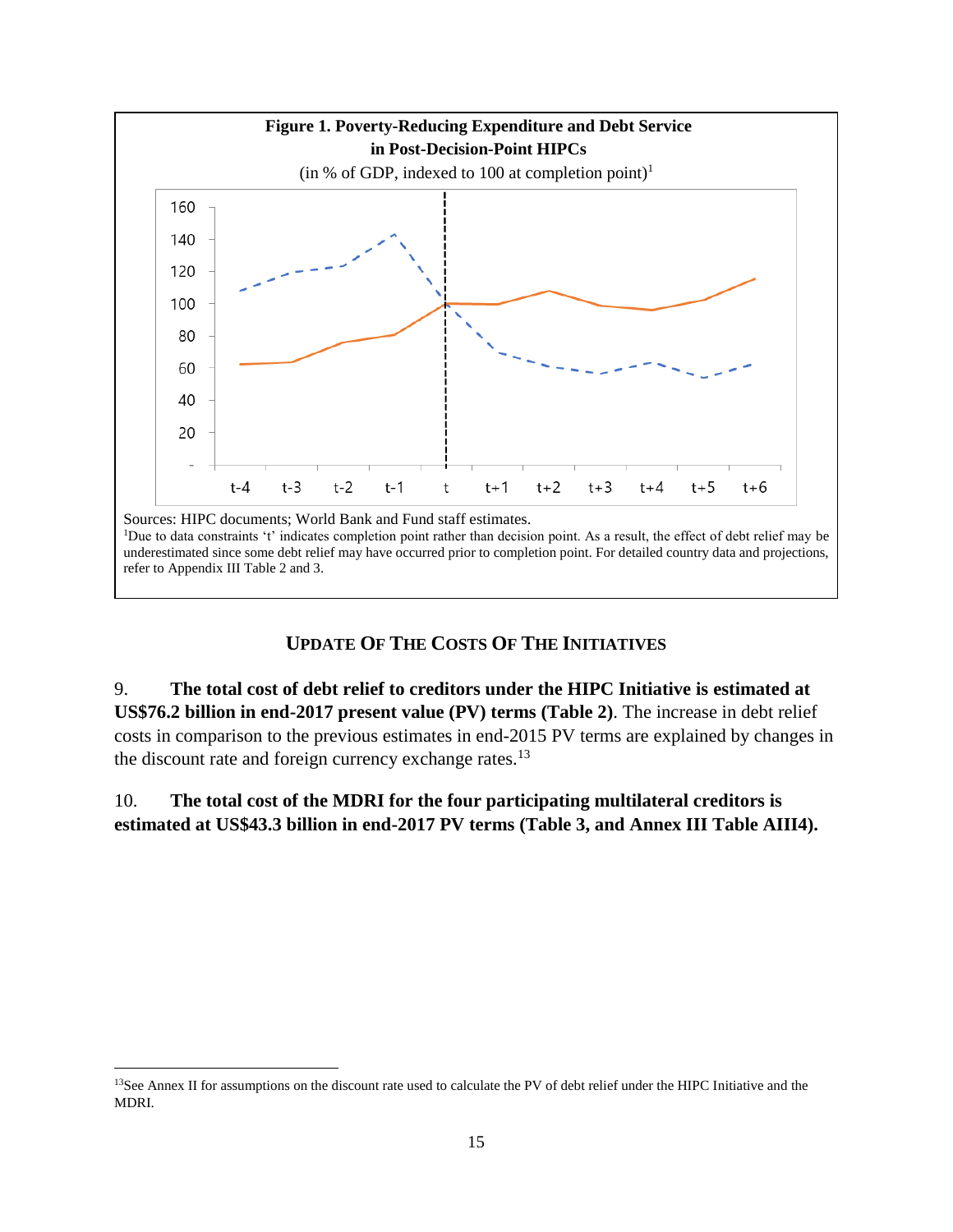#### **Table 2. HIPC Initiative: Costs by Main Creditor and Country Group**

|                                           | Post-Completion-<br><b>Point HIPCs</b> | Interim HIPCs | <b>Total Post-Decision-</b><br><b>Point HIPCs</b> | <b>Pre-Decision-Point</b><br><b>HIPCs</b> | Total                |
|-------------------------------------------|----------------------------------------|---------------|---------------------------------------------------|-------------------------------------------|----------------------|
|                                           | (36)                                   | (0)           | (36)                                              | (3)                                       | (39)                 |
|                                           | $($ $\Box$                             | (II)          | $(III) = (I) + (II)$                              | (IV)                                      | $(V) = (III) + (IV)$ |
| <b>Multilateral creditors</b>             | 28.3                                   | 0.0           | 28.3                                              | 5.5                                       | 33.8                 |
| <b>IDA</b>                                | 13.2                                   | 0.0           | 13.2                                              | 1.5                                       | 14.7                 |
| <b>IMF</b>                                | 4.6                                    | 0.0           | 4.6                                               | 1.9                                       | 6.5                  |
| AfDB Group                                | 5.1                                    | 0.0           | 5.1                                               | 0.4                                       | 5.5                  |
| IaDB                                      | 1.6                                    | $0.0\,$       | 1.6                                               | 0.0                                       | 1.6                  |
| Other                                     | 3.8                                    | 0.0           | 3.8                                               | 1.6                                       | 5.3                  |
| <b>Bilateral and commercial creditors</b> | 30.5                                   | 0.0           | 30.5                                              | 12.0                                      | 42.4                 |
| Paris Club                                | 21.8                                   | $0.0\,$       | 21.8                                              | 5.9                                       | 27.7                 |
| Other Official Bilateral                  | 4.9                                    | 0.0           | 4.9                                               | 5.0                                       | 9.9                  |
| Commercial                                | 3.8                                    | 0.0           | 3.8                                               | 1.0                                       | 4.8                  |
| <b>Total Costs</b>                        | 58.7                                   | 0.0           | 58.7                                              | 17.4                                      | 76.2                 |

(In billions of U.S. dollars, in end-2017 PV terms, unless otherwise indicated)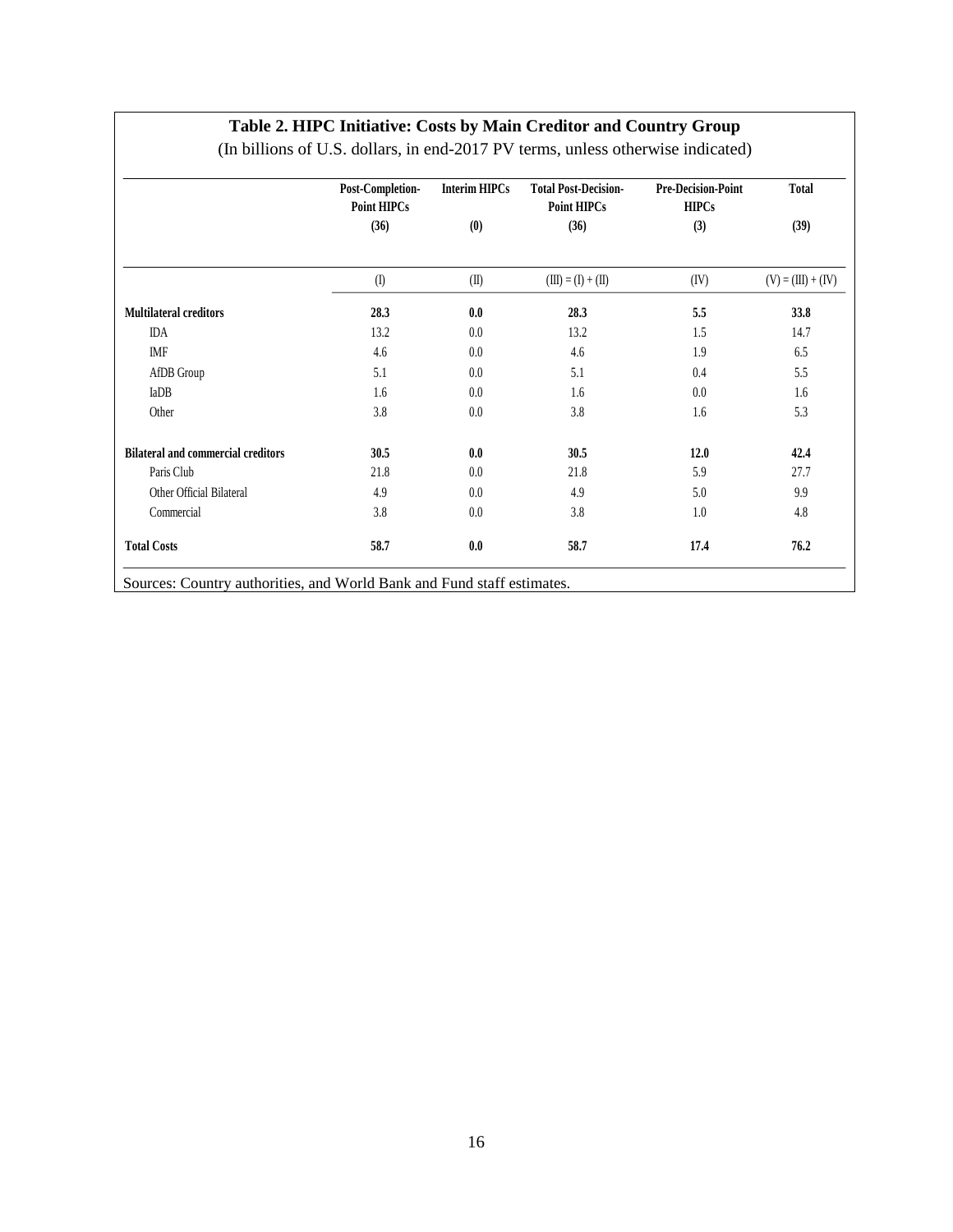| Table 3. MDRI: Nominal Costs by Main Creditor and Country Group |                               |  |  |
|-----------------------------------------------------------------|-------------------------------|--|--|
|                                                                 | (In billions of U.S. dollars) |  |  |

|                                         | Assistance in Nominal Terms 2/ | Assistance in end-2017<br><b>PV</b> Terms |              |                                           |
|-----------------------------------------|--------------------------------|-------------------------------------------|--------------|-------------------------------------------|
|                                         | Principal                      | Foregone<br><b>Interest</b>               | <b>Total</b> | Principal and<br><b>Foregone Interest</b> |
| Post-Completion-Point HIPCs 1/          | 43.5                           | 4.8                                       | 48.4         | 43.3                                      |
| <b>IDA</b>                              | 30.0                           | 2.9                                       | 32.9         | 29.3                                      |
| IMF $3/$                                | 3.4                            | 0.0                                       | 3.4          | 3.7                                       |
| AfDF                                    | 6.8                            | 0.9                                       | 7.7          | 6.3                                       |
| IaDB                                    | 3.3                            | 1.0                                       | 4.4          | 4.0                                       |
| Interim and Pre-Decision-Point HIPCs 2/ | 0.8                            | 0.0                                       | 0.9          | 0.7                                       |
| <b>IDA</b>                              | 0.7                            | 0.0                                       | 0.7          | 0.6                                       |
| IMF $4/$                                | 0.0                            | 0.0                                       | 0.0          | 0.0                                       |
| AfDF                                    | 0.2                            | 0.0                                       | 0.2          | 0.2                                       |
| IaDB                                    | 0.0                            | 0.0                                       | 0.0          | 0.0                                       |
| All HIPCs                               | 44.4                           | 4.9                                       | 49.2         | 44.0                                      |
| <b>IDA</b>                              | 30.7                           | 2.9                                       | 33.6         | 29.9                                      |
| IMF $3/4/$                              | 3.4                            | 0.0                                       | 3.4          | 3.7                                       |
| AfDF                                    | 7.0                            | 0.9                                       | 7.9          | 6.5                                       |
| IaDB                                    | 3.3                            | 1.0                                       | 4.4          | 4.0                                       |
| Non-HIPCs 5/                            | 0.2                            |                                           | 0.2          | 0.2                                       |

Sources: Country authorities, and World Bank, IMF, AfDB and IaDB staff estimates.

<sup>1</sup>Estimates are preliminary and subject to a number of assumptions, including the timing of HIPC decision and completion points, and, where applicable, of arrears clearance.

<sup>2</sup>These countries have qualified for MDRI relief. Figures are based on actual disbursements and commitments.

<sup>3</sup>The estimated costs for IMF reflect the stock of debt eligible for MDRI relief, which is the debt outstanding (principal only) as of end-2004 and that has not been repaid by the member and is not covered by HIPC assistance (EBS/05/158, Revision 1, 12/15/2005); including the cost of the MDRI-type beyond-IPC debt relief to Liberia equivalent to US\$171.9 million on June 30, 2010, financed from the Liberia Administered Account (LAA).

<sup>4</sup> There is no remaining MDRI-eligible debt to the IMF. MDRI Trusts have been liquidated in 2015. The cost to the IMF for providing debt relief to Somalia and Sudan was not included in the original costing estimates; new financing would need to be secured when these members are ready to clear their arrears and embark on the HIPC Initiative and possible beyond-HIPC debt relief.

5 IMF MDRI assistance to Cambodia and Tajikistan.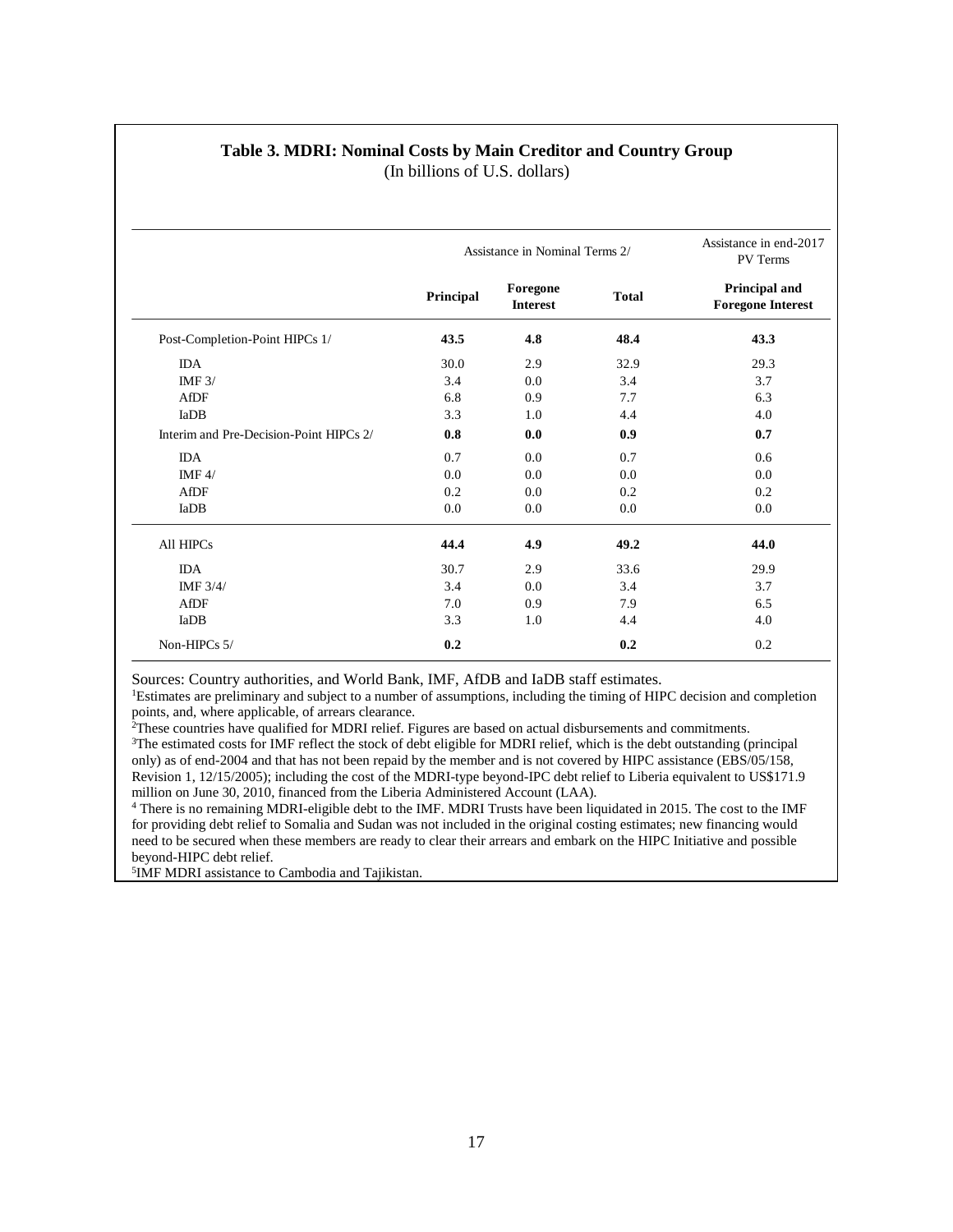#### **CREDITOR PARTICIPATION: MULTILATERAL CREDITORS**

(see Annex III Tables 5, 6A, 6B, 7A, 7B, 8A, 8B, 9 and 10)

11. **Multilateral creditor participation in HIPC Initiative is high.** (Annex III, Table 5). Over ninety-nine percent of multilateral creditors, estimated by their share in the total cost of HIPC debt relief to post-completion-point HIPCs, have committed to participate in the HIPC Initiative (Annex III, Table 5).<sup>14</sup> Several multilateral creditors received support from the Debt Relief Trust Fund (DRTF), administered by IDA, to fulfill the provision of committed debt relief.<sup>15</sup> As of end-August 2018, donors have contributed a total of US\$6.9 billion to the DRTF (See Annex III Table 10).<sup>16</sup> The DRTF has accumulated investment income amounting to US\$608 million and has disbursed about US\$7.3 billion. The remaining amount of resources available in the DRTF (US\$0.2 billion) is estimated to be sufficient to help finance the expected DRTF support to eligible creditors in respect to remaining pre-decision point HIPCs.<sup>17 18</sup>

#### **CREDITOR PARTICIPATION: OFFICIAL BILATERAL AND COMMERCIAL CREDITORS**

(see Annex III Tables AIII11–16)

12. **Paris Club creditors have committed to provide debt relief estimated at US\$21.8 billion in end-2017 PV terms to the 36 countries that have reached their decision points (Annex III Tables 11 and 12)**. Most members of the Paris Club have also voluntarily committed to provide additional debt relief beyond that required under the HIPC Initiative (Annex III Tables 12 and 13).

13. **The amount of debt relief attributable to non-Paris Club official bilateral creditors is estimated at US\$4.9 billion in end-2017 PV terms (Annex III Tables 14 and 15)**. There has been some increase in the delivery of debt relief under the HIPC Initiative from non-Paris Club bilateral creditors over the past year. For instance, additional debt relief was delivered by the United Arab Emirates (to 81 percent of the total US\$131 million expected debt relief in

 $14$ Since 2012, the World Bank discontinued surveying the delivery of HIPC debt relief by all multilateral creditors. Annual updates correspond to the debt relief provided by the AfDB, the IMF and the WB.

<sup>15</sup>Eligible creditors include: AfDB, BOAD, CABEI, CDB, CMCF, EADB, FONPLATA, IaDB, IBRD, IFAD, IDA and NDF.

<sup>&</sup>lt;sup>16</sup>Annex III Table 10 excludes contributions from AfDB, which are non-cash transactions.

<sup>&</sup>lt;sup>17</sup>Excludes pledges from Germany and the United States that total about US\$145 million.

<sup>&</sup>lt;sup>18</sup>Expected debt relief costs are based on current estimates of completion point dates for pre-decision point HIPCs, their debt outstanding, estimated common reduction factors, as well as assumptions regarding the applicable discount rates. These estimates do not take into consideration possible future additional debt relief to currently eligible HIPCs, additional relief due to potential slippages in completion point dates or other factors (including the possibility of granting of debt relief to additional countries as per Box 1). The amount of DRTF support to an eligible creditor is determined based on the DRTF implementation framework ("Amendments to the HIPC Debt Initiative Trust Fund and change of name to the "Debt Relief Trust Fund"). The actual cost of supporting an eligible creditor under DRTF framework is determined once a HIPC becomes eligible for such support (typically at the HIPC Initiative completion point) and may differ from the estimates presented in this document.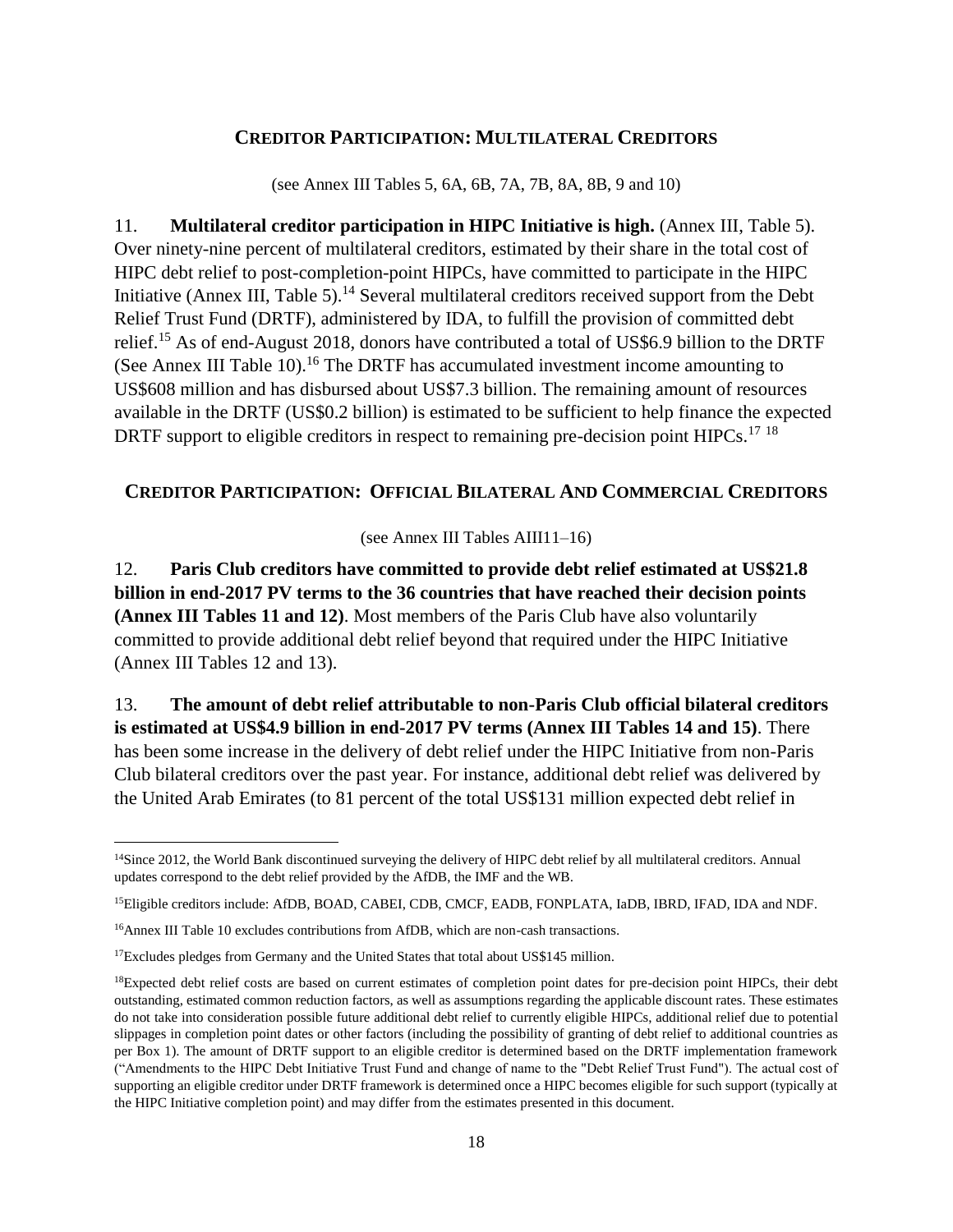present value terms, up from 11 percent reported in 2017) and China (to 85 percent of the total expected debt relief of US\$439 million in present value terms, up from 83 percent reported in 2017). The overall delivery of assistance has increased to 51 percent from 47 percent reported in 2017.

14. **Securing the participation of non-Paris Club official bilateral and private commercial creditors has been a challenge since the inception of the HIPC Initiative and continues to be so**. Non-Paris Club creditors responsible for approximately 17 percent of the Non-Paris Club cost (based on end-2017 PV terms) have yet to participate in the HIPC Initiative. Staffs of the World Bank and the IMF have continued to rely on the use of moral suasion and on the efforts by the HIPCs themselves to increase the participation of these creditors. (Annex III Table 15). Regarding commercial creditor lawsuits against HIPCs, one claim was settled in the case of the Democratic Republic of Congo since the 2017 report (Annex III Table 16).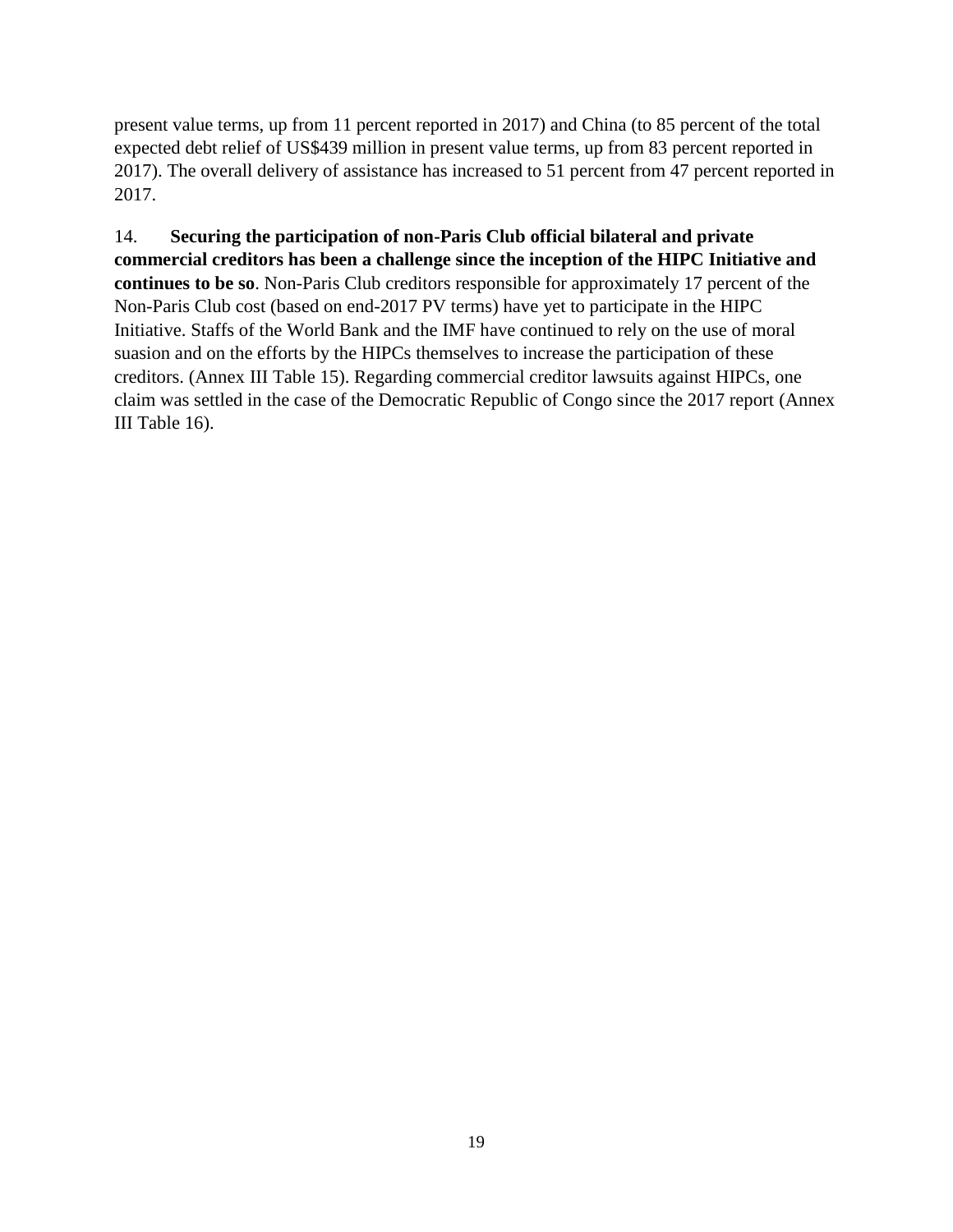## **ANNEX I. COUNTRY STATUS UNDER THE ENHANCED HIPC**

|                                                | <b>Eritrea</b>                                                                                                                                                                                                                                                                                                                                                                                                                                                                                                                                                                                                                                                                                                                                                       |  |  |  |  |  |  |  |  |
|------------------------------------------------|----------------------------------------------------------------------------------------------------------------------------------------------------------------------------------------------------------------------------------------------------------------------------------------------------------------------------------------------------------------------------------------------------------------------------------------------------------------------------------------------------------------------------------------------------------------------------------------------------------------------------------------------------------------------------------------------------------------------------------------------------------------------|--|--|--|--|--|--|--|--|
|                                                |                                                                                                                                                                                                                                                                                                                                                                                                                                                                                                                                                                                                                                                                                                                                                                      |  |  |  |  |  |  |  |  |
| <b>Risk of debt distress</b>                   | In debt distress $(12/2009)$                                                                                                                                                                                                                                                                                                                                                                                                                                                                                                                                                                                                                                                                                                                                         |  |  |  |  |  |  |  |  |
| <b>PRSP</b> status                             | The authorities have developed a National Indicative Development Plan<br>(NIDP 2014-2018). They also have an Agricultural Strategic Plan (2017-<br>2021) and may be developing a new NIDP for 2019 and beyond.                                                                                                                                                                                                                                                                                                                                                                                                                                                                                                                                                       |  |  |  |  |  |  |  |  |
| <b>Decision Point date</b>                     | Uncertain.                                                                                                                                                                                                                                                                                                                                                                                                                                                                                                                                                                                                                                                                                                                                                           |  |  |  |  |  |  |  |  |
| <b>Political context</b>                       | Eritrea became independent in 1991 following a long conflict and remains a<br>fragile state. President Isaias Afwerki has been in power since<br>independence; and his party, the Eritrean People's Liberation Front, is the<br>single political party. The United Nations imposed sanctions against Eritrea<br>in 2009 for supporting the Somali al Shabab militias. On November 14,<br>2018 the UN Security Council voted unanimously to lift these sanctions. A<br>20-year old border conflict with Ethiopia was recently resolved as President<br>Afwerki and Ethiopia's Prime Minister Abiy Ahmed signed a joint<br>declaration formally ending the state of war between the two countries and<br>re-establishing diplomatic ties, transport and communication. |  |  |  |  |  |  |  |  |
| <b>IMF</b> program and<br>macroeconomic status | There are no ongoing discussions on a Fund-supported program. Following<br>a ten-year hiatus, the mission for the 2019 Article IV consultation took<br>place in May 2019. There have recently also been several IMF technical<br>assistance missions to Eritrea, particularly through AFRITAC East.                                                                                                                                                                                                                                                                                                                                                                                                                                                                  |  |  |  |  |  |  |  |  |
| <b>World Bank program</b>                      | The authorities have resumed discussions on technical issues, including on<br>debt and the possibility of a development policy operation to clear arrears to<br>IDA. The broader Bank engagement has been described in the recent Eritrea<br>Country Engagement Note, which was discussed by the regional management<br>and is undergoing further revision. The joint WB-IMF team has produced a<br>debt sustainability assessment, which will be discussed at the IMF Board on<br>July 26, 2019. Several high-level senior management meetings, including a<br>visit to Asmara, have taken place since January 2019.                                                                                                                                                |  |  |  |  |  |  |  |  |

#### **Table AI1. HIPC Pre-Decision Point Countries**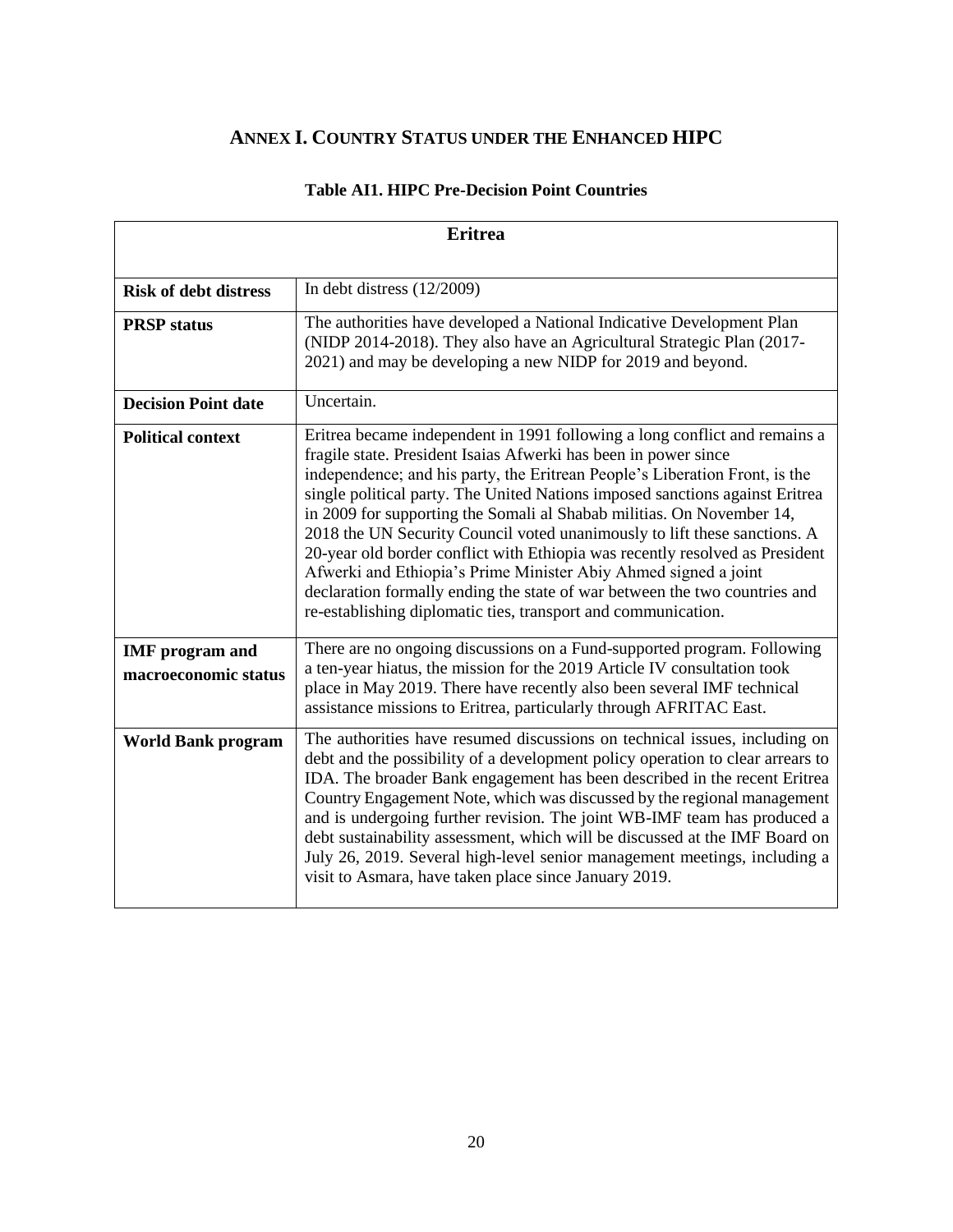|                                                | Somalia                                                                                                                                                                                                                                                                                                                                                                                                                                                                                                                                                                                                                                                                                                                                                                                                                                                                                                                                                                                                                                                                                                                                                                                               |
|------------------------------------------------|-------------------------------------------------------------------------------------------------------------------------------------------------------------------------------------------------------------------------------------------------------------------------------------------------------------------------------------------------------------------------------------------------------------------------------------------------------------------------------------------------------------------------------------------------------------------------------------------------------------------------------------------------------------------------------------------------------------------------------------------------------------------------------------------------------------------------------------------------------------------------------------------------------------------------------------------------------------------------------------------------------------------------------------------------------------------------------------------------------------------------------------------------------------------------------------------------------|
| <b>Risk of debt distress</b>                   | In debt distress                                                                                                                                                                                                                                                                                                                                                                                                                                                                                                                                                                                                                                                                                                                                                                                                                                                                                                                                                                                                                                                                                                                                                                                      |
| <b>PRSP</b> status                             | The authorities have prepared and adopted a 2017-2019 National<br>Development Plan (NDP). They are also currently preparing a new NDP<br>for 2020-2024, which could be converted into an Interim Poverty<br>Reduction Strategy Paper (IPRSP).                                                                                                                                                                                                                                                                                                                                                                                                                                                                                                                                                                                                                                                                                                                                                                                                                                                                                                                                                         |
| <b>Decision Point date</b>                     | Uncertain.                                                                                                                                                                                                                                                                                                                                                                                                                                                                                                                                                                                                                                                                                                                                                                                                                                                                                                                                                                                                                                                                                                                                                                                            |
| <b>Political context</b>                       | Despite challenging political and security conditions, the authorities have<br>made consistent progress on the economic policy and political reforms.<br>Since 2013, two presidential elections have been held, the most recent one<br>in February 2017, and elections in five regions will be held in November<br>2018 – September 2019. The international community's support to Somalia<br>remains strong. At the Somalia Partnership Forum, a biannual meeting of<br>Somalia's development partners, held in Brussels in July 2018, donors<br>reaffirmed their support for Somalia and eventual normalization with IFIs,<br>as well as continued efforts to consistently implement reforms and to fight<br>corruption and increase transparency. Discussion on securing financing<br>assurances for HIPC debt relief have been initiated with a roundtable<br>discussion in Washington DC in April 2019, key bilateral creditors,<br>including members of the Paris Club, indicated their broad support for debt<br>relief subject to the other HIPC requirements being met. The EU is stepping<br>up its support to Somalia with new budget-supported programs estimated<br>at Euro 100 million. |
| <b>IMF</b> program and<br>macroeconomic status | Although the IMF cannot provide financial assistance to Somalia until it<br>clears its arrears, the IMF has been providing technical assistance (TA) in<br>its key areas of expertise. In February 2015, the IMF launched a US\$9.6<br>million multi-donor trust fund to support technical assistance and capacity<br>building. IMF TA missions covered the following areas: (i) diagnosis of<br>macroeconomic and institutional conditions; (ii) development of a possible<br>currency reform program; (iii) fiscal policy, governance, generating<br>revenue; (iv) central bank organization and governance, accounting and<br>internal audit, capacity to supervise the banking system, and financial<br>sector development; and, (v) development of statistical systems.<br>Specifically, the IMF has been providing extensive PFM support; budget<br>and payment systems support; tax policy and administration; central bank<br>operations and organization, banking and licensing supervision, and the<br>development of an AML/CFT framework.                                                                                                                                                 |

#### **Table AI1. HIPC Pre-Decision Point Countries (continued)**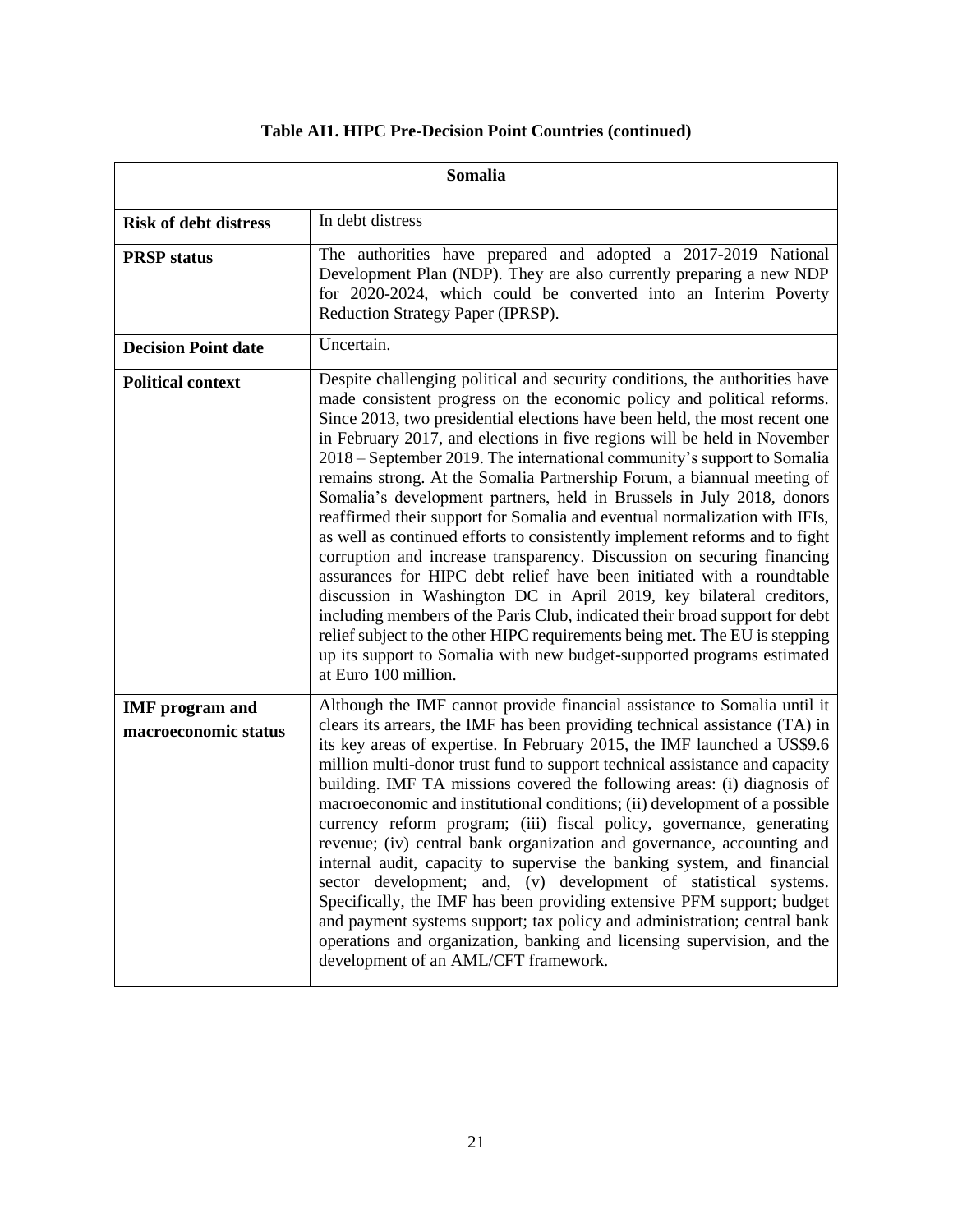#### **Table AI1. HIPC Pre-Decision Point Countries (continued**)

| <b>IMF</b> program and<br>macroeconomic<br>status (continued) | Somalia has had three successful Article IV Consultations (July 2015, January<br>2017, February 2018), and successfully completed three, one-year Staff-<br>Monitored Programs (SMPs). Somalia's fourth SMP has been approved by<br>management and will be presented to the Board in July 2019 for their<br>endorsement as meeting the UCT-conditionality standard. Growth and inflation<br>for 2018 are projected at 2.8 and 3.2 percent, (from 1.4 and 6.1 percent in 2017)<br>respectively as the 2016–17 drought has passed, and the agricultural sector is<br>recovering. Remittances from the diaspora continue to support the construction,<br>telecommunication, and other service sectors. The trade deficit (76 percent of<br>GDP on average in 2015–17) is projected to remain sizable and will be largely<br>financed by remittances and grants.                                                                                                                                                                                                                                                                                                                                                                                                                              |
|---------------------------------------------------------------|-------------------------------------------------------------------------------------------------------------------------------------------------------------------------------------------------------------------------------------------------------------------------------------------------------------------------------------------------------------------------------------------------------------------------------------------------------------------------------------------------------------------------------------------------------------------------------------------------------------------------------------------------------------------------------------------------------------------------------------------------------------------------------------------------------------------------------------------------------------------------------------------------------------------------------------------------------------------------------------------------------------------------------------------------------------------------------------------------------------------------------------------------------------------------------------------------------------------------------------------------------------------------------------------|
| <b>World Bank</b><br>program                                  | The World Bank has been having extensive engagement since 2012 under their<br>Multi-Partner Fund. The general focus of this work has been on strengthening<br>core state functions, socioeconomic recovery and sustainable development.<br>More specifically, projects include improvements in PFM, civil service reform,<br>ICT, core economic institutions, power sector development and analytical and<br>advisory activities (e.g., education, oil sector).<br>In February 2018, the staff provided technical briefing to the IDA Board on<br>Somalia's engagement. Country Partnership Framework (CPF) was approved in<br>September 2018 for the period of three years (FY19-FY22). The main focus of<br>the CPF is on:<br>governance: (i) strengthen PFM; (ii) mobilize domestic resources; and (iii)<br>$\bullet$<br>strengthen intergovernmental fiscal arrangements.<br>Providing opportunities: (i) improved health and education; (ii) municipal<br>$\bullet$<br>services and (iii) financial inclusion.<br>Strengthening resilience: (i) strengthen natural resource management.<br>$\bullet$<br>The Bank is providing exceptional support of up to US\$140 million in IDA<br>Pre-Arrears Clearance Grants during FY19 to further support the WB<br>engagement under the CPF. |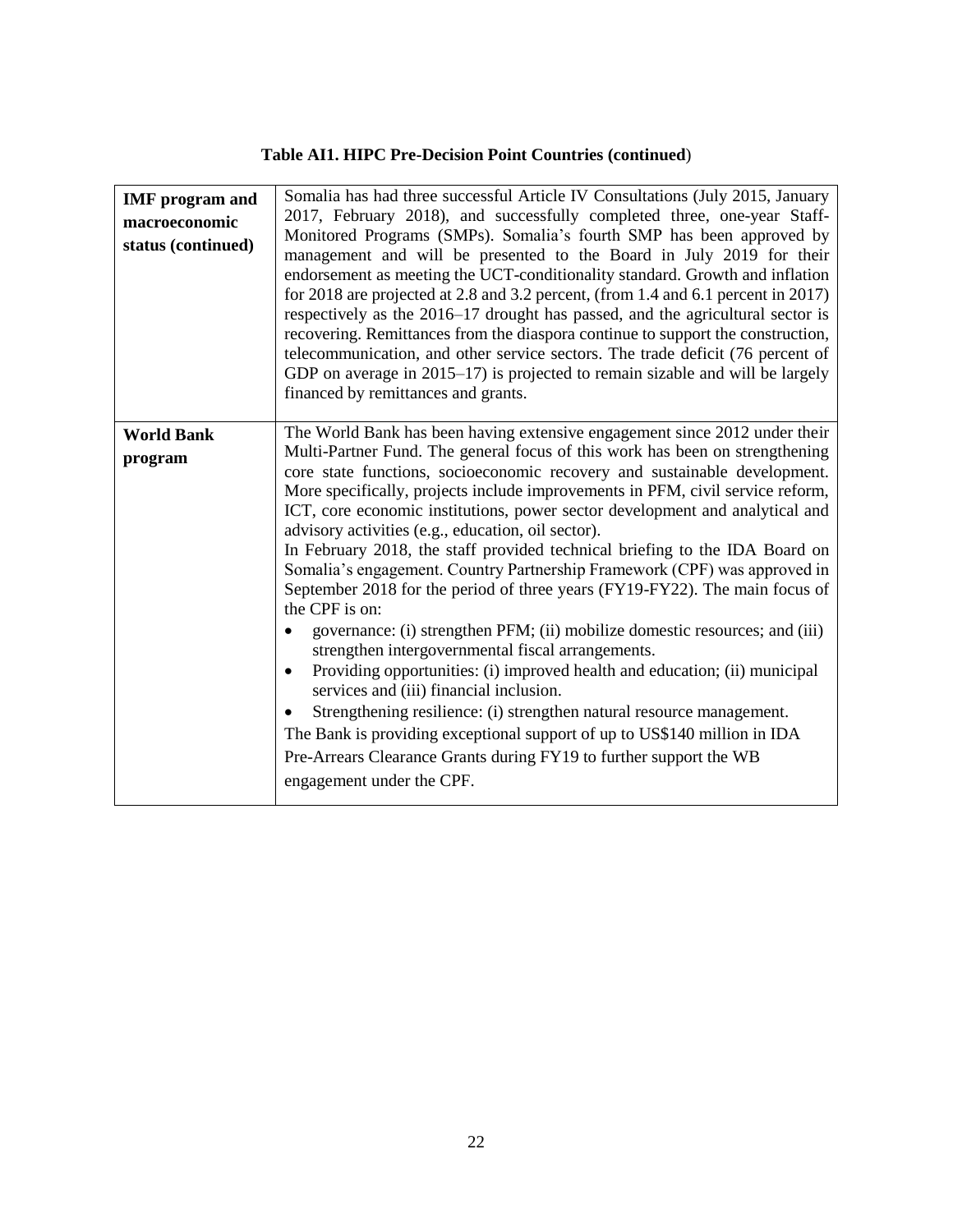|                                                   | Sudan                                                                                                                                                                                                                                                                                                                                                                                                                                                                                                                                                                                                                                                                                                                                                                                                                                                                                                                                                                                                                                                                                                                                                                                                                                                                                                                                 |
|---------------------------------------------------|---------------------------------------------------------------------------------------------------------------------------------------------------------------------------------------------------------------------------------------------------------------------------------------------------------------------------------------------------------------------------------------------------------------------------------------------------------------------------------------------------------------------------------------------------------------------------------------------------------------------------------------------------------------------------------------------------------------------------------------------------------------------------------------------------------------------------------------------------------------------------------------------------------------------------------------------------------------------------------------------------------------------------------------------------------------------------------------------------------------------------------------------------------------------------------------------------------------------------------------------------------------------------------------------------------------------------------------|
| <b>Risk of debt distress</b>                      | In debt distress $(12/2017)$                                                                                                                                                                                                                                                                                                                                                                                                                                                                                                                                                                                                                                                                                                                                                                                                                                                                                                                                                                                                                                                                                                                                                                                                                                                                                                          |
| <b>PRSP</b> status                                | The Interim PRSP (IPRSP) was implemented during the period 2012-2015.<br>A joint status report was conducted in 2016 to assess progress made in<br>implementing the IPRSP. As part of the institutional arrangements, two<br>committees were established on December 2017 to oversee the preparation<br>and implementation of a full-fledged PRSP based on the 2014 Household<br>Survey.                                                                                                                                                                                                                                                                                                                                                                                                                                                                                                                                                                                                                                                                                                                                                                                                                                                                                                                                              |
| <b>Decision Point date</b>                        | Uncertain.                                                                                                                                                                                                                                                                                                                                                                                                                                                                                                                                                                                                                                                                                                                                                                                                                                                                                                                                                                                                                                                                                                                                                                                                                                                                                                                            |
| <b>Political context</b>                          | On April 11, 2019 as a result of a military coup, the government was<br>dissolved. As of July 11 2019, the Transitional Military Council and the<br>civilian-led Forces for Freedom and Change (FFC) had reached an agreement<br>on a transitional government arrangement following mediation by African<br>Union and Ethiopia                                                                                                                                                                                                                                                                                                                                                                                                                                                                                                                                                                                                                                                                                                                                                                                                                                                                                                                                                                                                        |
|                                                   | The U.S. sanctions on trade and financial flows were permanently revoked in<br>October 2017. However, Sudan is yet to be removed from the U.S. list of<br>State Sponsors of Terrorism (SSTL), limiting the country's access to external<br>resources.                                                                                                                                                                                                                                                                                                                                                                                                                                                                                                                                                                                                                                                                                                                                                                                                                                                                                                                                                                                                                                                                                 |
| <b>IMF</b> program and<br>macroeconomic<br>status | An IMF mission last visited Sudan during July 2018 to review the country's<br>economic developments and policies and assess the authorities' capacity and<br>commitment to carry out a reform program that could be supported by a new<br>staff-monitored program (SMP). Prior to 2014, Fund engagement involved a<br>number of staff monitored programs (SMPs) with Sudan; since 2014, IMF<br>engagement has involved only surveillance and technical assistance. Despite<br>the end to U.S. economic and trade sanctions in 2017, most investors have<br>been reluctant to re-engage with Sudan. The Sudanese economy continues to<br>struggle reflecting large fiscal and external imbalances, exacerbated by weak<br>governance and political turmoil. A set of far-reaching comprehensive<br>reforms are needed to correct major macroeconomic imbalances. The loss of<br>most oil revenues and the build-up of large macroeconomic imbalances have<br>hindered progress towards broad-based economic growth and poverty<br>reduction. In the longer run, Sudan needs to adopt and implement a critical<br>mass of structural reforms to develop new comparative advantages and<br>access sophisticated foreign technology and inputs, thereby helping to unlock<br>the country's economic potential and raise growth prospects. |
| <b>World Bank</b><br>program                      | The World Bank continues to provide technical assistance and advisory<br>services using Trust Funds. Current portfolio consists of 8 projects of about<br>US\$113 million with a disbursement rate of about 80 percent. The main<br>focus of the projects is on strengthening PFM, social protection, statistics and<br>access to social services.                                                                                                                                                                                                                                                                                                                                                                                                                                                                                                                                                                                                                                                                                                                                                                                                                                                                                                                                                                                    |

**Table AI1. HIPC Pre-Decision Point Countries (concluded)**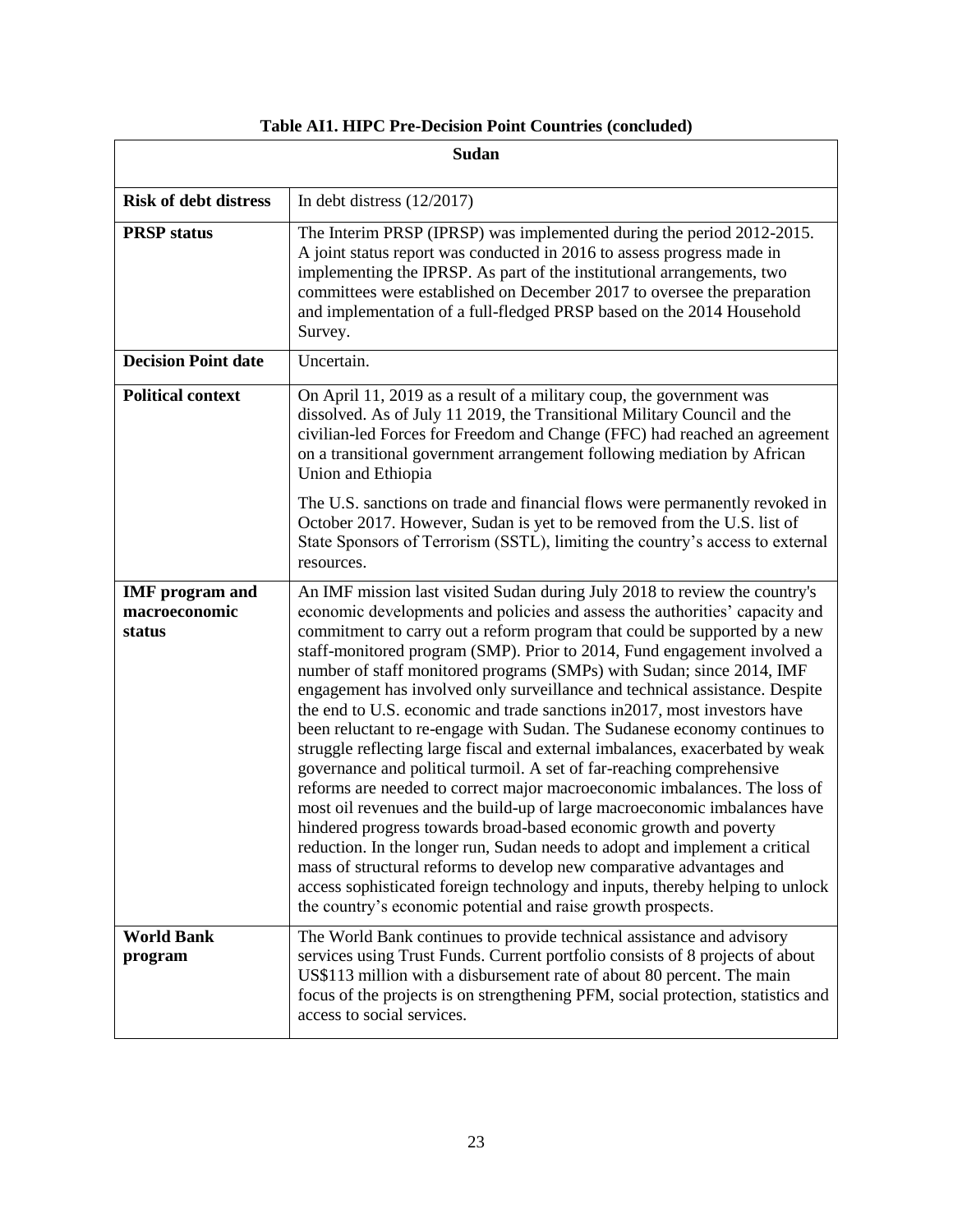#### **ANNEX II. COUNTRY COVERAGE, DATA SOURCES, AND ASSUMPTIONS FOR THE HIPC**

#### **INITIATIVE AND MDRI COSTING EXERCISE**

#### **A. Country Coverage**

- The costing analysis for the 36 post-decision-point countries includes: Afghanistan, Benin, Bolivia, Burkina Faso, Burundi, Cameroon, Central African Republic, Chad, Côte d'Ivoire, Comoros, Democratic Republic of the Congo, Republic of Congo, Ethiopia, The Gambia, Ghana, Guinea, Guinea-Bissau, Guyana, Haiti, Honduras, Liberia, Madagascar, Malawi, Mali, Mauritania, Mozambique, Nicaragua, Niger, Rwanda, São Tomé and Príncipe, Senegal, Sierra Leone, Tanzania, Togo, Uganda, and Zambia.
- The costing analysis for the pre-decision-point countries is based on 3 HIPCs: Eritrea, Somalia, and Sudan.

#### **B. Data Sources**

- Staff estimates are based on HIPC Initiative decision and completion-point documents for all 36 post-decision-point countries or estimates presented in Heavily Indebted Poor Countries (HIPC Initiative)—List of Ring-Fenced Countries that Meet the Income and Indebtedness Criteria at end-2004 for the 3 pre-decision-point HIPCs.
- Data was updated through end-August 2018.

#### **C. Assumptions for the HIPC Initiative and MDRI Costing Exercise**

- Calculations of total costs include costs under the original and enhanced HIPC Initiative frameworks and the MDRI.
- Cost estimates for the HIPC Initiative are based on debt data after full use of traditional debt-relief mechanisms.
- The following exchange rates have been used for the MDRI calculations:
	- o **IDA and AfDF.** The initial MDRI Trust Fund replenishment rate of 1.477380 U.S. dollars per SDR was applied for the period FY07-FY08. Cost estimates for FY09- FY11 and FY12-FY14 are based on the IDA15 and IDA16 foreign exchange reference rates of 1.52448 and of 1.50233 U.S. dollars per SDR, respectively. Cost estimates for FY15 – FY17 are based on the IDA 17 replenishment rate of 1.50718 U.S. dollars per SDR. From FY17 onwards -1.42413 U.S. dollars per SDR.
	- o **IMF.** The exchange rate of the date that debt relief was delivered, and, in cases where debt was not yet delivered, the rate as of end-December 2017 was used.

#### **D. Update of Cost Estimates in Present Value Terms**

The cost of HIPC Initiative assistance calculated in PV terms at the time of the decisionpoint is discounted to end-2017 using the average interest rate applicable to the debt relief.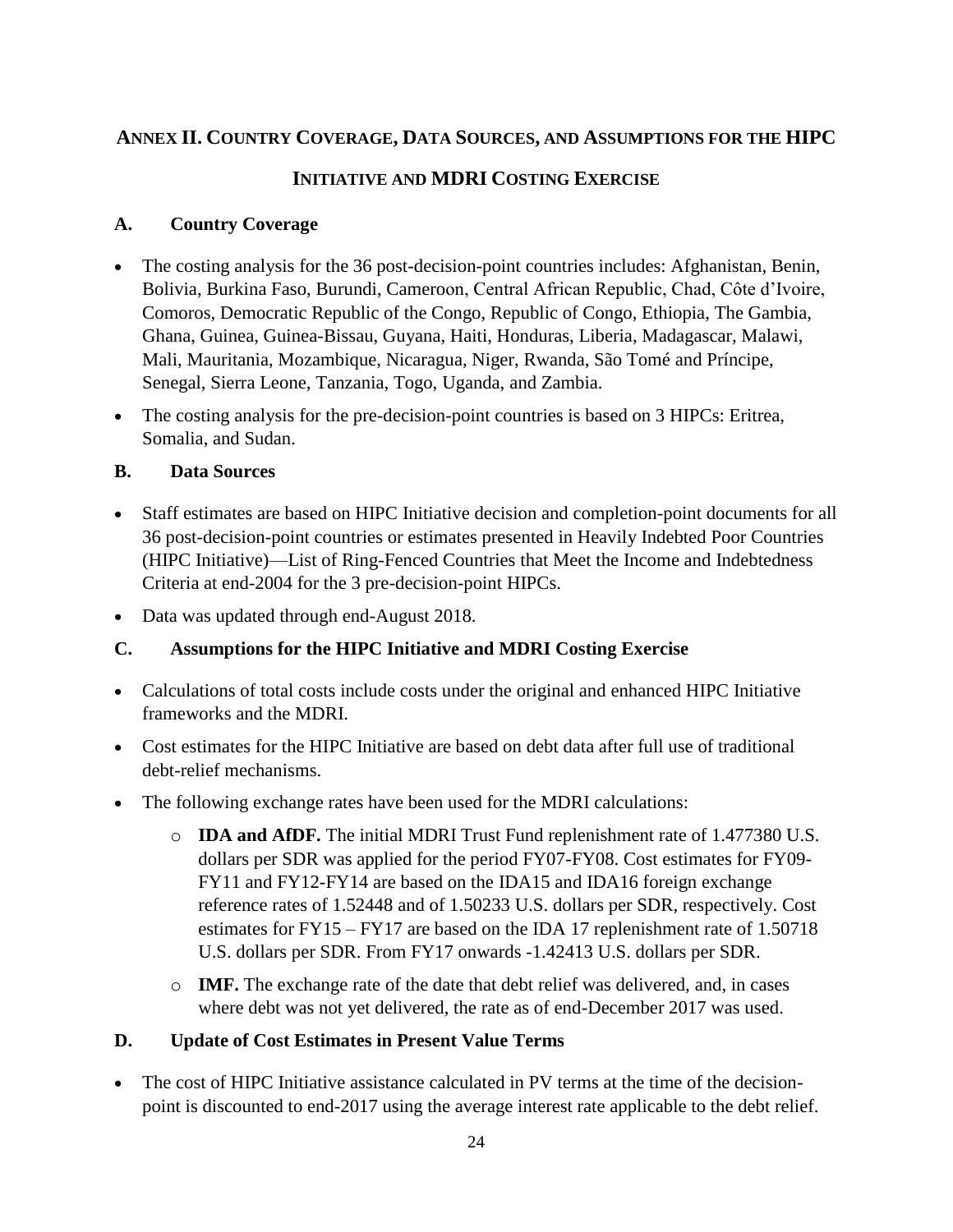This rate was estimated at 1.99 percent and corresponds to the implicit long-term interest rate of currencies that comprise the SDR basket over the period 2015–17, calculated as a 6 month average of the Commercial Interest Reference Rate (CIRR) over this period, weighted by the participation of the currencies in the SDR basket. The same rate was used to calculate MDRI debt relief in end-2017 PV terms.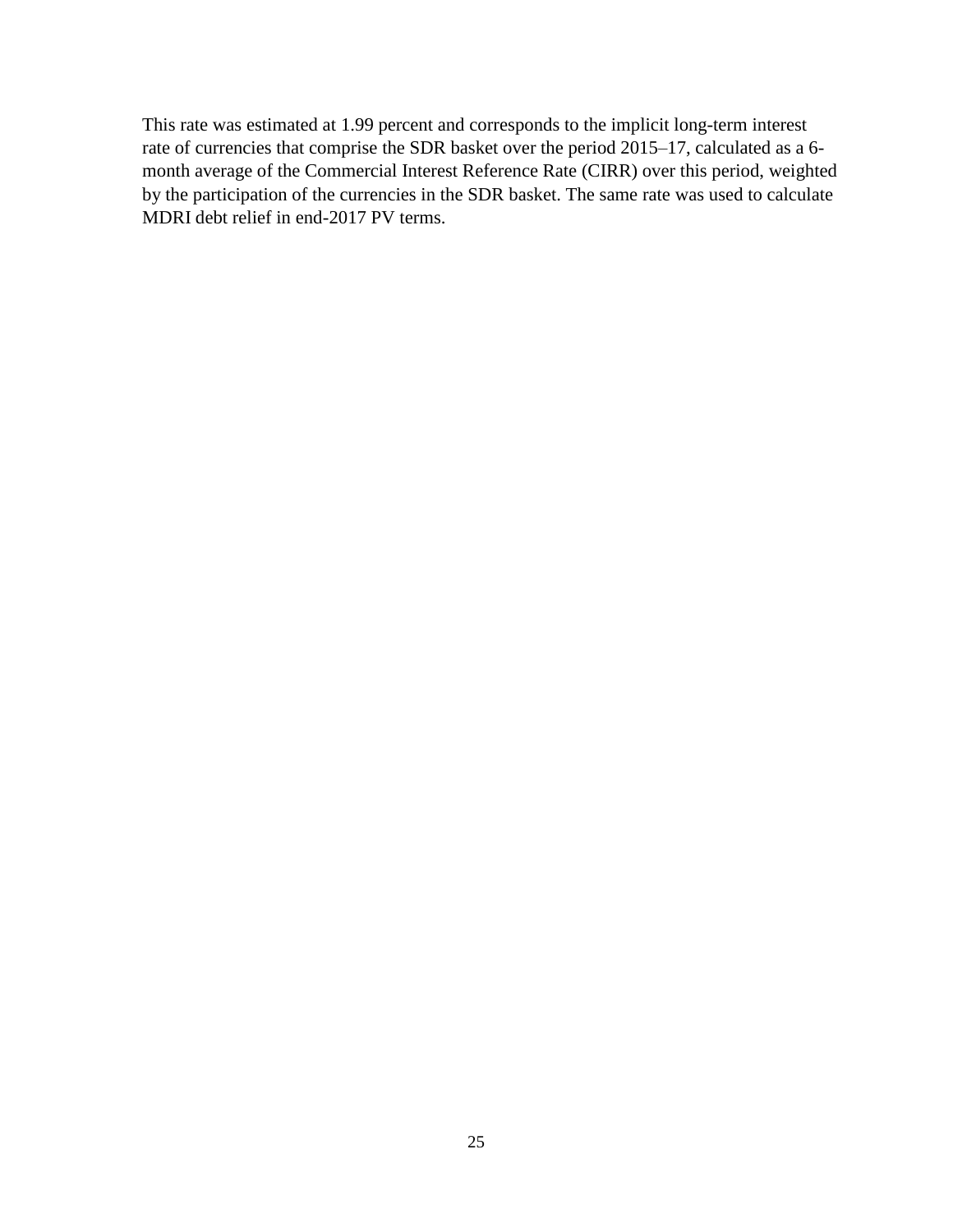#### **ANNEX III. TABLES**

#### **Table AIII1. Summary of Debt Service and Poverty Reducing Expenditures 2001–23 1 (In millions of U.S. dollars, unless otherwise indicated)**

|                                                     | 2001  | 2002  | 2003  | 2004   | 2005   | 2006   | 200    | 2008   | 2009   | 2010   | 201    | 2012   | 2013   | 2014   | 2015    | 2016   | 2017   | 2018   | 2019   | 2020        | 202 <sup>2</sup> | 2022   | 2023   |
|-----------------------------------------------------|-------|-------|-------|--------|--------|--------|--------|--------|--------|--------|--------|--------|--------|--------|---------|--------|--------|--------|--------|-------------|------------------|--------|--------|
|                                                     |       |       |       |        |        |        |        |        |        |        |        |        |        |        |         |        | Prel.  |        |        | Projections |                  |        |        |
| <b>Debt Service</b>                                 |       |       |       |        |        |        |        |        |        |        |        |        |        |        |         |        |        |        |        |             |                  |        |        |
| Paid/Due after Enhanced HIPC Initiative and MDRI 2/ | 4,333 | 3.710 | 4,036 | 4.492  | 4.874  | 4,006  | 3,254  | 3,341  | 3.424  | 2,889  | 3,497  | 4,314  | 5.193  | 7.205  | 8.608   | 1.185  | 12,672 | 15,684 | 17,891 | 17,547      | 18,81            | 18,964 | 19,493 |
| <b>Poverty Reducing Expenditures 3/</b>             | 6,163 | 7,397 | 8.744 | 10,870 | 14,850 | 17,666 | 22,032 | 26,490 | 29,481 | 31,808 | 31.757 | 36,696 | 36,037 | 39,659 | 32,795  | 35,610 | 38,226 | 35,564 | 35,901 | 37,219      | 36,537           | 39,265 | 41,040 |
| Average Ratios (in percent)                         |       |       |       |        |        |        |        |        |        |        |        |        |        |        |         |        |        |        |        |             |                  |        |        |
| Debt Service/Exports                                | 17.8  | 15.3  | 12.8  | 12.2   | 10.2   | 10.6   | 5.5    | 4.3    | 4.1    | 3.1    | 3.3    | 3.6    | 3.8    | 4.8    | 6.1     | 7.1    | 7.4    | 8.1    | 8.3    | 7.9         | 7.9              | 7.5    | 7.6    |
| Debt Service/GDP                                    | 2.9   | 2.5   | 2.2   | 2.2    |        | 1.9    |        | 0.9    | 1.0    | 0.7    | 0.8    | 0.9    | 1.0    | 1.2    | $1.5\,$ | 1.8    | 1.9    | 2.2    | 2.2    |             | 2.1              | 2.0    | 2.1    |
| Poverty-Reducing Expenditure/Government Revenue 3   | 46.3  | 46.5  | 46.4  | 44.7   | 44.8   | 46.5   | 45.8   | 50.6   | 55.4   | 48.3   | 46.0   | 45.8   | 39.8   | 43.9   | 46.1    | 46.3   | 45.6   | 43.4   | 43.5   | 42.9        | 38.7             | 38.6   | 42.1   |
| Poverty-Reducing Expenditure/GDP 3/                 | 5.9   | 6.3   | 6.6   | 6.7    | 7.0    |        | 7.5    | 7.6    | 8.3    | 7.6    |        |        | 7.0    | 7.4    | 1.4     | 7.5    | 7.4    | 7.0    | 7.1    |             |                  | 7.2    | 8.1    |

Sources: HIPC country documents, and World Bank and IMF staff estimates.

<sup>1</sup>Data refer to 36 post-decision-point HIPCs, unless specified otherwise.

<sup>2</sup>Debt service paid covers 2001-2017, and debt service due covers 2018-2023. For post-completion point HIPCs, debt service due reflects the negotiated relief by the debtor countries, additional debt relief provided by some Paris Club Creditors on a voluntary basis, and MDRI (countries that have reached the completion point in the more recent years, debt service projections assume full HIPC Initiative debt relief along with additional debt relief by the Paris Club and MDRI). See Appendix Table 2 for a detailed breakdown.

<sup>3</sup>As defined in PRSPs; excludes data for years in countries for which data is not available. See Table 3 for a country breakdown.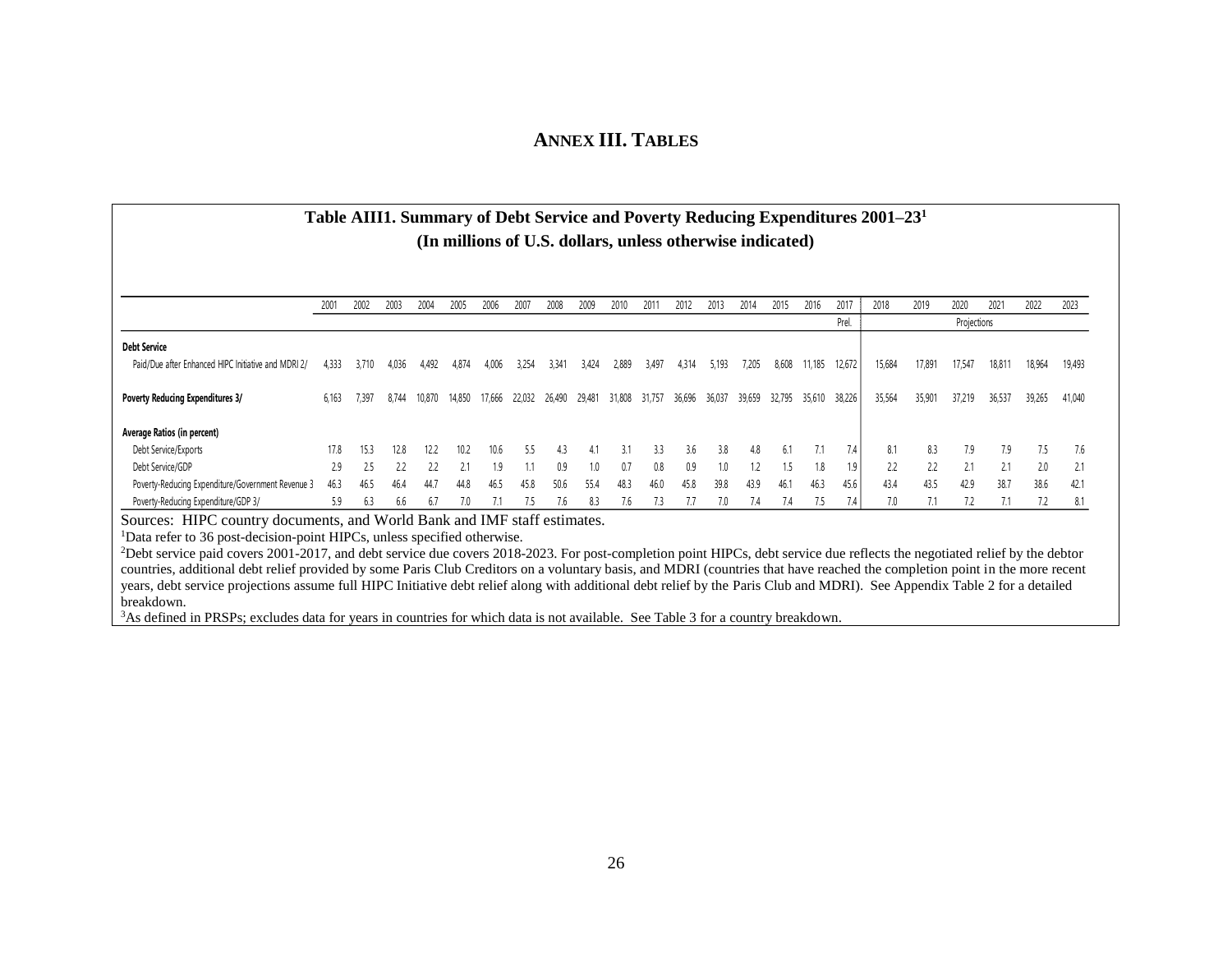#### **Table AIII2. Debt Service of 36 Post-Decision-Point HIPCs, 2001–23 1/**

|                                                       | 2001           | 2002  | 2003  | 2004  | 2005  | 2006  | 2007  | 2008  | 2009  | 2010  | 2011  | 2012  | 2013  | 2014  | 2015  | 2016  | 2017<br>Prel. | 2018  | 2019  | 2020  | 2021<br>Projections | 2022    | 2023    |
|-------------------------------------------------------|----------------|-------|-------|-------|-------|-------|-------|-------|-------|-------|-------|-------|-------|-------|-------|-------|---------------|-------|-------|-------|---------------------|---------|---------|
| Post-Completion-Point HIPCs (36)                      |                |       |       |       |       |       |       |       |       |       |       |       |       |       |       |       |               |       |       |       |                     |         |         |
| Afghanistan 2/                                        |                |       |       |       |       |       |       |       |       |       |       |       |       |       |       |       |               |       |       |       |                     |         |         |
| Due after enhanced HIPC Initiative and MDRI relief 1, |                |       | 31.7  | 5.2   | 18.7  | 6.9   | 5.4   | 9.8   | 3.    | 10.2  | 5.7   | 10.6  | 29.   | 77.6  | 44.1  | 44.5  | 51.1          | 46.8  | 41.2  | 39.6  | 39.8                | 48.3    | 50.5    |
| In percent of export                                  |                |       | 3.2   | 0.5   | 1.2   | 0.4   | 0.3   | 0.6   | 0.1   | 0.4   | 0.2   | 0.5   | 2.1   | 3.9   | 3.1   | 3.9   | 4.2           | 3.5   | 3.0   | 2.6   | 2.4                 | 2.6     | 2.5     |
| In percent of GDP                                     | $\overline{a}$ |       | 0.7   | 0.1   | 0.3   | 0.1   | 0.1   | 0.1   | 0.0   | 0.1   | 0.0   | 0.1   | 0.1   | 0.4   | 0.2   | 0.2   | 0.3           | 0.2   | 0.2   | 0.2   | 0.2                 | 0.2     | 0.2     |
| Benin 3/                                              |                |       |       |       |       |       |       |       |       |       |       |       |       |       |       |       |               |       |       |       |                     |         |         |
| Due after enhanced HIPC Initiative and MDRI relief 1/ | 57.1           | 62.6  | 66.7  | 58.4  | 38.3  | 63.0  | 88.1  | 29.5  | 37.6  | 48.3  | 54.8  | 70.5  | 77.1  | 79.0  | 79.3  | 64.1  | 87.1          | 84.9  | 121.4 | 137.1 | 139.8               | 158.1   | 159.6   |
| In percent of export                                  | 15.2           | 16.1  | 13.7  | 10.2  | 7.0   | 10.1  | 9.4   | 2.5   | 3.7   | 3.9   | 4.4   | 6.5   | 5.4   | 5.1   | 5.4   | 4.5   | 4.8           | 3.8   | 4.6   | 4.6   | 4.2                 | 4.3     | 3.9     |
| In percent of GDP                                     | 2.1            | 2.0   | 1.7   | 1.3   | 0.8   | 1.2   | 1.5   | 0.4   | 0.5   | 0.7   | 0.7   | 0.9   | 0.8   | 0.8   | 1.0   | 0.7   | 0.9           | 0.8   | 1.1   | 1.1   | 1.1                 | 1.1     | 1.0     |
| Bolivia 3/                                            |                |       |       |       |       |       |       |       |       |       |       |       |       |       |       |       |               |       |       |       |                     |         |         |
| Due after enhanced HIPC Initiative and MDRI relief 1  | 249.3          | 258.3 | 272.8 | 287.0 | 367.6 | 325.3 | 328.3 | 260.7 | 222.8 | 301.9 | 231.8 | 505.7 | 285.7 | 367.2 | 526.3 | 462.1 | 664.4         | 524.0 | 603.5 | 683.8 | 790.2               | 812.5   | 849.7   |
| In percent of export                                  | 16.4           | 16.6  | 13.9  | 11.1  | 11.1  | 7.3   | 6.6   | 3.7   | 4.1   | 4.2   | 2.5   | 4.1   | 2.2   | 2.6   | 5.3   | 5.6   | 7.0           | 5.0   | 5.7   | 6.1   | 6.5                 | 6.2     | 6.1     |
| In percent of GDP                                     | 3.1            | 3.3   | 3.4   | 3.3   | 3.8   | 2.9   | 2.6   | 1.6   | 1.3   | 1.6   | 1.0   | 1.9   | 1.0   | 1.1   | 1.6   | 1.4   | 1.8           | 1.3   | 1.4   | 1.5   | 1.6                 | 1.5     | 1.4     |
| <b>Burkina Faso 3/</b>                                |                |       |       |       |       |       |       |       |       |       |       |       |       |       |       |       |               |       |       |       |                     |         |         |
| Due after enhanced HIPC Initiative and MDRI relief 1/ | 35.7           | 33.5  | 48.9  | 45.7  | 44.5  | 41.3  | 45.9  | 46.4  | 51.1  | 52.4  | 62.8  | 79.2  | 89.7  | 99.3  | 108.8 | 116.8 | 136.5         | 168.2 | 195.4 | 173.8 | 191.1               | 196.4   | 210.5   |
| In percent of export                                  | 14.8           | 12.4  | 14.5  | 8.3   | 8.3   | 6.2   | 6.4   | 5.6   | 4.6   | 2.8   | 2.5   | 3.0   | 2.8   | 3.1   | 3.9   | 3.6   | 3.9           | 4.3   | 4.7   | 4.0   | 4.2                 | 4.2     | 4.4     |
| In percent of GDP                                     | 1.2            | 1.0   | 1.2   | 0.9   | 0.8   | 0.7   | 0.7   | 0.6   | 0.6   | 0.6   | 0.6   | 0.7   | 0.8   | 0.8   | 1.0   | 1.1   | 1.1           | 1.2   | 1.3   | 1.0   | 1.1                 | 1.0     | 1.0     |
| Burundi                                               |                |       |       |       |       |       |       |       |       |       |       |       |       |       |       |       |               |       |       |       |                     |         |         |
| Due after enhanced HIPC Initiative and MDRI relief 1, | 14.2           | 28.5  | 23.6  | 57.0  | 23.6  | 10.9  | 5.7   | 3.4   | 1.7   | 2.7   | 5.2   | 15.8  | 24.7  | 22.6  | 35.5  | 42.2  | 40.2          | 42.1  | 44.8  | 41.6  | 38.9                | 38.9    | 38.9    |
| In percent of export                                  | 31.4           | 73.6  | 47.2  | 89.6  | 25.7  | 11.7  | 5.8   | 2.2   | 1.4   | 1.5   | 2.3   | 7.2   | 10.9  | 10.7  | 18.3  | 17.9  | 16.5          | 16.7  | 16.6  | 14.6  | 12.6                | 12.8    | 12.9    |
| In percent of GDP                                     | 1.7            | 4.0   | 3.0   | 6.3   | 1.9   | 0.8   | 0.4   | 0.2   | 0.1   | 0.1   | 0.2   | 0.7   | 1.0   | 0.8   | 1.3   | 1.8   | 1.8           | 1.9   | 2.0   | 1.8   | 1.7                 | 1.6     | 1.5     |
| Cameroon 3/                                           |                |       |       |       |       |       |       |       |       |       |       |       |       |       |       |       |               |       |       |       |                     |         |         |
| Due after enhanced HIPC Initiative and MDRI relief 1/ | 260.9          | 240.4 | 284.8 | 259.1 | 406.  | 462.3 | 224.8 | 252.7 | 216.5 | 174.3 | 188.0 | 198.7 | 217.9 | 255.0 | 226.6 | 411.1 | 465.7         | 651.0 | 869.1 | 978.0 | 1.045.8             | 1.034.3 | 1,268.3 |
| In percent of export                                  | 9.2            | 8.7   | 9.1   | 6.8   | 9.6   | 9.5   | 3.6   | 3.4   | 4.1   | 3.1   | 2.5   | 2.7   | 2.7   | 3.0   | 3.4   | 6.6   | 7.1           | 8.9   | 12.2  | 13.2  | 14.2                | 13.8    | 16.2    |
| In percent of GDP                                     | 2.5            | 2.1   | 2.0   | 1.5   | 2.3   | 2.4   | 1.0   | 1.0   | 0.8   | 0.7   | 0.6   | 0.7   | 0.7   | 0.7   | 0.7   | 1.3   | 1.3           | 1.7   | 2.2   | 2.4   | 2.4                 | 2.2     | 2.5     |
| <b>Central African Republic</b>                       |                |       |       |       |       |       |       |       |       |       |       |       |       |       |       |       |               |       |       |       |                     |         |         |
| Due after enhanced HIPC Initiative and MDRI relief 1/ | 31.9           | 44.5  | 47.1  | 47.3  | 27.7  | 40.9  | 36.4  | 43.7  | 23.4  | 10.7  | 11.0  | 24.7  | 19.8  | 16.7  | 17.5  | 19.8  | 6.0           | 14.1  | 14.5  | 15.1  | 14.9                | 15.2    | 10.8    |
| In percent of export                                  | 20.0           | 27.6  | 30.6  | 27.1  | 16.1  | 19.6  | 15.2  | 20.0  | 11.1  | 4.6   | 3.7   | 8.5   | 7.8   | 5.3   | 6.1   | 6.0   | 1.8           | 3.8   | 3.7   | 3.6   | 3.3                 | 3.2     | 2.2     |
| In percent of GDP                                     | 3.6            | 4.6   | 4.2   | 3.8   | 2.1   | 2.8   | 2.1   | 2.2   | 1.2   | 0.5   | 0.5   | 1.1   | 1.3   | 1.0   | 1.1   | 1.1   | 0.3           | 0.6   | 0.6   | 0.6   | 0.5                 | 0.5     | 0.3     |
| Chad                                                  |                |       |       |       |       |       |       |       |       |       |       |       |       |       |       |       |               |       |       |       |                     |         |         |
| Due after enhanced HIPC Initiative and MDRI relief 1/ | 19.9           | 36.4  | 53.3  | 45.7  | 57.3  | 70.5  | 56.5  | 156.7 | 65.3  | 62.1  | 109.2 | 152.6 | 171.4 | 687.6 | 276.8 | 335.7 | 240.3         | 252.4 | 147.3 | 243.3 | 279.8               | 336.3   | 369.3   |
| In percent of export                                  | 7.9            | 14.4  | 8.0   | 2.0   | 1.8   | 2.0   | 1.5   | 3.5   | 2.0   | 1.5   | 2.2   | 3.2   | 3.9   | 15.6  | 9.5   | 13.6  | 8.8           | 7.0   | 4.3   | 6.1   | 6.4                 | 6.9     | 7.1     |
| In percent of GDP                                     | 0.7            | 1.1   | 1.4   | 0.8   | 0.9   | 0.9   | 0.7   | 1.5   | 0.7   | 0.6   | 0.9   | 1.2   | 1.3   | 4.9   | 2.5   | 3.3   | 2.4           | 2.3   | 1.3   | 1.9   | 2.1                 | 2.3     | 2.3     |
| Comoros                                               |                |       |       |       |       |       |       |       |       |       |       |       |       |       |       |       |               |       |       |       |                     |         |         |
| Due after enhanced HIPC Initiative and MDRI relief 1, | 2.5            | 2.4   | 2.6   | 4.4   | 4.1   | 3.6   | 9.5   | 3.7   | 8.2   | 9.7   | 10.0  | 9.2   | 2.1   | 1.8   | 2.0   | 3.3   | 3.2           | 11.5  | 7.7   | 7.7   | 7.5                 | 7.5     | 7.2     |
| In percent of export                                  | 7.2            | 6.0   | 4.6   | 8.0   | 7.5   | 5.9   | 13.3  | 4.8   | 11.1  | 11.3  | 9.9   | 10.4  | 2.0   | 1.5   | 2.1   | 3.0   | 2.5           | 8.4   | 5.7   | 5.4   | 4.9                 | 4.6     | 4.2     |
| In percent of GDP                                     | 1.1            | 0.9   | 0.8   | 1.2   | 1.1   | 0.9   | 2.0   | 0.7   | 1.5   | 1.8   | 1.6   | 1.5   | 0.3   | 0.3   | 0.3   | 0.5   | 0.5           | 1.6   | 1.0   | 1.0   | 0.9                 | 0.9     | 0.8     |
| Congo, Democratic Republic of                         |                |       |       |       |       |       |       |       |       |       |       |       |       |       |       |       |               |       |       |       |                     |         |         |
| Due after enhanced HIPC Initiative and MDRI relief 1/ | 805.6          | 26.2  | 363.8 | 175.4 | 373.0 | 213.1 | 170.7 | 254.4 | 187.9 | 177.0 | 160.0 | 181.7 | 194.6 | 189.0 | 223.7 | 245.4 | 212.3         | 224.0 | 421.5 | 452.2 | 449.9               | 405.1   | 403.5   |
| In percent of export                                  | 83.9           | 2.2   | 24.0  | 8.7   | 15.4  | 7.1   | 2.6   | 3.6   | 3.8   | 2.0   | 1.5   | 1.8   | 1.8   | 1.6   | 2.1   | 2.0   | 1.8           | 1.4   | 3.3   | 3.4   | 3.3                 | 2.7     | 2.6     |
| In percent of GDP                                     | 9.9            | 0.3   | 4.1   | 1.7   | 3.1   | 1.5   | 1.0   | 1.3   | 1.0   | 0.9   | 0.7   | 0.7   | 0.6   | 0.5   | 0.6   | 0.7   | 0.6           | 0.5   | 0.9   | 0.9   | 0.8                 | 0.7     | 0.7     |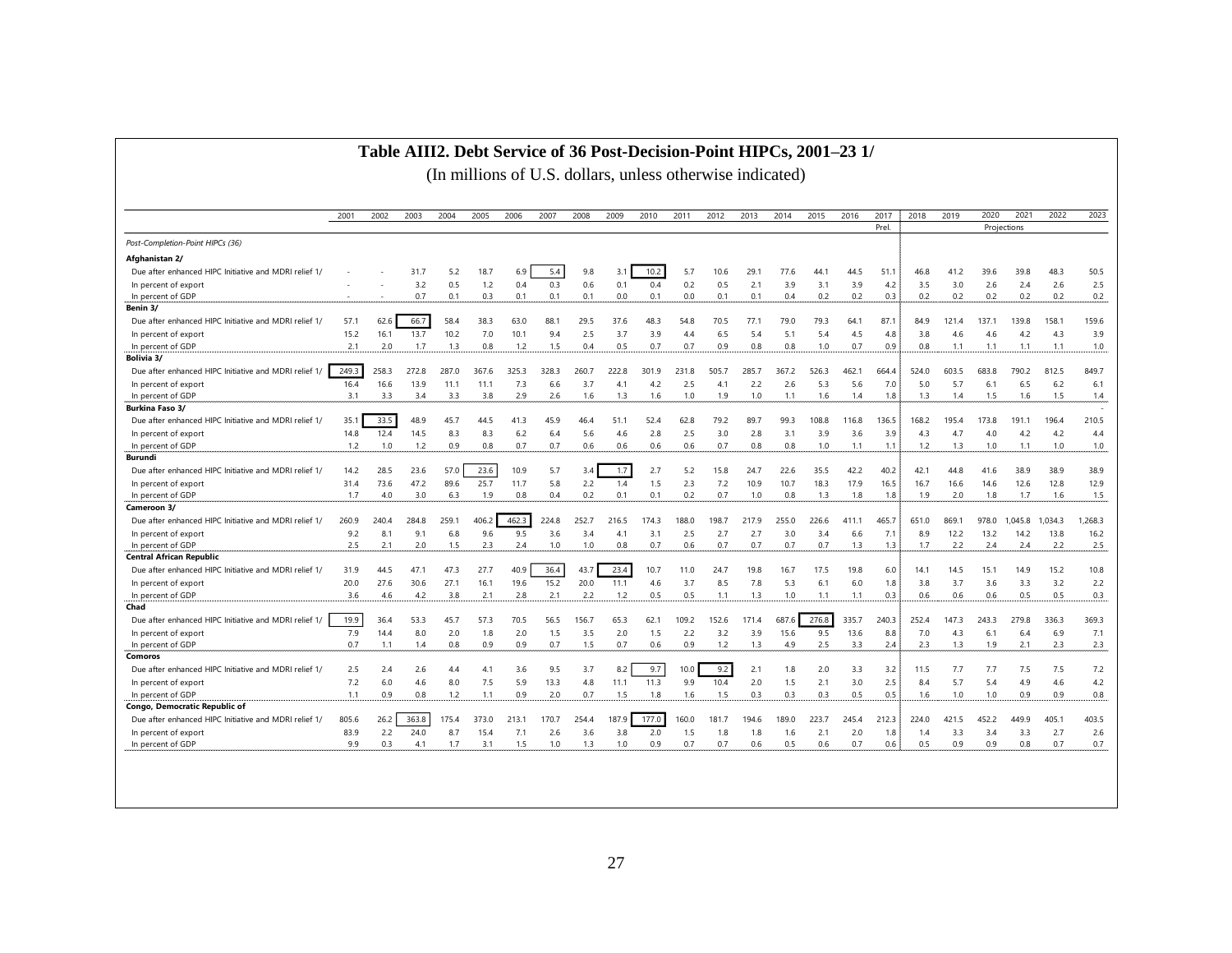#### **Table AIII2. Debt Service of 36 Post-Decision-Point HIPCs, 2001–23 (continued) 1/**

|                                                       | 2001  | 2002  | 2003  | 2004  | 2005  | 2006  | 2007  | 2008  | 2009  | 2010  | 2011  | 2012  | 2013  | 2014   | 2015    | 2016    | 2017    | 2018    | 2019    | 2020    | 2021        | 2022    | 2023    |
|-------------------------------------------------------|-------|-------|-------|-------|-------|-------|-------|-------|-------|-------|-------|-------|-------|--------|---------|---------|---------|---------|---------|---------|-------------|---------|---------|
|                                                       |       |       |       |       |       |       |       |       |       |       |       |       |       |        |         |         | Prel.   |         |         |         | Projections |         |         |
| Congo, Republic of                                    |       |       |       |       |       |       |       |       |       |       |       |       |       |        |         |         |         |         |         |         |             |         |         |
| Due after enhanced HIPC Initiative and MDRI relief 1/ | 183.6 | 230.6 | 158.4 | 222.7 | 607.8 | 563.5 | 389.2 | 217.7 | 539.  | 145.3 | 139.3 | 121.7 | 288.5 | 496.1  | 496.2   | 604.4   | 585.7   | .115.8  | 1.121.0 | 996.7   | 828.1       | 792.7   | 676.7   |
| In percent of export                                  | 8.3   | 9.3   | 5.2   | 6.5   | 11.8  | 8.3   | 5.9   | 2.5   | 8.3   | 1.6   | 1.2   | 1.2   | 3.0   | 5.2    | 9.8     | 13.1    | 8.0     | 11.2    | 12.6    | 11.4    | 10.4        | 10.3    | 9.0     |
| In percent of GDP                                     | 6.6   | 7.6   | 4.5   | 4.8   | 10.0  | 7.3   | 4.6   | 1.8   | 5.6   | 1.2   | 0.9   | 0.9   | 2.1   | 3.5    | 5.8     | 7.8     | 6.5     | 9.9     | 10.9    | 9.6     | 8.4         | 8.0     | 6.8     |
| Cote d'Ivoire                                         |       |       |       |       |       |       |       |       |       |       |       |       |       |        |         |         |         |         |         |         |             |         |         |
| Due after enhanced HIPC Initiative and MDRI relief 1/ |       | 1.9   | 274.0 | 189.3 | 117.8 | 71.9  | 240.4 | 317.3 | 293.2 | 287.9 | 114.4 | 255.0 | 492.6 | 654.5  | 695.9   | 810.5   | 957.5   | .078.4  | .256.0  | 1.392.6 | 1.268.7     | 1.407.4 | 1.457.4 |
| In percent of export                                  |       | 0.0   | 4.3   | 2.5   | 1.4   | 0.8   | 2.5   | 2.8   | 2.4   | 2.3   | 0.8   | 1.9   | 3.8   | 4.7    | 5.6     | 6.9     | 7.5     | 8.4     | 9.2     | 9.3     | 7.8         | 7.9     | 7.4     |
| In percent of GDP                                     |       | 0.0   | 1.6   | 1.0   | 0.7   | 0.4   | 1.1   | 1.4   | 1.2   | 1.1   | 0.5   | 0.9   | 1.5   | 2.0    | 2.1     | 2.4     | 2.4     | 2.5     | 2.8     | 2.8     | 2.4         | 2.4     | 2.3     |
| Ethiopia 2/                                           |       |       |       |       |       |       |       |       |       |       |       |       |       |        |         |         |         |         |         |         |             |         |         |
| Due after enhanced HIPC Initiative and MDRI relief 1/ | 572.3 | 521.1 | 191.3 | 160.0 | 165.6 | 92.8  | 81.7  | 85.7  | 75.2  | 127.1 | 229.5 | 393.3 | 502.2 | 674.9  | .060.2  | .380.2  | 1.519.3 | 577.8   | 2.184.4 | 2.292.3 | 2,276.9     | 2.283.6 | 1.897.5 |
| In percent of export                                  | 58.5  | 53.0  | 16.8  | 10.7  | 8.9   | 4.4   | 3.3   | 2.8   | 2.2   | 3.1   | 4.3   | 6.6   | 8.5   | 10.5   | 16.9    | 22.8    | 24.4    | 22.4    | 27.5    | 25.6    | 22.6        | 19.9    | 14.5    |
| In percent of GDP                                     | 7.0   | 6.6   | 2.2   | 1.6   | 1.3   | 0.6   | 0.4   | 0.3   | 0.2   | 0.4   | 0.7   | 0.9   | 1.1   | 1.2    | 1.6     | 1.9     | 1.9     | 1.9     | 2.4     | 2.3     | 2.1         | 1.9     | 1.5     |
| The Gambia 3/                                         |       |       |       |       |       |       |       |       |       |       |       |       |       |        |         |         |         |         |         |         |             |         |         |
| Due after enhanced HIPC Initiative and MDRI relief 1/ | 20.8  | 34.3  | 16.8  | 15.6  | 24.4  | 25.3  | 26.5  | 20.9  | 19.3  | 19.9  | 21.5  | 24.1  | 23.4  | 34.7   | 32.4    | 24.8    | 40.7    | 52.8    | 50.0    | 49.7    | 49.3        | 49.8    | 56.1    |
| In percent of export                                  | 12.8  | 20.1  | 10.1  | 7.9   | 11.9  | 11.4  | 11.5  | 9.2   | 8.4   | 8.8   | 9.0   | 8.6   | 8.9   | 14.2   | 14.7    | 10.3    | 12.0    | 14.8    | 13.0    | 11.7    | 10.7        | 10.0    | 10.4    |
| In percent of GDP                                     | 2.0   | 3.7   | 1.9   | 1.6   | 2.3   | 2.4   | 2.1   | 1.3   | 1.3   | 1.2   | 1.5   | 1.7   | 1.7   | 2.8    | 2.4     | 1.7     | 2.7     | 3.3     | 2.9     | 2.7     | 2.5         | 2.4     | 2.5     |
| Ghana                                                 |       |       |       |       |       |       |       |       |       |       |       |       |       |        |         |         |         |         |         |         |             |         |         |
| Due after enhanced HIPC Initiative and MDRI relief 1/ | 463.9 | 446.1 | 442.0 | 532.4 | 573.6 | 601.6 | 225.9 | 358.5 | 316.1 | 370.5 | 462.7 | 632.7 | 732.9 | .025.2 | 1.492.8 | 2.227.7 | 2.388.7 | 3.294.5 | 3.715.9 | 2.713.3 | 2.946.6     | 2.782.6 | 2.983.8 |
| In percent of export                                  | 19.3  | 17.1  | 13.8  | 15.6  | 14.7  | 12.2  | 3.8   | 5.1   | 4.2   | 3.9   | 3.2   | 3.8   | 4.5   | 6.7    | 9.0     | 12.8    | 11.7    | 15.8    | 17.1    | 11.7    | 11.8        | 10.8    | 10.9    |
| In percent of GDP                                     | 3.8   | 3.1   | 2.5   | 2.6   | 2.3   | 2.1   | 0.7   | 0.9   | 0.9   | 0.9   | 0.9   | 1.1   | 1.2   | 1.9    | 3.1     | 4.1     | 4.1     | 5.1     | 5.3     | 3.6     | 3.6         | 3.2     | 3.1     |
| Guinea 3/                                             |       |       |       |       |       |       |       |       |       |       |       |       |       |        |         |         |         |         |         |         |             |         |         |
| Due after enhanced HIPC Initiative and MDRI relief 1/ | 109.0 | 113.9 | 109.6 | 98.1  | 124.5 | 129.3 | 210.9 | 198.2 | 80.2  | 55.4  | 127.8 | 147.8 | 55.3  | 65.5   | 103.0   | 78.1    | 60.6    | 114.4   | 117.5   | 161.2   | 201.2       | 224.6   | 227.8   |
| In percent of export                                  | 12.1  | 13.2  | 12.3  | 10.9  | 12.3  | 11.1  | 17.4  | 12.6  | 6.2   | 3.6   | 8.3   | 7.2   | 2.9   | 3.3    | 5.5     | 3.2     | 1.5     | 2.6     | 2.6     | 3.2     | 3.7         | 4.0     | 3.9     |
| In percent of GDP                                     | 2.9   | 2.8   | 2.3   | 1.9   | 2.8   | 3.1   | 3.3   | 2.8   | 1.2   | 0.8   | 2.1   | 2.0   | 0.7   | 0.7    | 1.2     | 0.9     | 0.6     | 1.0     | 0.9     | 1.2     | 1.4         | 1.4     | 1.3     |
| Guinea-Bissau 3/                                      |       |       |       |       |       |       |       |       |       |       |       |       |       |        |         |         |         |         |         |         |             |         |         |
| Due after enhanced HIPC Initiative and MDRI relief 1/ | 1.4   | 2.6   | 5.7   | 6.2   | 4.2   | 5.1   | 5.6   | 4.1   | 11.3  | 3.8   | 3.4   | 1.8   | 0.2   | 4.1    | 3.8     | 5.8     | 52.1    | 6.7     | 7.9     | 9.5     | 9.7         | 10.3    | 12.3    |
| In percent of export                                  | 2.0   | 4.1   | 7.6   | 7.5   | 4.4   | 6.7   | 4.0   | 2.4   | 7.2   | 3.0   | 1.2   | 1.2   | 0.1   | 1.9    | 1.3     | 1.9     | 14.7    | 2.0     | 2.1     | 2.3     | 2.1         | 2.2     | 2.4     |
| In percent of GDP                                     | 0.4   | 0.6   | 1.1   | 1.1   | 0.7   | 0.8   | 0.8   | 0.5   | 1.3   | 0.5   | 0.3   | 0.2   | 0.0   | 0.4    | 0.4     | 0.5     | 3.7     | 0.5     | 0.5     | 0.6     | 0.5         | 0.5     | 0.6     |
| Guyana 2/3/                                           |       |       |       |       |       |       |       |       |       |       |       |       |       |        |         |         |         |         |         |         |             |         |         |
| Due after enhanced HIPC Initiative and MDRI relief 1/ | 58.8  | 60.2  | 59.8  | 56.1  | 45.0  | 27.6  | 19.0  | 20.5  | 17.5  | 28.7  | 40.0  | 42.5  | 45.9  | 51.0   | 98.4    | 53.7    | 60.8    | 74.6    | 73.0    | 71.5    | 72.7        | 70.0    | 67.3    |
| In percent of export                                  | 8.9   | 9.0   | 8.9   | 7.5   | 6.4   | 3.8   | 2.1   | 2.0   | 1.7   | 2.5   | 2.8   | 2.5   | 3.0   | 3.5    | 7.0     | 3.3     | 3.8     | 4.5     | 4.1     | 2.3     | 1.7         | 1.4     | 0.9     |
| In percent of GDP                                     | 5.2   | 5.2   | 5.0   | 4.5   | 3.4   | 1.9   | 1.1   | 1.1   | 0.9   | 1.3   | 1.5   | 1.5   | 1.5   | 1.7    | 3.1     | 1.5     | 1.7     | 2.1     | 1.9     | 1.6     | 1.3         | 1.2     | 0.9     |
| Haiti 2/                                              |       |       |       |       |       |       |       |       |       |       |       |       |       |        |         |         |         |         |         |         |             |         |         |
| Due after enhanced HIPC Initiative and MDRI relief 1/ | 36.6  | 50.1  | 81.9  | 55.7  | 108.7 | 56.6  | 98.8  | 68.5  | 36.1  | 16.3  | 5.2   | 9.6   | 25.7  | 39.1   | 30.5    | 75.9    | 118.7   | 133.1   | 141.2   | 151.0   | 158.1       | 169.4   |         |
| In percent of export                                  | 8.3   | 11.4  | 17.4  | 10.9  | 18.0  | 8.1   | 12.7  | 7.5   | 3.5   | 1.6   | 0.4   | 0.7   | 1.6   | 2.3    | 1.7     | 4.7     | 7.5     | 8.1     | 8.4     | 8.8     | 9.0         | 9.3     |         |
| In percent of GDP                                     | 1.0   | 1.4   | 2.8   | 1.6   | 2.5   | 1.2   | 1.7   | 1.0   | 0.5   | 0.2   | 0.1   | 0.1   | 0.3   | 0.4    | 0.4     | 0.9     | 1.4     | 1.4     | 1.4     | 1.5     | 1.5         | 1.5     | $\sim$  |
| Honduras 3/                                           |       |       |       |       |       |       |       |       |       |       |       |       |       |        |         |         |         |         |         |         |             |         |         |
| Due after enhanced HIPC Initiative and MDRI relief 1/ | 189.6 | 224.6 | 232.6 | 329.7 | 365.0 | 134.4 | 201.1 | 122.2 | 323.7 | 110.2 | 173.1 | 134.2 | 142.1 | 179.0  | 333.4   | 388.7   | 507.9   | 476.8   | 984.1   | 503.2   | 1.022.7     | 710.4   | 717.0   |
| In percent of export                                  | 4.8   | 5.2   | 5.4   | 6.4   | 6.4   | 2.2   | 3.1   | 1.7   | 5.6   | 1.5   | 1.9   | 1.4   | 1.6   | 1.9    | 3.5     | 4.2     | 5.1     | 4.7     | 9.4     | 4.5     | 8.7         | 5.8     | 5.7     |
| In percent of GDP                                     | 2.5   | 2.9   | 2.9   | 3.8   | 3.8   | 1.2   | 1.6   | 0.9   | 2.2   | 0.7   | 1.0   | 0.7   | 0.8   | 0.9    | 1.6     | 1.8     | 2.2     | 2.0     | 3.9     | 1.9     | 3.8         | 2.5     | 2.4     |
| Liberia 2/                                            |       |       |       |       |       |       |       |       |       |       |       |       |       |        |         |         |         |         |         |         |             |         |         |
| Due after enhanced HIPC Initiative and MDRI relief 1/ | 0.6   |       |       | 0.6   | 0.6   | 1.2   | 0.2   | 0.7   | 0.5   | 2.2   | 5.8   | 13.4  | 7.3   | 3.7    | 11.1    | 5.3     | 9.9     | 20.8    | 24.1    | 33.2    | 43.2        | 48.1    | 50.0    |
| In percent of export                                  | 0.3   |       |       | 0.2   | 0.2   | 0.2   | 0.0   | 0.1   | 0.1   | 0.3   | 0.7   | 1.2   | 0.6   | 0.4    | 1.4     | 0.7     | 1.3     | 2.9     | 3.3     | 4.3     | 5.2         | 5.5     | 5.5     |
| In percent of GDP                                     | 0.1   |       |       | 0.1   | 0.1   | 0.1   | 0.0   | 0.0   | 0.0   | 0.1   | 0.2   | 0.5   | 0.2   | 0.1    | 0.3     | 0.2     | 0.3     | 0.7     | 0.8     | 1.1     | 1.3         | 1.3     | 1.3     |
|                                                       |       |       |       |       |       |       |       |       |       |       |       |       |       |        |         |         |         |         |         |         |             |         |         |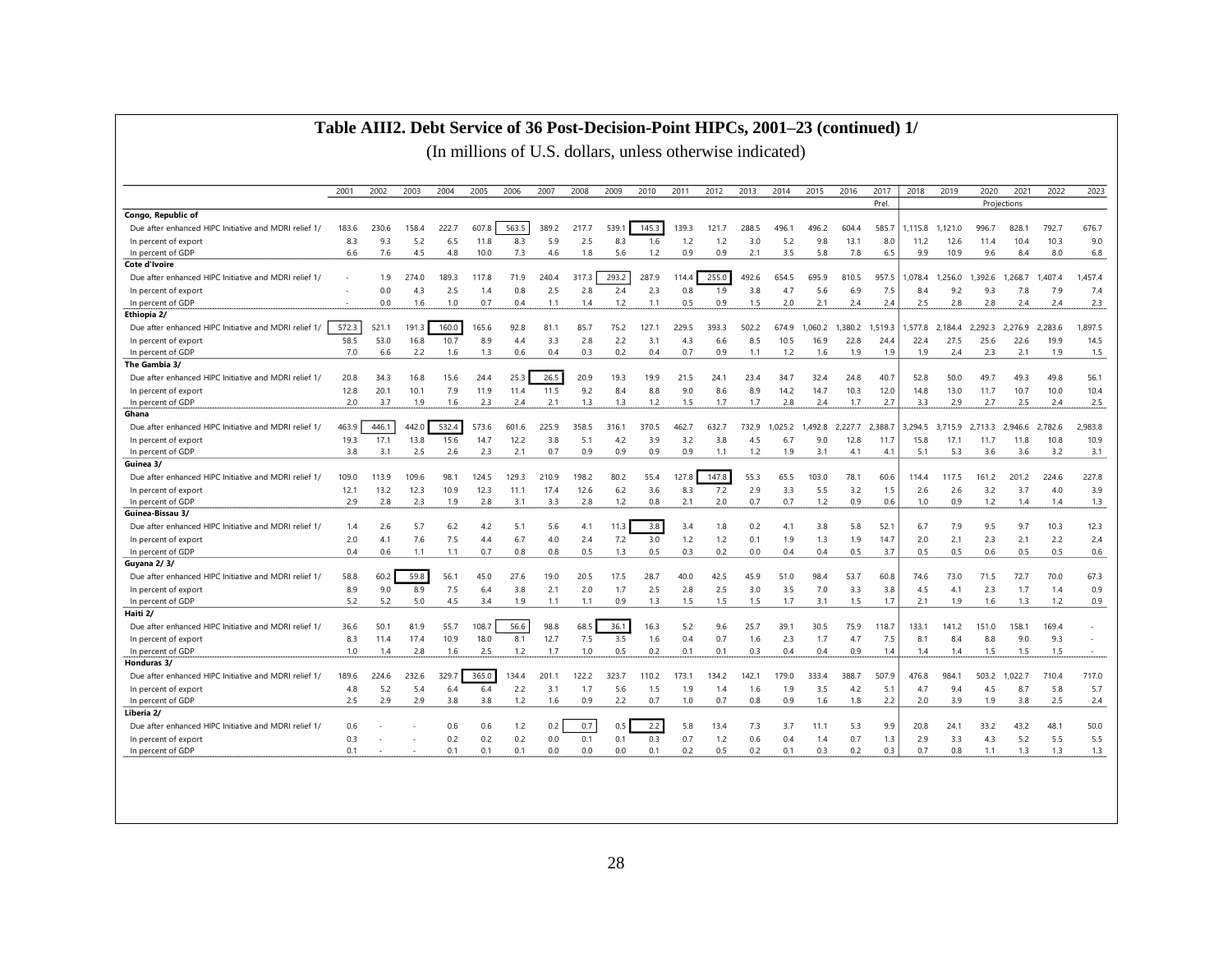#### **Table AIII2. Debt Service of 36 Post-Decision-Point HIPCs, 2001–23 (continued) 1/**

|                                                       | 2001  | 2002  | 2003  | 2004  | 2005  | 2006  | 2007  | 2008  | 2009  | 2010  | 2011  | 2012  | 2013  | 2014  | 2015  | 2016  | 2017  | 2018    | 2019  | 2020        | 2021    | 2022  | 2023  |
|-------------------------------------------------------|-------|-------|-------|-------|-------|-------|-------|-------|-------|-------|-------|-------|-------|-------|-------|-------|-------|---------|-------|-------------|---------|-------|-------|
|                                                       |       |       |       |       |       |       |       |       |       |       |       |       |       |       |       |       | Prel. |         |       | Projections |         |       |       |
| Madagascar 3/                                         |       |       |       |       |       |       |       |       |       |       |       |       |       |       |       |       |       |         |       |             |         |       |       |
| Due after enhanced HIPC Initiative and MDRI relief 1/ | 42.2  | 47.0  | 56.6  | 77.2  | 66.6  | 51.7  | 22.1  | 27.8  | 55.0  | 42.6  | 55.0  | 57.1  | 57.5  | 89.2  | 74.4  | 102.0 | 125.9 | 95.5    | 95.4  | 118.2       | 159.6   | 190.1 |       |
| In percent of export                                  | 3.2   | 6.6   | 4.6   | 5.4   | 4.9   | 3.1   | 1.0   | 1.1   | 2.9   | 2.0   | 2.1   | 2.0   | 1.8   | 2.5   | 2.4   | 3.0   | 3.5   | 2.5     | 2.3   | 2.6         | 3.3     | 3.6   |       |
| In percent of GDP                                     | 0.9   | 1.1   | 1.0   | 1.8   | 1.3   | 0.9   | 0.3   | 0.3   | 0.6   | 0.5   | 0.6   | 0.6   | 0.5   | 0.8   | 0.8   | 1.0   | 1.1   | 0.8     | 0.7   | 0.8         | 1.0     | 1.1   | ٠     |
| Malawi 3/                                             |       |       |       |       |       |       |       |       |       |       |       |       |       |       |       |       |       |         |       |             |         |       |       |
| Due after enhanced HIPC Initiative and MDRI relief 1/ | 101.5 | 87.3  | 105.9 | 117.4 | 123.3 | 88.1  | 16.0  | 12.7  | 12.8  | 17.2  | 29.4  | 24.8  | 78.7  | 72.2  | 92.1  | 178.7 | 72.5  | 133.6   | 88.5  | 97.3        | 112.3   | 129.2 | 130.8 |
| In percent of export                                  | 21.6  | 18.8  | 22.4  | 21.7  | 22.1  | 14.6  | 1.8   | 1.2   | 1.2   | 1.3   | 2.1   | 1.7   | 4.7   | 4.1   | 5.6   | 11.1  | 4.3   | 7.2     | 4.5   | 4.6         | 5.0     | 5.4   | 5.1   |
| In percent of GDP                                     | 3.4   | 2.5   | 3.3   | 3.4   | 3.4   | 2.2   | 0.4   | 0.2   | 0.2   | 0.2   | 0.4   | 0.4   | 1.4   | 1.2   | 1.4   | 3.3   | 1.2   | 2.0     | 1.2   | 1.3         | 1.4     | 1.5   | 1.4   |
| Mali 3/                                               |       |       |       |       |       |       |       |       |       |       |       |       |       |       |       |       |       |         |       |             |         |       |       |
| Due after enhanced HIPC Initiative and MDRI relief 1/ | 69.4  | 93.   | 104.1 | 110.5 | 106.2 | 121.3 | 100.6 | 88.1  | 109.5 | 108.0 | 163.8 | 144.7 | 157.3 | 176.2 | 237.8 | 184.1 | 259.8 | 301.3   | 358.7 | 355.6       | 390.7   | 422.5 | 428.4 |
| In percent of export                                  | 8.2   | 8.1   | 8.4   | 8.5   | 8.3   | 6.3   | 4.8   | 3.7   | 4.9   | 4.4   | 6.2   | 4.2   | 4.6   | 5.9   | 7.7   | 5.9   | 7.0   | 7.7     | 9.1   | 9.0         | 9.7     | 10.2  | 10.0  |
| In percent of GDP                                     | 2.0   | 2.2   | 2.0   | 1.9   | 1.8   | 1.7   | 1.2   | 1.0   | 1.0   | 1.0   | 1.3   | 1.1   | 1.2   | 1.3   | 1.9   | 1.4   | 1.6   | 1.8     | 2.0   | 1.8         | 1.8     | 1.8   | 1.7   |
| Mauritania 3/                                         |       |       |       |       |       |       |       |       |       |       |       |       |       |       |       |       |       |         |       |             |         |       |       |
| Due after enhanced HIPC Initiative and MDRI relief 1/ | 15.3  | 10.4  | 20.9  | 25.0  | 30.5  | 116.8 | 32.8  | 94.8  | 51.7  | 71.5  | 93.1  | 129.7 | 133.4 | 143.4 | 174.5 | 211.6 | 228.4 | 249.2   | 251.3 | 255.5       | 256.3   | 244.9 | 242.1 |
| In percent of export                                  | 3.8   | 2.6   | 5.8   | 5.1   | 4.3   | 8.3   | 2.3   | 5.2   | 3.5   | 3.2   | 3.2   | 4.7   | 4.7   | 6.8   | 10.7  | 12.7  | 11.7  | 12.5    | 12.1  | 10.4        | 9.4     | 8.6   | 8.3   |
| In percent of GDP                                     | 1.2   | 0.8   | 1.3   | 1.4   | 1.4   | 3.8   | 1.0   | 2.4   | 1.4   | 1.6   | 1.8   | 2.5   | 2.3   | 2.7   | 3.6   | 4.5   | 4.6   | 4.7     | 4.5   | 4.4         | 4.2     | 3.8   | 3.6   |
| Mozambique 3/                                         |       |       |       |       |       |       |       |       |       |       |       |       |       |       |       |       |       |         |       |             |         |       |       |
| Due after enhanced HIPC Initiative and MDRI relief 1/ | 27.1  | 62.0  | 71.8  | 58.1  | 66.6  | 23.3  | 35.1  | 81.1  | 38.3  | 49.9  | 66.2  | 91.3  | 123.8 | 159.6 | 307.0 | 385.6 | 801.8 | 919.8   | 815.2 | 710.9       | 748.3   | 639.9 | 680.5 |
| In percent of export                                  | 2.8   | 5.4   | 5.3   | 3.3   | 3.2   | 0.8   | 1.2   | 2.5   | 1.4   | 1.7   | 1.7   | 1.8   | 2.6   | 3.4   | 6.6   | 7.6   | 14.8  | 16.8    | 14.1  | 11.3        | 11.3    | 9.5   | 7.8   |
| In percent of GDP                                     | 0.6   | 1.2   | 1.3   | 0.9   | 0.9   | 0.3   | 0.4   | 0.7   | 0.3   | 0.5   | 0.5   | 0.6   | 0.8   | 0.9   | 2.1   | 3.5   | 6.4   | 6.4     | 5.3   | 4.4         | 4.3     | 3.5   | 3.2   |
| Nicaragua 3/                                          |       |       |       |       |       |       |       |       |       |       |       |       |       |       |       |       |       |         |       |             |         |       |       |
| Due after enhanced HIPC Initiative and MDRI relief 1/ | 154.4 | 160.4 | 104.3 | 77.7  | 92.6  | 102.5 | 152.3 | 102.2 | 104.8 | 97.4  | 98.5  | 99.6  | 112.3 | 133.9 | 156.4 | 188.6 | 224.4 | 248.5   | 325.2 | 338.2       | 356.8   | 392.3 | 449.6 |
| In percent of export                                  | 16.6  | 17.7  | 10.3  | 6.3   | 6.6   | 4.9   | 6.2   | 3.5   | 3.7   | 2.7   | 2.2   | 2.0   | 2.3   | 2.5   | 3.1   | 3.7   | 3.9   | 4.7     | 6.6   | 6.5         | 6.4     | 6.7   | 7.3   |
| In percent of GDP                                     | 3.8   | 4.0   | 2.5   | 1.7   | 1.9   | 1.5   | 2.1   | 1.2   | 1.3   | 1.1   | 1.0   | 0.9   | 1.0   | 1.1   | 1.2   | 1.4   | 1.6   | 1.9     | 2.6   | 2.6         | 2.7     | 2.9   | 3.2   |
| Niger 3/                                              |       |       |       |       |       |       |       |       |       |       |       |       |       |       |       |       |       |         |       |             |         |       |       |
| Due after enhanced HIPC Initiative and MDRI relief 1/ | 67.8  | 79.5  | 69.9  | 57.3  | 51.5  | 20.1  | 30.7  | 28.0  | 24.3  | 30.4  | 58.4  | 78.4  | 105.1 | 70.9  | 76.1  | 93.0  | 102.2 | 87.5    | 200.5 | 210.6       | 258.1   | 276.5 | 288.5 |
| In percent of export                                  | 20.6  | 24.3  | 16.8  | 10.8  | 9.1   | 3.4   | 4.1   | 2.7   | 2.2   | 2.4   | 4.4   | 5.2   | 6.1   | 4.1   | 5.7   | 7.6   | 7.2   | 6.0     | 12.6  | 11.9        | 13.2    | 9.2   | 8.8   |
| In percent of GDP                                     | 3.7   | 3.8   | 2.6   | 2.0   | 1.5   | 0.6   | 0.7   | 0.5   | 0.4   | 0.5   | 0.9   | 1.1   | 1.4   | 0.9   | 1.0   | 1.2   | 1.3   | 0.9     | 2.1   | 2.0         | 2.2     | 2.1   | 2.0   |
| Rwanda 3/                                             |       |       |       |       |       |       |       |       |       |       |       |       |       |       |       |       |       |         |       |             |         |       |       |
| Due after enhanced HIPC Initiative and MDRI relief 1/ | 39.8  | 38.5  | 38.4  | 42.   | 47.2  | 32.6  | 12.6  | 14.3  | 15.3  | 17.6  | 23.7  | 26.5  | 44.5  | 59.7  | 61.4  | 86.6  | 104.5 | 117.5   | 115.3 | 177.2       | 152.0   | 129.9 | 530.2 |
| In percent of export                                  | 28.1  | 33.9  | 27.5  | 21.1  | 19.3  | 9.3   | 3.0   | 2.1   | 2.7   | 2.8   | 2.6   | 2.6   | 3.8   | 4.2   | 4.1   | 5.6   | 5.3   | 5.4     | 4.6   | 6.4         | 4.9     | 3.8   | 13.5  |
| In percent of GDP                                     | 2.4   | 2.3   | 2.1   | 2.0   | 1.8   | 1.0   | 0.3   | 0.3   | 0.3   | 0.3   | 0.4   | 0.4   | 0.6   | 0.7   | 0.7   | 1.0   | 1.1   | 1.2     | 1.1   | 1.5         | 1.2     | 0.9   | 3.5   |
| São Tome and Principe 3/                              |       |       |       |       |       |       |       |       |       |       |       |       |       |       |       |       |       |         |       |             |         |       |       |
| Due after enhanced HIPC Initiative and MDRI relief 1/ | 2.7   | 2.2   | 2.8   | 3.3   | 7.0   | 25.7  | 3.3   | 1.9   | 1.6   | 1.6   | 2.4   | 2.4   | 3.3   | 3.3   | 3.5   | 3.2   | 3.2   | 5.1     | 6.5   | 6.7         | 6.8     | 7.2   | 7.6   |
| In percent of export                                  | 24.1  | 14.8  | 17.5  | 21.6  | 44.0  | 155.7 | 24.7  | 10.9  | 8.3   | 6.6   | 8.0   | 7.3   | 6.7   | 3.7   | 3.8   | 3.3   | 3.1   | 4.5     | 5.4   | 5.0         | 4.8     | 4.7   | 4.6   |
| In percent of GDP                                     | 3.7   | 2.7   | 2.8   | 3.0   | 5.4   | 17.9  | 2.3   | 1.0   | 0.9   | 0.8   | 1.0   | 1.0   | 1.1   | 0.9   | 1.1   | 0.9   | 0.8   | 1.1     | 1.4   | 1.3         | 1.1     | 1.1   | 1.1   |
| Senegal 3/                                            |       |       |       |       |       |       |       |       |       |       |       |       |       |       |       |       |       |         |       |             |         |       |       |
| Due after enhanced HIPC Initiative and MDRI relief 1/ | 168.5 | 213.0 | 264.1 | 799.4 | 299.3 | 178.2 | 163.6 | 151.7 | 155.3 | 185.1 | 501.4 | 276.1 | 274.2 | 364.8 | 378.4 | 483.2 | 564.9 | 1,069.0 | 811.1 | 767.0       | 1,112.3 | 898.6 | 956.9 |
| In percent of export                                  | 12.0  | 13.9  | 14.4  | 36.6  | 12.7  | 7.4   | 5.7   | 4.3   | 5.0   | 5.7   | 13.2  | 7.0   | 6.5   | 8.5   | 9.5   | 11.8  | 12.3  | 20.2    | 14.4  | 12.2        | 16.0    | 9.4   | 8.7   |
| In percent of GDP                                     | 2.7   | 3.1   | 3.0   | 7.9   | 2.7   | 1.5   | 1.1   | 0.9   | 1.0   | 1.1   | 2.8   | 1.5   | 1.4   | 1.8   | 2.1   | 2.5   | 2.7   | 4.4     | 3.2   | 2.7         | 3.6     | 2.6   | 2.4   |
| Sierra Leone 3/                                       |       |       |       |       |       |       |       |       |       |       |       |       |       |       |       |       |       |         |       |             |         |       |       |
| Due after enhanced HIPC Initiative and MDRI relief 1/ | 94.2  | 14.3  | 14.3  | 24.5  | 25.9  | 18.6  | 15.0  | 41.1  | 15.0  | 19.9  | 18.7  | 25.5  | 34.5  | 42.4  | 32.1  | 43.1  | 58.   | 73.1    | 81.0  | 97.7        | 117.1   | 136.8 | 146.7 |
| In percent of export                                  | 73.0  | 8.7   | 6.2   | 9.9   | 8.9   | 5.9   | 4.6   | 12.2  | 4.6   | 4.7   | 3.4   | 2.1   | 2.0   | 2.8   | 4.2   | 4.6   | 7.2   | 9.9     | 7.7   | 7.9         | 8.8     | 9.5   | 9.5   |
| In percent of GDP                                     | 8.7   | 1.1   | 1.0   | 1.7   | 1.6   | 1.0   | 0.7   | 1.6   | 0.6   | 0.8   | 0.6   | 0.7   | 0.7   | 0.8   | 0.8   | 1.1   | 1.5   | 1.8     | 1.9   | 2.2         | 2.5     | 2.8   | 2.8   |
|                                                       |       |       |       |       |       |       |       |       |       |       |       |       |       |       |       |       |       |         |       |             |         |       |       |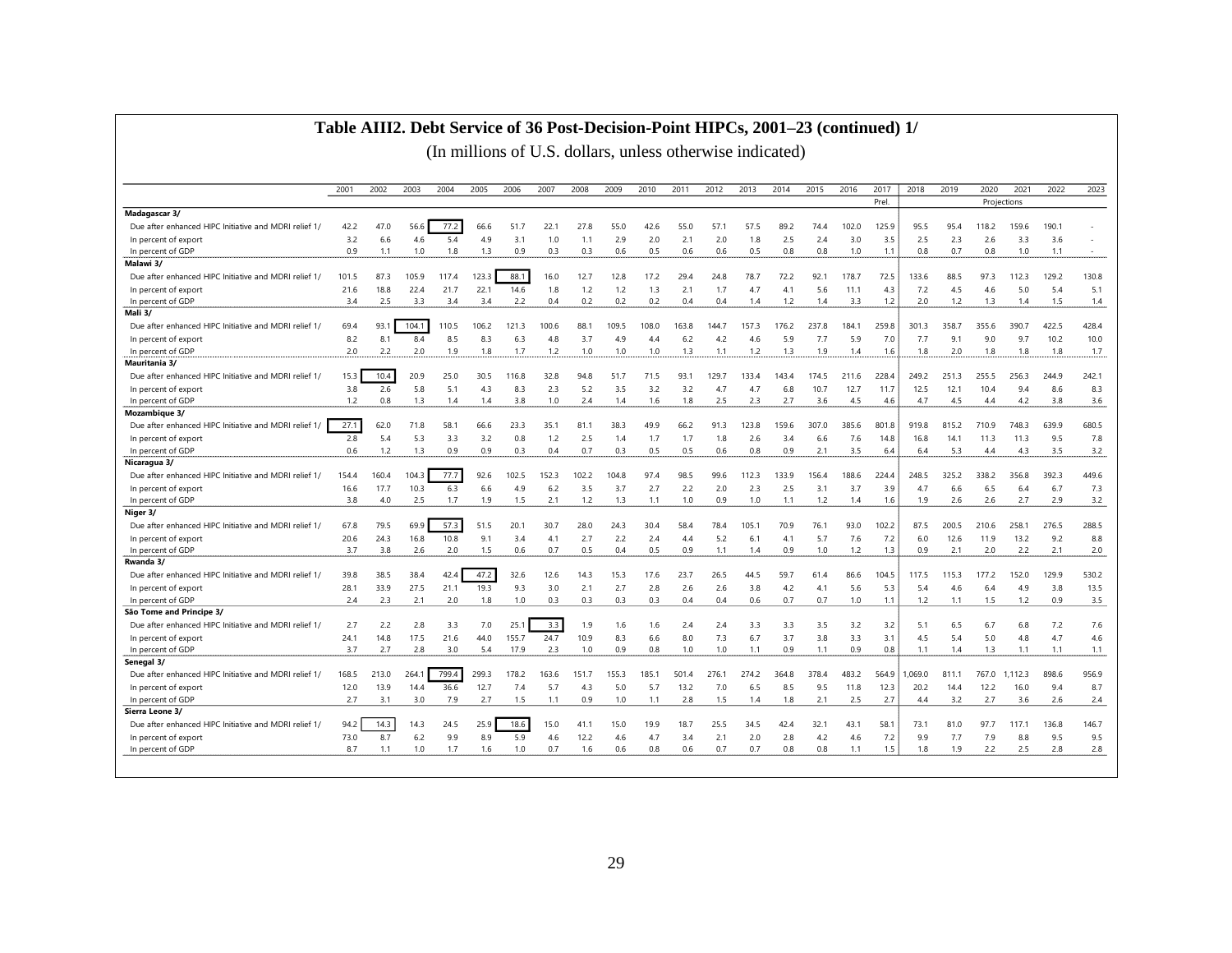|                                                       |       |       |       |       |       |       |       | (In millions of U.S. dollars, unless otherwise indicated) |       |      |      |       |       |       |       |       |       |       |         |        |             |         |         |
|-------------------------------------------------------|-------|-------|-------|-------|-------|-------|-------|-----------------------------------------------------------|-------|------|------|-------|-------|-------|-------|-------|-------|-------|---------|--------|-------------|---------|---------|
|                                                       |       |       |       |       |       |       |       |                                                           |       |      |      |       |       |       |       |       |       |       |         |        |             |         |         |
|                                                       | 2001  | 2002  | 2003  | 2004  | 2005  | 2006  | 2007  | 2008                                                      | 2009  | 2010 | 201  | 2012  | 2013  | 2014  | 2015  | 2016  | 2017  | 2018  | 2019    | 2020   | 202         | 2022    | 2023    |
|                                                       |       |       |       |       |       |       |       |                                                           |       |      |      |       |       |       |       |       | Prel. |       |         |        | Projections |         |         |
| Tanzania 2/3/                                         |       |       |       |       |       |       |       |                                                           |       |      |      |       |       |       |       |       |       |       |         |        |             |         |         |
| Due after enhanced HIPC Initiative and MDRI relief 1/ | 120.9 | 165.9 | 125.4 | 146.7 | 141.5 | 95.2  | 110.9 | 43.8                                                      | 45.5  | 49.8 | 74.8 | 84.9  | 158.7 | 194.2 | 420.4 | 948.6 | 887.3 | 197.3 | 1,319.9 | .891.9 | 1,809.8     | 1,550.7 | 1,735.9 |
| In percent of export                                  | 8.5   | 9.2   | 6.2   | 6.4   | 5.0   | 3.0   | 3.0   | 0.9                                                       | 0.9   | 0.9  |      |       | 1.9   | 2.2   | 4.7   | 10.5  | 10.2  | 13.8  | 14.8    | 19.6   | 17.4        | 13.8    | 14.3    |
| In percent of GDP                                     | 1.0   | 1.3   | 0.9   | 1.0   | 0.9   | 0.5   | 0.6   | 0.2                                                       | 0.2   | 0.2  | 0.2  | 0.2   | 0.4   | 0.4   | 0.9   | 2.1   | 1.8   | 2.2   | 2.3     | 3.1    | 2.8         | 2.2     | 2.4     |
| Togo                                                  |       |       |       |       |       |       |       |                                                           |       |      |      |       |       |       |       |       |       |       |         |        |             |         |         |
| Due after enhanced HIPC Initiative and MDRI relief 1/ | 17.8  | 1.4   | 2.7   | 2.3   | 2.5   | 3.5   | 5.2   | 39.6                                                      | 53.7  | 54.3 | 16.7 | 35.7  | 51.4  | 63.3  | 61.3  | 77.9  | 93.   | 81.9  | 70.3    | 76.8   | 77.2        | 93.1    | 117.9   |
| In percent of export                                  | 4.1   | 0.3   | 0.4   | 0.3   | 0.3   | 0.4   | 0.6   | 3.5                                                       | 4.5   | 4.2  | 1.0  | 2.0   | 2.6   | 3.5   | 4.1   | 4.9   | 5.9   | 4.9   | 3.9     | 3.9    | 3.6         | 3.8     | 4.4     |
| In percent of GDP                                     | 1.2   |       | 0.1   | 0.1   | 0.1   | 0.1   | 0.2   | 1.2                                                       | 1.6   | 1.6  | 0.4  | 0.9   | 1.2   | 1.4   | 1.5   | 1.7   | 1.9   | 1.5   | 1.3     | 1.3    | 1.2         | 1.3     | 1.5     |
| Uganda 2/ 3/ 4/                                       |       |       |       |       |       |       |       |                                                           |       |      |      |       |       |       |       |       |       |       |         |        |             |         |         |
| Due after enhanced HIPC Initiative and MDRI relief 1/ | 150.7 | 144.2 | 152.0 | 167.5 | 185.5 | 125.7 | 70.0  | 84.5                                                      | 80.7  | 87.4 | 89.1 | 102.8 | 228.9 | 406.5 | 376.3 | 331.9 | 379.4 | 456.1 | 394.    | 390.5  | 472.5       | 605.5   | 811.1   |
| In percent of export                                  | 22.8  | 20.9  | 20.4  | 16.6  | 14.1  | 7.9   | 3.4   | 3.1                                                       | 2.5   | 2.5  | 2.3  | 2.2   | 4.6   | 8.3   | 7.7   | 7.1   | 1.1   | 8.5   | 7.0     | 6.4    | 7.0         | 8.3     | 10.3    |
| In percent of GDP                                     | 2.6   | 2.3   | 2.3   | 2.3   | 2.0   |       | 0.6   | 0.6                                                       | 0.5   | 0.5  | 0.4  | 0.4   | 0.9   | 1.5   | 1.4   | 1.4   | 1.5   | 1.7   | 1.3     |        | 1.3         | 1.6     | 2.0     |
| Zambia 3/                                             |       |       |       |       |       |       |       |                                                           |       |      |      |       |       |       |       |       |       |       |         |        |             |         |         |
| Due after enhanced HIPC Initiative and MDRI relief 1/ | 146.9 | 172.3 | 135.7 | 131.2 | 130.0 | 56.9  | 13.3  | 54.1                                                      | 131.2 | 39.8 | 44.8 | 109.9 | 201.5 | 202.0 | 257.8 | 466.7 | 557.3 | 683.9 | 816.8   | 905.6  | 905.6       | 1,645.0 | 1,452.3 |
| In percent of export                                  | 13.9  | 15.6  | 10.8  | 6.3   | 5.2   |       | 0.3   | 1.0                                                       | 2.7   | 0.5  | 0.5  | 1.0   |       | 1.8   | 3.1   | 6.3   | 6.1   | 6.7   | 7.8     | 8.4    | 8.1         | 14.2    | 12.1    |
| In percent of GDP                                     | 3.6   | 4.1   | 2.8   |       | 1.6   | 0.4   | 0.1   | 0.3                                                       | 0.9   | 0.2  | 0.2  | 0.4   | 0.7   | 0.7   | 1.2   | 2.2   | 2.2   | 2.7   | 3.3     | 3.6    | 3.4         | 6.0     | 5.0     |

#### **Table AIII2. Debt Service of 36 Post-Decision-Point HIPCs, 2001–23 (continued) 1/**

 $(T_{\text{in}} - 111)$  case of U.S. dollars, unless otherwise indicated)

Sources: HIPC country documents, and World Bank and IMF staff estimates.

Note: Data corresponding to years of decision and completion points under the enhanced HIPC Initiative are in thin and thick boxes, respectively.

<sup>1</sup>Debt service paid covers 2001-2017, and debt service due covers 2018-2023. For post-completion point HIPCs, debt service due reflects the negotiated relief by the debtor countries, additional debt relief, provided by some Paris Club Creditors on a voluntary basis, and MDRI (for countries that have reached the completion point in the more recent years, debt service projections assume full HIPC Initiative debt relief along with additional debt relief by the Paris Club and MDRI).

<sup>2</sup> Data reported on a fiscal year basis.

<sup>3</sup>Reached completion point in 2000.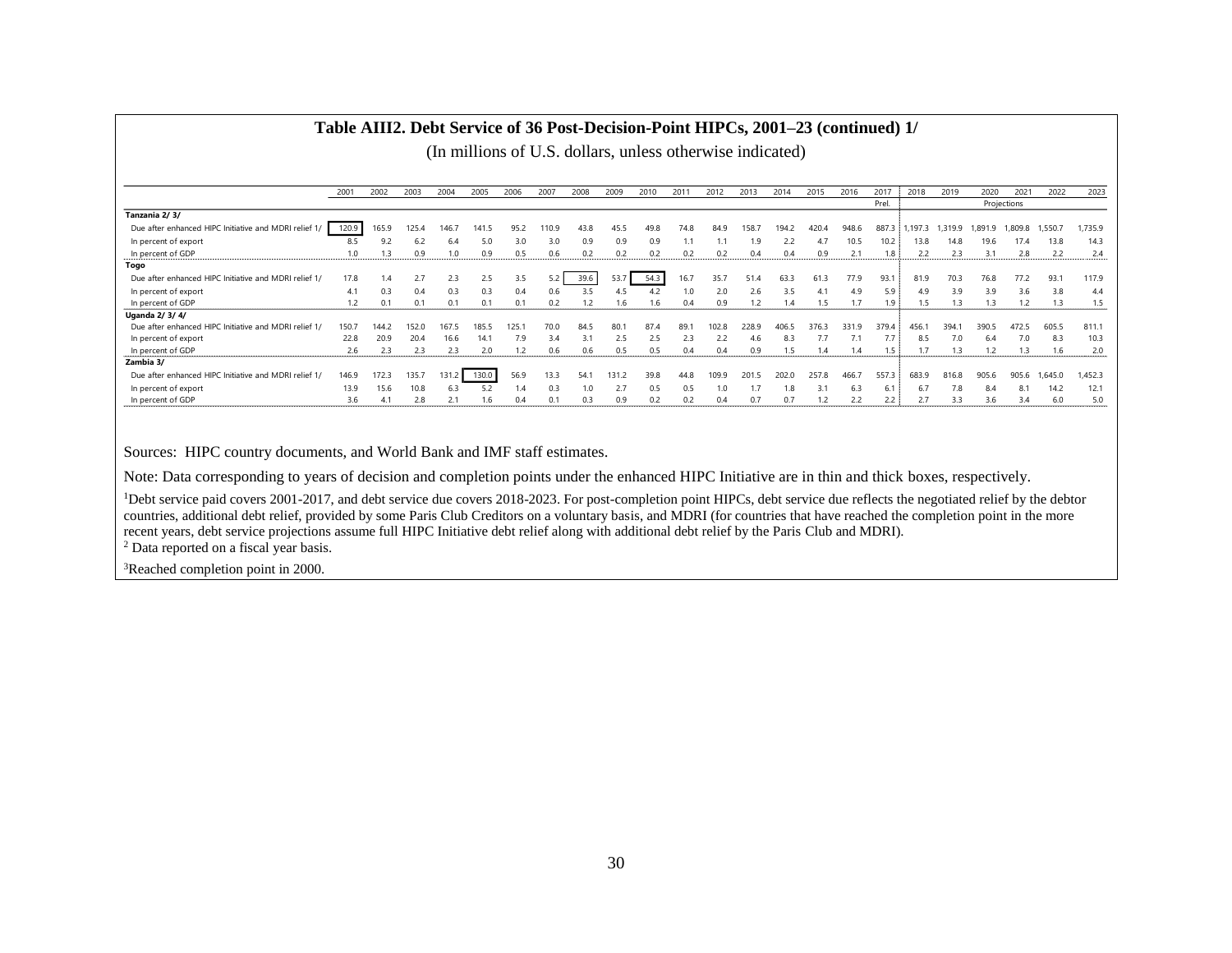#### **Table 3. Poverty-Reducing Expenditure of 36 Post-Decision-Point HIPCs 2001–23 1/**

|                                         | 2001  | 2002    | 2003    | 2004    | 2005    | 2006    | 2007    | 2008    | 2009    | 2010    | 2011    | 2012    | 2013    | 2014    | 2015    | 2016    | 2017    | 2018    | 2019    | 2020        | 2021    | 2022    | 2023    |
|-----------------------------------------|-------|---------|---------|---------|---------|---------|---------|---------|---------|---------|---------|---------|---------|---------|---------|---------|---------|---------|---------|-------------|---------|---------|---------|
|                                         |       |         |         |         |         |         |         |         |         |         |         |         |         |         |         |         | Prel.   |         |         | Projections |         |         |         |
| Post-Completion-Point HIPCs (36)        |       |         |         |         |         |         |         |         |         |         |         |         |         |         |         |         |         |         |         |             |         |         |         |
| Afghanistan 5/                          |       |         |         |         |         |         |         |         |         |         |         |         |         |         |         |         |         |         |         |             |         |         |         |
| In millions of U.S. dollars             |       |         |         |         |         |         |         |         |         | 292.8   | 388.8   | 359.8   | 453.4   | 638.5   | 538.1   | 569.4   | 570.3   | 561.8   | 555.8   | 537.6       | 537.0   | 530.3   |         |
| In percent of government revenue 2/     |       |         |         |         |         |         |         |         |         | 17.6    | 19.8    | 17.5    | 23.0    | 36.6    | 26.9    | 27.4    | 23.1    | 23.6    | 24.1    | 22.1        | 19.2    | 16.1    |         |
| In percent of GDP                       |       |         |         |         |         |         |         |         |         | 1.9     | 2.2     | 1.8     | 2.2     | 3.1     | 2.7     | 2.9     | 2.8     | 2.8     | 2.8     | 2.6         | 2.5     | 2.3     |         |
| Benin 3/                                |       |         |         |         |         |         |         |         |         |         |         |         |         |         |         |         |         |         |         |             |         |         |         |
| In millions of U.S. dollars             | 147.8 | 138.2   | 202.1   | 221.9   | 211.5   | 224.0   | 242.7   | 327.4   | 337.3   | 592.2   | 210.0   | 276.6   | 289.8   | 308.3   |         |         |         |         |         |             |         |         |         |
| In percent of government revenue 2/     | 38.7  | 27.1    | 30.4    | 30.5    | 30.1    | 26.7    | 19.9    | 27.1    | 26.3    | 48.7    | 17.3    | 19.1    | 17.4    | 21.0    |         |         |         |         |         |             |         |         |         |
| In percent of GDP                       | 5.5   | 4.5     | 5.2     | 4.9     | 4.4     | 4.4     | 4.1     | 4.6     | 4.7     | 8.5     | 2.7     | 3.4     | 3.2     | 3.2     |         |         |         |         |         |             |         |         |         |
| Bolivia 3/                              |       |         |         |         |         |         |         |         |         |         |         |         |         |         |         |         |         |         |         |             |         |         |         |
| In millions of U.S. dollars             | 973.6 | 1,011.5 | 1,050.6 | 1,114.3 | 1,193.5 | 1,370.9 | 1.587.5 | 1.998.0 | 2.262.6 | 2.453.2 | 2,716.6 | 3.002.6 | 3,355.8 | 3.841.4 | 4.168.1 | 4.312.1 | 4,798.  | 5,246.3 | 5.517.0 | 5.937.5     | 6.410.6 | 6.943.7 | 7.533.4 |
| In percent of government revenue 2/     | 52.6  | 57.6    | 48.6    | 40.4    | 32.1    | 32.2    | 26.4    | 33.0    | 35.7    | 28.9    | 26.8    | 25.1    | 25.5    | 31.0    | 37.5    | 37.2    | 37.0    | 38.1    | 37.9    | 37.9        | 38.1    | 38.5    |         |
| In percent of GDP                       | 11.9  | 12.8    | 13.0    | 12.7    | 12.5    | 12.3    | 12.5    | 12.3    | 13.5    | 13.0    | 12.0    | 11.3    | 11.2    | 11.7    | 12.7    | 12.6    | 12.7    | 12.7    | 12.7    | 12.7        | 12.7    | 12.7    | 12.7    |
| Burkina Faso 3/                         |       |         |         |         |         |         |         |         |         |         |         |         |         |         |         |         |         |         |         |             |         |         |         |
| In millions of U.S. dollars             | 109.8 | 156.8   | 201.1   | 274.8   | 307.2   | 320.0   | 381.6   | 445.3   | 551.2   | 609.7   | 632.6   | 800.5   | 840.3   | 991.8   | 940.0   | 1,026.9 | 918.4   |         |         |             |         |         |         |
| In percent of government revenue 2/     | 35.4  | 39.0    | 35.6    | 39.0    | 46.5    | 40.5    | 39.0    | 44.3    | 45.9    | 44.4    | 39.7    | 40.1    | 36.0    | 49.6    | 54.1    | 51.9    | 36.6    |         |         |             |         |         |         |
| In percent of GDP                       | 3.9   | 4.9     | 4.8     | 5.7     | 5.6     | 5.5     | 5.6     | 5.3     | 6.6     | 6.8     | 5.9     | 7.2     | 7.0     | 8.0     | 9.0     | 9.4     | 7.4     |         |         |             |         |         |         |
| Burundi                                 |       |         |         |         |         |         |         |         |         |         |         |         |         |         |         |         |         |         |         |             |         |         |         |
| In millions of U.S. dollars             | 28.5  | 30.3    | 42.0    | 48.8    | 58.4    | 82.4    | 126.7   | 209.0   | 274.8   | 323.8   | 372.6   | 229.0   | 193.9   | 211.1   | 182.0   | 161.2   | 140.3   | 128.3   | 126.8   | 120.0       | 121.2   | 127.8   | 135.4   |
| In percent of government revenue 2/     | 22.4  | 27.4    | 33.8    | 36.8    | 33.9    | 46.2    | 71.8    | 100.6   | 111.0   | 109.9   | 111.0   | 67.2    | 53.4    | 50.0    | 50.7    | 57.3    | 47.1    | 40.0    | 37.2    | 33.1        | 31.4    | 35.1    | 38.6    |
| In percent of GDP                       | 3.4   | 4.2     | 5.4     | 5.4     | 4.8     | 6.3     | 9.7     | 13.5    | 15.5    | 16.0    | 17.0    | 9.8     | 7.5     | 7.2     | 6.5     | 7.0     | 6.2     | 5.7     | 5.6     | 5.3         | 5.2     | 5.2     | 5.1     |
| Cameroon 3/                             |       |         |         |         |         |         |         |         |         |         |         |         |         |         |         |         |         |         |         |             |         |         |         |
| In millions of U.S. dollars             | 335.6 | 365.0   | 258.2   | 824.1   | 974.9   | 1,154.8 | 1,442.0 | 1,704.6 | 1,879.2 | 2,079.4 |         |         |         |         |         |         |         |         |         |             |         |         |         |
| In percent of government revenue 2/     | 20.3  | 20.7    | 12.2    | 34.3    | 33.3    | 33.8    | 37.0    | 35.8    | 48.1    | 55.0    |         |         |         |         |         |         |         |         |         |             |         |         |         |
| In percent of GDP                       | 3.2   | 3.1     | 1.8     | 4.7     | 5.4     | 6.0     | 6.4     | 6.4     | 7.2     | 7.9     |         |         |         |         |         |         |         |         |         |             |         |         |         |
| <b>Central African Republic</b>         |       |         |         |         |         |         |         |         |         |         |         |         |         |         |         |         |         |         |         |             |         |         |         |
| In millions of U.S. dollars             |       |         |         |         |         |         | 33.2    | 44.2    | 63.7    | 39.0    | 63.6    | 58.8    |         |         |         |         |         |         |         |             |         |         |         |
| In percent of government revenue 2/     |       |         |         |         |         |         | 19.0    | 21.4    | 29.8    | 16.9    | 26.9    | 23.6    |         |         |         |         |         |         |         |             |         |         |         |
| In percent of GDP                       |       |         |         |         |         |         | 2.0     | 2.2     | 3.2     | 2.0     | 2.9     | 2.7     |         |         |         |         |         |         |         |             |         |         |         |
| Chad                                    |       |         |         |         |         |         |         |         |         |         |         |         |         |         |         |         |         |         |         |             |         |         |         |
| In millions of U.S. dollars             | 64.3  | 84.8    | 113.0   | 132.4   | 326.0   | 558.0   | 806.4   | 892.8   | 942.7   | 887.4   | 1,086.0 | 1,185.2 | 678.3   | 626.5   | 439.8   | 330.7   | 347.2   | 385.4   | 428.4   |             |         |         |         |
| In percent of government revenue 2/     | 19.8  | 20.6    | 21.9    | 23.1    | 38.8    | 42.5    | 50.5    | 40.4    | 82.3    | 43.9    | 38.5    | 44.0    | 28.2    | 28.3    | 38.1    | 34.0    | 32.0    | 30.4    | 34.9    |             |         |         |         |
| In percent of GDP                       | 2.2   | 2.6     | 3.0     | 2.4     | 4.9     | 7.5     | 9.3     | 8.6     | 10.1    | 8.3     | 8.9     | 9.6     | 5.2     | 4.5     | 4.0     | 3.3     | 3.5     | 3.5     | 3.8     |             |         |         |         |
| Comoros                                 |       |         |         |         |         |         |         |         |         |         |         |         |         |         |         |         |         |         |         |             |         |         |         |
| In millions of U.S. dollars             |       |         |         |         |         |         |         | 41.6    | 39.4    | 37.8    | 53.6    |         |         |         |         |         |         |         |         |             |         |         |         |
| In percent of government revenue 2/     |       |         |         |         |         |         |         | 60.0    | 52.8    | 48.9    | 54.2    | ÷       |         |         |         |         |         |         |         |             |         |         |         |
| In percent of GDP                       |       |         |         |         |         |         |         | 7.8     | 7.3     | 7.0     | 8.7     |         |         |         |         |         |         |         |         |             |         |         |         |
| <b>Democratic Republic of the Congo</b> |       |         |         |         |         |         |         |         |         |         |         |         |         |         |         |         |         |         |         |             |         |         |         |
| In millions of U.S. dollars             | 126.5 | 124.6   | 254.0   | 271.1   | 393.2   | 425.8   | 521.3   | 725.9   | 763.7   | 1,099.1 | 1,156.0 | 1,276.0 | 1,316.5 | 1,555.2 | 1,798.9 | 2,109.2 | 2,259.  | 2,442.3 | 2,736.0 | 2,983.2     |         |         |         |
| In percent of government revenue 2/     | 58.3  | 32.4    | 61.0    | 53.2    | 40.3    | 35.3    | 31.0    | 38.6    | 43.4    | 44.5    | 39.4    | 32.1    | 31.5    | 30.6    | 34.8    | 61.1    | 66.1    | 50.0    | 59.5    | 64.0        |         |         |         |
| In percent of GDP                       | 1.5   | 1.4     | 2.8     | 2.6     | 3.3     | 3.0     | 3.2     | 3.8     | 4.2     | 5.3     | 4.7     | 4.6     | 4.0     | 4.3     | 4.7     | 5.8     | 6.0     | 5.2     | 5.6     | 5.8         |         |         |         |
| <b>Republic of the Congo</b>            |       |         |         |         |         |         |         |         |         |         |         |         |         |         |         |         |         |         |         |             |         |         |         |
| In millions of U.S. dollars             |       |         | 142.9   | 205.9   | 309.0   | 458.6   | 593.1   | 686.8   | 788.8   | 927.2   | 1,171.2 | 1,265.2 | 1,456.8 | 1,619.1 | 1,469.8 | 1,392.8 | 1,307.8 | 1,279.4 | 1,283.7 | 1,368.4     | 1,466.5 | 1,584.2 | 1,711.3 |
| In percent of government revenue 2/     |       |         | 12.6    | 13.6    | 13.8    | 12.7    | 17.1    | 13.4    | 26.8    | 18.4    | 18.2    | 18.5    | 20.0    | 26.0    | 55.1    | 56.6    | 51.2    | 39.1    | 35.7    | 38.5        | 45.1    | 46.1    | 48.4    |
| In percent of GDP                       |       |         | 4.1     | 4.4     | 5.1     | 5.9     | 7.1     | 5.8     | 8.2     | 7.5     | 7.9     | 9.3     | 10.4    | 11.5    | 17.2    | 17.9    | 14.5    | 11.4    | 12.5    | 13.2        | 14.8    | 15.9    | 17.3    |
| Cote d'Ivoire                           |       |         |         |         |         |         |         |         |         |         |         |         |         |         |         |         |         |         |         |             |         |         |         |
| In millions of U.S. dollars             |       |         |         |         | 842.9   | 1.024.5 | 1.265.2 | 1.541.9 | 1,851.5 | 1,803.1 | 1.662.4 | 2,173.3 | 2.811.2 | 3.002.9 | 2.938.0 | 3.237.7 | 3.857.1 | 4,196.9 | 4.306.4 | 4,792.5     | 5.309.8 | 5.801.0 | 6.285.7 |
|                                         |       |         |         |         |         |         |         |         |         |         |         |         |         |         |         |         |         |         |         |             |         |         |         |
| In percent of government revenue 2/     |       |         |         |         | 31.9    | 30.5    | 31.0    | 36.8    | 41.0    | 40.7    | 49.8    | 42.5    | 47.1    | 54.3    | 48.7    | 51.9    | 49.7    | 52.4    | 50.7    | 50.6        | 50.5    | 49.7    | 49.2    |
| In percent of GDP                       |       |         |         |         | 5.2     | 5.5     | 5.8     | 6.7     | 7.4     | 7.2     | 7.0     | 7.9     | 8.7     | 9.3     | 9.0     | 9.6     | 9.5     | 9.9     | 9.7     | 9.8         | 9.9     | 9.9     | 9.9     |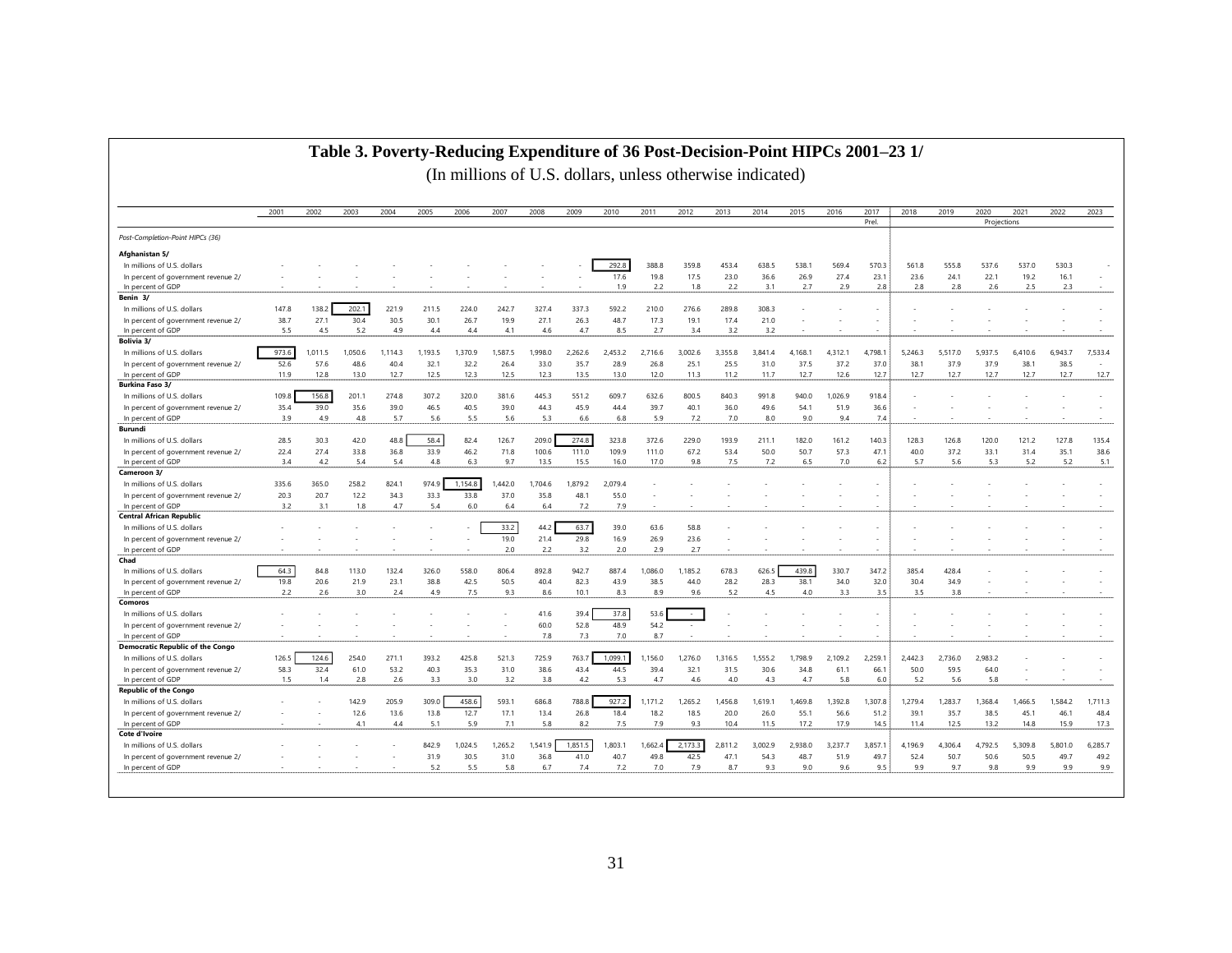#### **Table 3. Poverty-Reducing Expenditure of 36 Post-Decision-Point HIPCs 2001-2023 (continued)1/**

|                                                          | 2001        | 2002        | 2003        | 2004        | 2005        | 2006        | 2007        | 2008        | 2009        | 2010        | 2011        | 2012        | 2013        | 2014        | 2015        | 2016        | 2017        | 2018        | 2019        | 2020        | 2021        | 2022         | 2023            |
|----------------------------------------------------------|-------------|-------------|-------------|-------------|-------------|-------------|-------------|-------------|-------------|-------------|-------------|-------------|-------------|-------------|-------------|-------------|-------------|-------------|-------------|-------------|-------------|--------------|-----------------|
|                                                          |             |             |             |             |             |             |             |             |             |             |             |             |             |             |             |             | Prel.       |             |             | Projections |             |              |                 |
| Ethiopia 5/                                              |             |             |             |             |             |             |             |             |             |             |             |             |             |             |             |             |             |             |             |             |             |              |                 |
| In millions of U.S. dollars                              | 733.4       | 884.0       | 1,001.      | 1,180.4     | 1,618.6     | 2,106.9     | 2,542.7     | 3,224.4     | 3,482.0     | 3,696.3     | 3,873.8     | 5,076.1     | 5,924.1     | 6,647.0     | 7,389.5     | 8,740.9     | 9,116.2     | 8,080.6     | 9,143.6     | 10,048.4    | 10,988.3    | 11,978.9     | 13, 146.1       |
| In percent of government revenue 2/                      | 61.0        | 72.9        | 77.2        | 73.3        | 90.0        | 93.8        | 105.3       | 104.0       | 97.9        | 92.9        | 94.8        | 87.5        | 89.0        | 89.0        | 81.5        | 82.2        | 81.7        | 80.4        | 79.7        | 79.5        | 78.9        | 78.3         | 77.0            |
| In percent of GDP                                        | 8.9         | 11.3        | 11.6        | 11.6        | 13.0        | 13.8        | 12.9        | 11.9        | 10.7        | 12.3        | 12.1        | 11.7        | 12.4        | 12.0        | 11.4        | 12.0        | 11.3        | 9.9         | 9.9         | 10.0        | 10.0        | 10.1         | 10.2            |
| The Gambia 3/                                            |             |             |             |             |             |             |             |             |             |             |             |             |             |             |             |             |             |             |             |             |             |              |                 |
| In millions of U.S. dollars                              | 19.6        | 18.4        | 16.3        | 15.0        | 14.8        | 19.8        | 34.4        | 31.2        | 33.7        | 34.9        | 34.6        | 33.5        | 32.4        | 28.5        | 35.2        | 76.5        | 85.5        | 89.6        | 112.6       | 142.8       | 182.1       | 232.2        | 232.2           |
| In percent of government revenue 2/<br>In percent of GDP | 33.6<br>1.9 | 35.9<br>2.0 | 32.1<br>1.9 | 17.7<br>1.5 | 16.0        | 18.4<br>1.8 | 22.4<br>2.7 | 23.7<br>1.9 | 23.3<br>2.3 | 25.0<br>2.1 | 24.6<br>2.5 | 23.7<br>2.4 | 23.3<br>2.4 | 20.1<br>2.3 | 18.4<br>2.6 | 43.3<br>5.3 | 51.6<br>5.8 | 49.4<br>5.5 | 52.7<br>6.5 | 59.8<br>7.6 | 69.1        | 80.3<br>11.0 | 73.8<br>10.3    |
| Ghana                                                    |             |             |             |             | 1.4         |             |             |             |             |             |             |             |             |             |             |             |             |             |             |             | 9.1         |              |                 |
|                                                          |             |             | 483.3       | 676.2       |             |             |             |             |             |             |             |             |             |             |             |             |             |             |             |             |             |              |                 |
| In millions of U.S. dollars                              | 23.6        | 276.1       |             | 34.3        | 904.2       | 1,339.9     | 1.357.9     | 1.304.9     | 1,308.5     | 1,636.2     | 1,859.6     | 2.845.9     | 2,439.2     | 2.072.5     | 2,160.1     | 2,496.1     | 2,605.0     | 2,753.9     | 3,084.3     | 3.264.9     | 3,548.4     | 3,631.8      | 3,789.8<br>24.6 |
| In percent of government revenue 2/<br>In percent of GDP | 2.5<br>0.2  | 27.3<br>1.9 | 32.0<br>2.8 | 3.3         | 38.9<br>3.7 | 48.4<br>4.7 | 41.2<br>4.0 | 39.4<br>3.4 | 37.5<br>3.8 | 36.2<br>3.8 | 27.9<br>3.5 | 41.4<br>5.0 | 34.9<br>3.9 | 32.8<br>3.9 | 33.1<br>4.4 | 35.9<br>4.5 | 31.9<br>4.4 | 29.2<br>4.3 | 27.7<br>4.4 | 28.3<br>4.3 | 26.9<br>4.3 | 25.6<br>4.1  | 4.0             |
| Guinea 3/                                                |             |             |             |             |             |             |             |             |             |             |             |             |             |             |             |             |             |             |             |             |             |              |                 |
| In millions of U.S. dollars                              | 102.9       | 131.5       | 121.9       | 116.3       | 114.4       | 112.7       | 177.2       | 205.0       | 320.0       | 322.0       | 221.3       | 597.0       | 480.8       | 652.6       | 602.8       | 593.3       | 795.2       | 871.6       | 964.6       | 1.054.3     | 1.124.1     | 1.228.8      | 1.318.8         |
| In percent of government revenue 2/                      | 30.7        | 34.0        | 32.3        | 31.7        | 33.1        | 29.3        | 29.8        | 32.6        | 44.0        | 47.1        | 27.7        | 52.2        | 42.6        | 55.2        | 53.7        | 48.0        | 55.5        | 56.2        | 54.3        | 51.9        | 50.0        | 49.7         | 49.6            |
| In percent of GDP                                        | 2.7         | 3.3         | 2.6         | 2.3         | 2.5         | 2.7         | 2.8         | 2.9         | 4.7         | 4.7         | 3.7         | 8.2         | 5.7         | 7.4         | 6.9         | 6.8         | 7.6         | 7.4         | 7.6         | 7.7         | 7.6         | 7.8          | 7.8             |
| Guinea-Bissau 3/                                         |             |             |             |             |             |             |             |             |             |             |             |             |             |             |             |             |             |             |             |             |             |              |                 |
| In millions of U.S. dollars                              | 11.5        | 7.4         | 8.0         | 12.6        | 13.2        | 20.8        | 27.0        | 31.4        | 31.9        | 33.0        | 36.4        | 40.6        | 36.6        | 55.1        | 67.2        | 53.9        | 74.8        | 80.9        | 83.8        | 89.8        | 97.6        | 103.9        | 112.5           |
| In percent of government revenue 2/                      | 28.4        | 22.3        | 20.9        | 23.9        | 22.4        | 34.7        | 48.6        | 40.5        | 42.4        | 36.1        | 32.6        | 45.1        | 43.9        | 41.5        | 46.8        | 37.9        | 43.2        | 46.5        | 44.4        | 42.3        | 40.3        | 38.1         | 37.0            |
| In percent of GDP                                        | 3.0         | 1.7         | 1.5         | 2.2         | 2.4         | 3.3         | 3.6         | 3.9         | 3.7         | 3.9         | 3.5         | 4.0         | 3.4         | 5.6         | 6.5         | 4.8         | 5.3         | 5.6         | 5.4         | 5.3         | 5.3         | 5.3          | 5.3             |
| <b>Guyana 3/5/</b>                                       |             |             |             |             |             |             |             |             |             |             |             |             |             |             |             |             |             |             |             |             |             |              |                 |
| In millions of U.S. dollars                              | 144.3       | 151.0       | 159.5       | 157.2       | 173.8       | 192.3       | 198.2       | 188.2       | 255.0       | 266.9       |             |             |             |             |             |             |             |             |             |             |             |              | $\sim$          |
| In percent of government revenue 2/                      | 62.4        | 65.0        | 61.6        | 53.7        | 57.2        | 56.8        | 47.0        | 45.5        | 51.4        | 49.7        |             |             |             |             |             |             |             |             |             |             |             |              |                 |
| In percent of GDP                                        | 12.8        | 13.0        | 13.3        | 12.5        | 13.3        | 13.2        | 11.4        | 9.8         | 12.6        | 11.8        |             |             |             |             |             |             |             |             |             |             |             |              |                 |
| Haiti 5/                                                 |             |             |             |             |             |             |             |             |             |             |             |             |             |             |             |             |             |             |             |             |             |              |                 |
| In millions of U.S. dollars                              |             |             |             |             |             | $\sim$      |             |             | 166.6       | 240.3       | 237.3       | 325.4       | 328.1       | 311.6       | 299.6       | 244.3       | 276.2       | 347.7       | 365.2       | 383.5       | 402.7       | 422.9        | $\sim$          |
| In percent of government revenue 2/                      |             |             |             |             |             |             |             |             | 23.3        | 30.5        | 24.8        | 31.7        | 30.5        | 29.0        | 26.5        | 23.4        | 22.3        | 25.1        | 24.2        | 24.1        | 23.6        | 23.2         | $\sim$          |
| In percent of GDP                                        |             |             |             |             |             |             |             |             | 2.5         | 3.6         | 3.2         | 4.1         | 3.9         | 3.6         | 3.5         | 3.0         | 3.2         | 3.7         | 3.7         | 3.7         | 3.7         | 3.7          | $\sim$          |
| Honduras 3/                                              |             |             |             |             |             |             |             |             |             |             |             |             |             |             |             |             |             |             |             |             |             |              |                 |
| In millions of U.S. dollars                              | 566.0       | 496.5       | 533.4       | 624.0       | 741.2       | 763.6       | 1,377.3     | 1,685.4     | 1,652.2     | 1,767.7     | 1,788.7     | 1,871.5     | 1,960.6     | 1,821.9     |             |             |             |             |             |             |             |              | a.              |
| In percent of government revenue 2/                      | 37.0        | 31.2        | 32.5        | 32.3        | 33.8        | 31.7        | 49.0        | 50.8        | 52.7        | 51.7        | 46.6        | 47.2        | 46.5        | 39.4        |             |             |             |             |             |             |             |              |                 |
| In percent of GDP                                        | 7.5         | 6.4         | 6.6         | 7.1         | 7.7         | 7.0         | 11.2        | 12.2        | 11.4        | 11.2        | 10.1        | 10.1        | 10.6        | 9.2         |             |             |             |             |             |             |             |              |                 |
| Liberia 5/                                               |             |             |             |             |             |             |             |             |             |             |             |             |             |             |             |             |             |             |             |             |             |              |                 |
| In millions of U.S. dollars                              |             |             |             |             |             |             |             | $\sim$      |             | 224.9       | 223.3       | 237.3       | 289.7       | 292.3       | 370.6       | 415.1       | 408.9       | 408.4       | 443.7       | 461.8       |             |              | $\sim$          |
| In percent of government revenue 2/                      |             |             |             |             |             |             |             |             |             | 69.7        | 59.6        | 52.3        | 59.1        | 64.4        | 83.4        | 90.7        | 92.2        | 93.3        | 96.0        | 95.6        |             |              |                 |
| In percent of GDP                                        |             |             |             |             |             |             |             |             |             | 11.3        | 9.3         | 8.7         | 9.5         | 9.3         | 11.7        | 12.7        | 12.5        | 13.0        | 14.4        | 14.7        |             |              | $\sim$          |
| Madagascar 3/                                            |             |             |             |             |             |             |             |             |             |             |             |             |             |             |             |             |             |             |             |             |             |              |                 |
| In millions of U.S. dollars                              |             |             |             |             | 75.3        | 65.2        | 119.9       | 147.1       | 131.7       | 53.7        | 89.6        | 65.5        | 50.0        | 97.7        | 65.8        | 79.4        | 99.6        | 107.6       | 114.8       | 203.9       | 234.0       | 248.4        | $\sim$          |
| In percent of government revenue 2/                      |             |             |             |             | 14.8        | 9.9         | 13.3        | 13.6        | 15.6        | 5.6         | 10.3        | 7.1         | 5.0         | 9.7         | 7.1         | 7.4         | 7.4         | 7.2         | 7.0         | 11.2        | 11.6        | 11.3         | $\sim$          |
| In percent of GDP                                        |             |             |             |             | 1.5         | 1.2         | 1.6         | 1.6         | 1.5         | 0.6         | 0.9         | 0.7         | 0.5         | 0.9         | 0.7         | 0.8         | 0.9         | 0.9         | 0.8         | 1.4         | 1.5         | 1.5          | $\sim$          |
| Malawi 3/                                                |             |             |             |             |             |             |             |             |             |             |             |             |             |             |             |             |             |             |             |             |             |              |                 |
| In millions of U.S. dollars                              |             |             |             |             |             | $\sim$      |             |             |             |             |             |             |             |             | 448.9       | 220.0       | 383.0       | 496.0       | 540.0       | 570.0       | 602.0       | 639.0        | 671.0           |
| In percent of government revenue 2/                      |             |             |             |             |             |             |             |             |             |             |             |             |             |             | 56.3        | 25.3        | 33.3        | 39.3        | 40.3        | 40.7        | 40.0        | 39.1         | 37.5            |
| In percent of GDP                                        |             |             |             |             |             |             |             |             |             |             |             |             |             |             | 7.0         | 4.0         | 6.2         | 7.3         | 7.4         | 7.4         | 7.4         | 7.3          | 7.2             |
| Mali 3/                                                  |             |             |             |             |             |             |             |             |             |             |             |             |             |             |             |             |             |             |             |             |             |              |                 |
| In millions of U.S. dollars                              | 365.5       | 475.3       | 600.4       | 773.8       | 837.3       | 1.041.9     | 1.212.4     | 1.106.9     | 1.393.4     | 771.3       | 950.4       | 790.9       | 990.2       | 735.3       | 804.0       | 856.6       | 834.7       | 799.2       | 823.2       | 847.9       | 873.4       | 899.6        | 926.5           |
| In percent of government revenue 2/                      | 86.3        | 82.6        | 76.0        | 83.5        | 91.4        | 93.3        | 95.7        | 87.8        | 86.4        | 47.7        | 55.3        | 43.3        | 49.8        | 37.0        | 38.1        | 38.3        | 28.1        | 26.4        | 24.2        | 22.4        | 21.1        | 19.9         | 18.7            |
| In percent of GDP                                        | 10.6        | 11.3        | 11.7        | 13.2        | 14.1        | 14.3        | 14.0        | 12.2        | 13.0        | 7.2         | 7.7         | 6.2         | 7.2         | 5.5         | 6.3         | 6.4         | 5.2         | 4.7         | 4.5         | 4.3         | 4.1         | 3.9          | 3.7             |
| Mauritania 3/                                            |             |             |             |             |             |             |             |             |             |             |             |             |             |             |             |             |             |             |             |             |             |              |                 |
| In millions of U.S. dollars                              | 79.1        | 105.0       | 214.0       | 179.5       | 129.1       | 185.7       | 265.8       | 398.0       | 332.6       | 325.1       | 385.0       | 461.5       | 539.1       | 560.6       |             |             |             |             |             |             |             |              |                 |
| In percent of government revenue 2/                      | 35.2        | 29.7        | 54.7        | 39.0        | 28.7        | 23.6        | 35.3        | 52.2        | 44.4        | 36.4        | 34.9        | 35.1        | 39.2        | 43.4        |             |             |             |             |             |             |             |              |                 |
| In percent of GDP                                        | 6.1         | 7.9         | 13.7        | 9.8         | 5.9         | 6.0         | 8.0         | 10.0        | 9.1         | 7.5         | 7.4         | 8.8         | 9.4         | 10.4        |             |             |             |             |             |             |             |              |                 |
| Mozambique 3/                                            |             |             |             |             |             |             |             |             |             |             |             |             |             |             |             |             |             |             |             |             |             |              |                 |
| In millions of U.S. dollars                              | 590.6       | 647.5       | 699.3       | 875.8       | 943.4       | 1,183.8     | 1,331.7     | 1,958.8     | 2,097.6     | 2,119.5     | 2,132.6     | 2,439.1     | 2,991.2     | 3.609.9     |             |             |             |             |             |             |             |              |                 |
| In percent of government revenue 2/                      | 145.5       | 128.1       | 113.7       | 98.3        | 106.5       | 113.9       | 96.0        | 128.4       | 123.5       | 112.1       | 76.9        | 76.5        | 71.1        | 82.9        |             |             |             |             |             |             |             |              |                 |
| In percent of GDP                                        | 12.9        | 13.0        | 12.6        | 13.0        | 12.4        | 14.3        | 14.1        | 17.0        | 18.7        | 20.3        | 16.2        | 16.1        | 18.7        | 21.2        |             |             |             |             |             |             |             |              |                 |
|                                                          |             |             |             |             |             |             |             |             |             |             |             |             |             |             |             |             |             |             |             |             |             |              |                 |
|                                                          |             |             |             |             |             |             |             |             |             |             |             |             |             |             |             |             |             |             |             |             |             |              |                 |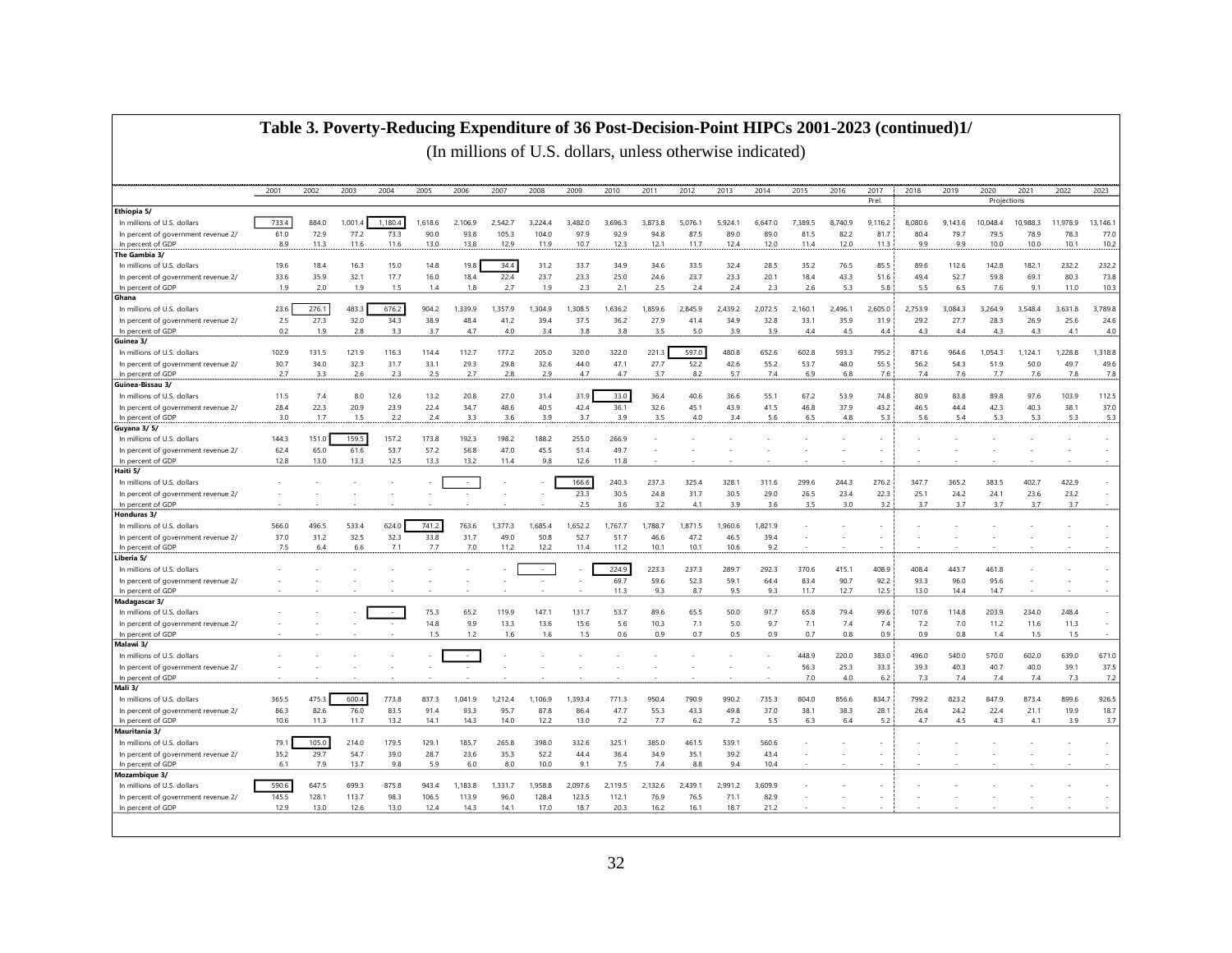|                                     | 2001  | 2002  | 2003  | 2004   | 2005    | 2006    | 2007    | 2008    | 2009    | 2010    | 2011    | 2012    | 2013    | 2014    | 2015    | 2016    | 2017    | 2018    | 2019    | 2020        | 2021    | 2022    | 2023    |
|-------------------------------------|-------|-------|-------|--------|---------|---------|---------|---------|---------|---------|---------|---------|---------|---------|---------|---------|---------|---------|---------|-------------|---------|---------|---------|
|                                     |       |       |       |        |         |         |         |         |         |         |         |         |         |         |         |         | Prel.   |         |         | Projections |         |         |         |
| Nicaragua 3/                        |       |       |       |        |         |         |         |         |         |         |         |         |         |         |         |         |         |         |         |             |         |         |         |
| In millions of U.S. dollars         | 361.5 | 410.7 | 467   | 536.0  | 620.7   | 632.3   | 771.7   | 850.1   | 837.0   | 847.9   | 922.5   | 1,009.2 | 1.090.0 | 1,268.5 | A08.8   | 1,499.2 | 1,534.8 | 1,642.3 | 1.767.5 | 1.779.1     | 1,815.2 | 1.863.1 | 1.927.5 |
| In percent of government revenue 2/ | 41.7  | 45.5  | 46.4  | 46.3   | 47.7    | 42.1    | 45.1    | 45.1    | 45.0    | 41.2    | 38.4    | 38.6    | 39.7    | 42.7    | 43.0    | 41.6    | 40.5    | 45.8    | 56.6    | 54.7        | 53.0    | 52.0    | 51.0    |
| In percent of GDF                   | 8.8   | 10.2  | 11.4  | 12.0   | 12.7    | 9.3     | 10.4    | 10.0    | 10.1    | 9.7     | 9.4     | 9.6     | 9.9     | 10.7    | 11.1    | 11.4    | 11.1    | 12.4    | 13.9    | 13.9        | 13.9    | 13.9    | 13.9    |
| Niger 3/                            |       |       |       |        |         |         |         |         |         |         |         |         |         |         |         |         |         |         |         |             |         |         |         |
| In millions of U.S. dollars         |       | 169.8 | 221.5 | 280.6  | 291.5   | 339.0   | 376.0   | 430.1   | 401.5   | 353.4   | 626.2   | 677.6   | 728.7   | 828.7   | 758.3   | 769.8   | 880.4   | 972.3   | 1.062.4 |             |         |         |         |
| In percent of government revenue 2/ |       | 68.0  | 75.4  | 79.2   | 85.3    | 68.1    | 54.7    | 46.9    | 49.6    | 45.5    | 72.7    | 62.4    | 55.5    | 61.7    | 59.5    | 74.4    | 71.7    | 65.0    | 67.8    |             |         |         |         |
| In percent of GDP                   |       | 8.2   | 8.4   | 9.7    | 8.6     | 9.3     | 8.8     | 7.9     | 7.4     | 6.2     | 9.8     | 9.8     | 9.5     | 10.1    | 10.5    | 10.1    | 10.8    | 10.5    | 10.9    |             |         |         |         |
| Rwanda 3/                           |       |       |       |        |         |         |         |         |         |         |         |         |         |         |         |         |         |         |         |             |         |         |         |
| In millions of U.S. dollars         | 90.6  | 107.8 | 115.4 | 137.0  | 216.4   | 267.2   | 382.7   | 568.6   | 671.6   | 778.8   | 818.8   | 876.7   | 878.0   | 931.5   | 1.028.5 | .134.4  | 1.247.1 | 1.362.4 |         |             |         |         |         |
| In percent of government revenue 2/ | 47.9  | 54.3  | 53.9  | 52.5   | 66.4    | 70.7    | 81.1    | 83.7    | 100.8   | 107.4   | 91.3    | 79.3    | 73.6    | 71.6    | 70.1    | 75.9    | 76.5    | 77.0    |         |             |         |         |         |
| In percent of GDP                   | 5.4   | 6.4   | 6.3   | 6.5    | 8.4     | 8.5     | 10.0    | 11.7    | 12.5    | 13.5    | 12.6    | 12.0    | 11.5    | 11.6    | 12.4    | 13.4    | 13.7    | 14.0    |         |             |         |         |         |
| São Tome and Principe 3/            |       |       |       |        |         |         |         |         |         |         |         |         |         |         |         |         |         |         |         |             |         |         |         |
| In millions of U.S. dollars         | 13.7  | 12.1  | 15.2  | 14.7   | 14.4    | 15.8    | 19.4    | 22.3    | 40.9    | 15.6    | 21.8    | 54.2    | 22.7    | 30.2    | 32.0    | 20.2    | 25.3    | 26.6    | 27.7    | 28.8        | 29.9    | 31.1    | 32.4    |
| In percent of government revenue 2/ | 138.2 | 98.1  | 101.6 | 90.3   | 23.9    | 67.6    | 36.9    | 76.5    | 129.9   | 42.8    | 49.7    | 124.6   | 35.1    | 62.5    | 61.8    | 41.9    | 44.2    | 41.8    | 44.1    | 40.1        | 33.7    | 31.3    | 29.2    |
| In percent of GDF                   | 18.9  | 14.9  | 15.5  | 13.7   | 11.0    | 11.3    | 13.1    | 11.9    | 21.8    | 7.9     | 9.3     | 21.5    | 7.5     | 8.7     | 10.1    | 5.7     | 6.4     | 6.0     | 5.9     | 5.5         | 4.8     | 4.6     | 4.5     |
| Senegal 3/                          |       |       |       |        |         |         |         |         |         |         |         |         |         |         |         |         |         |         |         |             |         |         |         |
| In millions of U.S. dollars         | 292.6 | 300.8 | 436.8 | 541.5  | 622.5   | 634.8   | 829.    | 949.2   | 1.030.3 | 1,102.4 | 1,167.7 | 591.6   | 1.335.9 | 1,825.2 |         |         |         |         |         |             |         |         |         |
| In percent of government revenue 2/ | 31.6  | 25.4  | 27.7  | 27.3   | 32.2    | 29.3    | 28.7    | 34.9    | 34.9    | 38.6    | 37.8    | 17.5    | 38.5    | 51.7    |         |         |         |         |         |             |         |         |         |
| In percent of GDP                   | 4.7   | 4.4   | 5.0   | 5.3    | 5.6     | 5.4     | 5.8     | 5.6     | 6.3     | 6.8     | 6.5     | 3.3     | 7.0     | 9.2     |         |         | $\sim$  |         |         |             |         |         |         |
| Sierra Leone                        |       |       |       |        |         |         |         |         |         |         |         |         |         |         |         |         |         |         |         |             |         |         |         |
| In millions of U.S. dollars         | 36.7  | 57.4  | 59.7  | 49.9   | 53.5    | 61.8    | 53.2    | 111.1   | 106.8   | 69.0    | 123.6   | 200.1   | 203.7   | 272.7   | 222.2   | 194.5   | 256.4   | 222.4   | 234.3   | 270.6       | 296.7   | 321.1   | 341.0   |
| In percent of government revenue 2/ | 38.2  | 52.7  | 53.2  | 40.0   | 37.7    | 37.1    | 29.5    | 49.4    | 54.4    | 28.5    | 37.0    | 46.3    | 38.9    | 60.7    | 53.8    | 48.4    | 57.9    | 42.2    | 42.2    | 44.4        | 44.0    | 42.6    | 41.7    |
| In percent of GDF                   | 3.4   | 4.6   | 4.3   | 3.5    | 3.2     | 3.3     | 2.5     | 4.4     | 4.4     | 2.7     | 4.2     | 5.3     | 4.1     | 5.4     | 5.2     | 5.1     | 6.8     | 5.4     | 5.5     | 6.1         | 6.4     | 6.6     | 6.6     |
| Tanzania 3/5/                       |       |       |       |        |         |         |         |         |         |         |         |         |         |         |         |         |         |         |         |             |         |         |         |
| In millions of U.S. dollars         | 595.1 | 799.3 | 860.7 | .023.6 | 1.095.4 | 1.544.1 | 2.071.3 | 2.876.9 | 3.685.7 | 4,026.3 | 4.366.3 | 5.070.9 | 1.418.3 | 1.681.9 | 1.376.2 | .558.6  | 1,526.6 | 1,632.2 | 1.739.7 | 1.854.2     | 1.973.1 | 2.105.4 | 2.251.9 |
| In percent of government revenue 2/ | 56.8  | 72.6  | 74.0  | 77.7   | 69.6    | 91.1    | 95.8    | 93.5    | 112.8   | 115.7   | 119.6   | 110.2   | 26.9    | 27.3    | 24.8    | 24.4    | 20.5    | 20.7    | 20.7    | 20.4        | 20.2    | 19.9    | 19.6    |
| In percent of GDF                   | 4.7   | 6.2   | 6.3   | 7.0    | 6.6     | 8.6     | 10.6    | 11.6    | 13.2    | 13.1    | 13.3    | 14.2    | 3.4     | 3.6     | 2.8     | 3.5     | 3.1     | 3.1     | 3.1     | 3.1         | 3.1     | 3.1     | 3.1     |
| <b>Togo</b>                         |       |       |       |        |         |         |         |         |         |         |         |         |         |         |         |         |         |         |         |             |         |         |         |
| In millions of U.S. dollars         | 69.2  | 64.0  | 75.4  | 93.5   | 106.7   | 137.6   | 161.4   | 201.2   | 209.1   | 209.7   | 284.3   | 299.3   | 318.1   | 308.6   | 372.7   | 413.3   | 394.1   | 404.3   | 439.2   | 479.9       | 524.5   | 572.2   | 624.6   |
| In percent of government revenue 2/ | 35.3  | 32.6  | 24.4  | 26.7   | 33.8    | 34.9    | 35.7    | 43.9    | 39.8    | 36.7    | 47.9    | 42.5    | 39.4    | 39.7    | 46.6    | 51.9    | 43.1    | 38.5    | 39.4    | 38.6        | 37.9    | 36.7    | 35.7    |
| In percent of GDF                   | 4.7   | 3.8   | 3.6   | 4.1    | 4.7     | 5.9     | 6.1     | 6.1     | 6.2     | 6.1     | 7.3     | 7.7     | 7.4     | 6.7     | 8.9     | 9.2     | 8.2     | 7.5     | 7.9     | 7.9         | 7.9     | 7.8     | 7.9     |
| Uganda 3/4/5/                       |       |       |       |        |         |         |         |         |         |         |         |         |         |         |         |         |         |         |         |             |         |         |         |
| In millions of U.S. dollars         | 235.3 | 335.7 | 343.1 | 377.7  | 448.5   | 475.4   | 614.4   | 559.9   | 687.9   | 730.5   | 783.9   | 876.6   | 919.4   | 1,037.5 | 918.2   | 921.8   | 1,069.4 | 1,025.5 |         |             |         |         |         |
| In percent of government revenue 2/ | 36.0  | 48.1  | 47.9  | 40.5   | 40.1    | 39.0    | 36.6    | 28.8    | 37.8    | 39.0    | 32.5    | 32.7    | 32.6    | 33.0    | 30.0    | 27.3    | 29.7    | 27.4    |         |             |         |         |         |
| In percent of GDF                   | 4.0   | 5.4   | 5.2   | 5.2    | 4.9     | 4.5     | 5.4     | 41      | 4.2     | 41      | 3.9     | 3.8     | 3.7     | 3.8     | 3.4     | 3.8     | 4.1     | 3.7     |         |             |         |         |         |
| Zambia 3/                           |       |       |       |        |         |         |         |         |         |         |         |         |         |         |         |         |         |         |         |             |         |         |         |
| In millions of U.S. dollars         | 45.7  | 35.3  | 46.8  | 111.1  | 1,198.9 | 906.4   | 1,109.0 | 1,021.6 | 850.3   | 1,037.4 | 1,295.9 | 1,628.0 | 1,664.0 | 1,794.  | 1,959.9 | 2,182.0 | 2,414.2 |         |         |             |         |         |         |
| In percent of government revenue 2/ | 7.0   | 5.3   | 5.9   | 11.2   | 74.6    | 61.8    | 50.0    | 47.7    | 38.3    | 36.0    | 34.0    | 37.6    | 37.5    | 37.9    | 63.2    | 55.6    | 56.2    |         |         |             |         |         |         |
| In percent of GDP                   | 1.1   | 0.8   | 1.0   | 1.8    | 14.4    | 7.1     | 7.9     | 5.7     | 5.5     | 5.1     | 5.5     | 6.4     | 5.9     | 6.6     | 9.2     | 10.4    | 9.3     |         |         |             |         |         |         |

#### **Table 3. Poverty-Reducing Expenditure of 36 Post-Decision-Point HIPCs 2001-2023 (concluded)1/** (In millions of U.S. dollars, unless otherwise indicated)

Sources: HIPC country documents, and World Bank and IMF staff estimates.

Note: Data corresponding to years of decision and completion points under the enhanced HIPC Initiative are in thin and thick boxes, respectively.

<sup>1</sup>The coverage of poverty-reducing expenditures varies across countries but is generally consistent with the definition in the PRSP and the budget of each HIPC. In some countries, the definition of poverty-reducing expenditures has evolved over time. Therefore, some of the increase in such spending over the 2001-2003 period may reflect changes in the definition. In the majority of countries, expenditures on health and education are included but beyond that there are wide variations in the sectoral spending included.

<sup>2</sup>Central government revenue excluding grants.

<sup>3</sup>Reached decision point in 2000.

<sup>4</sup>Reached completion point in 2000.

<sup>5</sup>Data reported on a fiscal year basis.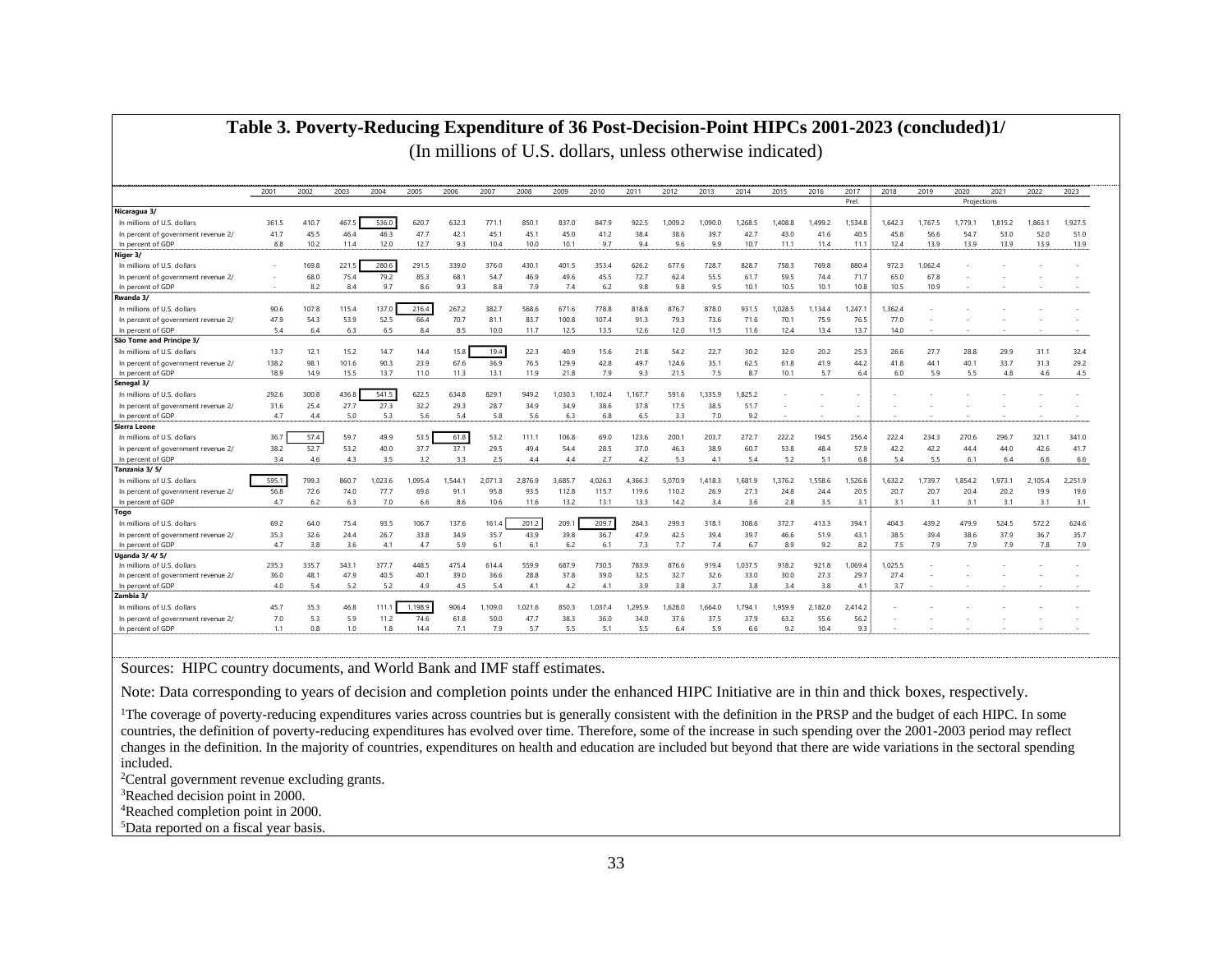#### **Table AIII4. HIPC Initiative and MDRI: Committed Debt Relief and Outlook1/**

|  | (In millions of U.S. dollars; status as of end-August 2018) |  |
|--|-------------------------------------------------------------|--|
|--|-------------------------------------------------------------|--|

|                                       | <b>Decision</b><br><b>Point Date</b> | Completion<br><b>Point Date</b> | <b>Assistance under the HIPC Initiative</b> |                  | <b>Assistance Delivered</b><br>under MDRI 2/ | <b>Total HIPC and</b><br><b>MDRI</b> Assistance |
|---------------------------------------|--------------------------------------|---------------------------------|---------------------------------------------|------------------|----------------------------------------------|-------------------------------------------------|
|                                       |                                      |                                 | In PV Terms as of Decision<br>Point 3/4/    | In Nominal Terms | In Nominal Terms                             | In Nominal Terms                                |
|                                       | (1)                                  | (2)                             | (3)                                         | (4)              | (5)                                          | $(6)=(4)+(5)$                                   |
| <b>36 Post-Completion-Point HIPCs</b> |                                      |                                 |                                             | 76,378           | 48.432                                       | 124.810                                         |
| Afghanistan                           | Jul-07                               | $Jan-10$                        | 582                                         | 1,280            | 37                                           | 1,317                                           |
| Benin                                 | $Jul-00$                             | $Mar-03$                        | 262                                         | 460              | 1,085                                        | 1,545                                           |
| Bolivia 5/                            | Feb-00                               | $Jun-01$                        | 1,330                                       | 2,060            | 2,771                                        | 4,831                                           |
| Burkina Faso 5/6/                     | $Jul-00$                             | Apr-02                          | 553                                         | 930              | 1,150                                        | 2,080                                           |
| Burundi                               | Aug-05                               | Jan-09                          | 833                                         | 1,366            | 65                                           | 1,431                                           |
| Cameroon                              | $Oct-00$                             | Apr-06                          | 1,267                                       | 4,917            | 1,206                                        | 6,123                                           |
| Central African Republic              | $Sep-07$                             | $Jun-09$                        | 578                                         | 804              | 253                                          | 1,057                                           |
| Chad                                  | $May-01$                             | Apr- $15$                       | 170                                         | 260              | 764                                          | 1,024                                           |
| Comoros                               | $Jun-10$                             | $Dec-12$                        | 146                                         | 136              | 72                                           | 208                                             |
| Congo, Dem. Rep. of the               | $Jul-03$                             | $Jul-10$                        | 7.252                                       | 15,222           | 973                                          | 16.195                                          |
| Congo, Rep. of                        | Mar-06                               | $Jan-10$                        | 1,575                                       | 1,738            | 187                                          | 1,925                                           |
| Cote d'Ivoire                         | Mar-09                               | $Jun-12$                        | 1,576                                       | 3,415            | 1,745                                        | 5,160                                           |
|                                       | $Nov-01$                             |                                 | 1,935                                       | 3,275            | 3,136                                        | 6,411                                           |
| Ethiopia 6/<br>Gambia, The            | $Dec-00$                             | Apr-04<br>$Dec-07$              | 67                                          | 112              | 364                                          | 476                                             |
|                                       |                                      |                                 |                                             |                  |                                              |                                                 |
| Ghana                                 | Feb-02                               | Jul-04                          | 2,187                                       | 3,500            | 3,735                                        | 7,235                                           |
| Guinea                                | $Dec-00$                             | $Sep-12$                        | 639                                         | 800              | 916                                          | 1,716                                           |
| Guinea-Bissau 6/                      | $Dec-00$                             | $Dec-10$                        | 489                                         | 790              | 114                                          | 904                                             |
| Guyana 5/                             | $Nov-00$                             | $Dec-03$                        | 610                                         | 1,354            | 701                                          | 2.054                                           |
| Haiti                                 | $Nov-06$                             | $Jun-09$                        | 140                                         | 213              | 947                                          | 1,160                                           |
| Honduras                              | $Jun-00$                             | Apr-05                          | 556                                         | 1,000            | 2,677                                        | 3,677                                           |
| Liberia 8/                            | Mar-08                               | $Jun-10$                        | 2,739                                       | 4,600            | 258                                          | 4,858                                           |
| Madagascar                            | $Dec-00$                             | Oct-04                          | 836                                         | 1,900            | 2,305                                        | 4,205                                           |
| Malawi 6/                             | $Dec-00$                             | Aug-06                          | 939                                         | 1,628            | 1,491                                        | 3,119                                           |
| Mali 5/                               | Sep-00                               | Mar-03                          | 539                                         | 895              | 1,894                                        | 2,789                                           |
| Mauritania                            | Feb-00                               | $Jun-02$                        | 622                                         | 1.100            | 840                                          | 1.940                                           |
| Mozambique 5/                         | Apr-00                               | $Sep-01$                        | 2,143                                       | 4,300            | 1,964                                        | 6,264                                           |
| Nicaragua                             | $Dec-00$                             | Jan-04                          | 3,308                                       | 4,500            | 1,871                                        | 6,371                                           |
| Niger 6/                              | $Dec-00$                             | Apr-04                          | 644                                         | 1,190            | 1,004                                        | 2,194                                           |
| Rwanda 6/                             | $Dec-00$                             | Apr-05                          | 651                                         | 1,316            | 465                                          | 1,781                                           |
| São Tomé and Príncipe 6/              | $Dec-00$                             | Mar-07                          | 117                                         | 263              | 58                                           | 321                                             |
| Senegal                               | $Jun-00$                             | Apr-04                          | 488                                         | 850              | 2,374                                        | 3,224                                           |
| Sierra Leone                          | Mar-02                               | Dec-06                          | 675                                         | 994              | 633                                          | 1,627                                           |
| Tanzania                              | Apr-00                               | $Nov-01$                        | 2,026                                       | 3,000            | 3,683                                        | 6,683                                           |
| Togo                                  | $Nov-08$                             | $Dec-10$                        | 282                                         | 360              | 683                                          | 1.043                                           |
| Uganda 5/                             | Feb-00                               | May-00                          | 1,027                                       | 1,950            | 3,366                                        | 5,316                                           |
| Zambia                                | $Dec-00$                             | Apr- $05$                       | 2,499                                       | 3,900            | 2,645                                        | 6,545                                           |
| 2 Non-HIPCs 7/                        |                                      |                                 |                                             |                  | 182                                          | 182                                             |
| Cambodia                              | $\ddotsc$                            |                                 |                                             | $\cdots$         | 82                                           | 82                                              |
| Tajikistan                            |                                      | $\ddotsc$                       | $\ddotsc$                                   | $\cdots$         | 100                                          | 100                                             |
| <b>Total Debt Relief Committed</b>    |                                      |                                 |                                             | 76,378           | 48,614                                       | 124,992                                         |

Sources: HIPC documents, and World Bank and IMF staff estimates.

1/ Committed debt relief under the assumption of full participation of creditors.

2/ Nominal MDRI costs include principal and interest foregone for all multilaterals participating in the Initiative, except IMF, which only include principal. The estimated costs for IMF reflect the stock of debt eligible for MDRI relief, which is the debt outstanding (principal only) as of end-2004 and that has not been repaid by the member and is not covered by HIPC assistance (EBS/05/158 Revision 1, 12/15/2005).

3/ Topping-up assistance and assistance provided under the original HIPC Initiative are expressed in PV-terms as of the time of the decision point.

4/ No totals are shown because the amounts are in different PV terms (according to the date of the decision point).

5/ Also reached completion point under the original HIPC Initiative. The assistance includes original debt relief.

6/ Assistance includes topping up at completion point.

7/ IMF MDRI debt relief to Cambodia and Tajikistan.

8/ Liberia received MDRI-type (beyond-HIPC) debt relief at end-June 2010, which was financed from the Liberia Administered Account.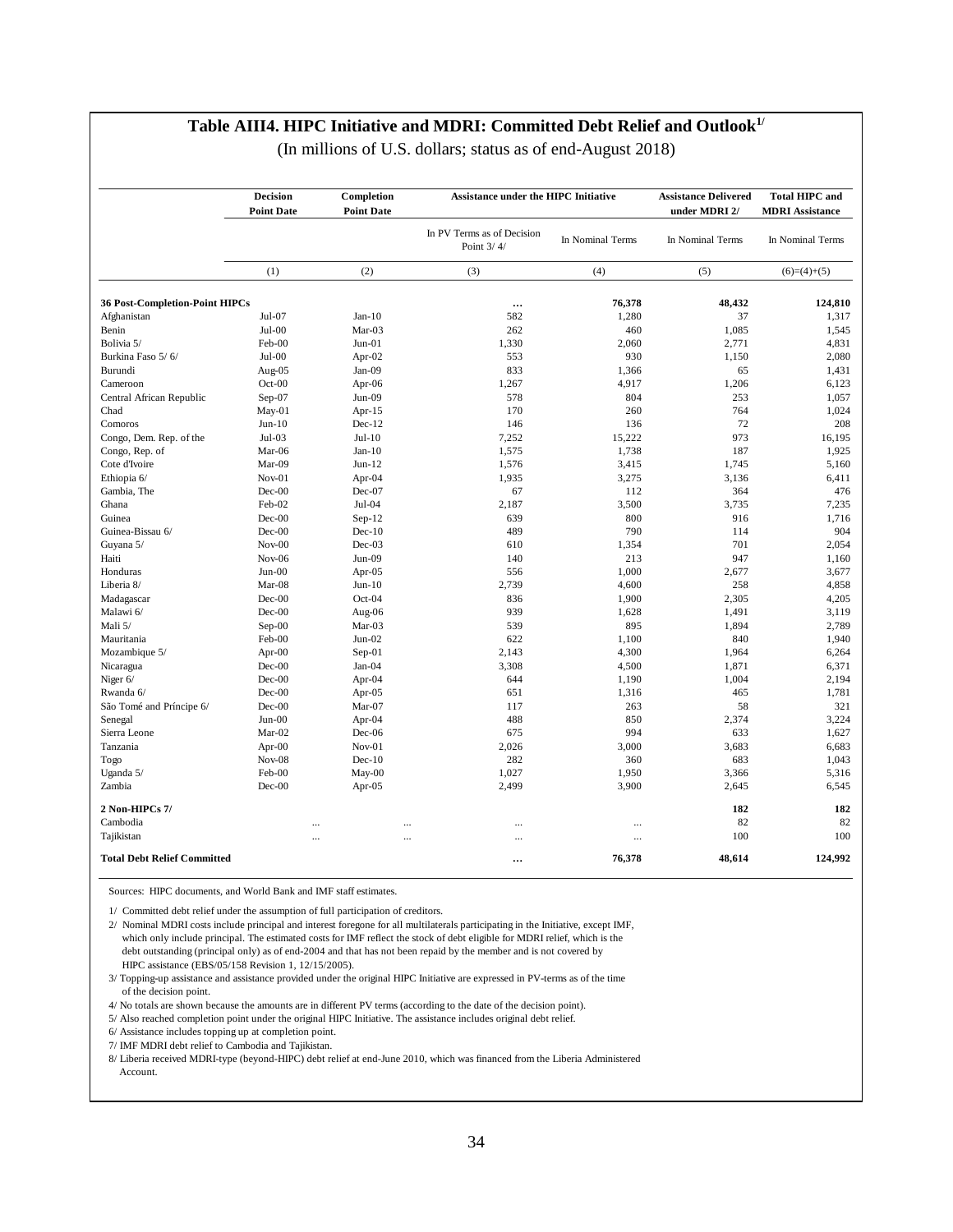#### **Table AIII5. HIPC Initiative: Cost Estimates to Multilateral Creditors and Status of their Commitments to Post-Completion-Point HIPCs**

(In millions of U.S. dollars, in end-2017 PV terms; status as of end-August 2018)

| <b>Creditors</b>                                                         |                | <b>Number of Completion</b> |                                  |               |
|--------------------------------------------------------------------------|----------------|-----------------------------|----------------------------------|---------------|
|                                                                          |                | <b>Point Debtors</b>        | <b>HIPC Assistance Costs</b>     |               |
|                                                                          | Total          | Relief                      | In millions of U.S.              | Percent of    |
|                                                                          |                | Commited                    | dollars, in end-2017 PV<br>Terms | Total<br>Cost |
| <b>Delivering or Committed to Deliver Debt Relief</b>                    |                |                             | 28,112                           | 99.4          |
| World Bank Group                                                         | 35             | 35                          | 13,191                           | 46.6          |
| African Development Bank (AfDB) Group                                    | 29             | 29                          | 5,056                            | 17.9          |
| International Monetary Fund (IMF)                                        | 35             | 35                          | 4,555                            | 16.1          |
| Inter-American Development Bank (IaDB)                                   | 5              | 5                           | 1,646                            | 5.8           |
| European Union/European Investment Bank (EU/EIB)                         | 30             | 30                          | 1,068                            | 3.8           |
| Central American Bank for Economic Integration (CABEI)                   | $\overline{c}$ | $\overline{c}$              | 717                              | 2.5           |
| International Fund for Agricultural Development (IFAD)                   | 34             | 34                          | 460                              | 1.6           |
| Arab Bank for Economic Development in Africa (BADEA)                     | 27             | 27                          | 348                              | 1.2           |
| OPEC Fund for International Development (OFID)                           | 35             | 35                          | 279                              | 1.0           |
| Islamic Development Bank (IsDB)                                          | 15             | 14                          | 192                              | 0.7           |
| Arab Fund for Economic and Social Development (AFESD)                    | $\mathbf{1}$   | $\mathbf{1}$                | 89                               | 0.3           |
| Corporación Andina de Fomento (CAF)                                      | $\mathbf{1}$   | $\mathbf{1}$                | 130                              | 0.5           |
| West African Development Bank (BOAD)                                     | 4              | $\overline{4}$              | 89                               | 0.3           |
| Caricom Multilateral Clearing Facility (CMCF)                            | 5              | 5                           | 85                               | 0.3           |
| Asian Development Bank (AsDB)                                            | $\mathbf{1}$   | $\mathbf{1}$                | 72                               | 0.3           |
| Nordic Development Fund (NDF)                                            | 9              | 9                           | 39                               | 0.1           |
| Fund for the Financial Development of the River Plate Basin (FONPLATA)   | 1              | 1                           | 35                               | 0.1           |
| Caribbean Development Bank (CDB)                                         | 1              | 1                           | 25                               | 0.1           |
| Arab Monetary Fund (AMF)                                                 | 1              | 1                           | 17                               | 0.1           |
| Central Bank of West African States (BCEAO)                              | 3              | 1                           | 8                                | 0.0           |
| Nordic Investment Bank (NIB)                                             | $\mathbf{1}$   | $\mathbf{1}$                | 5                                | 0.0           |
| East African Development Bank (EADB)                                     | $\overline{c}$ | $\overline{2}$              | 5                                | 0.0           |
| Shelter Afrique                                                          | $\overline{2}$ | $\mathbf{1}$                | $\mathbf{1}$                     | 0.0           |
| Have not Indicated Intention to Provide Relief under the HIPC Initiative |                |                             | 167.0                            | 0.6           |
| Banque des Etats de l'Afrique Centrale (BEAC)                            | $\mathbf{1}$   | $\mathbf{0}$                | 45.5                             | 0.2           |
| Economic Community of West African States (ECOWAS)                       | 10             | $\mathbf{0}$                | 30.0                             | 0.1           |
| Eastern and Southern African Trade and Development Bank (PTA Bank)       | 2              | $\boldsymbol{0}$            | 12.4                             | 0.0           |
| Banque de Développement des Etats de l'Afrique Centrale (BDEAC)          | $\overline{c}$ | $\mathbf{0}$                | 13.3                             | 0.0           |
| Banque de Dévelopment des Etats des Grands Lacs (BDEGL)                  | $\overline{c}$ | $\Omega$                    | 58.4                             | 0.2           |
| Conseil de L'Entente (FEGECE)                                            | 3              | $\mathbf{0}$                | 4.0                              | 0.0           |
| Fondo Centroamericano de Estabilización Monetaria (FOCEM)                | $\mathbf{1}$   | $\boldsymbol{0}$            | 2.4                              | 0.0           |
| Islamic Solidarity Fund for Development (ISFD)                           | 1              | $\mathbf{0}$                | 1.0                              | 0.0           |
| Total                                                                    |                |                             | 28,279                           | 100.0         |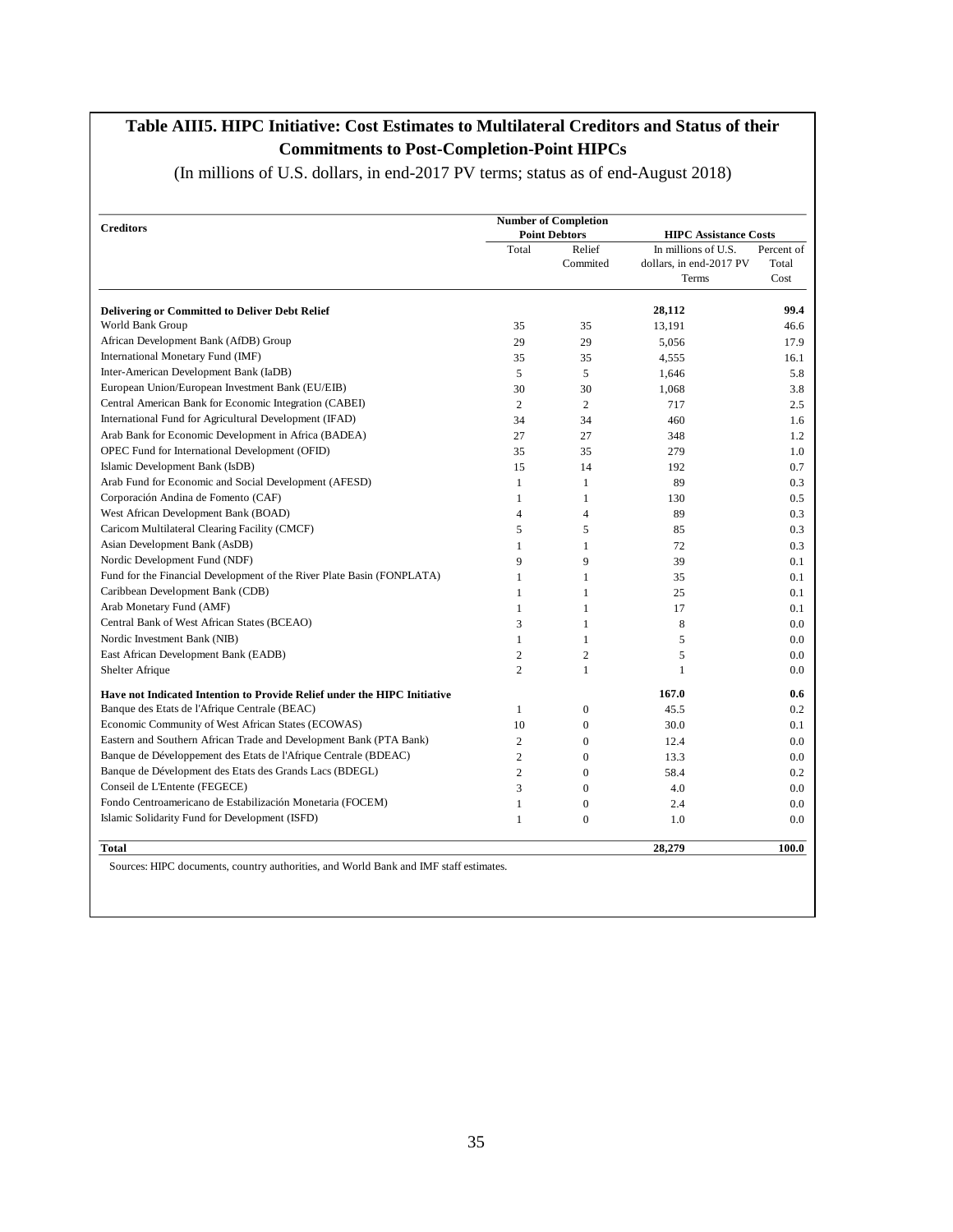#### **Table AIII6A. Status of Delivery of HIPC Initiative and MDRI Assistance by the World Bank**

|  |  | (In millions of U.S. dollars; status as of end-August 2018) |
|--|--|-------------------------------------------------------------|
|--|--|-------------------------------------------------------------|

|                                       |                                             |                                                                       | World Bank Assistance under the HIPC Initiative  |                                                       |                                                   | <b>Assistance under the MDRI</b><br>(IDA only)     | <b>Total Committed</b><br><b>Assistance</b>                              | <b>Total Delivered</b><br>Assistance                                     |
|---------------------------------------|---------------------------------------------|-----------------------------------------------------------------------|--------------------------------------------------|-------------------------------------------------------|---------------------------------------------------|----------------------------------------------------|--------------------------------------------------------------------------|--------------------------------------------------------------------------|
|                                       | Committed<br>Assistance in<br>Nominal Terms | Committed<br>Assistance in PV<br>Terms as of<br><b>Decision Point</b> | Committed<br>Assistance in end-<br>2017 PV Terms | Delivered<br>Assistance in<br>end-2017 PV<br>Terms 1/ | Delivered<br>Assistance in<br>Nominal Terms<br>2/ | Delivered<br>Assistance in<br>end-2017 PV<br>Terms | under the HIPC<br><b>Initiative and</b><br>MDRI in end-<br>2017 PV Terms | under the HIPC<br><b>Initiative and</b><br>MDRI in end-<br>2017 PV Terms |
|                                       | (1)                                         | (II)                                                                  | (III)                                            | (IV)                                                  | (V)                                               | (VI)                                               | $(III) + (VI)$                                                           | $(IV) + (VI)$                                                            |
| 36 Post-Completion-Point HIPCs        |                                             |                                                                       |                                                  |                                                       |                                                   |                                                    |                                                                          |                                                                          |
| TOTAL 3/                              | 16,583.5                                    | $\ddotsc$                                                             | 13,190.9                                         | 11,188.7                                              | 32,945.3                                          | 29,268.5                                           | 42,459.5                                                                 | 40,457.2                                                                 |
| Afghanistan                           | 125.8                                       | 76.0                                                                  | 92.6                                             | 48.6                                                  | 36.6                                              | 29.6                                               | 122.2                                                                    | 78.1                                                                     |
| Benin                                 | 124.3                                       | 84.4                                                                  | 118.1                                            | 117.7                                                 | 678.4                                             | 630.4                                              | 748.5                                                                    | 748.1                                                                    |
| Bolivia 4/                            | 287.2                                       | 197.4                                                                 | 276.2                                            | 277.6                                                 | 1,496.8                                           | 1,378.2                                            | 1,654.4                                                                  | 1,655.8                                                                  |
| Burkina Faso 4/5/                     | 419.5                                       | 231.7                                                                 | 324.3                                            | 292.4                                                 | 722.5                                             | 644.5                                              | 968.8                                                                    | 936.9                                                                    |
| Burundi                               | 774.8                                       | 425.2                                                                 | 539.0                                            | 304.5                                                 | 41.0                                              | 36.6                                               | 575.7                                                                    | 341.1                                                                    |
| Cameroon                              | 297.0                                       | 176.1                                                                 | 246.5                                            | 216.2                                                 | 767.0                                             | 693.1                                              | 939.6                                                                    | 909.3                                                                    |
| Central African Republic              | 291.8                                       | 206.9                                                                 | 257.2                                            | 187.0                                                 | 156.8                                             | 146.0                                              | 403.2                                                                    | 333.1                                                                    |
| Chad                                  | 106.7                                       | 68.1                                                                  | 93.5                                             | 59.9                                                  | 466.7                                             | 386.9                                              | 480.3                                                                    | 446.8                                                                    |
| Comoros                               | 65.8                                        | 44.9                                                                  | 52.6                                             | 21.5                                                  | 42.1                                              | 35.1                                               | 87.6                                                                     | 56.6                                                                     |
| Congo, Dem. Rep. of                   | 1,435.4                                     | 878.7                                                                 | 1,159.0                                          | 867.1                                                 | 829.3                                             | 657.9                                              | 1,816.9                                                                  | 1,525.1                                                                  |
| Congo, Republic of                    | 67.4                                        | 47.0                                                                  | 59.6                                             | 47.1                                                  | 171.2                                             | 149.2                                              | 208.8                                                                    | 196.3                                                                    |
| Côte d'Ivoire                         | 430.6                                       | 412.6                                                                 | 492.9                                            | 487.4                                                 | 1,485.3                                           | 1,299.1                                            | 1,792.0                                                                  | 1,786.4                                                                  |
| Ethiopia 5/                           | 1,288.4                                     | 807.2                                                                 | 1,107.6                                          | 940.2                                                 | 2,274.8                                           | 1,914.7                                            | 3,022.3                                                                  | 2,855.0                                                                  |
| Gambia, The                           | 35.9                                        | 22.3                                                                  | 31.2                                             | 30.9                                                  | 194.2                                             | 176.9                                              | 208.1                                                                    | 207.8                                                                    |
| Ghana                                 | 1,445.7                                     | 781.6                                                                 | 1,072.4                                          | 873.8                                                 | 2,921.2                                           | 2,611.4                                            | 3,683.8                                                                  | 3,485.2                                                                  |
| Guinea                                | 327.3                                       | 173.6                                                                 | 242.9                                            | 196.5                                                 | 778.6                                             | 672.5                                              | 915.4                                                                    | 869.0                                                                    |
| Guinea-Bissau 5/                      | 263.7                                       | 116.7                                                                 | 166.6                                            | 116.7                                                 | 64.2                                              | 50.3                                               | 216.9                                                                    | 166.9                                                                    |
| Guyana 4/                             | 132.8                                       | 70.2                                                                  | 98.2                                             | 86.7                                                  | 185.1                                             | 168.1                                              | 266.4                                                                    | 254.8                                                                    |
| Haiti                                 | 54.5                                        | 52.8                                                                  | 65.6                                             | 65.9                                                  | 455.1                                             | 425.8                                              | 491.4                                                                    | 491.6                                                                    |
|                                       | 171.6                                       | 97.8                                                                  |                                                  |                                                       |                                                   |                                                    |                                                                          |                                                                          |
| Honduras                              |                                             |                                                                       | 136.8                                            | 154.8                                                 | 1,168.2                                           | 1,058.6                                            | 1,195.4                                                                  | 1,213.4                                                                  |
| Liberia                               | 394.1                                       | 373.6                                                                 | 446.3                                            | 455.0                                                 | 68.8                                              | 65.4                                               | 511.8                                                                    | 520.4                                                                    |
| Madagascar                            | 444.4                                       | 256.2                                                                 | 358.6                                            | 327.3                                                 | 1,742.3                                           | 1,572.3                                            | 1,930.9                                                                  | 1,899.6                                                                  |
| Malawi 5/                             | 993.5                                       | 538.7                                                                 | 754.0                                            | 621.4                                                 | 1,191.5                                           | 1,024.7                                            | 1,778.7                                                                  | 1,646.0                                                                  |
| Mali 4/                               | 291.8                                       | 184.1                                                                 | 257.7                                            | 259.7                                                 | 1,245.2                                           | 1,141.7                                            | 1,399.4                                                                  | 1,401.5                                                                  |
| Mauritania                            | 172.8                                       | 99.9                                                                  | 139.8                                            | 129.5                                                 | 539.2                                             | 483.2                                              | 622.9                                                                    | 612.6                                                                    |
| Mozambique 4/                         | 1,055.1                                     | 438.6                                                                 | 613.8                                            | 619.8                                                 | 1,291.5                                           | 1,177.0                                            | 1,790.8                                                                  | 1,796.7                                                                  |
| Nicaragua                             | 382.6                                       | 190.9                                                                 | 267.1                                            | 200.5                                                 | 748.9                                             | 636.4                                              | 903.5                                                                    | 836.9                                                                    |
| Niger 5/                              | 410.1                                       | 231.0                                                                 | 323.3                                            | 270.8                                                 | 727.3                                             | 623.5                                              | 946.8                                                                    | 894.3                                                                    |
| Rwanda 5/                             | 709.4                                       | 353.2                                                                 | 494.3                                            | 330.8                                                 | 334.0                                             | 267.2                                              | 761.6                                                                    | 598.0                                                                    |
| São Tomé and Príncipe 5/              | 61.1                                        | 29.8                                                                  | 41.7                                             | 28.6                                                  | 23.9                                              | 20.3                                               | 62.0                                                                     | 48.9                                                                     |
| Senegal                               | 163.9                                       | 123.6                                                                 | 173.0                                            | 172.0                                                 | 1,832.6                                           | 1,705.2                                            | 1,878.3                                                                  | 1,877.2                                                                  |
| Sierra Leone                          | 234.5                                       | 123.4                                                                 | 166.0                                            | 138.1                                                 | 373.7                                             | 317.0                                              | 483.0                                                                    | 455.1                                                                    |
| Tanzania                              | 1,157.1                                     | 694.5                                                                 | 972.0                                            | 858.2                                                 | 2,762.7                                           | 2,483.9                                            | 3,455.8                                                                  | 3,342.1                                                                  |
| Togo                                  | 98.0                                        | 101.5                                                                 | 121.3                                            | 117.3                                                 | 567.8                                             | 526.4                                              | 647.7                                                                    | 643.7                                                                    |
| Uganda 4/                             | 983.6                                       | 527.8                                                                 | 738.7                                            | 691.5                                                 | 2,729.6                                           | 2,468.8                                            | 3,207.5                                                                  | 3.160.3                                                                  |
| Zambia                                | 885.2                                       | 493.2                                                                 | 690.3                                            | 575.7                                                 | 1,831.1                                           | 1,590.9                                            | 2,281.2                                                                  | 2,166.6                                                                  |
| <b>Total Debt Relief Committed 1/</b> | 16,583.5                                    | $\ddotsc$                                                             | 13,190.9                                         | 11,188.7                                              | 32,945.3                                          | 29,268.5                                           | 42,459.5                                                                 | 40,457.2                                                                 |

Sources: HIPC documents, and World Bank staff estimates.

1/ Total delivered HIPC assistance to end-2017.

2/ Nominal MDRI costs include principal and interest foregone.<br>3/ The total amounts shown are only indicative, as they represent the sum of individual commitments expressed in different PV terms,<br>corresponding to the time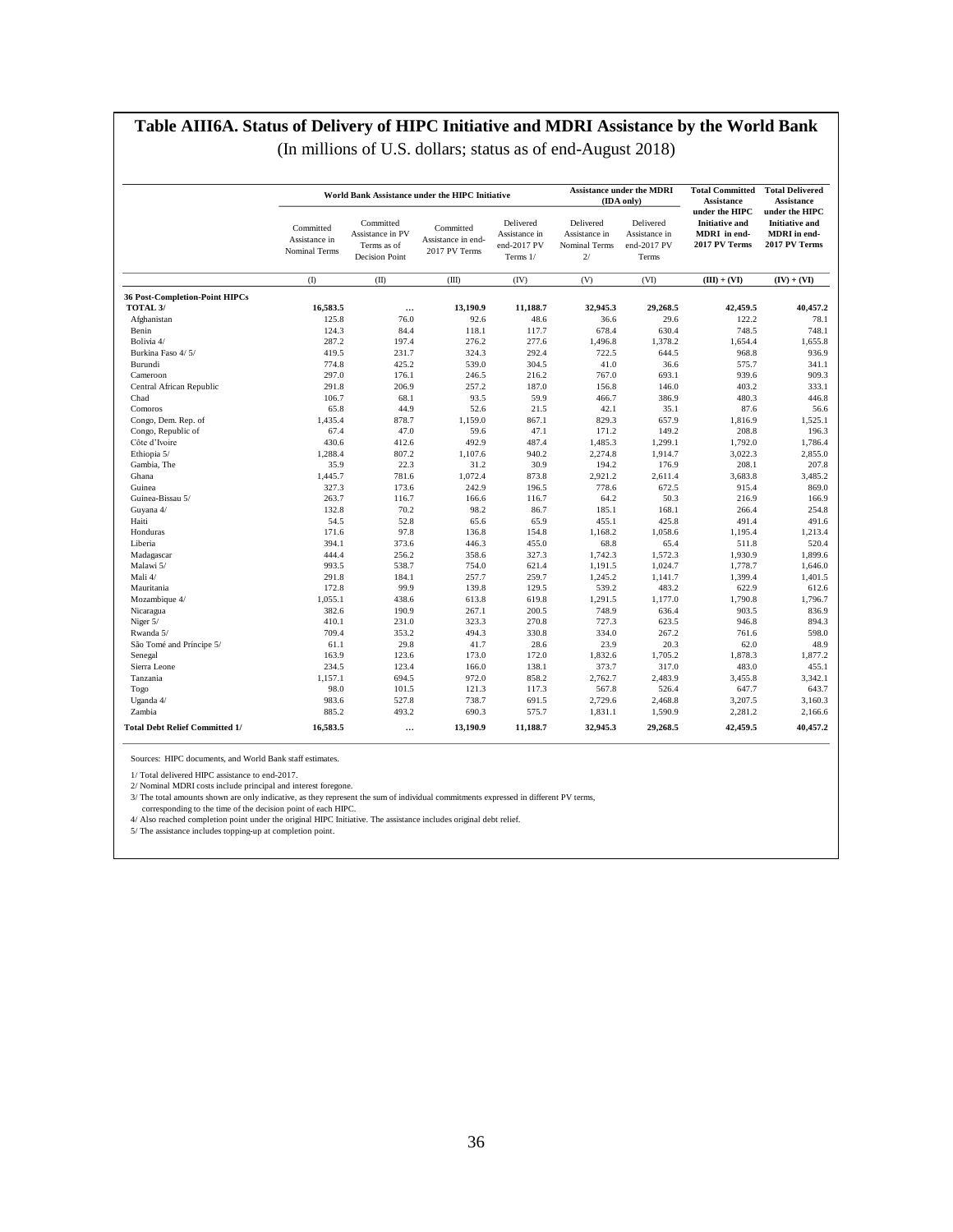| Debt Service before HIPC Initiative Debt Relief<br>Afghanistan<br>15<br>Benin<br>Bolivia<br>31<br>Burkina Faso<br>14<br>13<br>Burundi<br>92<br>Cameroon<br>Central African Republic 2/<br>9<br>9<br>Chad<br>Comoros<br>Congo, Dem. Rep. of 2/<br>Congo, Republic of<br>12<br>Côte d'Ivoire 2/<br>34<br>Ethiopia<br>Gambia, The<br>$\overline{4}$<br>57<br>Ghana<br>19<br>Guinea<br>Guinea-Bissau<br>6<br>Guyana<br>7<br>10<br>Haiti<br>Honduras<br>63<br>Liberia 2/<br>28<br>Madagascar<br>Malawi<br>36<br>23<br>Mali<br>12<br>Mauritania<br>15<br>Mozambique<br>12<br>Nicaragua<br>16<br>Niger<br>12<br>Rwanda | 14<br>21<br>10<br>14<br>115<br>9<br>15<br>82<br>38<br>$\overline{4}$<br>63<br>22<br>6<br>6<br>$\overline{4}$<br>65<br>32<br>38 | 14<br>23<br>14<br>16<br>88<br>$\mathbf{0}$<br>11<br>329<br>12<br>43<br>$\overline{4}$<br>70<br>22<br>5<br>8<br>58 | 31<br>16<br>27<br>16<br>19<br>74<br>12<br>43<br>11<br>55<br>-5<br>77<br>26<br>6 | $\overline{4}$<br>19<br>33<br>20<br>20<br>59<br>15<br>47<br>9<br>67<br>6<br>91 | 5<br>21<br>35<br>23<br>25<br>57<br>$22\,$<br>60<br>9<br>73 | Actual 1/<br>5<br>22<br>37<br>24<br>22<br>71<br>66<br>28<br>37 | 6<br>24<br>40<br>26<br>23<br>39<br>15<br>22 | 6<br>25<br>45<br>27<br>27<br>34<br>16 | 6<br>27<br>52<br>29<br>27<br>37 | 6<br>29<br>56<br>30<br>29                 | $\overline{7}$<br>30<br>59<br>35<br>31 | 7<br>32<br>63<br>41                       | 10<br>33<br>70<br>44 | 17<br>35<br>79<br>46 | 19<br>38<br>81<br>47     | 18<br>40<br>85<br>51     | 19<br>42<br>85<br>56 | 19<br>44<br>91<br>59 | 18<br>45<br>96<br>61 | Projected 1/<br>18<br>47<br>100<br>61 | 18<br>18<br>49<br>53<br>117<br>117<br>69<br>76 | 20<br>60                            |
|-----------------------------------------------------------------------------------------------------------------------------------------------------------------------------------------------------------------------------------------------------------------------------------------------------------------------------------------------------------------------------------------------------------------------------------------------------------------------------------------------------------------------------------------------------------------------------------------------------------------|--------------------------------------------------------------------------------------------------------------------------------|-------------------------------------------------------------------------------------------------------------------|---------------------------------------------------------------------------------|--------------------------------------------------------------------------------|------------------------------------------------------------|----------------------------------------------------------------|---------------------------------------------|---------------------------------------|---------------------------------|-------------------------------------------|----------------------------------------|-------------------------------------------|----------------------|----------------------|--------------------------|--------------------------|----------------------|----------------------|----------------------|---------------------------------------|------------------------------------------------|-------------------------------------|
|                                                                                                                                                                                                                                                                                                                                                                                                                                                                                                                                                                                                                 |                                                                                                                                |                                                                                                                   |                                                                                 |                                                                                |                                                            |                                                                |                                             |                                       |                                 |                                           |                                        |                                           |                      |                      |                          |                          |                      |                      |                      |                                       |                                                |                                     |
|                                                                                                                                                                                                                                                                                                                                                                                                                                                                                                                                                                                                                 |                                                                                                                                |                                                                                                                   |                                                                                 |                                                                                |                                                            |                                                                |                                             |                                       |                                 |                                           |                                        |                                           |                      |                      |                          |                          |                      |                      |                      |                                       |                                                |                                     |
|                                                                                                                                                                                                                                                                                                                                                                                                                                                                                                                                                                                                                 |                                                                                                                                |                                                                                                                   |                                                                                 |                                                                                |                                                            |                                                                |                                             |                                       |                                 |                                           |                                        |                                           |                      |                      |                          |                          |                      |                      |                      |                                       |                                                | 112                                 |
|                                                                                                                                                                                                                                                                                                                                                                                                                                                                                                                                                                                                                 |                                                                                                                                |                                                                                                                   |                                                                                 |                                                                                |                                                            |                                                                |                                             |                                       |                                 |                                           |                                        |                                           |                      |                      |                          |                          |                      |                      |                      |                                       |                                                | 86                                  |
|                                                                                                                                                                                                                                                                                                                                                                                                                                                                                                                                                                                                                 |                                                                                                                                |                                                                                                                   |                                                                                 |                                                                                |                                                            |                                                                |                                             |                                       |                                 |                                           |                                        | 32                                        | 35                   | 35                   | 36                       | 36                       | 34                   | 34                   | 34                   | 34                                    | 36<br>36                                       | 38                                  |
|                                                                                                                                                                                                                                                                                                                                                                                                                                                                                                                                                                                                                 |                                                                                                                                |                                                                                                                   |                                                                                 |                                                                                |                                                            |                                                                |                                             |                                       | 16                              | 44<br>18                                  | 45<br>19                               | 46<br>20                                  | 47<br>20             | 49<br>20             | 46<br>20                 | 49<br>20                 | 53<br>19             | 59<br>18             | 62<br>18             | 68<br>18                              | 74<br>81<br>18<br>20                           | 84<br>21                            |
|                                                                                                                                                                                                                                                                                                                                                                                                                                                                                                                                                                                                                 |                                                                                                                                |                                                                                                                   |                                                                                 |                                                                                |                                                            |                                                                |                                             | 68                                    | 26                              | 26                                        | 28                                     | 29                                        | 31                   | 32                   | 32                       | 34                       | 33                   | 34                   | 34                   | 35                                    | 36<br>37                                       | 39                                  |
|                                                                                                                                                                                                                                                                                                                                                                                                                                                                                                                                                                                                                 |                                                                                                                                |                                                                                                                   |                                                                                 |                                                                                |                                                            |                                                                |                                             | $\overline{4}$                        | $\overline{4}$                  | $\overline{4}$                            | $\overline{4}$                         | $\overline{4}$                            | $\overline{4}$       | 5                    | $\overline{\phantom{1}}$ | $\overline{\phantom{0}}$ | 5                    | 5                    | 5                    | 5                                     | 5                                              | 5<br>5                              |
|                                                                                                                                                                                                                                                                                                                                                                                                                                                                                                                                                                                                                 |                                                                                                                                |                                                                                                                   |                                                                                 |                                                                                |                                                            | 6                                                              | 53<br>8                                     | 62<br>8                               | 59<br>8                         | 60<br>$\overline{7}$                      | 60<br>8                                | $70\,$<br>9                               | 84<br>10             | 91<br>11             | 87<br>13                 | 88<br>13                 | 86<br>13             | 86<br>13             | 85<br>14             | 85<br>16                              | 91<br>106<br>19<br>20                          | 118<br>20                           |
|                                                                                                                                                                                                                                                                                                                                                                                                                                                                                                                                                                                                                 |                                                                                                                                |                                                                                                                   |                                                                                 |                                                                                |                                                            |                                                                |                                             | 307                                   | 424                             | 85                                        | 69                                     | 68                                        | 67                   | 70                   | 73                       | 82                       | 82                   | 88                   | 91                   | 91                                    | 102<br>122                                     | 119                                 |
|                                                                                                                                                                                                                                                                                                                                                                                                                                                                                                                                                                                                                 |                                                                                                                                |                                                                                                                   |                                                                                 |                                                                                |                                                            | 76                                                             | 80                                          | 96                                    | 104                             | 107                                       | 123                                    | 133                                       | 142                  | 155                  | 161                      | 172                      | 185                  | 214                  | 225                  | 241<br>282                            | 358                                            | 399                                 |
|                                                                                                                                                                                                                                                                                                                                                                                                                                                                                                                                                                                                                 |                                                                                                                                |                                                                                                                   |                                                                                 |                                                                                | 6<br>102                                                   | 6<br>104                                                       | 7<br>117                                    | 7<br>128                              | 9<br>138                        | -9<br>146                                 | 10<br>160                              | 10<br>173                                 | 10<br>181            | 10<br>181            | 10<br>197                | 10<br>208                | 10<br>211            | 10<br>220            | 11<br>238            | -11<br>263<br>282                     | 13<br>14<br>294                                | 13<br>301                           |
|                                                                                                                                                                                                                                                                                                                                                                                                                                                                                                                                                                                                                 |                                                                                                                                |                                                                                                                   |                                                                                 | 28                                                                             | 32                                                         | 33                                                             | 36                                          | 43                                    | 32                              | 48                                        | 49                                     | 52                                        | 52                   | 53                   | 54                       | 55                       | 53                   | 55                   | 55                   | 55                                    | 57<br>61                                       | 63                                  |
|                                                                                                                                                                                                                                                                                                                                                                                                                                                                                                                                                                                                                 |                                                                                                                                |                                                                                                                   |                                                                                 | $\overline{7}$                                                                 | $\overline{7}$                                             | 8                                                              | -9                                          | 10                                    | 10                              | 11                                        | 12                                     | 13                                        | 14                   | 14                   | 14                       | 14                       | 14                   | 14                   | 14                   | 14                                    | 17<br>18                                       | 16                                  |
|                                                                                                                                                                                                                                                                                                                                                                                                                                                                                                                                                                                                                 |                                                                                                                                |                                                                                                                   | 6                                                                               | 6                                                                              | 6<br>52                                                    | 6<br>18                                                        | 6<br>20                                     | 6<br>20                               | $\overline{7}$<br>20            | 8<br>21                                   | 9<br>21                                | 9<br>21                                   | 10<br>20             | 10<br>20             | 10<br>22                 | 11<br>22                 | 10<br>21             | 10<br>21             | 11<br>21             | -11<br>21                             | 12<br>13<br>21<br>21                           | 13<br>20                            |
|                                                                                                                                                                                                                                                                                                                                                                                                                                                                                                                                                                                                                 |                                                                                                                                |                                                                                                                   | 45                                                                              | 41                                                                             | 110                                                        | 45                                                             | 43                                          | 44                                    | 41                              | 35                                        | 40                                     | 45                                        | 48                   | 53                   | 64                       | 75                       | 80                   | 89                   | 100                  | 105                                   | 121<br>122                                     | 122                                 |
|                                                                                                                                                                                                                                                                                                                                                                                                                                                                                                                                                                                                                 |                                                                                                                                | 32                                                                                                                |                                                                                 |                                                                                |                                                            |                                                                | 422                                         | $\overline{4}$                        | $\overline{A}$                  | $\overline{4}$                            | 8                                      | $\overline{4}$                            | $\overline{4}$       | $\overline{4}$<br>94 | $\overline{4}$<br>98     | $\overline{5}$           | -5                   | 6                    | 6                    | 6                                     | 13<br>9<br>132                                 | 16                                  |
|                                                                                                                                                                                                                                                                                                                                                                                                                                                                                                                                                                                                                 |                                                                                                                                | 37                                                                                                                | 38<br>43                                                                        | 45<br>48                                                                       | 48<br>51                                                   | 52<br>54                                                       | 58<br>57                                    | 66<br>61                              | 71<br>68                        | 76<br>72                                  | 83<br>76                               | 86<br>79                                  | 89<br>84             | 86                   | 88                       | 102<br>91                | 104<br>89            | 110<br>91            | 113<br>96            | 115<br>97                             | 122<br>100<br>104                              | 137<br>108                          |
|                                                                                                                                                                                                                                                                                                                                                                                                                                                                                                                                                                                                                 | 21                                                                                                                             | 21                                                                                                                | 25                                                                              | 31                                                                             | 34                                                         | 36                                                             | 40                                          | 43                                    | 46                              | 50                                        | 57                                     | 61                                        | 62                   | 64                   | 67                       | 72                       | 76                   | 80                   | 83                   | 87                                    | 97<br>104                                      | 107                                 |
|                                                                                                                                                                                                                                                                                                                                                                                                                                                                                                                                                                                                                 | 9                                                                                                                              | 10                                                                                                                | 11                                                                              | 13                                                                             | 15                                                         | 16                                                             | 17                                          | 20                                    | 21                              | 24                                        | 26                                     | 28                                        | 29                   | 30                   | 32                       | 33                       | 34                   | 34                   | 35                   | 37                                    | 38<br>40                                       | 40                                  |
|                                                                                                                                                                                                                                                                                                                                                                                                                                                                                                                                                                                                                 | 11<br>12                                                                                                                       | 12<br>10                                                                                                          | 16<br>12                                                                        | 25<br>16                                                                       | 28<br>18                                                   | 30<br>19                                                       | 33<br>21                                    | 36<br>23                              | 41<br>27                        | 49<br>29                                  | 54<br>30                               | 61<br>37                                  | 67<br>39             | 73<br>42             | 79<br>44                 | 84<br>46                 | 88<br>47             | 93<br>49             | 99<br>53             | 108<br>55                             | 123<br>135<br>59<br>66                         | 147<br>66                           |
|                                                                                                                                                                                                                                                                                                                                                                                                                                                                                                                                                                                                                 | 17                                                                                                                             | 15                                                                                                                | 18                                                                              | 20                                                                             | 22                                                         | 26                                                             | 29                                          | 32                                    | 33                              | 33                                        | 37                                     | 39                                        | 41                   | 43                   | 44                       | 46                       | 48                   | 50                   | 51                   | 51                                    | 61<br>72                                       | 80                                  |
| 1                                                                                                                                                                                                                                                                                                                                                                                                                                                                                                                                                                                                               | 15<br>-1                                                                                                                       | 16<br>$\mathfrak{D}$                                                                                              | 19<br>$\overline{2}$                                                            | 21<br>$\overline{2}$                                                           | 23<br>$\overline{2}$                                       | 25<br>$\overline{2}$                                           | 26<br>$\overline{2}$                        | 28                                    | 30                              | 32                                        | 36                                     | 38                                        | 41                   | 41<br>$\overline{4}$ | 44<br>$\overline{4}$     | 45<br>$\overline{4}$     | 46                   | 50                   | 52                   | 53                                    | 65<br>77                                       | 88                                  |
| São Tomé and Príncipe<br>36<br>Senegal                                                                                                                                                                                                                                                                                                                                                                                                                                                                                                                                                                          | 34                                                                                                                             | 29                                                                                                                | 36                                                                              | 44                                                                             | 46                                                         | 49                                                             | 55                                          | $\overline{\mathbf{3}}$<br>62         | $\overline{c}$<br>68            | 3<br>75                                   | 3<br>82                                | 3<br>86                                   | 3<br>88              | 89                   | 93                       | 97                       | 3<br>101             | 3<br>106             | 3<br>110             | 3<br>118                              | $\overline{4}$<br>130<br>141                   | 3<br>$\overline{\mathbf{3}}$<br>147 |
| Sierra Leone<br>$\overline{4}$                                                                                                                                                                                                                                                                                                                                                                                                                                                                                                                                                                                  | 5                                                                                                                              | $\overline{7}$                                                                                                    | -9                                                                              | 12                                                                             | 13                                                         | 14                                                             | 14                                          | 14                                    | 15                              | 16                                        | 16                                     | 18                                        | 21                   | 24                   | 25                       | 25                       | 24                   | 25                   | 25                   | 26                                    | 27<br>31                                       | 32                                  |
| 68<br>Tanzania<br>Togo 2/                                                                                                                                                                                                                                                                                                                                                                                                                                                                                                                                                                                       | 60                                                                                                                             | 69                                                                                                                | 79                                                                              | 93                                                                             | 94                                                         | 97                                                             | 108<br>98                                   | 115<br>26                             | 122<br>28                       | 140<br>26                                 | 155<br>28                              | 167<br>27                                 | 176<br>27            | 189<br>27            | 198<br>28                | 211<br>29                | 224<br>28            | 237<br>28            | 247<br>28            | 270<br>27                             | 300<br>332<br>27<br>28                         | 362<br>29                           |
| Uganda<br>35                                                                                                                                                                                                                                                                                                                                                                                                                                                                                                                                                                                                    | 34                                                                                                                             | 42                                                                                                                | 55                                                                              | 69                                                                             | 75                                                         | 75                                                             | 80                                          | 90                                    | 98                              | 108                                       | 120                                    | 135                                       | 144                  | 150                  | 154                      | 156                      | 161                  | 172                  | 178                  | 191                                   | 210<br>231                                     | 236                                 |
| Zambia<br>27                                                                                                                                                                                                                                                                                                                                                                                                                                                                                                                                                                                                    | 34                                                                                                                             | 35                                                                                                                | 39                                                                              | 50                                                                             | 51                                                         | 55                                                             | 60                                          | 64                                    | 69                              | 73                                        | 83                                     | 86                                        | 92                   | 96                   | 103                      | 107                      | 106                  | 109                  | 113                  | 118                                   | 129<br>133                                     | 135                                 |
| 719<br><b>TOTAL</b>                                                                                                                                                                                                                                                                                                                                                                                                                                                                                                                                                                                             | 809                                                                                                                            | 1052                                                                                                              | 870                                                                             | 964                                                                            | 1167                                                       | 1164                                                           | 1692                                        | 1670                                  | 1817                            | 1588                                      | 1711                                   | 1835                                      | 1941                 | 2043                 | 2133                     | 2241                     | 2294                 | 2425                 | 2531 2663            |                                       | 2939 3235                                      | 3402                                |
| Debt Service after HIPC Initiative Debt Relief                                                                                                                                                                                                                                                                                                                                                                                                                                                                                                                                                                  |                                                                                                                                |                                                                                                                   |                                                                                 |                                                                                |                                                            |                                                                |                                             |                                       |                                 |                                           |                                        |                                           |                      |                      |                          |                          |                      |                      |                      |                                       |                                                |                                     |
| Afghanistan<br>12<br>Benin                                                                                                                                                                                                                                                                                                                                                                                                                                                                                                                                                                                      | $\overline{7}$                                                                                                                 | $\tau$                                                                                                            | 31<br>9                                                                         | $\overline{4}$<br>11                                                           | 5<br>12                                                    | 5<br>14                                                        | $\overline{4}$<br>15                        | $\overline{2}$<br>16                  | $\overline{c}$<br>18            | $\overline{2}$<br>19                      | $\overline{4}$<br>20                   | $\overline{4}$<br>22                      | 5<br>22              | 10<br>29             | 11<br>38                 | 11<br>40                 | 12<br>42             | 11<br>44             | 11<br>45             | 11<br>47                              | 11<br>11<br>49<br>53                           | 12<br>60                            |
| Bolivia<br>31                                                                                                                                                                                                                                                                                                                                                                                                                                                                                                                                                                                                   | 21                                                                                                                             | 14                                                                                                                | 14                                                                              | 20                                                                             | 21                                                         | 22                                                             | 23                                          | 27                                    | 33                              | 35                                        | 38                                     | 41                                        | 48                   | 62                   | 81                       | 85                       | 85                   | 91                   | 96                   | 100                                   | 117<br>117                                     | 112                                 |
| 11<br>Burkina Faso                                                                                                                                                                                                                                                                                                                                                                                                                                                                                                                                                                                              | 3                                                                                                                              | $\tau$                                                                                                            | 8                                                                               | 11                                                                             | 13                                                         | 13                                                             | 16                                          | 17                                    | $18\,$                          | 19                                        | 23                                     | $27\,$                                    | 30                   | 31                   | 31                       | 35                       | 41                   | 44                   | 46                   | 53                                    | 69<br>76                                       | 86                                  |
| 13<br>Burundi<br>92<br>Cameroon                                                                                                                                                                                                                                                                                                                                                                                                                                                                                                                                                                                 | 14<br>86                                                                                                                       | 16<br>69                                                                                                          | 19<br>58                                                                        | 20<br>59                                                                       | 17<br>57                                                   | $\overline{2}$<br>60                                           | $\overline{2}$<br>22                        | $\overline{4}$<br>17                  | 3<br>20                         | $\overline{\mathbf{3}}$<br>27             | $\overline{4}$<br>28                   | $\overline{4}$<br>29                      | 5<br>30              | 6<br>32              | $\overline{7}$<br>30     | 6<br>32                  | 5<br>36              | 5<br>41              | 5<br>44              | 5<br>59                               | 6<br>74<br>81                                  | $7\phantom{.0}$<br>6<br>84          |
| 9<br>Central African Republic                                                                                                                                                                                                                                                                                                                                                                                                                                                                                                                                                                                   | 9                                                                                                                              | $\mathbf{0}$                                                                                                      |                                                                                 |                                                                                |                                                            |                                                                | 13                                          | $\overline{7}$                        | 6                               | $\tau$                                    | $\overline{7}$                         | 8                                         | 8                    | 20                   | 20                       | 20                       | 19                   | 18                   | 18                   | 18                                    | 18<br>20                                       | 21                                  |
| 9<br>Chad                                                                                                                                                                                                                                                                                                                                                                                                                                                                                                                                                                                                       | 11                                                                                                                             | 6                                                                                                                 | 7                                                                               | 9                                                                              | 16                                                         | 21                                                             | 18                                          | 68                                    | 26                              | 26                                        | 28                                     | 29                                        | 31                   | 32                   | 21                       | 21                       | 20                   | 20                   | 21                   | 21                                    | 23<br>24                                       | 26                                  |
| Comoros                                                                                                                                                                                                                                                                                                                                                                                                                                                                                                                                                                                                         |                                                                                                                                |                                                                                                                   |                                                                                 |                                                                                |                                                            |                                                                |                                             | $\overline{4}$                        | $\overline{A}$                  | $\overline{2}$                            | -1                                     | -1                                        | -1                   | $\overline{2}$       | $\mathcal{D}$            | $\overline{2}$           | $\mathcal{D}$        | $\overline{2}$       | $\overline{2}$       | $\overline{2}$                        | $\overline{2}$                                 | $\overline{2}$<br>$\overline{2}$    |
| Congo, Dem. Rep. of<br>12<br>Congo, Republic of                                                                                                                                                                                                                                                                                                                                                                                                                                                                                                                                                                 | 82                                                                                                                             | 12                                                                                                                | 28<br>11                                                                        | 15<br>9                                                                        | 26<br>9                                                    | $\boldsymbol{0}$<br>3                                          | 12<br>$\overline{4}$                        | 19<br>$\overline{4}$                  | 22<br>$\overline{4}$            | 17<br>$\overline{4}$                      | 17<br>$\overline{4}$                   | 23<br>$\overline{\phantom{0}}$            | 34<br>6              | 41<br>6              | 38<br>-7                 | 39<br>$\overline{7}$     | 37<br>-7             | 37<br>8              | 37<br>9              | 37<br>10                              | 44<br>57<br>19<br>20                           | 65<br>20                            |
| Côte d'Ivoire                                                                                                                                                                                                                                                                                                                                                                                                                                                                                                                                                                                                   |                                                                                                                                |                                                                                                                   |                                                                                 |                                                                                |                                                            |                                                                |                                             | 50                                    | 97                              | 63                                        | 69                                     | 51                                        | 34                   | 35                   | 42                       | 71                       | 82                   | 88                   | 91                   | 91                                    | 102<br>122                                     | 119                                 |
| 34<br>Ethiopia<br>$\overline{4}$                                                                                                                                                                                                                                                                                                                                                                                                                                                                                                                                                                                | 36<br>$\mathcal{D}$                                                                                                            | 18<br>$\mathfrak{D}$                                                                                              | 26<br>-3                                                                        | 36<br>$\mathcal{R}$                                                            | 16<br>-5                                                   | 15                                                             | 17<br>7                                     | 25<br>$\overline{4}$                  | 29                              | 31                                        | 40<br>6                                | 45<br>$\overline{7}$                      | 49<br>$\overline{7}$ | 61<br>-7             | 66<br>-7                 | 75<br>10                 | 88<br>10             | 110<br>10            | 176<br>11            | 241<br>11                             | 282<br>358<br>13                               | 399<br>13                           |
| Gambia, The<br>57<br>Ghana                                                                                                                                                                                                                                                                                                                                                                                                                                                                                                                                                                                      | 63                                                                                                                             | 37                                                                                                                | 32                                                                              | 42                                                                             | 49                                                         | 6<br>47                                                        | 56                                          | 63                                    | 6<br>70                         | 6<br>75                                   | 85                                     | 94                                        | 99                   | 98                   | 112                      | 122                      | 124                  | 134                  | 151                  | 175                                   | 14<br>273<br>195                               | 301                                 |
| 19<br>Guinea                                                                                                                                                                                                                                                                                                                                                                                                                                                                                                                                                                                                    | 11                                                                                                                             | 11                                                                                                                | 14                                                                              | 16                                                                             | 19                                                         | 18                                                             | 22                                          | 37                                    | 32                              | 48                                        | 49                                     | 43                                        | 25                   | 25                   | 26                       | 27                       | 25                   | 26                   | 27                   | 27                                    | 57<br>61                                       | 63                                  |
| $\overline{\phantom{1}}$<br>Guinea-Bissau<br>$\overline{7}$<br>Guyana                                                                                                                                                                                                                                                                                                                                                                                                                                                                                                                                           | -1<br>$\overline{4}$                                                                                                           | $\mathbf{0}$<br>5                                                                                                 | -1<br>$\overline{4}$                                                            | $\mathcal{D}$<br>$\overline{4}$                                                | $\mathcal{D}$<br>3                                         | $\mathfrak{D}$<br>3                                            | $\mathcal{D}$<br>3                          | 3<br>3                                | 3<br>$\overline{4}$             | $\overline{\mathbf{3}}$<br>$\overline{4}$ | -1<br>5                                | $\mathcal{D}$<br>$\overline{\phantom{0}}$ | $\mathcal{D}$<br>5   | $\overline{2}$<br>6  | $\mathcal{D}$<br>6       | $\mathcal{D}$<br>6       | $\mathfrak{D}$<br>6  | $\overline{2}$<br>6  | $\mathcal{D}$<br>6   | $\mathcal{L}$<br>$7\phantom{.0}$      | $\overline{\phantom{0}}$<br>11<br>13           | $\overline{\mathbf{3}}$<br>5<br>13  |
| 10<br>Haiti                                                                                                                                                                                                                                                                                                                                                                                                                                                                                                                                                                                                     | $\overline{4}$                                                                                                                 |                                                                                                                   |                                                                                 | -1                                                                             | ٠                                                          | 16                                                             | 12                                          | 19                                    | 15                              | 14                                        | 21                                     | 21                                        | 20                   | 20                   | 22                       | 22                       | 21                   | 21                   | 21                   | 21                                    | 21<br>21                                       | 20                                  |
| 57<br>Honduras                                                                                                                                                                                                                                                                                                                                                                                                                                                                                                                                                                                                  | 46                                                                                                                             | 45                                                                                                                | 45                                                                              | 41                                                                             | 92                                                         | 16                                                             | 18                                          | 19                                    | 22                              | 23                                        | 31                                     | 45                                        | 48                   | 53                   | 64                       | 75                       | 80                   | 89                   | 100                  | 105                                   | 121<br>122                                     | 122                                 |
| Liberia                                                                                                                                                                                                                                                                                                                                                                                                                                                                                                                                                                                                         |                                                                                                                                | 17                                                                                                                |                                                                                 |                                                                                |                                                            |                                                                | 55                                          | $\overline{4}$                        | $\overline{4}$                  | $\overline{4}$                            | 8                                      | $\overline{4}$                            | $\overline{4}$       | $\overline{4}$       | $\overline{4}$           | 5                        | 5                    | 6                    | 6                    | 6                                     | 9<br>13                                        | 16                                  |
| 28<br>Madagascar<br>36<br>Malawi                                                                                                                                                                                                                                                                                                                                                                                                                                                                                                                                                                                | 17<br>21                                                                                                                       | 18                                                                                                                | 21<br>22                                                                        | 27<br>26                                                                       | 29<br>27                                                   | 32<br>29                                                       | 36<br>11                                    | 42<br>12                              | 47<br>14                        | 51<br>16                                  | 57<br>17                               | 60<br>18                                  | 63<br>19             | 68<br>21             | 71<br>22                 | 75<br>23                 | 77<br>21             | 82<br>23             | 85<br>25             | 114<br>26                             | 122<br>132<br>100<br>104                       | 137<br>108                          |
| 21<br>Mali                                                                                                                                                                                                                                                                                                                                                                                                                                                                                                                                                                                                      | 11                                                                                                                             | 11                                                                                                                | 13                                                                              | 18                                                                             | 20                                                         | 22                                                             | 25                                          | 27                                    | 30                              | 33                                        | 38                                     | 42                                        | 43                   | 46                   | 67                       | 72                       | 76                   | 80                   | 83                   | 87                                    | 97<br>104                                      | 107                                 |
| Mauritania<br>7<br>Mozambique<br>8                                                                                                                                                                                                                                                                                                                                                                                                                                                                                                                                                                              | 3<br>5                                                                                                                         | 4<br>6                                                                                                            | 5<br>9                                                                          | $\overline{7}$<br>16                                                           | 8<br>18                                                    | 8<br>20                                                        | 9<br>22                                     | 11<br>25                              | 12<br>38                        | 15<br>49                                  | 16<br>54                               | 18<br>61                                  | 19<br>67             | 20<br>73             | 21<br>79                 | 22<br>84                 | 23<br>88             | 23<br>93             | 24<br>99             | 37<br>108                             | 38<br>40<br>123<br>135                         | 40<br>147                           |
| 12<br>Nicaragua                                                                                                                                                                                                                                                                                                                                                                                                                                                                                                                                                                                                 | 7                                                                                                                              | $\overline{c}$                                                                                                    | 3                                                                               | 6                                                                              | $\overline{7}$                                             | $\tau$                                                         | 8                                           | 9                                     | 12                              | 14                                        | 15                                     | 20                                        | 21                   | 23                   | 24                       | 25                       | 25                   | 27                   | 29                   | 31                                    | 36<br>42                                       | 47                                  |
| Niger<br>16                                                                                                                                                                                                                                                                                                                                                                                                                                                                                                                                                                                                     |                                                                                                                                |                                                                                                                   |                                                                                 |                                                                                |                                                            |                                                                |                                             |                                       |                                 | 12                                        |                                        |                                           |                      |                      |                          | 21                       |                      | 23                   | 25                   |                                       | 61                                             | 72<br>80                            |
| 12<br>Rwanda<br>São Tomé and Príncipe<br>-1                                                                                                                                                                                                                                                                                                                                                                                                                                                                                                                                                                     | 3                                                                                                                              | $\overline{2}$                                                                                                    | $\overline{4}$<br>$\theta$                                                      | 6                                                                              | 6<br>-1                                                    | 3<br>$\theta$                                                  | $\overline{4}$<br>$\bf{0}$                  | 5<br>$\theta$                         | 5                               | 6                                         | 8<br>1                                 | 9<br>-1                                   | 11<br>-1             | 11                   | 13<br>-1                 | 14<br>-1                 | 15<br>-1             | 17<br>-1             | 18<br>-1             | 20<br>-1                              | 31<br>-1                                       | 43<br>53<br>-1                      |
| 31<br>Senegal                                                                                                                                                                                                                                                                                                                                                                                                                                                                                                                                                                                                   | $\bf{0}$<br>20                                                                                                                 | $\bf{0}$<br>$^{14}$                                                                                               | 25                                                                              | $\bf{0}$<br>33                                                                 | 28                                                         | 30                                                             | 34                                          | 40                                    | $\bf{0}$<br>45                  | $\mathbf{1}$<br>69                        | 82                                     | 86                                        | 88                   | 89                   | 93                       | 97                       | 101                  | 106                  | 110                  | 118                                   | 130<br>141                                     | $\overline{1}$<br>147               |
| Sierra Leone<br>$\overline{4}$                                                                                                                                                                                                                                                                                                                                                                                                                                                                                                                                                                                  | 5                                                                                                                              | 3                                                                                                                 | $\overline{2}$                                                                  | 3                                                                              | $\overline{4}$                                             | $\overline{4}$                                                 | $\overline{4}$                              | -5                                    | 5                               | 5                                         | 5                                      | 7                                         | 9                    | 10                   | 10                       | 10                       | 10                   | 10                   | 10                   | 11                                    | 12<br>26                                       | 32                                  |
| Tanzania<br>40                                                                                                                                                                                                                                                                                                                                                                                                                                                                                                                                                                                                  | 22                                                                                                                             | 26                                                                                                                | 33                                                                              | 45                                                                             | 46                                                         | 47                                                             | 55                                          | 61<br>26                              | 65<br>28                        | 78<br>26                                  | 91<br>28                               | 100<br>27                                 | 108<br>27            | 120<br>27            | 129<br>28                | 142<br>29                | 155<br>28            | 167<br>28            | 178<br>28            | 255<br>27                             | 300<br>332<br>27<br>28                         | 362<br>29                           |
| Togo<br>Uganda<br>26                                                                                                                                                                                                                                                                                                                                                                                                                                                                                                                                                                                            | 23                                                                                                                             | 28                                                                                                                | 35                                                                              | 42                                                                             | 46                                                         | 46                                                             | 50                                          | 58                                    | 65                              | 72                                        | 82                                     | 95                                        | 102                  | 108                  | 110                      | 113                      | 117                  | 129                  | 156                  | 191 210                               | 231                                            | 236                                 |
| 27<br>Zambia                                                                                                                                                                                                                                                                                                                                                                                                                                                                                                                                                                                                    | 15                                                                                                                             | 13                                                                                                                | 14                                                                              | 21                                                                             | 17                                                         | 17                                                             | 20                                          | 24                                    | 27                              | 32                                        | 38                                     | 38                                        | 41                   | 43                   | 46                       | 48                       | 46                   | 49                   | 52                   | 57<br>129                             | 133                                            | 135                                 |
| <b>TOTAL</b><br>651                                                                                                                                                                                                                                                                                                                                                                                                                                                                                                                                                                                             | 560                                                                                                                            | 399                                                                                                               | 502                                                                             | 562                                                                            | 626                                                        | 538                                                            | 609                                         | 770                                   | 840                             | 912                                       | 1035                                   | 1107                                      | 1150                 | 1257                 | 1371                     | 1489                     | 1550                 | 1672                 |                      | 1847 2159 2663 3034 3225              |                                                |                                     |

37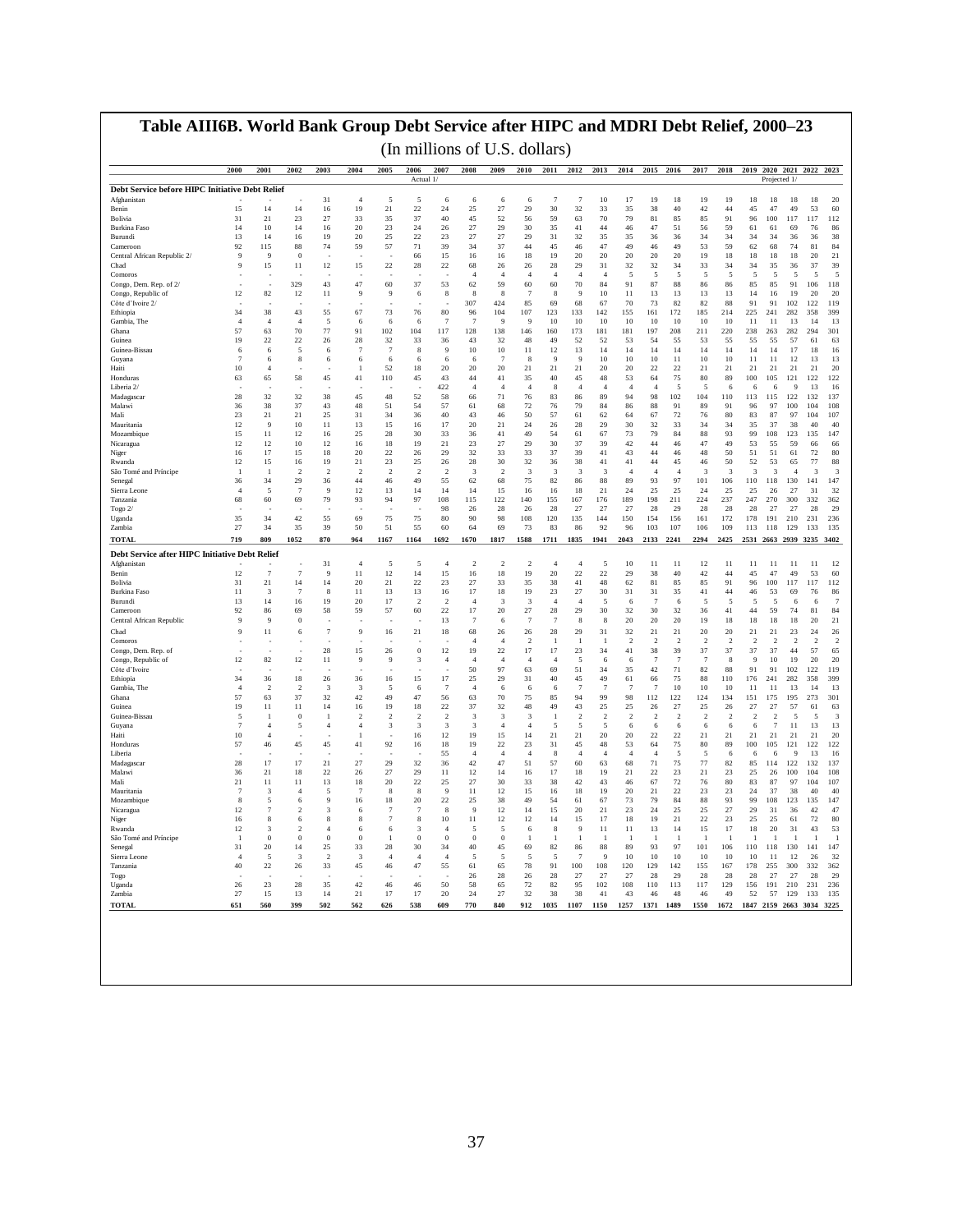### **Table AIII6B. World Bank Group Debt Service after HIPC and MDRI Debt Relief, 2000–23 (concluded)**

(In millions of U.S. dollars)

|                                                         | 2000           | 2001           | 2002           | 2003           | 2004           | 2005                     | 2006           | 2007           | 2008           | 2009           | 2010                    | 2011                     | 2012           | 2013           | 2014             | 2015           | 2016           | 2017             | 2018                     | 2019 2020 2021 2022 2023 |                         |                |                    |                  |
|---------------------------------------------------------|----------------|----------------|----------------|----------------|----------------|--------------------------|----------------|----------------|----------------|----------------|-------------------------|--------------------------|----------------|----------------|------------------|----------------|----------------|------------------|--------------------------|--------------------------|-------------------------|----------------|--------------------|------------------|
|                                                         |                |                |                |                |                |                          | Actual 1/      |                |                |                |                         |                          |                |                |                  |                |                |                  |                          | Projected 1/             |                         |                |                    |                  |
| Debt Service after HIPC Initiative Debt Relief and MDRI |                |                |                |                |                |                          |                |                |                |                |                         |                          |                |                |                  |                |                |                  |                          |                          |                         |                |                    |                  |
| Afghanistan                                             |                |                |                | 31             | $\overline{4}$ | 5                        | 5              | 4              | 2              | 2              | $\overline{\mathbf{c}}$ | 3                        | 3              | 4              | q                | 11             | 10             | 11               | 11                       | 11                       | 10                      | 10             | 10                 | 12               |
| Benin                                                   | 12             | 7              |                | 9              | 11             | 12                       | 7              | $\overline{2}$ | $\overline{2}$ | $\overline{c}$ | 3                       | 3                        | 4              | 4              | 6                | 8              | 9              | 12               | 14                       | 15                       | 18                      | 19             | 24                 | 30               |
| Bolivia                                                 | 31             | 21             | 14             | 14             | 20             | 21                       | 12             |                | 3              | 4              | 4                       | 5                        | 7              | 9              | 12               | 13             | 15             | 19               | 24                       | 27                       | 30                      | 47             | 47                 | 47               |
| Burkina Faso                                            | 11             | $\mathfrak{Z}$ |                | 8              | 11             | 13                       | 8              | 4              | 5              | 6              | 6                       | 9                        | 11             | 12             | 13               | 13             | 17             | 23               | 26                       | 28                       | 28                      | 35             | 41                 | 50               |
| Burundi                                                 | 13             | 14             | 16             | 19             | 20             | 17                       | 2              | $\overline{2}$ | 4              | 1              | $\overline{1}$          | $\overline{2}$           | $\overline{c}$ | 3              | $\overline{4}$   | $\overline{4}$ | $\overline{4}$ | $\overline{4}$   | 4                        | $\overline{4}$           | 4                       | 5              | 5                  | 6                |
| Cameroon                                                | 92             | 86             | 69             | 58             | 59             | 57                       | 53             | 9              | $\overline{2}$ | $\overline{4}$ | 10                      | 12                       | 13             | 14             | 14               | 11             | 10             | 14               | 18                       | 22                       | 28                      | 34             | 43                 | 46               |
| Central African Republic                                | 9              | 9              | $\bf{0}$       | ×              | ×,             | ÷,                       |                | 13             | $\overline{7}$ | 3              | $\boldsymbol{0}$        | $\bf{0}$                 | $\theta$       | $\overline{1}$ |                  |                |                | $\overline{1}$   |                          |                          |                         |                | 3                  | $\overline{4}$   |
| Chad                                                    | 9              | 11             | 6              | 7              | 9              | 16                       | 21             | 18             | 68             | 26             | 26                      | 28                       | 29             | 31             | 32               | 13             | 5              | 5                | $\overline{\phantom{0}}$ | 5                        | 5                       | 7              | 7                  | 8                |
| Comoros                                                 |                |                |                |                |                |                          |                |                | 4              | 4              | $\overline{c}$          | $\mathbf{1}$             | $\mathbf{1}$   | 0.1            | 0.3              | 0.4            | 0.4            | 0.4              | 0.4                      | 0.4                      | 0.4                     | 0.4            | 0.4                | 0.4              |
| Congo, Dem. Rep. of                                     |                | ٠              |                | 28             | 15             | 26                       | $\theta$       | 12             | 19             | 22             | 13                      | 6                        | 11             | 20             | 26               | 22             | 23             | 25               | 25                       | 25                       | 25                      | 32             | 44                 | 50               |
| Congo, Republic of                                      | 12             | 82             | 12             | 11             | $\mathbf{Q}$   | $\overline{9}$           | 3              | $\overline{4}$ | 4              | $\overline{4}$ | $\overline{c}$          | $\overline{\phantom{a}}$ | $\mathbf{1}$   | $\overline{2}$ | $\overline{2}$   | $\overline{2}$ | $\overline{2}$ | $\overline{3}$   | 3                        | 4                        | 5                       | 9              | 10                 | 10               |
| Côte d'Ivoire                                           |                | ٠              |                | ٠              |                |                          |                |                | 50             | 97             | 63                      | 69                       | 36             | $\overline{4}$ | $\overline{4}$   | 4              | 5              | 7                | 10                       | 11                       | 11                      | 23             | 41                 | 39               |
| Ethiopia                                                | 34             | 36             | 18             | 26             | 36             | 16                       | 10             | 6              | 10             | 12             | 14                      | 21                       | 26             | 29             | 41               | 46             | 54             | 73               | 93                       | 103                      | 119                     | 153            | 227                | 269              |
| Gambia, The                                             | $\overline{4}$ | $\overline{2}$ | $\overline{c}$ | $\overline{3}$ | $\overline{3}$ | 5                        | 6              | $\overline{7}$ | 1              | $\mathbf{1}$   | $\mathbf{1}$            | $\overline{\phantom{a}}$ | $\overline{c}$ | $\overline{2}$ | $\boldsymbol{2}$ | $\overline{2}$ | $\overline{2}$ | $\overline{2}$   | $\overline{2}$           | $\overline{c}$           | $\overline{\mathbf{c}}$ | 4              | 5                  | $\overline{4}$   |
| Ghana                                                   | 57             | 63             | 37             | 32             | 42             | 49                       | 24             | 9              | 11             | 12             | 14                      | 20                       | 25             | 29             | 25               | 37             | 45             | 54               | 64                       | 79                       | 103                     | 121            | 133                | 141              |
| Guinea                                                  | 19             | 11             | 11             | 14             | 16             | 19                       | 18             | 22             | 37             | 32             | 48                      | 49                       | 37             | $\overline{4}$ |                  | $\overline{4}$ | 4              | 5                | 5                        | 6                        | 5                       | 7              | 11                 | 13               |
| Guinea-Bissau                                           | 5              | $\mathbf{1}$   | $\bf{0}$       |                | $\overline{2}$ | $\overline{2}$           | 2              | 2              | 3              | 3              | 3                       | $\bf{0}$                 | 1              | 1              |                  |                |                | $\overline{c}$   | $\overline{2}$           |                          | $\overline{c}$          | 5              | 5                  | 3                |
| Guyana                                                  | 7              | $\overline{4}$ | 5              | $\overline{4}$ | $\overline{4}$ | 3                        | $\overline{2}$ | $\theta$       | $\theta$       | $\theta$       | $\boldsymbol{0}$        | $\theta$                 | $\theta$       | $\theta$       | $\theta$         | $\theta$       | $\theta$       |                  |                          |                          |                         | $\overline{c}$ | 3                  | 3                |
| Haiti                                                   | 10             | 4              |                | ÷,             |                | ä,                       | 16             | 12             | 19             | 10             | $\bf{0}$                | $\theta$                 | $\theta$       |                |                  |                |                |                  |                          |                          |                         |                |                    |                  |
| Honduras                                                | 57             | 46             | 45             | 45             | 41             | 92                       | 9              | 3              | 3              | 3              | 4                       | 7                        | 9              | 10             | 12               | 23             | 30             | 37               | 46                       | 53                       | 58                      | 72             | 73                 | 73               |
| Liberia                                                 | ٠              | ٠              | $\overline{a}$ | ٠              | ٠              | $\overline{\phantom{a}}$ |                | 55             | 4              | $\overline{A}$ | $\overline{2}$          | $\overline{4}$           | $\theta$       | $\theta$       | $\theta$         | $\overline{1}$ | $\overline{1}$ | $\overline{2}$   | $\overline{2}$           | $\overline{c}$           | $\overline{c}$          | 5              | 10                 | 13               |
| Madagascar                                              | 28             | 17             | 17             | 21             | 27             | 29                       | 18             | 6              | 8              | 9              | 10                      | 12                       | 15             | 17             | 21               | 24             | 27             | 32               | 35                       | 37                       | 38                      | 43             | 53                 | 58               |
| Malawi                                                  | 36             | 21             | 18             | 22             | 26             | 27                       | 19             | 1              |                | 1              | 3                       | 3                        | 4              | 5              | 6                | $\overline{7}$ | 8              | 9                | 12                       | 13                       | 14                      | 19             | 24                 | 29               |
| Mali                                                    | 21             | 11             | 11             | 13             | 18             | 20                       | 12             | 3              | 4              | 5              | $\overline{1}$          | 10                       | 12             | 12             | 14               | 15             | 19             | 24               | 27                       | 31                       | 35                      | 43             | 49                 | 53               |
| Mauritania                                              | $\overline{7}$ | 3              | $\overline{4}$ | 5              | 7              | 8                        | 5              | $\overline{2}$ | $\overline{2}$ | $\overline{c}$ | 3                       | 4                        | 6              | 6              | $\overline{7}$   | 8              | 8              | 10               | 10                       | 10                       | 10                      | 12             | 13                 | 14               |
| Mozambique                                              | 8              | 5              | 6              | 9              | 16             | 18                       | 12             | 7              | 8              | 10             | 15                      | 18                       | 22             | 25             | 28               | 32             | 35             | 41               | 45                       | 51                       | 58                      | 73             | 84                 | 95               |
| Nicaragua                                               | 12             | $\overline{7}$ | $\overline{c}$ | 3              | 6              | 7                        | 4              | $\overline{2}$ | 3              | 3              | 4                       | 3                        | $\overline{7}$ | $\overline{7}$ | q                | $\overline{9}$ | 10             | 12               | 13                       | 14                       | 14                      | 17             | 23                 | 24               |
| Niger                                                   | 16             | 8              | 6              | 8              | 8              | 7                        | 4              | $\overline{2}$ | $\overline{2}$ | $\overline{c}$ | $\overline{c}$          | 3                        | 5              | 6              | 6                | 7              | 9              | 11               | 13                       | 14                       | 14                      | 22             | 32                 | 40               |
| Rwanda                                                  | 12             | 3              | $\overline{c}$ | $\overline{4}$ | 6              | 6                        | $\overline{2}$ | $\overline{2}$ | $\overline{2}$ | $\overline{c}$ | $\overline{2}$          | $\overline{4}$           | 6              | 7              | $\overline{7}$   | 9              | 11             | 13               | 15                       | 15                       | 18                      | 29             | 41                 | 51               |
| São Tomé and Príncipe                                   | $\mathbf{1}$   | $\bf{0}$       | $\bf{0}$       | $\theta$       | $\theta$       | $\overline{1}$           | $\theta$       | $\theta$       | $\theta$       | $\theta$       | $\boldsymbol{0}$        | $\bf{0}$                 | $\theta$       | $\theta$       | $\theta$         | $\theta$       | $\theta$       | $\boldsymbol{0}$ | $\theta$                 | $\theta$                 | $\theta$                | $\theta$       | $\theta$           | $\boldsymbol{0}$ |
| Senegal                                                 | 31             | 20             | 14             | 25             | 33             | 28                       | 16             | 5              | 6              | 8              | 11                      | 15                       | 18             | 20             | 20               | 22             | 25             | 32               | 35                       | 38                       | 45                      | 55             | 66                 | 73               |
| Sierra Leone                                            | $\overline{4}$ | 5              | 3              | 2              | 3              | $\overline{4}$           | $\overline{4}$ | $\mathbf{1}$   | 1              | 1              | $\mathbf{1}$            | $\mathbf{1}$             | $\overline{c}$ | 3              | 3                | $\overline{4}$ | $\overline{4}$ | $\overline{4}$   | $\overline{4}$           | $\overline{4}$           | 5                       | 6              | 9                  | 10               |
| Tanzania                                                | 40             | 22             | 26             | 33             | 45             | 46                       | 26             | 11             | 14             | 16             | 22                      | 29                       | 34             | 40             | 49               | 57             | 69             | 88               | 99                       | 110                      | 131                     | 157            | 189                | 220              |
| Togo                                                    |                | ٠              |                | ٠              |                | ٠                        |                | ×              | 26             | 28             | 26                      | $\bf{0}$                 | ×              | 0.1            | 0.1              | 0.2            | 0.2            | 0.3              | 0.4                      | $\bf{0}$                 | $\theta$                | 0              |                    | $\overline{2}$   |
| Uganda                                                  | 26             | 23             | 28             | 35             | 42             | 46                       | 25             | 5              | 8              | 10             | 13                      | 19                       | 25             | 28             | 31               | 32             | 34             | 45               | 53                       | 58                       | 69                      | 86             | 104                | 109              |
| Zambia                                                  | 27             | 15             | 13             | 14             | 21             | 17                       | 9              | $\overline{2}$ | $\overline{4}$ | 4              | 5                       | $\overline{7}$           | 8              | 9              | 10               | 11             | 12             | 14               | 16                       | 16                       | 19                      | 28             | 33                 | 35               |
| <b>TOTAL</b>                                            | 651            | 560            | 399            | 502            | 562            | 626                      | 357            | 236            | 348            | 352            | 342                     | 371                      | 382            | 364            | 418              | 453            | 511            | 633              | 734                      | 813                      |                         |                | 932 1185 1465 1633 |                  |

Sources: HIPC country documents, and World Bank staff estimates.

1/ From 2001 to 2017, information corresponds to debt service actually paid to the World Bank. Debt service projections from 2018

onwards are based on stocks as of end-December 2017

2/ Debt Service before HIPC Initiative Debt Relief includes accumulated arrears for Central African Republic - USD 65.9 mil, Democratic Republic

of Congo -USD 328.6 mil., Côte d'Ivoire -USD 256.9 mil., Haiti-USD 52.3 mil, Liberia - USD 366.9 mil., and Togo - USD 98.0 mil.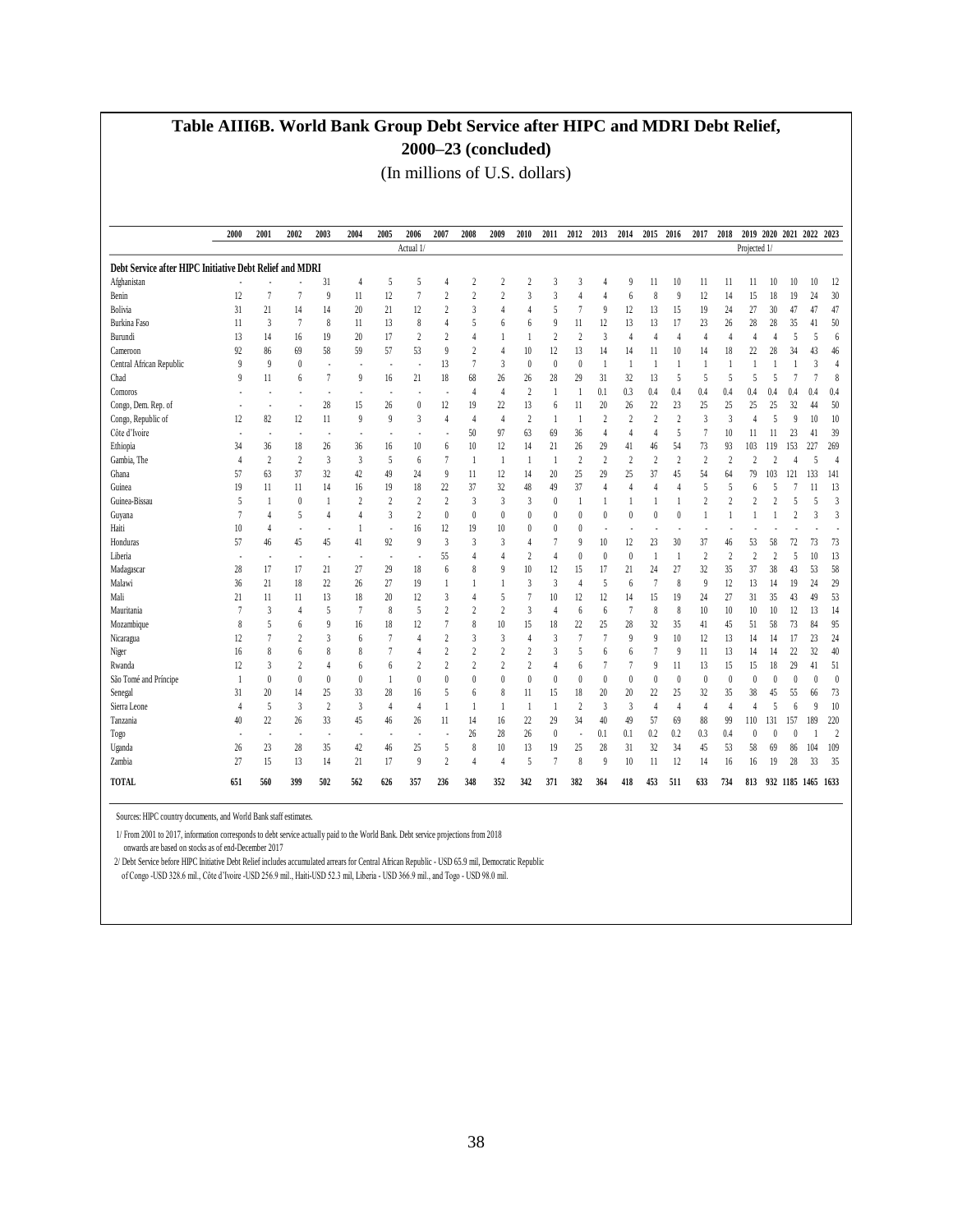#### **Table AIII7A. Implementation of the HIPC Initiative and MDRI by the IMF**

(In millions of SDRs; status as of end-August 2018)

|                                  |                   |                     | <b>HIPC</b> Initiative Assistance |    |                                                                          | MDRI Debt Relief 2/ |    |                                 |                                                                      |
|----------------------------------|-------------------|---------------------|-----------------------------------|----|--------------------------------------------------------------------------|---------------------|----|---------------------------------|----------------------------------------------------------------------|
| Member                           | Decision<br>Point | Completion<br>Point | <b>Amount Committed</b>           |    | Amount<br>Disbursed into<br><b>HIPC</b><br>Umbrella<br>Account 1/<br>(A) | Delivery date       |    | <b>MDRI</b><br>Trusts<br>(B)    | <b>Total HIPC</b><br>and MDRI<br>Debt Relief<br>Delivered<br>$(A+B)$ |
| <b>36 Completion Point HIPCs</b> |                   |                     | 2,421                             |    | 2,595                                                                    |                     |    | 2,308                           | 4,903                                                                |
| Afghanistan                      | Jul. 2007         | Jan. 2010           | Ξ.                                |    | $\overline{a}$                                                           |                     | 5/ |                                 | $\sim$ $\sim$                                                        |
| Benin                            | Jul. 2000         | Mar. 2003           | 18                                |    | 20                                                                       | Jan. 2006           |    | 34                              | 54                                                                   |
| Bolivia                          | Feb. 2000         | Jun. 2001           | 62                                | 3/ | 65                                                                       | Jan. 2006           |    | 155                             | 220                                                                  |
| Burkina Faso                     | Jul. 2000         | Apr. 2002           | 44                                | 3/ | 46                                                                       | Jan. 2006           |    | 57                              | 103                                                                  |
| Burundi                          | Aug. 2005         | Jan. 2009           | 19                                |    | 22                                                                       | Jan. 2009           |    | 9                               | 31                                                                   |
| Cameroon                         | Oct. 2000         | Apr. 2006           | 29                                |    | 34                                                                       | Apr. 2006           |    | 149                             | 183                                                                  |
| Central African Republic         | Sep. 2007         | Jun. 2009           | 17                                |    | 18                                                                       | Jul. 2009           |    | $\overline{2}$                  | 20                                                                   |
| Chad                             | May. 2001         | Apr. 2015           | 14                                |    | 17                                                                       |                     | 5/ |                                 | 17                                                                   |
| Comoros                          | Jul. 2010         | Dec. 2012           | 3                                 |    | 3                                                                        |                     | 5/ | $\overline{a}$                  | 3                                                                    |
| Congo, Dem. Rep. of              | Jul. 2003         | Jul. 2010           | 280                               |    | 331                                                                      | Jul. 2010           |    |                                 | 331                                                                  |
| Congo, Rep. of                   | Mar. 2006         | Jan. 2010           | 5                                 |    | 6                                                                        | Jan. 2010           |    | 5                               | 11                                                                   |
| Côte d'Ivoire                    | Mar. 2009         | Jun. 2012           | 43                                | 3/ | 26<br>4/                                                                 |                     | 5/ |                                 | 26                                                                   |
| Ethiopia                         | Nov. 2001         | Apr. 2004           | 45                                |    | 47                                                                       | Jan. 2006           |    | 80                              | 126                                                                  |
| Gambia, The                      | Dec. 2000         | Dec. 2007           | $\overline{c}$                    |    | $\overline{2}$                                                           | Dec. 2007           |    | $\overline{7}$                  | 10                                                                   |
| Ghana                            | Feb. 2002         | Jul. 2004           | 90                                |    | 94                                                                       | Jan. 2006           |    | 220                             | 314                                                                  |
| Guinea                           | Dec. 2000         | Sep. 2012           | 28                                |    | 35                                                                       |                     | 5/ |                                 | 35                                                                   |
| Guinea-Bissau                    | Dec. 2000         | Dec. 2010           | 9                                 |    | 9                                                                        | Dec. 2011           |    | $\pmb{0}$                       | 9                                                                    |
| Guyana                           | Nov. 2000         | Dec. 2003           | 57                                | 3/ | 60                                                                       | Jan. 2006           |    | 32                              | 91                                                                   |
| Haiti                            | Nov. 2006         | Jun. 2009           | $\overline{c}$                    |    | $\overline{2}$                                                           | 5/6/                |    | $\overline{a}$                  | $\overline{c}$                                                       |
| Honduras                         | Jun. 2000         | Apr. 2005           | 23                                |    | 26                                                                       | Jan. 2006           |    | 98                              | 125                                                                  |
| Liberia                          | Mar. 2008         | Jun. 2010           | 441                               |    | 452                                                                      | Jun. 2010           |    | 116 $7/$                        | 568                                                                  |
| Madagascar                       | Dec. 2000         | Oct. 2004           | 15                                |    | 16                                                                       | Jan. 2006           |    | 128                             | 145                                                                  |
| Malawi                           | Dec. 2000         | Aug. 2006           | 33                                |    | 37                                                                       | Sep. 2006           |    | 15                              | 52                                                                   |
| Mali                             | Sep. 2000         | Mar. 2003           | 46                                | 3/ | 49                                                                       | Jan. 2006           |    | 62                              | 112                                                                  |
| Mauritania                       | Feb. 2000         | Jun. 2002           | 35                                |    | 38                                                                       | Jun. 2006           |    | 30                              | 69                                                                   |
| Mozambique                       | Apr. 2000         | Sep. 2001           | 107                               | 3/ | 108                                                                      | Jan. 2006           |    | 83                              | 191                                                                  |
| Nicaragua                        | Dec. 2000         | Jan. 2004           | 64                                |    | 71                                                                       | Jan. 2006           |    | 92                              | 163                                                                  |
| Niger                            | Dec. 2000         | Apr. 2004           | 31                                |    | 34                                                                       | Jan. 2006           |    | 60                              | 94                                                                   |
| Rwanda                           | Dec. 2000         | Apr. 2005           | 47                                |    | 51                                                                       | Jan. 2006           |    | 20                              | 71                                                                   |
| São Tomé and Príncipe            | Dec. 2000         | Mar. 2007           | $\mathbf{1}$                      |    | $\mathbf{1}$                                                             | Mar. 2007           |    | $\mathbf{1}$                    | $\overline{2}$                                                       |
| Senegal                          | Jun. 2000         | Apr. 2004           | 34                                |    | 38                                                                       | Jan. 2006           |    | 95                              | 133                                                                  |
| Sierra Leone                     | Mar. 2002         | Dec. 2006           | 100                               |    | 107                                                                      | Dec. 2006           |    | 77                              | 183                                                                  |
| Tanzania                         | Apr. 2000         | Nov. 2001           | 89                                |    | 96                                                                       | Jan. 2006           |    | 207                             | 303                                                                  |
| Togo                             | Nov. 2008         | Dec. 2010           | $\boldsymbol{0}$                  |    | $\boldsymbol{0}$                                                         |                     | 5/ | $\overline{a}$                  | $\mathbf{0}$                                                         |
| Uganda                           | Feb. 2000         | May. 2000           | 120                               | 3/ | 122                                                                      | Jan. 2006           |    | 76                              | 198                                                                  |
| Zambia                           | Dec. 2000         | Apr. 2005           | 469                               |    | 508                                                                      | Jan. 2006           |    | 398                             | 907                                                                  |
| 2 Non-HIPCs                      |                   |                     |                                   |    |                                                                          |                     |    | 126<br>$\overline{\phantom{a}}$ | 126                                                                  |
| Cambodia                         |                   |                     |                                   |    |                                                                          | Jan. 2006           |    | 57                              | 57                                                                   |
| Tajikistan                       |                   |                     |                                   |    |                                                                          | Jan. 2006           |    | 69                              | 69                                                                   |
| <b>Total</b>                     |                   |                     | 2,421                             |    | 2,595                                                                    |                     |    | 2,434                           | 5,029                                                                |

Source: International Monetary Fund.

1/ Includes interest on amounts committed under the enhanced HIPC Initiative.

2/ Excludes remaining HIPC Initiative assistance delivered.

3/ Includes commitment under the original HIPC Initiative.

4/ Côte d'Ivoire reached its decision point under the original HIPC Initiative in 1998, but did not reach its completion point under the original HIPC Initiative. Debt relief of SDR 17 million, committed to Côte d'Ivoire under the original HIPC Initiative, was therefore not delivered.

5/ Afghanistan, Comoros, Haiti, and Togo did not have MDRI-eligible credit and did not receive MDRI debt relief from the IMF. Chad, Côte d'Ivoire, and Guinea had

fully repaid MDRI-eligible debt by completion point date.

6/ Haiti received from the Post-Catastrophe Debt Relief Trust SDR 178 million on July 21, 2010.

7/ Liberia received MDRI-type (beyond-HIPC) debt relief at end-June 2010, which was financed from the Liberia Administered Account.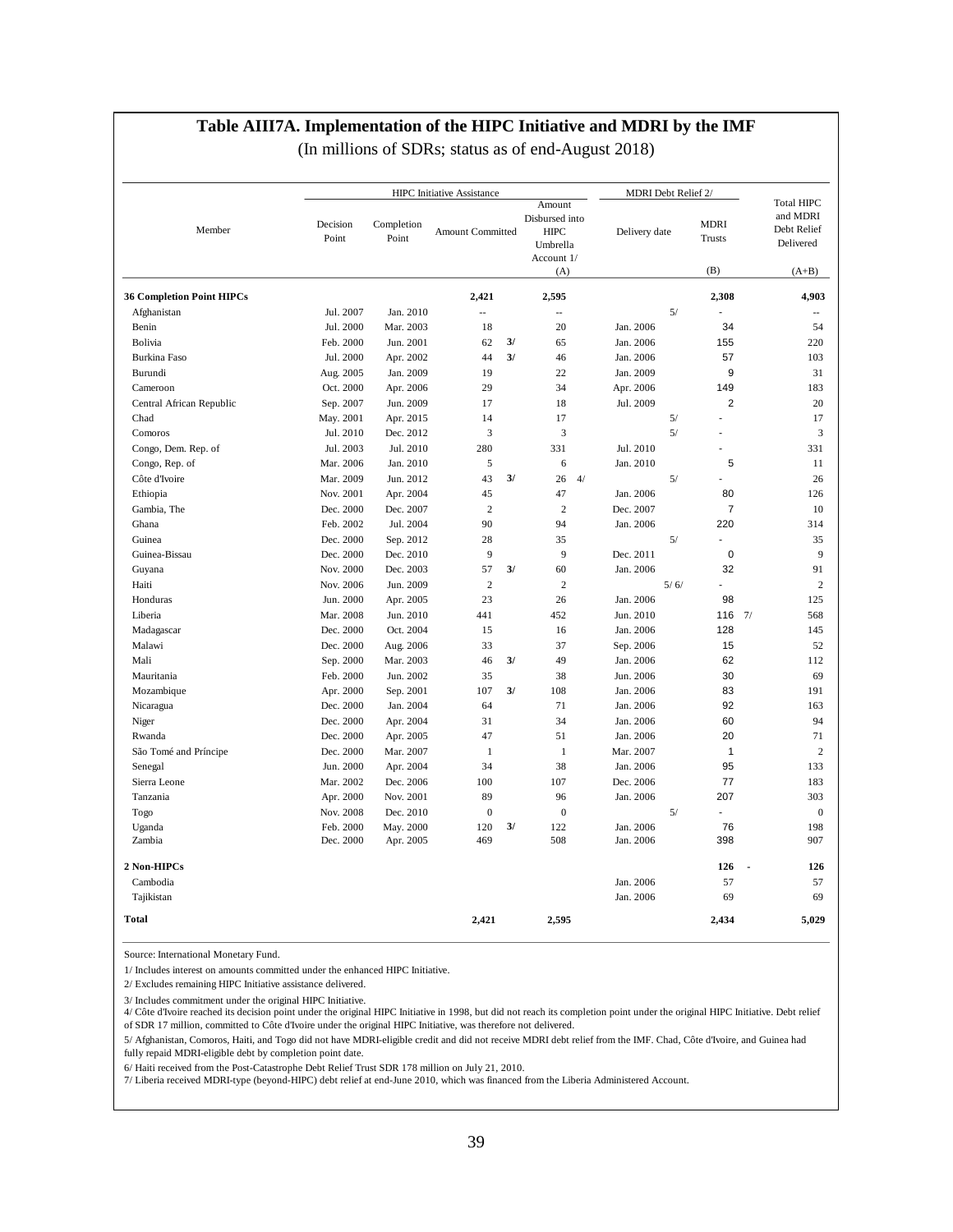|                                | 1998 | 1999   | 2000                     | 2001                 | 2002  | 2003   | 2004   | 2005   | 2006   | 2007      | 2008                     | 2009   | 2010         | 2011 | 2012 | 2013 | 2014 | 2015 | 2016 2017 | End June<br>2018 | Total   |
|--------------------------------|------|--------|--------------------------|----------------------|-------|--------|--------|--------|--------|-----------|--------------------------|--------|--------------|------|------|------|------|------|-----------|------------------|---------|
|                                |      |        |                          |                      |       |        |        |        |        | Actual 1/ |                          |        |              |      |      |      |      |      |           |                  |         |
| HIPC Initiative debt relief 2/ |      |        |                          |                      |       |        |        |        |        |           |                          |        |              |      |      |      |      |      |           |                  |         |
| Afghanistan                    |      |        |                          |                      |       |        |        |        |        |           |                          |        |              |      |      |      |      |      |           |                  |         |
| Benin                          |      |        | 2.4                      | 4.7                  | 4.8   | 6.0    | 5.1    | 2.3    | 2.9    |           |                          |        |              |      |      |      |      |      |           |                  | 28.2    |
| Bolivia                        | 5.5  | 10.7   | 9.7                      | 8.6                  | 10.4  | 9.7    | 18.8   | 14.4   | 9.0    |           |                          |        |              |      |      |      |      |      |           |                  | 96.7    |
| Burkina Faso                   |      | ÷,     | 2.9                      | 6.0                  | 6.0   | 14.3   | 17.1   | 14.6   | 7.5    | ٠         |                          |        |              |      |      |      |      |      |           |                  | 68.3    |
| Burundi                        |      |        | $\sim$                   | $\sim$               |       | $\sim$ | $\sim$ | 0.1    | 0.1    | 0.1       | 0.1                      | 32.9   |              |      |      |      |      |      |           |                  | 33.3    |
| Cameroon                       |      |        | 1.2                      | 1.2                  | 0.4   | 0.0    | 5.1    | 1.3    | 39.8   | $\sim$    | $\overline{\phantom{a}}$ |        |              |      |      |      |      |      |           |                  | 49.0    |
| Central African Republic       |      |        |                          |                      |       |        |        | ä,     |        | ٠         | 5.5                      | 22.7   |              |      |      |      |      |      |           |                  | 28.1    |
| Chad                           |      |        |                          | 1.8                  | 2.8   | 4.0    | 1.2    | 2.0    | 0.0    | 0.0       | 0.0                      | 0.0    | 0.0          |      |      |      |      | 11.9 |           |                  | 23.8    |
| Comoros                        |      |        |                          |                      |       | ٠      | ٠      | ä,     | $\sim$ | $\sim$    | ÷.                       | $\sim$ | ÷            |      | 4.6  |      |      |      |           |                  | 4.6     |
| Congo, Dem. Rep. of            |      |        |                          |                      |       | 0.8    | 1.7    | 1.7    | 0.9    | 0.0       | 0.0                      | 22.5   | 467.6        |      |      |      |      |      |           |                  | 495.2   |
| Congo, Republic of             |      |        |                          |                      |       |        |        |        |        |           | 0.1                      | 0.1    | 9.6          | ä,   |      |      |      |      |           |                  | 9.7     |
| Cote d'Ivoire                  |      |        |                          |                      |       |        |        |        |        |           |                          | 7.8    | 7.7          | 7.9  | 17.1 |      |      |      |           |                  | 40.4    |
| Ethiopia                       |      |        |                          | 0.7                  | 5.3   | 5.6    | 3.9    | 6.0    | 47.7   | ٠         | $\overline{\phantom{a}}$ |        | ٠            |      |      |      |      |      |           |                  | 69.2    |
| Gambia, The                    |      |        |                          | 0.0                  | 0.0   | 0.1    | 0.0    | 0.0    | 0.0    | 3.5       | ÷,                       |        |              |      |      |      |      |      |           |                  | 3.6     |
| Ghana                          |      |        |                          | $\bar{a}$            | 9.5   | 18.9   | 20.3   | 24.4   | 66.7   | ٠         | ä,                       |        |              |      |      |      |      |      |           |                  | 139.9   |
| Guinea                         |      |        |                          | 3.1                  | 1.2   | 2.2    | 0.4    | 0.0    | 0.0    | 1.1       | 6.5                      | 0.1    | $\sim$       |      | 38.9 |      |      |      |           |                  | 53.6    |
| Guinea Bissau                  |      |        |                          | 0.7                  | 0.0   | 0.0    | 0.0    | 0.0    | 0.0    | 0.0       | 0.0                      | 0.0    | 13.6         |      |      |      |      |      |           |                  | 14.3    |
| Guyana                         |      | 7.7    | 8.5                      | 10.4                 | 7.2   | 9.3    | 13.8   | 11.3   | 19.8   | ÷,        | ä,                       |        | ÷,           |      |      |      |      |      |           |                  | 88.0    |
| Haiti                          |      |        |                          | $\ddot{\phantom{a}}$ | ٠.    | ٠      | ÷.     | ÷.     | 0.0    | 0.1       | 0.2                      | 3.3    | $\mathbf{r}$ |      |      |      |      |      |           |                  | 3.6     |
| Honduras                       |      |        |                          | 1.3                  | 4.6   | 0.0    | 5.7    | 13.4   | 13.6   | ÷,        | $\blacksquare$           |        |              |      |      |      |      |      |           |                  | 38.5    |
| Liberia                        |      |        |                          | $\sim$               |       | ÷.     | х.     | $\sim$ | $\sim$ | $\sim$    | 17.6                     | 10.2   | 642.5        |      |      |      |      |      |           |                  | 670.3   |
| Madagascar                     |      |        |                          | 0.9                  | 1.9   | 4.1    | 1.7    | 2.6    | 12.9   | ÷,        |                          |        |              |      |      |      |      |      |           |                  | 24.1    |
| Malawi                         |      |        |                          | 2.9                  | 0.0   | 2.5    | 4.2    | 3.8    | 41.3   |           |                          |        |              |      |      |      |      |      |           |                  | 54.8    |
| Mali                           |      |        | 0.7                      | 6.7                  | 8.9   | 11.3   | 14.0   | 12.4   | 18.6   |           |                          |        |              |      |      |      |      |      |           |                  | 72.5    |
| Mauritania                     |      | $\sim$ | 5.0                      | 7.9                  | 10.4  | 11.0   | 8.4    | 4.9    | 6.6    |           |                          |        |              |      |      |      |      |      |           |                  | 54.2    |
| Mozambique                     |      | 14.0   | 29.7                     | 26.5                 | 17.2  | 12.1   | 13.6   | 15.7   | 34.6   |           |                          |        |              |      |      |      |      |      |           |                  | 163.4   |
| Nicaragua                      |      |        | $\overline{\phantom{a}}$ | $\sim$               | 0.9   | 2.6    | 9.0    | 24.0   | 71.7   |           |                          |        |              |      |      |      |      |      |           |                  | 108.1   |
| Niger                          |      |        |                          | 0.5                  | 1.4   | 4.2    | 7.6    | 10.7   | 26.1   |           |                          |        |              |      |      |      |      |      |           |                  | 50.6    |
| Rwanda                         |      |        |                          | 8.6                  | 4.3   | 0.0    | 4.7    | 8.1    | 47.9   | $\sim$    |                          |        |              |      |      |      |      |      |           |                  | 73.6    |
| São Tomé and Príncipe          |      |        |                          | ÷,                   |       | $\sim$ | ÷,     | ä,     | ×      | 1.4       |                          |        |              |      |      |      |      |      |           |                  | 1.4     |
| Senegal                        |      |        | 1.9                      | 4.3                  | 4.4   | 7.2    | 14.8   | 14.9   | 8.2    |           |                          |        |              |      |      |      |      |      |           |                  | 55.7    |
| Sierra Leone                   |      |        |                          | ÷,                   | 30.6  | 33.3   | 22.0   | 6.0    | 61.0   |           |                          |        |              |      |      |      |      |      |           |                  | 152.9   |
| Tanzania                       |      |        | 15.4                     | 19.4                 | 20.9  | 17.1   | 16.2   | 10.9   | 39.8   | $\sim$    |                          |        |              |      |      |      |      |      |           |                  | 139.8   |
| Togo                           |      |        | ÷,                       | ÷,                   | ÷,    | ×,     | ÷,     | ä,     |        |           | 0.0                      | 0.1    | 0.2          |      |      |      |      |      |           |                  | 0.3     |
| Uganda                         | 8.2  | 15.5   | 27.6                     | 26.6                 | 22.1  | 23.1   | 25.0   | 17.2   | 17.5   | i.        |                          |        |              |      |      |      |      |      |           |                  | 182.8   |
| Zambia                         |      |        |                          | 170.4                | 155.1 | 165.5  | 2.4    | 229.0  | 6.1    |           |                          |        |              |      |      |      |      |      |           |                  | 728.4   |
|                                |      |        |                          |                      |       |        |        |        |        |           |                          |        |              |      |      |      |      |      |           |                  |         |
| TOTAL                          | 13.7 | 47.9   | 105.0                    | 313.1                | 330.3 | 364.9  | 236.8  | 451.7  | 600.2  | 6.2       | 30.0                     | 99.7   | 1,141.3      | 7.9  | 60.5 |      |      |      |           |                  | 3,821.1 |

#### **Table AIII7B. IMF HIPC Initiative and MDRI Debt Relief, 1998–2018 1**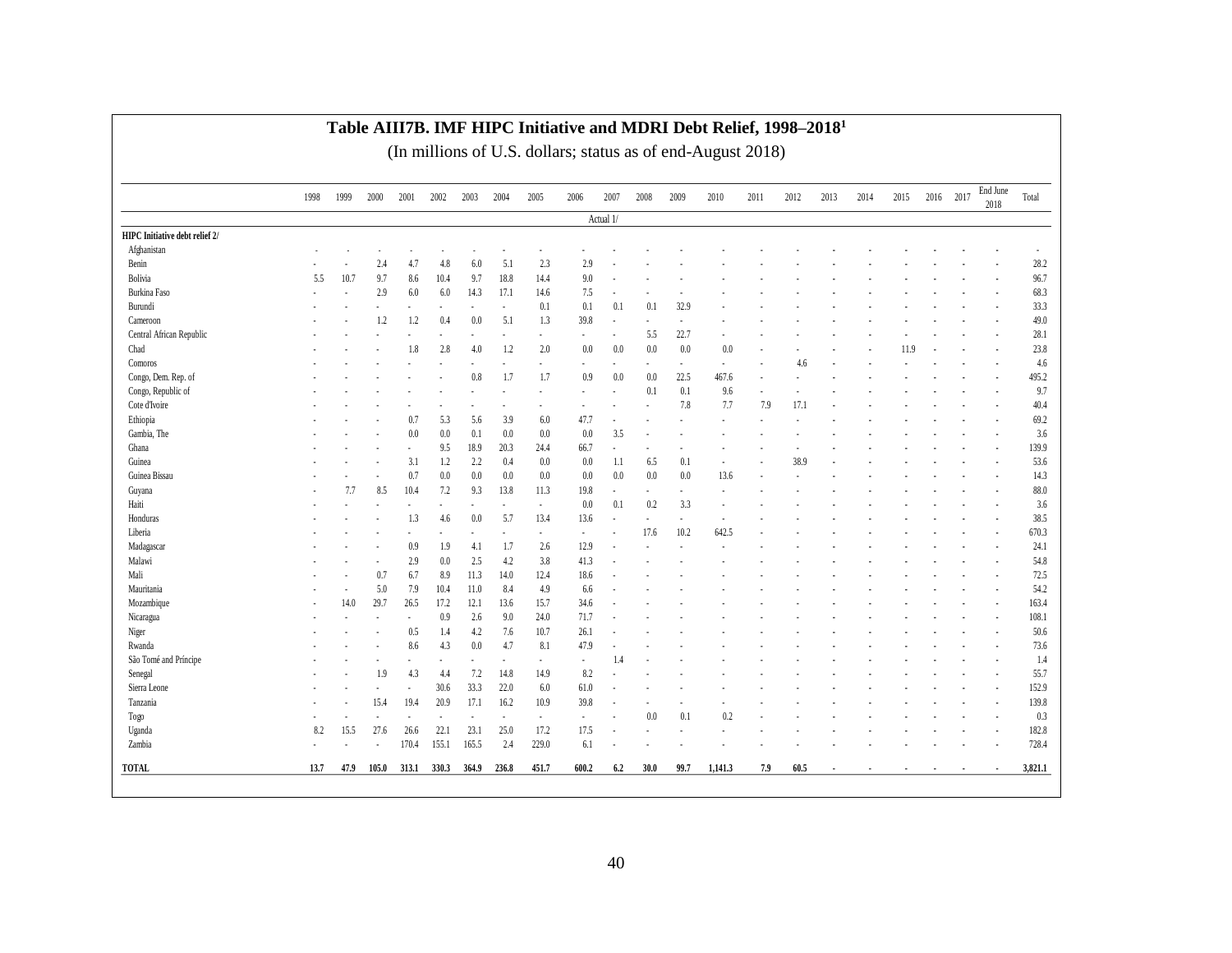| Actual 1/<br>MDRI debt relief<br>Afghanistan<br>Benin<br>49.3<br>Bolivia<br>223.7<br>Burkina Faso<br>82.4<br>Burundi<br>13.4<br>Cameroon<br>219.4<br>Central African Republic<br>2.9<br>Chad<br>Comoros<br>Congo, Dem. Rep. of<br>Congo, Republic of<br>7.5<br>Côte d'Ivoire<br>Ethiopia<br>115.1<br>Gambia, The<br>11.6<br>٠<br>Ghana<br>317.9 |  |  | $\overline{\phantom{a}}$<br>49.3<br>223.7<br>82.4<br>13.4<br>219.4<br>2.9<br>$\overline{\phantom{a}}$<br>٠<br>٠ |
|-------------------------------------------------------------------------------------------------------------------------------------------------------------------------------------------------------------------------------------------------------------------------------------------------------------------------------------------------|--|--|-----------------------------------------------------------------------------------------------------------------|
|                                                                                                                                                                                                                                                                                                                                                 |  |  |                                                                                                                 |
|                                                                                                                                                                                                                                                                                                                                                 |  |  |                                                                                                                 |
|                                                                                                                                                                                                                                                                                                                                                 |  |  |                                                                                                                 |
|                                                                                                                                                                                                                                                                                                                                                 |  |  |                                                                                                                 |
|                                                                                                                                                                                                                                                                                                                                                 |  |  |                                                                                                                 |
|                                                                                                                                                                                                                                                                                                                                                 |  |  |                                                                                                                 |
|                                                                                                                                                                                                                                                                                                                                                 |  |  |                                                                                                                 |
|                                                                                                                                                                                                                                                                                                                                                 |  |  |                                                                                                                 |
|                                                                                                                                                                                                                                                                                                                                                 |  |  |                                                                                                                 |
|                                                                                                                                                                                                                                                                                                                                                 |  |  |                                                                                                                 |
|                                                                                                                                                                                                                                                                                                                                                 |  |  |                                                                                                                 |
|                                                                                                                                                                                                                                                                                                                                                 |  |  |                                                                                                                 |
|                                                                                                                                                                                                                                                                                                                                                 |  |  | 7.5                                                                                                             |
|                                                                                                                                                                                                                                                                                                                                                 |  |  | $\sim$                                                                                                          |
|                                                                                                                                                                                                                                                                                                                                                 |  |  | 115.1                                                                                                           |
|                                                                                                                                                                                                                                                                                                                                                 |  |  | 11.6                                                                                                            |
|                                                                                                                                                                                                                                                                                                                                                 |  |  | 317.9                                                                                                           |
| Guinea                                                                                                                                                                                                                                                                                                                                          |  |  | $\sim$                                                                                                          |
| Guinea Bissau                                                                                                                                                                                                                                                                                                                                   |  |  | $\sim$                                                                                                          |
| Guyana<br>45.6                                                                                                                                                                                                                                                                                                                                  |  |  | 45.6                                                                                                            |
| Haiti 3/                                                                                                                                                                                                                                                                                                                                        |  |  | $\sim$                                                                                                          |
| Honduras<br>141.9                                                                                                                                                                                                                                                                                                                               |  |  | 141.9                                                                                                           |
| Liberia 4/<br>171.9                                                                                                                                                                                                                                                                                                                             |  |  | 171.9                                                                                                           |
| Madagascar<br>185.6                                                                                                                                                                                                                                                                                                                             |  |  | 185.6                                                                                                           |
| Malawi<br>21.6                                                                                                                                                                                                                                                                                                                                  |  |  | 21.6                                                                                                            |
| Mali<br>90.2                                                                                                                                                                                                                                                                                                                                    |  |  | 90.2                                                                                                            |
| Mauritania<br>44.5                                                                                                                                                                                                                                                                                                                              |  |  | 44.5                                                                                                            |
| Mozambique<br>120.0                                                                                                                                                                                                                                                                                                                             |  |  | 120.0                                                                                                           |
| Nicaragua<br>132.6                                                                                                                                                                                                                                                                                                                              |  |  | 132.6                                                                                                           |
| Niger<br>86.4                                                                                                                                                                                                                                                                                                                                   |  |  | 86.4                                                                                                            |
| Rwanda<br>29.1                                                                                                                                                                                                                                                                                                                                  |  |  | 29.1                                                                                                            |
| São Tomé and Príncipe<br>1.6<br>$\sim$                                                                                                                                                                                                                                                                                                          |  |  | 1.6                                                                                                             |
| 136.9<br>Senegal                                                                                                                                                                                                                                                                                                                                |  |  | 136.9                                                                                                           |
| Sierra Leone<br>115.2                                                                                                                                                                                                                                                                                                                           |  |  | 115.2                                                                                                           |
| Tanzania<br>299.0                                                                                                                                                                                                                                                                                                                               |  |  | 299.0                                                                                                           |
| Togo                                                                                                                                                                                                                                                                                                                                            |  |  | $\overline{\phantom{a}}$                                                                                        |
| Uganda<br>109.6                                                                                                                                                                                                                                                                                                                                 |  |  | 109.6                                                                                                           |
| Zambia<br>575.7                                                                                                                                                                                                                                                                                                                                 |  |  | 575.7                                                                                                           |
|                                                                                                                                                                                                                                                                                                                                                 |  |  | ٠                                                                                                               |
| To non-HIPCs                                                                                                                                                                                                                                                                                                                                    |  |  | $\sim$                                                                                                          |
| Cambodia<br>82.1                                                                                                                                                                                                                                                                                                                                |  |  | 82.1                                                                                                            |
| Tajikistan<br>100.1                                                                                                                                                                                                                                                                                                                             |  |  | 100.1                                                                                                           |
|                                                                                                                                                                                                                                                                                                                                                 |  |  | $\sim$                                                                                                          |
| <b>TOTAL</b><br>13.2<br>179.3<br>3,324.0<br>16.4                                                                                                                                                                                                                                                                                                |  |  | 3,532.9                                                                                                         |

#### **Table AIII7B. IMF HIPC Initiative and MDRI Debt Relief, 1998–2018 (concluded)**

(In millions of US dollars; status as of end-August 2018)

Source: International Monetary Fund.

1/ The figures in this table were converted from SDR amounts using annual average US\$/SDR exchange rates for the HIPC disbursements and the exchange rate on the date of

delivery of final debt relief disbursement.

2/ Includes also interest earned both on the commitment amount in PRG-HIPC Trust and on the amount in HIPC Umbrella Account.

3/ Haiti also received from the Post-Catastrophe Debt Relief Trust SDR 178 million on July 21, 2010.

4/ Liberia received MDRI-type (beyond-HIPC) debt relief of SDR 116.2 million at end-June 2010 financed from the Liberia Administered Account; equivalent to US\$171.9 million on June 30, 2010.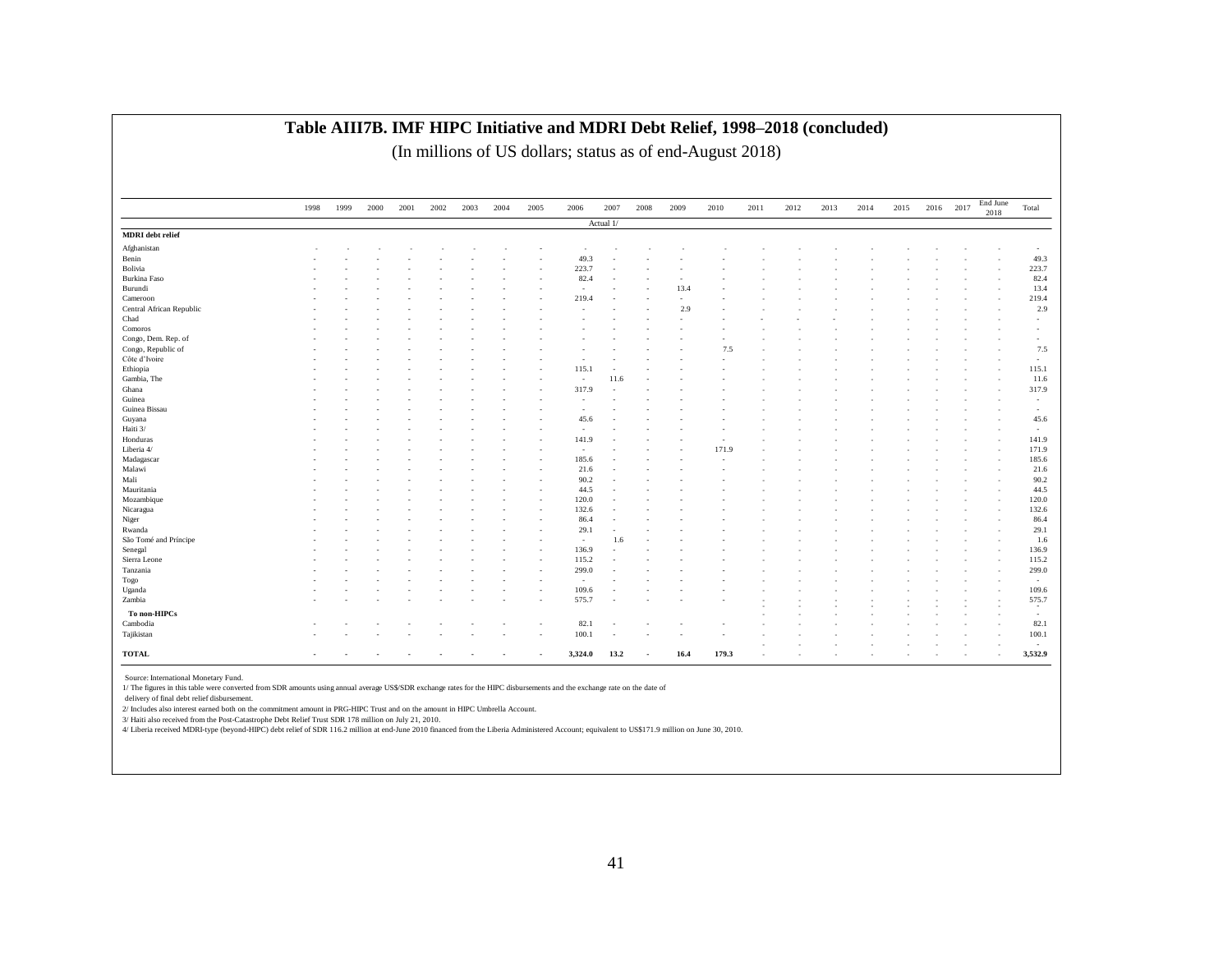#### **Table AIII8A. Status of Delivery of HIPC Initiative and MDRI Assistance by the African Development Bank (AfDB) Group**

|                                    |                                                                       | AfDB Group Assistance under the HIPC Initiative  |                                                        |                                                   | <b>Assistance under the MDRI</b><br>(AfDF only)    | <b>Total Committed</b><br><b>Assistance</b>                                    | <b>Total Delivered</b><br><b>Assistance</b>                                     |
|------------------------------------|-----------------------------------------------------------------------|--------------------------------------------------|--------------------------------------------------------|---------------------------------------------------|----------------------------------------------------|--------------------------------------------------------------------------------|---------------------------------------------------------------------------------|
|                                    | Committed<br>Assistance in PV<br>Terms as of<br><b>Decision Point</b> | Committed<br>Assistance in end-<br>2017 PV Terms | Delivered<br>Assistance in end-<br>2017 PV Terms<br>1/ | Delivered<br>Assistance in<br>Nominal Terms<br>2/ | Delivered<br>Assistance in<br>end-2017 PV<br>Terms | under the HIPC<br><b>Initiative and</b><br>MDRI in end-2017<br><b>PV Terms</b> | under the HIPC<br><b>Initiative and</b><br><b>MDRI</b> in end-<br>2017 PV Terms |
|                                    | $($ $\Gamma$                                                          | (II)                                             | (III)                                                  | (IV)                                              | (V)                                                | $(II) + (V)$                                                                   | $(III) + (V)$                                                                   |
| 30 Post-Completion-Point HIPCs 3/  |                                                                       |                                                  |                                                        |                                                   |                                                    |                                                                                |                                                                                 |
| <b>TOTAL</b>                       | 3,781.0                                                               | 5,055.9                                          | 4,334.6                                                | 7,690.7                                           | 6,309.8                                            | 11,365.7                                                                       | 10,644.4                                                                        |
| Benin                              | 37.6                                                                  | 52.6                                             | 50.8                                                   | 357.1                                             | 307.1                                              | 359.7                                                                          | 357.9                                                                           |
| <b>Burkina Faso</b>                | 81.9                                                                  | 114.6                                            | 97.9                                                   | 344.7                                             | 278.9                                              | 393.5                                                                          | 376.8                                                                           |
| Burundi                            | 150.2                                                                 | 190.4                                            | 86.7                                                   | 11.0                                              | 5.4                                                | 195.8                                                                          | 92.1                                                                            |
| Cameroon                           | 78.8                                                                  | 110.3                                            | 107.3                                                  | 220.0                                             | 177.3                                              | 287.6                                                                          | 284.5                                                                           |
| Central African Republic           | 84.7                                                                  | 105.3                                            | 39.6                                                   | 93.1                                              | 80.0                                               | 185.3                                                                          | 119.6                                                                           |
| Chad                               | 37.0                                                                  | 50.7                                             | 29.6                                                   | 219.7                                             | 170.6                                              | 221.3                                                                          | 200.2                                                                           |
| Côte d'Ivoire 4/                   | 204.5                                                                 | 244.4                                            | 228.2                                                  | 259.7                                             | 201.2                                              | 445.6                                                                          | 429.4                                                                           |
| Congo, Dem. Rep. of                | 1,009.7                                                               | 1,331.8                                          | 1,492.2                                                | 143.4                                             | 111.2                                              | 1,443.0                                                                        | 1,603.4                                                                         |
| Congo, Republic of 4/              | 40.0                                                                  | 50.7                                             | 50.7                                                   | 9.0                                               | 8.4                                                | 59.1                                                                           | 59.1                                                                            |
| Comoros                            | 34.4                                                                  | 40.3                                             | 40.3                                                   | 29.9                                              | 26.6                                               | 66.9                                                                           | 66.9                                                                            |
| Ethiopia                           | 331.2                                                                 | 454.5                                            | 359.1                                                  | 746.1                                             | 594.9                                              | 1,049.4                                                                        | 953.9                                                                           |
| Gambia, The                        | 15.8                                                                  | 22.1                                             | 21.3                                                   | 158.4                                             | 134.3                                              | 156.4                                                                          | 155.5                                                                           |
| Ghana                              | 131.2                                                                 | 180.0                                            | 166.9                                                  | 496.0                                             | 413.8                                              | 593.8                                                                          | 580.7                                                                           |
| Guinea                             | 94.4                                                                  | 132.1                                            | 76.1                                                   | 137.4                                             | 102.6                                              | 234.6                                                                          | 178.7                                                                           |
| Guinea-Bissau                      | 72.4                                                                  | 103.3                                            | 61.3                                                   | 49.6                                              | 37.5                                               | 140.8                                                                          | 98.9                                                                            |
| Liberia 4/                         | 237.2                                                                 | 283.4                                            | 283.4                                                  | 18.8                                              | 17.4                                               | 300.8                                                                          | 300.8                                                                           |
| Madagascar                         | 60.1                                                                  | 84.1                                             | 79.4                                                   | 377.2                                             | 317.0                                              | 401.0                                                                          | 396.3                                                                           |
| Malawi                             | 119.5                                                                 | 167.2                                            | 120.2                                                  | 277.5                                             | 218.9                                              | 386.1                                                                          | 339.1                                                                           |
| Mali                               | 69.1                                                                  | 96.7                                             | 91.8                                                   | 558.7                                             | 481.4                                              | 578.1                                                                          | 573.2                                                                           |
| Mauritania                         | 72.8                                                                  | 101.9                                            | 95.9                                                   | 256.0                                             | 217.0                                              | 318.8                                                                          | 312.8                                                                           |
| Mozambique                         | 149.5                                                                 | 209.3                                            | 30.4                                                   | 552.8                                             | 453.3                                              | 662.6                                                                          | 483.7                                                                           |
| Niger                              | 47.9                                                                  | 67.1                                             | 47.7                                                   | 189.8                                             | 150.6                                              | 217.7                                                                          | 198.3                                                                           |
| Rwanda                             | 108.5                                                                 | 151.9                                            | 97.9                                                   | 101.8                                             | 81.2                                               | 233.1                                                                          | 179.1                                                                           |
| São Tomé and Príncipe              | 40.8                                                                  | 57.1                                             | 33.3                                                   | 32.1                                              | 24.2                                               | 81.3                                                                           | 57.5                                                                            |
| Senegal                            | 56.9                                                                  | 79.6                                             | 75.2                                                   | 404.5                                             | 344.6                                              | 424.2                                                                          | 419.9                                                                           |
| Sierra Leone                       | 43.4                                                                  | 58.4                                             | 40.7                                                   | 144.2                                             | 114.3                                              | 172.7                                                                          | 155.1                                                                           |
| Tanzania                           | 124.9                                                                 | 174.8                                            | 164.9                                                  | 621.7                                             | 507.8                                              | 682.6                                                                          | 672.6                                                                           |
| Togo $4/$                          | 17.9                                                                  | 21.4                                             | 21.4                                                   | 115.3                                             | 99.1                                               | 120.6                                                                          | 120.6                                                                           |
| Uganda                             | 82.6                                                                  | 115.6                                            | 77.5                                                   | 527.3                                             | 440.4                                              | 556.0                                                                          | 517.9                                                                           |
| Zambia                             | 146.1                                                                 | 204.5                                            | 166.8                                                  | 238.0                                             | 193.0                                              | 397.5                                                                          | 359.8                                                                           |
| <b>Total Debt Relief Committed</b> | 3,781.0                                                               | 5,055.9                                          | 4,334.6                                                | 7,690.7                                           | 6,309.8                                            | 11,365.7                                                                       | 10,644.4                                                                        |

(In millions of U.S. dollars; status as of end-August 2018)

Sources: African Development Bank Group, World Bank and IMF staff estimates.

1/ Total delivered enhanced HIPC assistance to end 2017.

2/ Nominal MDRI costs include principal and interest foregone.

3/ Includes only HIPCs that owe debt to AfDB Group.

4/ The total amount of HIPC Initiative debt relief has been provided through an arrears clearance operation in Congo, Rep. of in 2004;

Côte d'Ivoire in 2009; Liberia in 2007; Togo in 2008.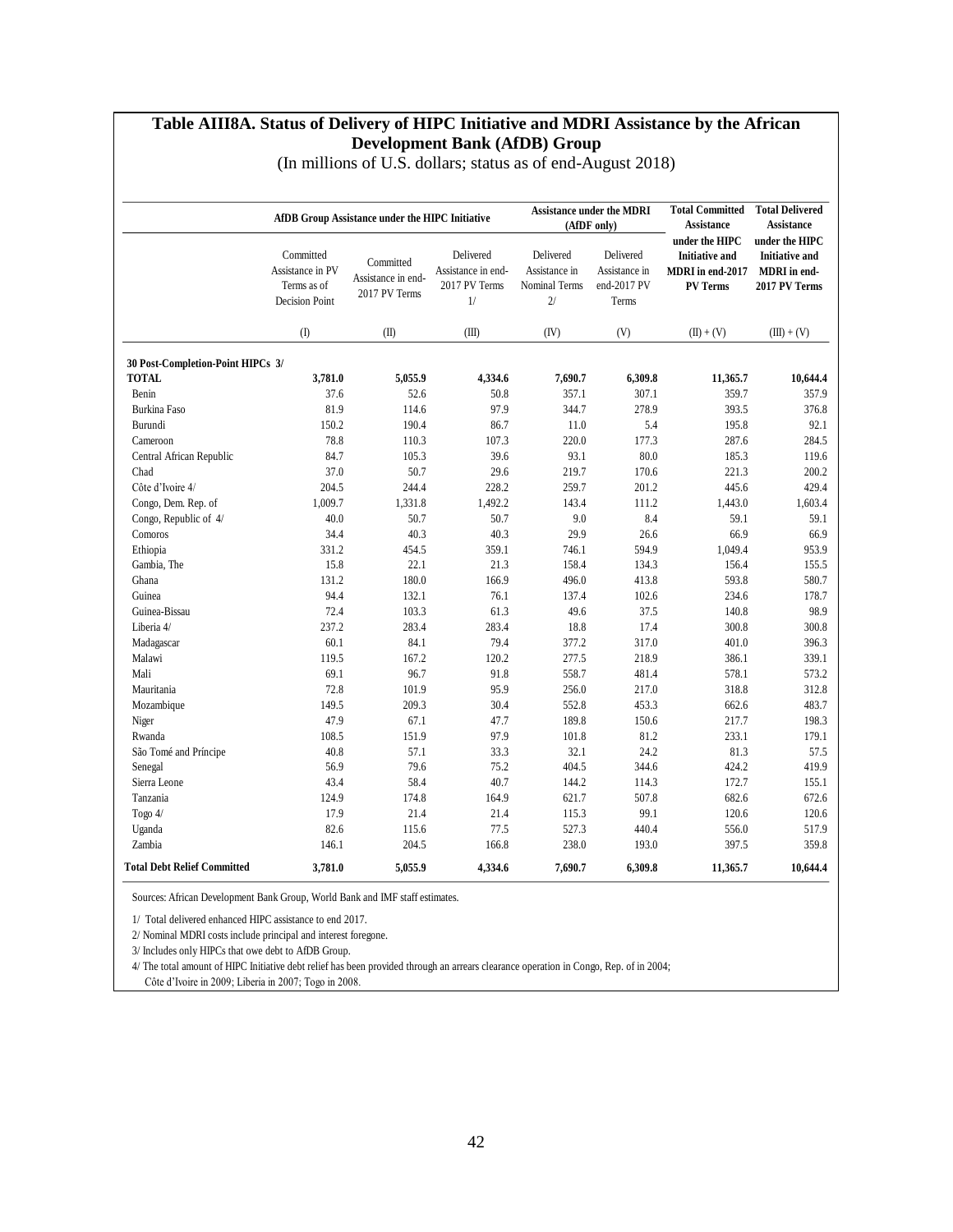| Actuals<br>Projected<br>Debt service before HIPC Initiative Debt Relief<br>$\overline{7}$<br>9<br>9<br>12<br>10<br>14<br>15<br>16<br>17<br>15<br>15<br>16<br>23<br>17<br>17<br>19<br>19<br>Benin<br>4<br>6<br>6<br>$1\,1$<br>10<br>9<br>8<br>11<br>10<br>10<br>11<br>11<br>12<br>13<br>15<br>15<br>22<br><b>Burkina Faso</b><br>8<br>$\overline{4}$<br>9<br>6<br>7<br>8<br>15<br>16<br>3<br>29<br>18<br>$\overline{7}$<br>$\overline{7}$<br>$\boldsymbol{0}$<br>$\,0\,$<br>$\theta$<br>6<br>$\overline{0}$<br>$\overline{0}$<br>$\overline{0}$<br>$\mathbf{0}$<br>Burundi<br>-1<br>-1<br>1<br>1<br>-1<br>-1<br>Central African Republic<br>$\bf{0}$<br>49<br>5<br>$\overline{\mathbf{3}}$<br>$\overline{c}$<br>$\overline{c}$<br>$\overline{2}$<br>$\overline{1}$<br>$\overline{4}$<br>5<br>5<br>5<br>$\mathbf{1}$<br>1<br>1<br>-1<br>47<br>25<br>63<br>41<br>40<br>38<br>38<br>28<br>28<br>29<br>16<br>29<br>12<br>12<br>10<br>12<br>11<br>18<br>15<br>17<br>19<br>20<br>Cameroon<br>10<br>$\overline{7}$<br>9<br>11<br>$\overline{7}$<br>Chad<br>3<br>-1<br>$\overline{7}$<br>6<br>$\boldsymbol{\beta}$<br>-9<br>12<br>12<br>13<br>13<br>12<br>8<br>-5<br>6<br>5<br>6<br>6<br>0.2<br>22<br>Comoros<br>$\mathbf{1}$<br>8<br>6<br>$\overline{1}$<br>-1<br>5<br>$\mathcal{D}$<br>$\overline{1}$<br>$\overline{1}$<br>$\mathbf{1}$<br>$\overline{1}$<br>$\overline{1}$<br>-1<br>-1<br>-1<br>73<br>42<br>128<br>142<br>153<br>160<br>105<br>102<br>Congo, Democratic Republic of<br>65<br>118<br>121<br>156<br>184<br>174<br>162<br>151<br>110<br>168<br>115<br>108<br>Congo, Republic of 1/<br>$\overline{7}$<br>$\theta$<br>33<br>148<br>55<br>27<br>19<br>13<br>13<br>$\boldsymbol{0}$<br>11<br>11<br>10<br>-9<br>$\overline{\mathbf{3}}$<br>$\mathbf{1}$<br>1<br>-1<br>1<br>-1<br>-1<br>Côte d'Ivoire<br>$\boldsymbol{0}$<br>46<br>197<br>$\boldsymbol{0}$<br>58<br>102<br>598<br>44<br>36<br>29<br>11<br>10<br>5<br>5<br>8<br>8<br>8<br>9<br>9<br>$\mathbf{1}$<br>34<br>49<br>50<br>33<br>33<br>23<br>22<br>28<br>25<br>31<br>29<br>31<br>32<br>Ethiopia<br>45<br>46<br>46<br>49<br>24<br>19<br>25<br>23<br>38<br>$\overline{7}$<br>$\overline{7}$<br>Gambia, The<br>3<br>$\overline{\mathbf{3}}$<br>3<br>3<br>$\overline{4}$<br>$\overline{4}$<br>5<br>$\overline{4}$<br>$\overline{4}$<br>$\overline{4}$<br>$\overline{4}$<br>5<br>$\overline{7}$<br>$\overline{7}$<br>$\overline{7}$<br>$\overline{7}$<br>8<br>8<br>$\overline{4}$<br>3<br>37<br>24<br>31<br>16<br>29<br>30<br>32<br>40<br>24<br>15<br>14<br>19<br>16<br>25<br>25<br>25<br>26<br>29<br>30<br>34<br>33<br>37<br>Ghana<br>24<br>18<br>26<br>22<br>53<br>18<br>18<br>18<br>17<br>18<br>17<br>19<br>14<br>5<br>3<br>$\overline{\mathbf{3}}$<br>$\overline{4}$<br>$\overline{4}$<br>$\overline{4}$<br>$\overline{4}$<br>$\overline{4}$<br>Guinea<br>$\overline{4}$<br>Guinea-Bissau<br>$\overline{4}$<br>$\overline{4}$<br>$\overline{4}$<br>$\overline{4}$<br>$\overline{4}$<br>$\overline{4}$<br>$\overline{4}$<br>$\overline{4}$<br>-5<br>6<br>$\mathbf{1}$<br>$\overline{1}$<br>$\overline{1}$<br>-1<br>$\overline{1}$<br>$\mathbf{1}$<br>$\mathcal{D}$<br>$\overline{1}$<br>$\overline{1}$<br>$\mathbf{1}$<br>$\overline{1}$<br>9<br>13<br>10<br>14<br>12<br>10<br>13<br>7<br>$\overline{7}$<br>9<br>10<br>13<br>9<br>18<br>19<br>19<br>19<br>20<br>21<br>Madagascar<br>13<br>16<br>16<br>Malawi<br>10<br>$\overline{7}$<br>10<br>11<br>12<br>$12 \,$<br>12<br>$\overline{7}$<br>$\overline{7}$<br>$\overline{7}$<br>8<br>6<br>5<br>5<br>6<br>6<br>$\overline{7}$<br>$\overline{7}$<br>8<br>6<br>6<br>6<br>25<br>28<br>29<br>$\overline{7}$<br>14<br>9<br>13<br>14<br>20<br>9<br>10<br>12<br>16<br>24<br>29<br>24<br>24<br>24<br>26<br>30<br>30<br>Mali<br>6<br>12<br>12<br>12<br>12<br>13<br>18<br>14<br>13<br>14<br>19<br>24<br>10<br>9<br>9<br>9<br>11<br>10<br>10<br>11<br>11<br>Mauritania<br>8<br>14<br>8<br>11<br>20<br>23<br>21<br>23<br>22<br>28<br>29<br>Mozambique<br>3<br>6<br>$\overline{7}$<br>$\overline{7}$<br>8<br>7<br>13<br>9<br>13<br>26<br>26<br>30<br>34<br>5<br>$\overline{4}$<br>$\tau$<br>$\overline{2}$<br>3<br>3<br>10<br>$\overline{4}$<br>5<br>5<br>5<br>5<br>5<br>6<br>6<br>$\overline{7}$<br>1<br>5<br>$\overline{4}$<br>4<br>7<br>Niger<br>-5<br>$\overline{2}$<br>$\boldsymbol{0}$<br>$\boldsymbol{0}$<br>149<br>98<br>12<br>3<br>3<br>3<br>3<br>$\overline{2}$<br>1<br>$\sqrt{2}$<br>$\mathbf{1}$<br>$\overline{1}$<br>$\overline{2}$<br>Liberia<br>1<br>8<br>$\overline{7}$<br>8<br>9<br>11<br>$\overline{4}$<br>5<br>5<br>6<br>5<br>8<br>$\overline{7}$<br>9<br>9<br>Rwanda<br>6<br>4<br>$\overline{4}$<br>-5<br>6<br>6<br>6<br>8<br>$\theta$<br>São Tomé and Príncipe<br>$\overline{1}$<br>-1<br>$\overline{\mathbf{c}}$<br>$\mathcal{D}$<br>$\overline{2}$<br>$\mathcal{D}$<br>$\mathcal{D}$<br>3<br>$\mathbf{1}$<br>$\overline{1}$<br>$\overline{1}$<br>$\mathbf{1}$<br>$\mathbf{1}$<br>$\overline{1}$<br>$\theta$<br>$\theta$<br>$\overline{0}$<br>$\overline{1}$<br>$\Omega$<br>$\overline{1}$<br>-1<br>29<br>21<br>22<br>25<br>31<br>26<br>25<br>26<br>28<br>29<br>17<br>17<br>16<br>16<br>21<br>18<br>24<br>14<br>24<br>26<br>36<br>16<br>Senegal<br>$\overline{2}$<br>$\overline{2}$<br>3<br>$\overline{4}$<br>5<br>5<br>6<br>5<br>$\overline{2}$<br>$\overline{\mathbf{3}}$<br>$\overline{\mathbf{3}}$<br>3<br>3<br>$\overline{4}$<br>$\overline{4}$<br>$\overline{4}$<br>$\overline{4}$<br>$\overline{4}$<br>$\overline{4}$<br>$\overline{4}$<br>5<br>Sierra Leone<br>$\overline{4}$<br>11<br>8<br>12<br>15<br>16<br>16<br>21<br>11<br>13<br>15<br>16<br>18<br>20<br>22<br>18<br>24<br>23<br>33<br>44<br>46<br>49<br>51<br>Tanzania<br>22<br>Togo<br>$\overline{0}$<br>-1<br>$\overline{4}$<br>$\overline{4}$<br>$\overline{4}$<br>-5<br>-5<br>$\overline{4}$<br>$\overline{4}$<br>$\overline{4}$<br>-5<br>$\overline{4}$<br>$\overline{\phantom{a}}$<br>-5<br>-5<br>ż.<br>÷,<br>7<br>9<br>10<br>12<br>12<br>19<br>9<br>9<br>11<br>12<br>19<br>21<br>25<br>23<br>26<br>25<br>29<br>32<br>34<br>5<br>31<br>36<br>Uganda<br>31<br>24<br>26<br>27<br>28<br>17<br>12<br>10<br>9<br>$\bf8$<br>9<br>10<br>Zambia<br>24<br>26<br>11<br>10<br>9<br>$\overline{7}$<br>8<br>10<br>12<br>14<br>302<br>418<br>521<br>1,047<br>474<br>484<br>500<br><b>TOTAL</b><br>251<br>616<br>578<br>541<br>684<br>648<br>463<br>563<br>507<br>479<br>434<br>401<br>452<br>509<br>533<br>Debt service after HIPC Initiative debt relief 2/<br>17<br>15<br>23<br>17<br>19<br>3<br>$\overline{2}$<br>3<br>$\overline{4}$<br>6<br>$\boldsymbol{0}$<br>$\mathbf{1}$<br>$\overline{7}$<br>14<br>15<br>16<br>15<br>16<br>17<br>19<br>Benin<br>3<br>3<br>$\overline{c}$<br>3<br>3<br>6<br>$\bf{0}$<br>$\overline{c}$<br>$\overline{4}$<br>$\overline{4}$<br>5<br>$\overline{4}$<br>6<br>$\overline{7}$<br>9<br>9<br>10<br>11<br>22<br><b>Burkina</b> Faso<br>$\overline{4}$<br>$\mathbf{1}$<br>5<br>Burundi<br>$\bf{0}$<br>3<br>29<br>15<br>$\boldsymbol{0}$<br>$\overline{0}$<br>1<br>×,<br>Î,<br>Î,<br>ł.<br>Ī.<br>ä,<br>49<br>5<br>$\mathbf{0}$<br>5<br>Central African Republic<br>1<br>1<br>$27\,$<br>15<br>44<br>13<br>52<br>35<br>40<br>38<br>10<br>13<br>15<br>10<br>27<br>12<br>12<br>10<br>12<br>11<br>18<br>17<br>19<br>20<br>Cameroon<br>3<br>$\overline{2}$<br>7<br>$\overline{7}$<br>9<br>9<br>11<br>12<br>12<br>13<br>13<br>12<br>Chad<br>3<br>$\overline{4}$<br>$\theta$<br>22<br>Comoros<br>$\mathbf{1}$<br>8<br>$\overline{1}$<br>$\overline{1}$<br>-5<br>$\mathcal{D}$<br>$\overline{1}$<br>1<br>$\mathbf{1}$<br>$\overline{1}$<br>$\overline{1}$<br>$\overline{1}$<br>$\mathbf{1}$<br>$\overline{1}$<br>÷<br>٠.<br>72<br>10<br>13<br>24<br>50<br>48<br>59<br>72<br>Congo, Democratic Republic of<br>65<br>19<br>36<br>31<br>61<br>39<br>28<br>5<br>11<br>11<br>÷,<br>Congo, Republic of 1/<br>$\overline{7}$<br>$\mathbf{0}$<br>33<br>106<br>55<br>27<br>19<br>13<br>13<br>$\boldsymbol{0}$<br>11<br>11<br>10<br>9<br>$\mathbf{1}$<br>$\mathbf{1}$<br>$\mathbf{1}$<br>$\overline{1}$<br>$\overline{\mathbf{3}}$<br>1<br>1<br>102<br>Côte d'Ivoire<br>$\bf{0}$<br>46<br>197<br>$\overline{0}$<br>$\overline{1}$<br>58<br>399<br>44<br>36<br>29<br>11<br>10<br>5<br>5<br>8<br>8<br>8<br>9<br>9<br>Ethiopia<br>45<br>34<br>15<br>16<br>19<br>20<br>21<br>5<br>3<br>$\overline{\mathbf{c}}$<br>8<br>5<br>3<br>3<br>11<br>8<br>10<br>12<br>22<br>6<br>$\overline{4}$<br>Gambia, The<br>3<br>$\Omega$<br>$\overline{1}$<br>-1<br>$\overline{4}$<br>$\overline{4}$<br>$\overline{4}$<br>5<br>$\overline{2}$<br>$\bf{0}$<br>1<br>$\mathbf{1}$<br>1<br>$\overline{4}$<br>$\overline{7}$<br>7<br>$\overline{7}$<br>$\tau$<br>7<br>7<br>8<br>-8<br>22<br>$\tau$<br>9<br>25<br>37<br>31<br>19<br>10<br>13<br>12<br>23<br>25<br>26<br>29<br>30<br>34<br>33<br>16<br>8<br>8<br>Ghana<br>8<br>$\overline{A}$<br>24<br>$\overline{7}$<br>15<br>12<br>53<br>18<br>18<br>18<br>18<br>17<br>19<br>14<br>Guinea<br>6<br>3<br>Guinea-Bissau<br>$\bf{0}$<br>$\mathbf{1}$<br>$\mathbf{1}$<br>-1<br>3<br>$\overline{2}$<br>18<br>19<br>19<br>19<br>Madagascar<br>13<br>1<br>5<br>$\overline{5}$<br>10<br>$\overline{4}$<br>7<br>$\mathbf{1}$<br>1<br>$\overline{2}$<br>6<br>10<br>16<br>16<br>20<br>21<br>12<br>10<br>$\overline{4}$<br>5<br>12<br>Malawi<br>3<br>٠<br>9<br>25<br>28<br>29<br>5<br>5<br>5<br>6<br>11<br>$\boldsymbol{0}$<br>$\mathbf{1}$<br>$\overline{2}$<br>24<br>29<br>24<br>24<br>24<br>26<br>30<br>30<br>Mali<br>1<br>5<br>3<br>$\overline{4}$<br>5<br>10<br>6<br>16<br>24<br>10<br>9<br>9<br>$\overline{9}$<br>11<br>10<br>10<br>11<br>11<br>Mauritania<br>3<br>6<br>5<br>6<br>5<br>20<br>21<br>23<br>22<br>29<br>Mozambique<br>$\mathfrak{D}$<br>4<br>5<br>5<br>4<br>11<br>5<br>6<br>$\tau$<br>10<br>26<br>23<br>28<br>26<br>30<br>34<br>$\overline{\mathbf{c}}$<br>$\overline{7}$<br>Niger<br>1<br>1<br>$\mathbf{1}$<br>$\overline{2}$<br>$\bf{0}$<br>$\Omega$<br>$\overline{1}$<br>1<br>1<br>$\mathbf{1}$<br>-1<br>-1<br>$\overline{1}$<br>1<br>$\overline{2}$<br>$\overline{2}$<br>$\overline{2}$<br>$\overline{\mathbf{c}}$<br>3<br>$\overline{2}$<br>$\mathbf{0}$<br>$\theta$<br>98<br>12<br>3<br>3<br>3<br>3<br>$\overline{2}$<br>$\overline{2}$<br>$\overline{2}$<br>Liberia<br>1<br>-1<br>-1<br>-1<br>٠<br>$\overline{2}$<br>$\overline{2}$<br>3<br>5<br>$\overline{4}$<br>$\mathbf{1}$<br>Rwanda<br>6<br>1<br>São Tomé and Príncipe<br>$\theta$<br>$\mathbf{1}$<br>$\mathbf{1}$<br>1<br>$\mathbf{1}$<br>1<br>-1<br>23<br>8<br>18<br>22<br>Senegal<br>20<br>6<br>20<br>11<br>20<br>25<br>26<br>28<br>29<br>36<br>17<br>17<br>16<br>16<br>16<br>21<br>21<br>24<br>$\overline{2}$<br>$\overline{2}$<br>$\,2\,$<br>$\overline{c}$<br>$\bf{0}$<br>$\boldsymbol{0}$<br>$\overline{2}$<br>$\overline{2}$<br>3<br>$\overline{0}$<br>-1<br>$\overline{0}$<br>-1<br>-1<br>-1<br>Sierra Leone<br>5<br>$23\,$<br>6<br>$\overline{4}$<br>5<br>6<br>7<br>11<br>$\,$ 1<br>$\overline{2}$<br>$\overline{4}$<br>6<br>8<br>9<br>5<br>11<br>10<br>44<br>46<br>49<br>51<br>Tanzania<br>$\bf{0}$<br>$\overline{4}$<br>$\overline{4}$<br>$\overline{4}$<br>5<br>$\overline{4}$<br>$\overline{4}$<br>$\overline{4}$<br>5<br>$\overline{4}$<br>5<br>5<br>5<br>Togo<br>1<br>5<br>5<br>5<br>5<br>$12 \,$<br>18<br>23<br>25<br>32<br>Uganda<br>3<br>3<br>$\overline{4}$<br>1<br>3<br>$\overline{4}$<br>5<br>12<br>25<br>26<br>31<br>29<br>34<br>36<br>31<br>$\overline{2}$<br>27<br>17<br>10<br>$\mathcal{P}$<br>$\overline{2}$<br>$\overline{2}$<br>$\overline{4}$<br>-8<br>Zambia<br>$\overline{\phantom{0}}$<br>7<br>3<br>3<br>$\mathcal{D}$<br>3<br>$\overline{2}$<br>$\overline{4}$<br>$\overline{4}$<br>6<br>4<br>437<br>344<br>295<br>273<br>341<br>335<br>444<br><b>TOTAL</b><br>271<br>130<br>243<br>356<br>274<br>269<br>265<br>346<br>582<br>221<br>244<br>216<br>258<br>287<br>320 | 2000 | 2001 | 2002 | 2003 | 2004 | 2005 | 2006 | 2007 | 2008 | 2009 | 2010 | 2011 | 2012 | 2013 | 2014 | 2015 | 2016 | 2017 | 2018 | 2019 | 2020 | 2021 | 2022 |
|------------------------------------------------------------------------------------------------------------------------------------------------------------------------------------------------------------------------------------------------------------------------------------------------------------------------------------------------------------------------------------------------------------------------------------------------------------------------------------------------------------------------------------------------------------------------------------------------------------------------------------------------------------------------------------------------------------------------------------------------------------------------------------------------------------------------------------------------------------------------------------------------------------------------------------------------------------------------------------------------------------------------------------------------------------------------------------------------------------------------------------------------------------------------------------------------------------------------------------------------------------------------------------------------------------------------------------------------------------------------------------------------------------------------------------------------------------------------------------------------------------------------------------------------------------------------------------------------------------------------------------------------------------------------------------------------------------------------------------------------------------------------------------------------------------------------------------------------------------------------------------------------------------------------------------------------------------------------------------------------------------------------------------------------------------------------------------------------------------------------------------------------------------------------------------------------------------------------------------------------------------------------------------------------------------------------------------------------------------------------------------------------------------------------------------------------------------------------------------------------------------------------------------------------------------------------------------------------------------------------------------------------------------------------------------------------------------------------------------------------------------------------------------------------------------------------------------------------------------------------------------------------------------------------------------------------------------------------------------------------------------------------------------------------------------------------------------------------------------------------------------------------------------------------------------------------------------------------------------------------------------------------------------------------------------------------------------------------------------------------------------------------------------------------------------------------------------------------------------------------------------------------------------------------------------------------------------------------------------------------------------------------------------------------------------------------------------------------------------------------------------------------------------------------------------------------------------------------------------------------------------------------------------------------------------------------------------------------------------------------------------------------------------------------------------------------------------------------------------------------------------------------------------------------------------------------------------------------------------------------------------------------------------------------------------------------------------------------------------------------------------------------------------------------------------------------------------------------------------------------------------------------------------------------------------------------------------------------------------------------------------------------------------------------------------------------------------------------------------------------------------------------------------------------------------------------------------------------------------------------------------------------------------------------------------------------------------------------------------------------------------------------------------------------------------------------------------------------------------------------------------------------------------------------------------------------------------------------------------------------------------------------------------------------------------------------------------------------------------------------------------------------------------------------------------------------------------------------------------------------------------------------------------------------------------------------------------------------------------------------------------------------------------------------------------------------------------------------------------------------------------------------------------------------------------------------------------------------------------------------------------------------------------------------------------------------------------------------------------------------------------------------------------------------------------------------------------------------------------------------------------------------------------------------------------------------------------------------------------------------------------------------------------------------------------------------------------------------------------------------------------------------------------------------------------------------------------------------------------------------------------------------------------------------------------------------------------------------------------------------------------------------------------------------------------------------------------------------------------------------------------------------------------------------------------------------------------------------------------------------------------------------------------------------------------------------------------------------------------------------------------------------------------------------------------------------------------------------------------------------------------------------------------------------------------------------------------------------------------------------------------------------------------------------------------------------------------------------------------------------------------------------------------------------------------------------------------------------------------------------------------------------------------------------------------------------------------------------------------------------------------------------------------------------------------------------------------------------------------------------------------------------------------------------------------------------------------------------------------------------------------------------------------------------------------------------------------------------------------------------------------------------------------------------------------------------------------------------------------------------------------------------------------------------------------------------------------------------------------------------------------------------------------------------------------------------------------------------------------------------------------------------------------------------------------------------------------------------------------------------------------------------------------------------------------------------------------------------------------------------------------------------------------------------------------------------------------------------------------------------------------------------------------------------------------------------------------------------------------------------------------------------------------------------------------------------------------------------------------------------------------------------------------------------------------------------------------------------------------------------------------------------------------------------------------------------------------------------------------------------------------------------------------------------------------------------------------------------------------------------------------------------------------------------------------------------------------------------------------------------------------------------------------------------------------------------------------------------------------------------------------------------------------------------------------------------------------------------------------------------------------------------------------------------------------------------------------------------------------------------------------------------------------------------------------------------------------------------------------------------------------------------------------------------------------------------------------------------------------------------------------------------------------------------------------------------------------------------------------------------------------------------------------------------------------------------------------------------------------------------------------------------------------------------------------------------------------------------------------------------------------------------------------------------------------------------------------------------------------------------------------------------------------------------------------------------------------------------------------------------------------------------------------------------------------------------------------------------------------------------------------------------------------------------------------------------------------------------------------------------------------------------------------------------------------------------------------------------------------------------------------------------------------------------------------------------------------------------------------------------------------------------------------------------------------------------------------------------------------------------------------------------------------------------------------------------------------------------------------------------------------------------------------------------------------------------------------------------------------------------------------------------------------------------------------------------------------------------------------------------------------------------------------|------|------|------|------|------|------|------|------|------|------|------|------|------|------|------|------|------|------|------|------|------|------|------|
| 20<br>23                                                                                                                                                                                                                                                                                                                                                                                                                                                                                                                                                                                                                                                                                                                                                                                                                                                                                                                                                                                                                                                                                                                                                                                                                                                                                                                                                                                                                                                                                                                                                                                                                                                                                                                                                                                                                                                                                                                                                                                                                                                                                                                                                                                                                                                                                                                                                                                                                                                                                                                                                                                                                                                                                                                                                                                                                                                                                                                                                                                                                                                                                                                                                                                                                                                                                                                                                                                                                                                                                                                                                                                                                                                                                                                                                                                                                                                                                                                                                                                                                                                                                                                                                                                                                                                                                                                                                                                                                                                                                                                                                                                                                                                                                                                                                                                                                                                                                                                                                                                                                                                                                                                                                                                                                                                                                                                                                                                                                                                                                                                                                                                                                                                                                                                                                                                                                                                                                                                                                                                                                                                                                                                                                                                                                                                                                                                                                                                                                                                                                                                                                                                                                                                                                                                                                                                                                                                                                                                                                                                                                                                                                                                                                                                                                                                                                                                                                                                                                                                                                                                                                                                                                                                                                                                                                                                                                                                                                                                                                                                                                                                                                                                                                                                                                                                                                                                                                                                                                                                                                                                                                                                                                                                                                                                                                                                                                                                                                                                                                                                                                                                                                                                                                                                                                                                                                                                                                                                                                                                                                                                                                                                                                                                                                                                                                                                                                                                                                                                                                                                                                                                                                                                                                                                                                                                                                                                                                                                                                                                                                                                                                                                                                                                                                                                                                                                                                                                                                                                                                                                                                                                                                                                                                                                                                                                                                                                                                                                                                                                                                                                                                                                                                                                                                                                                                                           |      |      |      |      |      |      |      |      |      |      |      |      |      |      |      |      |      |      |      |      |      |      |      |
| $\theta$<br>5<br>22<br>14<br>$\overline{1}$<br>98<br>3<br>12<br>61<br>8<br>41<br>5<br>$\overline{1}$<br>21<br>8<br>32<br>11<br>35<br>8<br>$\overline{2}$<br>10<br>$\overline{1}$<br>27<br>5<br>55<br>5<br>38<br>15<br>586<br>$20\,$<br>23<br>5<br>22<br>14<br>$\overline{1}$<br>75<br>3<br>12<br>61<br>8<br>41<br>21<br>32<br>11<br>35<br>$\overline{4}$<br>$\overline{2}$<br>$\overline{2}$<br>27<br>$\overline{1}$<br>55<br>5<br>38<br>9<br>526                                                                                                                                                                                                                                                                                                                                                                                                                                                                                                                                                                                                                                                                                                                                                                                                                                                                                                                                                                                                                                                                                                                                                                                                                                                                                                                                                                                                                                                                                                                                                                                                                                                                                                                                                                                                                                                                                                                                                                                                                                                                                                                                                                                                                                                                                                                                                                                                                                                                                                                                                                                                                                                                                                                                                                                                                                                                                                                                                                                                                                                                                                                                                                                                                                                                                                                                                                                                                                                                                                                                                                                                                                                                                                                                                                                                                                                                                                                                                                                                                                                                                                                                                                                                                                                                                                                                                                                                                                                                                                                                                                                                                                                                                                                                                                                                                                                                                                                                                                                                                                                                                                                                                                                                                                                                                                                                                                                                                                                                                                                                                                                                                                                                                                                                                                                                                                                                                                                                                                                                                                                                                                                                                                                                                                                                                                                                                                                                                                                                                                                                                                                                                                                                                                                                                                                                                                                                                                                                                                                                                                                                                                                                                                                                                                                                                                                                                                                                                                                                                                                                                                                                                                                                                                                                                                                                                                                                                                                                                                                                                                                                                                                                                                                                                                                                                                                                                                                                                                                                                                                                                                                                                                                                                                                                                                                                                                                                                                                                                                                                                                                                                                                                                                                                                                                                                                                                                                                                                                                                                                                                                                                                                                                                                                                                                                                                                                                                                                                                                                                                                                                                                                                                                                                                                                                                                                                                                                                                                                                                                                                                                                                                                                                                                                                                                                                                                                                                                                                                                                                                                                                                                                                                                                                                                                                                                                                                  |      |      |      |      |      |      |      |      |      |      |      |      |      |      |      |      |      |      |      |      |      |      |      |
|                                                                                                                                                                                                                                                                                                                                                                                                                                                                                                                                                                                                                                                                                                                                                                                                                                                                                                                                                                                                                                                                                                                                                                                                                                                                                                                                                                                                                                                                                                                                                                                                                                                                                                                                                                                                                                                                                                                                                                                                                                                                                                                                                                                                                                                                                                                                                                                                                                                                                                                                                                                                                                                                                                                                                                                                                                                                                                                                                                                                                                                                                                                                                                                                                                                                                                                                                                                                                                                                                                                                                                                                                                                                                                                                                                                                                                                                                                                                                                                                                                                                                                                                                                                                                                                                                                                                                                                                                                                                                                                                                                                                                                                                                                                                                                                                                                                                                                                                                                                                                                                                                                                                                                                                                                                                                                                                                                                                                                                                                                                                                                                                                                                                                                                                                                                                                                                                                                                                                                                                                                                                                                                                                                                                                                                                                                                                                                                                                                                                                                                                                                                                                                                                                                                                                                                                                                                                                                                                                                                                                                                                                                                                                                                                                                                                                                                                                                                                                                                                                                                                                                                                                                                                                                                                                                                                                                                                                                                                                                                                                                                                                                                                                                                                                                                                                                                                                                                                                                                                                                                                                                                                                                                                                                                                                                                                                                                                                                                                                                                                                                                                                                                                                                                                                                                                                                                                                                                                                                                                                                                                                                                                                                                                                                                                                                                                                                                                                                                                                                                                                                                                                                                                                                                                                                                                                                                                                                                                                                                                                                                                                                                                                                                                                                                                                                                                                                                                                                                                                                                                                                                                                                                                                                                                                                                                                                                                                                                                                                                                                                                                                                                                                                                                                                                                                                                    |      |      |      |      |      |      |      |      |      |      |      |      |      |      |      |      |      |      |      |      |      |      |      |
|                                                                                                                                                                                                                                                                                                                                                                                                                                                                                                                                                                                                                                                                                                                                                                                                                                                                                                                                                                                                                                                                                                                                                                                                                                                                                                                                                                                                                                                                                                                                                                                                                                                                                                                                                                                                                                                                                                                                                                                                                                                                                                                                                                                                                                                                                                                                                                                                                                                                                                                                                                                                                                                                                                                                                                                                                                                                                                                                                                                                                                                                                                                                                                                                                                                                                                                                                                                                                                                                                                                                                                                                                                                                                                                                                                                                                                                                                                                                                                                                                                                                                                                                                                                                                                                                                                                                                                                                                                                                                                                                                                                                                                                                                                                                                                                                                                                                                                                                                                                                                                                                                                                                                                                                                                                                                                                                                                                                                                                                                                                                                                                                                                                                                                                                                                                                                                                                                                                                                                                                                                                                                                                                                                                                                                                                                                                                                                                                                                                                                                                                                                                                                                                                                                                                                                                                                                                                                                                                                                                                                                                                                                                                                                                                                                                                                                                                                                                                                                                                                                                                                                                                                                                                                                                                                                                                                                                                                                                                                                                                                                                                                                                                                                                                                                                                                                                                                                                                                                                                                                                                                                                                                                                                                                                                                                                                                                                                                                                                                                                                                                                                                                                                                                                                                                                                                                                                                                                                                                                                                                                                                                                                                                                                                                                                                                                                                                                                                                                                                                                                                                                                                                                                                                                                                                                                                                                                                                                                                                                                                                                                                                                                                                                                                                                                                                                                                                                                                                                                                                                                                                                                                                                                                                                                                                                                                                                                                                                                                                                                                                                                                                                                                                                                                                                                                                                    |      |      |      |      |      |      |      |      |      |      |      |      |      |      |      |      |      |      |      |      |      |      |      |
|                                                                                                                                                                                                                                                                                                                                                                                                                                                                                                                                                                                                                                                                                                                                                                                                                                                                                                                                                                                                                                                                                                                                                                                                                                                                                                                                                                                                                                                                                                                                                                                                                                                                                                                                                                                                                                                                                                                                                                                                                                                                                                                                                                                                                                                                                                                                                                                                                                                                                                                                                                                                                                                                                                                                                                                                                                                                                                                                                                                                                                                                                                                                                                                                                                                                                                                                                                                                                                                                                                                                                                                                                                                                                                                                                                                                                                                                                                                                                                                                                                                                                                                                                                                                                                                                                                                                                                                                                                                                                                                                                                                                                                                                                                                                                                                                                                                                                                                                                                                                                                                                                                                                                                                                                                                                                                                                                                                                                                                                                                                                                                                                                                                                                                                                                                                                                                                                                                                                                                                                                                                                                                                                                                                                                                                                                                                                                                                                                                                                                                                                                                                                                                                                                                                                                                                                                                                                                                                                                                                                                                                                                                                                                                                                                                                                                                                                                                                                                                                                                                                                                                                                                                                                                                                                                                                                                                                                                                                                                                                                                                                                                                                                                                                                                                                                                                                                                                                                                                                                                                                                                                                                                                                                                                                                                                                                                                                                                                                                                                                                                                                                                                                                                                                                                                                                                                                                                                                                                                                                                                                                                                                                                                                                                                                                                                                                                                                                                                                                                                                                                                                                                                                                                                                                                                                                                                                                                                                                                                                                                                                                                                                                                                                                                                                                                                                                                                                                                                                                                                                                                                                                                                                                                                                                                                                                                                                                                                                                                                                                                                                                                                                                                                                                                                                                                                                    |      |      |      |      |      |      |      |      |      |      |      |      |      |      |      |      |      |      |      |      |      |      |      |
|                                                                                                                                                                                                                                                                                                                                                                                                                                                                                                                                                                                                                                                                                                                                                                                                                                                                                                                                                                                                                                                                                                                                                                                                                                                                                                                                                                                                                                                                                                                                                                                                                                                                                                                                                                                                                                                                                                                                                                                                                                                                                                                                                                                                                                                                                                                                                                                                                                                                                                                                                                                                                                                                                                                                                                                                                                                                                                                                                                                                                                                                                                                                                                                                                                                                                                                                                                                                                                                                                                                                                                                                                                                                                                                                                                                                                                                                                                                                                                                                                                                                                                                                                                                                                                                                                                                                                                                                                                                                                                                                                                                                                                                                                                                                                                                                                                                                                                                                                                                                                                                                                                                                                                                                                                                                                                                                                                                                                                                                                                                                                                                                                                                                                                                                                                                                                                                                                                                                                                                                                                                                                                                                                                                                                                                                                                                                                                                                                                                                                                                                                                                                                                                                                                                                                                                                                                                                                                                                                                                                                                                                                                                                                                                                                                                                                                                                                                                                                                                                                                                                                                                                                                                                                                                                                                                                                                                                                                                                                                                                                                                                                                                                                                                                                                                                                                                                                                                                                                                                                                                                                                                                                                                                                                                                                                                                                                                                                                                                                                                                                                                                                                                                                                                                                                                                                                                                                                                                                                                                                                                                                                                                                                                                                                                                                                                                                                                                                                                                                                                                                                                                                                                                                                                                                                                                                                                                                                                                                                                                                                                                                                                                                                                                                                                                                                                                                                                                                                                                                                                                                                                                                                                                                                                                                                                                                                                                                                                                                                                                                                                                                                                                                                                                                                                                                                                    |      |      |      |      |      |      |      |      |      |      |      |      |      |      |      |      |      |      |      |      |      |      |      |
|                                                                                                                                                                                                                                                                                                                                                                                                                                                                                                                                                                                                                                                                                                                                                                                                                                                                                                                                                                                                                                                                                                                                                                                                                                                                                                                                                                                                                                                                                                                                                                                                                                                                                                                                                                                                                                                                                                                                                                                                                                                                                                                                                                                                                                                                                                                                                                                                                                                                                                                                                                                                                                                                                                                                                                                                                                                                                                                                                                                                                                                                                                                                                                                                                                                                                                                                                                                                                                                                                                                                                                                                                                                                                                                                                                                                                                                                                                                                                                                                                                                                                                                                                                                                                                                                                                                                                                                                                                                                                                                                                                                                                                                                                                                                                                                                                                                                                                                                                                                                                                                                                                                                                                                                                                                                                                                                                                                                                                                                                                                                                                                                                                                                                                                                                                                                                                                                                                                                                                                                                                                                                                                                                                                                                                                                                                                                                                                                                                                                                                                                                                                                                                                                                                                                                                                                                                                                                                                                                                                                                                                                                                                                                                                                                                                                                                                                                                                                                                                                                                                                                                                                                                                                                                                                                                                                                                                                                                                                                                                                                                                                                                                                                                                                                                                                                                                                                                                                                                                                                                                                                                                                                                                                                                                                                                                                                                                                                                                                                                                                                                                                                                                                                                                                                                                                                                                                                                                                                                                                                                                                                                                                                                                                                                                                                                                                                                                                                                                                                                                                                                                                                                                                                                                                                                                                                                                                                                                                                                                                                                                                                                                                                                                                                                                                                                                                                                                                                                                                                                                                                                                                                                                                                                                                                                                                                                                                                                                                                                                                                                                                                                                                                                                                                                                                                                                    |      |      |      |      |      |      |      |      |      |      |      |      |      |      |      |      |      |      |      |      |      |      |      |
|                                                                                                                                                                                                                                                                                                                                                                                                                                                                                                                                                                                                                                                                                                                                                                                                                                                                                                                                                                                                                                                                                                                                                                                                                                                                                                                                                                                                                                                                                                                                                                                                                                                                                                                                                                                                                                                                                                                                                                                                                                                                                                                                                                                                                                                                                                                                                                                                                                                                                                                                                                                                                                                                                                                                                                                                                                                                                                                                                                                                                                                                                                                                                                                                                                                                                                                                                                                                                                                                                                                                                                                                                                                                                                                                                                                                                                                                                                                                                                                                                                                                                                                                                                                                                                                                                                                                                                                                                                                                                                                                                                                                                                                                                                                                                                                                                                                                                                                                                                                                                                                                                                                                                                                                                                                                                                                                                                                                                                                                                                                                                                                                                                                                                                                                                                                                                                                                                                                                                                                                                                                                                                                                                                                                                                                                                                                                                                                                                                                                                                                                                                                                                                                                                                                                                                                                                                                                                                                                                                                                                                                                                                                                                                                                                                                                                                                                                                                                                                                                                                                                                                                                                                                                                                                                                                                                                                                                                                                                                                                                                                                                                                                                                                                                                                                                                                                                                                                                                                                                                                                                                                                                                                                                                                                                                                                                                                                                                                                                                                                                                                                                                                                                                                                                                                                                                                                                                                                                                                                                                                                                                                                                                                                                                                                                                                                                                                                                                                                                                                                                                                                                                                                                                                                                                                                                                                                                                                                                                                                                                                                                                                                                                                                                                                                                                                                                                                                                                                                                                                                                                                                                                                                                                                                                                                                                                                                                                                                                                                                                                                                                                                                                                                                                                                                                                                                    |      |      |      |      |      |      |      |      |      |      |      |      |      |      |      |      |      |      |      |      |      |      |      |
|                                                                                                                                                                                                                                                                                                                                                                                                                                                                                                                                                                                                                                                                                                                                                                                                                                                                                                                                                                                                                                                                                                                                                                                                                                                                                                                                                                                                                                                                                                                                                                                                                                                                                                                                                                                                                                                                                                                                                                                                                                                                                                                                                                                                                                                                                                                                                                                                                                                                                                                                                                                                                                                                                                                                                                                                                                                                                                                                                                                                                                                                                                                                                                                                                                                                                                                                                                                                                                                                                                                                                                                                                                                                                                                                                                                                                                                                                                                                                                                                                                                                                                                                                                                                                                                                                                                                                                                                                                                                                                                                                                                                                                                                                                                                                                                                                                                                                                                                                                                                                                                                                                                                                                                                                                                                                                                                                                                                                                                                                                                                                                                                                                                                                                                                                                                                                                                                                                                                                                                                                                                                                                                                                                                                                                                                                                                                                                                                                                                                                                                                                                                                                                                                                                                                                                                                                                                                                                                                                                                                                                                                                                                                                                                                                                                                                                                                                                                                                                                                                                                                                                                                                                                                                                                                                                                                                                                                                                                                                                                                                                                                                                                                                                                                                                                                                                                                                                                                                                                                                                                                                                                                                                                                                                                                                                                                                                                                                                                                                                                                                                                                                                                                                                                                                                                                                                                                                                                                                                                                                                                                                                                                                                                                                                                                                                                                                                                                                                                                                                                                                                                                                                                                                                                                                                                                                                                                                                                                                                                                                                                                                                                                                                                                                                                                                                                                                                                                                                                                                                                                                                                                                                                                                                                                                                                                                                                                                                                                                                                                                                                                                                                                                                                                                                                                                                                    |      |      |      |      |      |      |      |      |      |      |      |      |      |      |      |      |      |      |      |      |      |      |      |
|                                                                                                                                                                                                                                                                                                                                                                                                                                                                                                                                                                                                                                                                                                                                                                                                                                                                                                                                                                                                                                                                                                                                                                                                                                                                                                                                                                                                                                                                                                                                                                                                                                                                                                                                                                                                                                                                                                                                                                                                                                                                                                                                                                                                                                                                                                                                                                                                                                                                                                                                                                                                                                                                                                                                                                                                                                                                                                                                                                                                                                                                                                                                                                                                                                                                                                                                                                                                                                                                                                                                                                                                                                                                                                                                                                                                                                                                                                                                                                                                                                                                                                                                                                                                                                                                                                                                                                                                                                                                                                                                                                                                                                                                                                                                                                                                                                                                                                                                                                                                                                                                                                                                                                                                                                                                                                                                                                                                                                                                                                                                                                                                                                                                                                                                                                                                                                                                                                                                                                                                                                                                                                                                                                                                                                                                                                                                                                                                                                                                                                                                                                                                                                                                                                                                                                                                                                                                                                                                                                                                                                                                                                                                                                                                                                                                                                                                                                                                                                                                                                                                                                                                                                                                                                                                                                                                                                                                                                                                                                                                                                                                                                                                                                                                                                                                                                                                                                                                                                                                                                                                                                                                                                                                                                                                                                                                                                                                                                                                                                                                                                                                                                                                                                                                                                                                                                                                                                                                                                                                                                                                                                                                                                                                                                                                                                                                                                                                                                                                                                                                                                                                                                                                                                                                                                                                                                                                                                                                                                                                                                                                                                                                                                                                                                                                                                                                                                                                                                                                                                                                                                                                                                                                                                                                                                                                                                                                                                                                                                                                                                                                                                                                                                                                                                                                                                                    |      |      |      |      |      |      |      |      |      |      |      |      |      |      |      |      |      |      |      |      |      |      |      |
|                                                                                                                                                                                                                                                                                                                                                                                                                                                                                                                                                                                                                                                                                                                                                                                                                                                                                                                                                                                                                                                                                                                                                                                                                                                                                                                                                                                                                                                                                                                                                                                                                                                                                                                                                                                                                                                                                                                                                                                                                                                                                                                                                                                                                                                                                                                                                                                                                                                                                                                                                                                                                                                                                                                                                                                                                                                                                                                                                                                                                                                                                                                                                                                                                                                                                                                                                                                                                                                                                                                                                                                                                                                                                                                                                                                                                                                                                                                                                                                                                                                                                                                                                                                                                                                                                                                                                                                                                                                                                                                                                                                                                                                                                                                                                                                                                                                                                                                                                                                                                                                                                                                                                                                                                                                                                                                                                                                                                                                                                                                                                                                                                                                                                                                                                                                                                                                                                                                                                                                                                                                                                                                                                                                                                                                                                                                                                                                                                                                                                                                                                                                                                                                                                                                                                                                                                                                                                                                                                                                                                                                                                                                                                                                                                                                                                                                                                                                                                                                                                                                                                                                                                                                                                                                                                                                                                                                                                                                                                                                                                                                                                                                                                                                                                                                                                                                                                                                                                                                                                                                                                                                                                                                                                                                                                                                                                                                                                                                                                                                                                                                                                                                                                                                                                                                                                                                                                                                                                                                                                                                                                                                                                                                                                                                                                                                                                                                                                                                                                                                                                                                                                                                                                                                                                                                                                                                                                                                                                                                                                                                                                                                                                                                                                                                                                                                                                                                                                                                                                                                                                                                                                                                                                                                                                                                                                                                                                                                                                                                                                                                                                                                                                                                                                                                                                                                    |      |      |      |      |      |      |      |      |      |      |      |      |      |      |      |      |      |      |      |      |      |      |      |
|                                                                                                                                                                                                                                                                                                                                                                                                                                                                                                                                                                                                                                                                                                                                                                                                                                                                                                                                                                                                                                                                                                                                                                                                                                                                                                                                                                                                                                                                                                                                                                                                                                                                                                                                                                                                                                                                                                                                                                                                                                                                                                                                                                                                                                                                                                                                                                                                                                                                                                                                                                                                                                                                                                                                                                                                                                                                                                                                                                                                                                                                                                                                                                                                                                                                                                                                                                                                                                                                                                                                                                                                                                                                                                                                                                                                                                                                                                                                                                                                                                                                                                                                                                                                                                                                                                                                                                                                                                                                                                                                                                                                                                                                                                                                                                                                                                                                                                                                                                                                                                                                                                                                                                                                                                                                                                                                                                                                                                                                                                                                                                                                                                                                                                                                                                                                                                                                                                                                                                                                                                                                                                                                                                                                                                                                                                                                                                                                                                                                                                                                                                                                                                                                                                                                                                                                                                                                                                                                                                                                                                                                                                                                                                                                                                                                                                                                                                                                                                                                                                                                                                                                                                                                                                                                                                                                                                                                                                                                                                                                                                                                                                                                                                                                                                                                                                                                                                                                                                                                                                                                                                                                                                                                                                                                                                                                                                                                                                                                                                                                                                                                                                                                                                                                                                                                                                                                                                                                                                                                                                                                                                                                                                                                                                                                                                                                                                                                                                                                                                                                                                                                                                                                                                                                                                                                                                                                                                                                                                                                                                                                                                                                                                                                                                                                                                                                                                                                                                                                                                                                                                                                                                                                                                                                                                                                                                                                                                                                                                                                                                                                                                                                                                                                                                                                                                                    |      |      |      |      |      |      |      |      |      |      |      |      |      |      |      |      |      |      |      |      |      |      |      |
|                                                                                                                                                                                                                                                                                                                                                                                                                                                                                                                                                                                                                                                                                                                                                                                                                                                                                                                                                                                                                                                                                                                                                                                                                                                                                                                                                                                                                                                                                                                                                                                                                                                                                                                                                                                                                                                                                                                                                                                                                                                                                                                                                                                                                                                                                                                                                                                                                                                                                                                                                                                                                                                                                                                                                                                                                                                                                                                                                                                                                                                                                                                                                                                                                                                                                                                                                                                                                                                                                                                                                                                                                                                                                                                                                                                                                                                                                                                                                                                                                                                                                                                                                                                                                                                                                                                                                                                                                                                                                                                                                                                                                                                                                                                                                                                                                                                                                                                                                                                                                                                                                                                                                                                                                                                                                                                                                                                                                                                                                                                                                                                                                                                                                                                                                                                                                                                                                                                                                                                                                                                                                                                                                                                                                                                                                                                                                                                                                                                                                                                                                                                                                                                                                                                                                                                                                                                                                                                                                                                                                                                                                                                                                                                                                                                                                                                                                                                                                                                                                                                                                                                                                                                                                                                                                                                                                                                                                                                                                                                                                                                                                                                                                                                                                                                                                                                                                                                                                                                                                                                                                                                                                                                                                                                                                                                                                                                                                                                                                                                                                                                                                                                                                                                                                                                                                                                                                                                                                                                                                                                                                                                                                                                                                                                                                                                                                                                                                                                                                                                                                                                                                                                                                                                                                                                                                                                                                                                                                                                                                                                                                                                                                                                                                                                                                                                                                                                                                                                                                                                                                                                                                                                                                                                                                                                                                                                                                                                                                                                                                                                                                                                                                                                                                                                                                                                    |      |      |      |      |      |      |      |      |      |      |      |      |      |      |      |      |      |      |      |      |      |      |      |
|                                                                                                                                                                                                                                                                                                                                                                                                                                                                                                                                                                                                                                                                                                                                                                                                                                                                                                                                                                                                                                                                                                                                                                                                                                                                                                                                                                                                                                                                                                                                                                                                                                                                                                                                                                                                                                                                                                                                                                                                                                                                                                                                                                                                                                                                                                                                                                                                                                                                                                                                                                                                                                                                                                                                                                                                                                                                                                                                                                                                                                                                                                                                                                                                                                                                                                                                                                                                                                                                                                                                                                                                                                                                                                                                                                                                                                                                                                                                                                                                                                                                                                                                                                                                                                                                                                                                                                                                                                                                                                                                                                                                                                                                                                                                                                                                                                                                                                                                                                                                                                                                                                                                                                                                                                                                                                                                                                                                                                                                                                                                                                                                                                                                                                                                                                                                                                                                                                                                                                                                                                                                                                                                                                                                                                                                                                                                                                                                                                                                                                                                                                                                                                                                                                                                                                                                                                                                                                                                                                                                                                                                                                                                                                                                                                                                                                                                                                                                                                                                                                                                                                                                                                                                                                                                                                                                                                                                                                                                                                                                                                                                                                                                                                                                                                                                                                                                                                                                                                                                                                                                                                                                                                                                                                                                                                                                                                                                                                                                                                                                                                                                                                                                                                                                                                                                                                                                                                                                                                                                                                                                                                                                                                                                                                                                                                                                                                                                                                                                                                                                                                                                                                                                                                                                                                                                                                                                                                                                                                                                                                                                                                                                                                                                                                                                                                                                                                                                                                                                                                                                                                                                                                                                                                                                                                                                                                                                                                                                                                                                                                                                                                                                                                                                                                                                                                                    |      |      |      |      |      |      |      |      |      |      |      |      |      |      |      |      |      |      |      |      |      |      |      |
|                                                                                                                                                                                                                                                                                                                                                                                                                                                                                                                                                                                                                                                                                                                                                                                                                                                                                                                                                                                                                                                                                                                                                                                                                                                                                                                                                                                                                                                                                                                                                                                                                                                                                                                                                                                                                                                                                                                                                                                                                                                                                                                                                                                                                                                                                                                                                                                                                                                                                                                                                                                                                                                                                                                                                                                                                                                                                                                                                                                                                                                                                                                                                                                                                                                                                                                                                                                                                                                                                                                                                                                                                                                                                                                                                                                                                                                                                                                                                                                                                                                                                                                                                                                                                                                                                                                                                                                                                                                                                                                                                                                                                                                                                                                                                                                                                                                                                                                                                                                                                                                                                                                                                                                                                                                                                                                                                                                                                                                                                                                                                                                                                                                                                                                                                                                                                                                                                                                                                                                                                                                                                                                                                                                                                                                                                                                                                                                                                                                                                                                                                                                                                                                                                                                                                                                                                                                                                                                                                                                                                                                                                                                                                                                                                                                                                                                                                                                                                                                                                                                                                                                                                                                                                                                                                                                                                                                                                                                                                                                                                                                                                                                                                                                                                                                                                                                                                                                                                                                                                                                                                                                                                                                                                                                                                                                                                                                                                                                                                                                                                                                                                                                                                                                                                                                                                                                                                                                                                                                                                                                                                                                                                                                                                                                                                                                                                                                                                                                                                                                                                                                                                                                                                                                                                                                                                                                                                                                                                                                                                                                                                                                                                                                                                                                                                                                                                                                                                                                                                                                                                                                                                                                                                                                                                                                                                                                                                                                                                                                                                                                                                                                                                                                                                                                                                                                    |      |      |      |      |      |      |      |      |      |      |      |      |      |      |      |      |      |      |      |      |      |      |      |
|                                                                                                                                                                                                                                                                                                                                                                                                                                                                                                                                                                                                                                                                                                                                                                                                                                                                                                                                                                                                                                                                                                                                                                                                                                                                                                                                                                                                                                                                                                                                                                                                                                                                                                                                                                                                                                                                                                                                                                                                                                                                                                                                                                                                                                                                                                                                                                                                                                                                                                                                                                                                                                                                                                                                                                                                                                                                                                                                                                                                                                                                                                                                                                                                                                                                                                                                                                                                                                                                                                                                                                                                                                                                                                                                                                                                                                                                                                                                                                                                                                                                                                                                                                                                                                                                                                                                                                                                                                                                                                                                                                                                                                                                                                                                                                                                                                                                                                                                                                                                                                                                                                                                                                                                                                                                                                                                                                                                                                                                                                                                                                                                                                                                                                                                                                                                                                                                                                                                                                                                                                                                                                                                                                                                                                                                                                                                                                                                                                                                                                                                                                                                                                                                                                                                                                                                                                                                                                                                                                                                                                                                                                                                                                                                                                                                                                                                                                                                                                                                                                                                                                                                                                                                                                                                                                                                                                                                                                                                                                                                                                                                                                                                                                                                                                                                                                                                                                                                                                                                                                                                                                                                                                                                                                                                                                                                                                                                                                                                                                                                                                                                                                                                                                                                                                                                                                                                                                                                                                                                                                                                                                                                                                                                                                                                                                                                                                                                                                                                                                                                                                                                                                                                                                                                                                                                                                                                                                                                                                                                                                                                                                                                                                                                                                                                                                                                                                                                                                                                                                                                                                                                                                                                                                                                                                                                                                                                                                                                                                                                                                                                                                                                                                                                                                                                                                                    |      |      |      |      |      |      |      |      |      |      |      |      |      |      |      |      |      |      |      |      |      |      |      |
|                                                                                                                                                                                                                                                                                                                                                                                                                                                                                                                                                                                                                                                                                                                                                                                                                                                                                                                                                                                                                                                                                                                                                                                                                                                                                                                                                                                                                                                                                                                                                                                                                                                                                                                                                                                                                                                                                                                                                                                                                                                                                                                                                                                                                                                                                                                                                                                                                                                                                                                                                                                                                                                                                                                                                                                                                                                                                                                                                                                                                                                                                                                                                                                                                                                                                                                                                                                                                                                                                                                                                                                                                                                                                                                                                                                                                                                                                                                                                                                                                                                                                                                                                                                                                                                                                                                                                                                                                                                                                                                                                                                                                                                                                                                                                                                                                                                                                                                                                                                                                                                                                                                                                                                                                                                                                                                                                                                                                                                                                                                                                                                                                                                                                                                                                                                                                                                                                                                                                                                                                                                                                                                                                                                                                                                                                                                                                                                                                                                                                                                                                                                                                                                                                                                                                                                                                                                                                                                                                                                                                                                                                                                                                                                                                                                                                                                                                                                                                                                                                                                                                                                                                                                                                                                                                                                                                                                                                                                                                                                                                                                                                                                                                                                                                                                                                                                                                                                                                                                                                                                                                                                                                                                                                                                                                                                                                                                                                                                                                                                                                                                                                                                                                                                                                                                                                                                                                                                                                                                                                                                                                                                                                                                                                                                                                                                                                                                                                                                                                                                                                                                                                                                                                                                                                                                                                                                                                                                                                                                                                                                                                                                                                                                                                                                                                                                                                                                                                                                                                                                                                                                                                                                                                                                                                                                                                                                                                                                                                                                                                                                                                                                                                                                                                                                                                                                    |      |      |      |      |      |      |      |      |      |      |      |      |      |      |      |      |      |      |      |      |      |      |      |
|                                                                                                                                                                                                                                                                                                                                                                                                                                                                                                                                                                                                                                                                                                                                                                                                                                                                                                                                                                                                                                                                                                                                                                                                                                                                                                                                                                                                                                                                                                                                                                                                                                                                                                                                                                                                                                                                                                                                                                                                                                                                                                                                                                                                                                                                                                                                                                                                                                                                                                                                                                                                                                                                                                                                                                                                                                                                                                                                                                                                                                                                                                                                                                                                                                                                                                                                                                                                                                                                                                                                                                                                                                                                                                                                                                                                                                                                                                                                                                                                                                                                                                                                                                                                                                                                                                                                                                                                                                                                                                                                                                                                                                                                                                                                                                                                                                                                                                                                                                                                                                                                                                                                                                                                                                                                                                                                                                                                                                                                                                                                                                                                                                                                                                                                                                                                                                                                                                                                                                                                                                                                                                                                                                                                                                                                                                                                                                                                                                                                                                                                                                                                                                                                                                                                                                                                                                                                                                                                                                                                                                                                                                                                                                                                                                                                                                                                                                                                                                                                                                                                                                                                                                                                                                                                                                                                                                                                                                                                                                                                                                                                                                                                                                                                                                                                                                                                                                                                                                                                                                                                                                                                                                                                                                                                                                                                                                                                                                                                                                                                                                                                                                                                                                                                                                                                                                                                                                                                                                                                                                                                                                                                                                                                                                                                                                                                                                                                                                                                                                                                                                                                                                                                                                                                                                                                                                                                                                                                                                                                                                                                                                                                                                                                                                                                                                                                                                                                                                                                                                                                                                                                                                                                                                                                                                                                                                                                                                                                                                                                                                                                                                                                                                                                                                                                                                                    |      |      |      |      |      |      |      |      |      |      |      |      |      |      |      |      |      |      |      |      |      |      |      |
|                                                                                                                                                                                                                                                                                                                                                                                                                                                                                                                                                                                                                                                                                                                                                                                                                                                                                                                                                                                                                                                                                                                                                                                                                                                                                                                                                                                                                                                                                                                                                                                                                                                                                                                                                                                                                                                                                                                                                                                                                                                                                                                                                                                                                                                                                                                                                                                                                                                                                                                                                                                                                                                                                                                                                                                                                                                                                                                                                                                                                                                                                                                                                                                                                                                                                                                                                                                                                                                                                                                                                                                                                                                                                                                                                                                                                                                                                                                                                                                                                                                                                                                                                                                                                                                                                                                                                                                                                                                                                                                                                                                                                                                                                                                                                                                                                                                                                                                                                                                                                                                                                                                                                                                                                                                                                                                                                                                                                                                                                                                                                                                                                                                                                                                                                                                                                                                                                                                                                                                                                                                                                                                                                                                                                                                                                                                                                                                                                                                                                                                                                                                                                                                                                                                                                                                                                                                                                                                                                                                                                                                                                                                                                                                                                                                                                                                                                                                                                                                                                                                                                                                                                                                                                                                                                                                                                                                                                                                                                                                                                                                                                                                                                                                                                                                                                                                                                                                                                                                                                                                                                                                                                                                                                                                                                                                                                                                                                                                                                                                                                                                                                                                                                                                                                                                                                                                                                                                                                                                                                                                                                                                                                                                                                                                                                                                                                                                                                                                                                                                                                                                                                                                                                                                                                                                                                                                                                                                                                                                                                                                                                                                                                                                                                                                                                                                                                                                                                                                                                                                                                                                                                                                                                                                                                                                                                                                                                                                                                                                                                                                                                                                                                                                                                                                                                                                    |      |      |      |      |      |      |      |      |      |      |      |      |      |      |      |      |      |      |      |      |      |      |      |
|                                                                                                                                                                                                                                                                                                                                                                                                                                                                                                                                                                                                                                                                                                                                                                                                                                                                                                                                                                                                                                                                                                                                                                                                                                                                                                                                                                                                                                                                                                                                                                                                                                                                                                                                                                                                                                                                                                                                                                                                                                                                                                                                                                                                                                                                                                                                                                                                                                                                                                                                                                                                                                                                                                                                                                                                                                                                                                                                                                                                                                                                                                                                                                                                                                                                                                                                                                                                                                                                                                                                                                                                                                                                                                                                                                                                                                                                                                                                                                                                                                                                                                                                                                                                                                                                                                                                                                                                                                                                                                                                                                                                                                                                                                                                                                                                                                                                                                                                                                                                                                                                                                                                                                                                                                                                                                                                                                                                                                                                                                                                                                                                                                                                                                                                                                                                                                                                                                                                                                                                                                                                                                                                                                                                                                                                                                                                                                                                                                                                                                                                                                                                                                                                                                                                                                                                                                                                                                                                                                                                                                                                                                                                                                                                                                                                                                                                                                                                                                                                                                                                                                                                                                                                                                                                                                                                                                                                                                                                                                                                                                                                                                                                                                                                                                                                                                                                                                                                                                                                                                                                                                                                                                                                                                                                                                                                                                                                                                                                                                                                                                                                                                                                                                                                                                                                                                                                                                                                                                                                                                                                                                                                                                                                                                                                                                                                                                                                                                                                                                                                                                                                                                                                                                                                                                                                                                                                                                                                                                                                                                                                                                                                                                                                                                                                                                                                                                                                                                                                                                                                                                                                                                                                                                                                                                                                                                                                                                                                                                                                                                                                                                                                                                                                                                                                                                                    |      |      |      |      |      |      |      |      |      |      |      |      |      |      |      |      |      |      |      |      |      |      |      |
|                                                                                                                                                                                                                                                                                                                                                                                                                                                                                                                                                                                                                                                                                                                                                                                                                                                                                                                                                                                                                                                                                                                                                                                                                                                                                                                                                                                                                                                                                                                                                                                                                                                                                                                                                                                                                                                                                                                                                                                                                                                                                                                                                                                                                                                                                                                                                                                                                                                                                                                                                                                                                                                                                                                                                                                                                                                                                                                                                                                                                                                                                                                                                                                                                                                                                                                                                                                                                                                                                                                                                                                                                                                                                                                                                                                                                                                                                                                                                                                                                                                                                                                                                                                                                                                                                                                                                                                                                                                                                                                                                                                                                                                                                                                                                                                                                                                                                                                                                                                                                                                                                                                                                                                                                                                                                                                                                                                                                                                                                                                                                                                                                                                                                                                                                                                                                                                                                                                                                                                                                                                                                                                                                                                                                                                                                                                                                                                                                                                                                                                                                                                                                                                                                                                                                                                                                                                                                                                                                                                                                                                                                                                                                                                                                                                                                                                                                                                                                                                                                                                                                                                                                                                                                                                                                                                                                                                                                                                                                                                                                                                                                                                                                                                                                                                                                                                                                                                                                                                                                                                                                                                                                                                                                                                                                                                                                                                                                                                                                                                                                                                                                                                                                                                                                                                                                                                                                                                                                                                                                                                                                                                                                                                                                                                                                                                                                                                                                                                                                                                                                                                                                                                                                                                                                                                                                                                                                                                                                                                                                                                                                                                                                                                                                                                                                                                                                                                                                                                                                                                                                                                                                                                                                                                                                                                                                                                                                                                                                                                                                                                                                                                                                                                                                                                                                                                    |      |      |      |      |      |      |      |      |      |      |      |      |      |      |      |      |      |      |      |      |      |      |      |
|                                                                                                                                                                                                                                                                                                                                                                                                                                                                                                                                                                                                                                                                                                                                                                                                                                                                                                                                                                                                                                                                                                                                                                                                                                                                                                                                                                                                                                                                                                                                                                                                                                                                                                                                                                                                                                                                                                                                                                                                                                                                                                                                                                                                                                                                                                                                                                                                                                                                                                                                                                                                                                                                                                                                                                                                                                                                                                                                                                                                                                                                                                                                                                                                                                                                                                                                                                                                                                                                                                                                                                                                                                                                                                                                                                                                                                                                                                                                                                                                                                                                                                                                                                                                                                                                                                                                                                                                                                                                                                                                                                                                                                                                                                                                                                                                                                                                                                                                                                                                                                                                                                                                                                                                                                                                                                                                                                                                                                                                                                                                                                                                                                                                                                                                                                                                                                                                                                                                                                                                                                                                                                                                                                                                                                                                                                                                                                                                                                                                                                                                                                                                                                                                                                                                                                                                                                                                                                                                                                                                                                                                                                                                                                                                                                                                                                                                                                                                                                                                                                                                                                                                                                                                                                                                                                                                                                                                                                                                                                                                                                                                                                                                                                                                                                                                                                                                                                                                                                                                                                                                                                                                                                                                                                                                                                                                                                                                                                                                                                                                                                                                                                                                                                                                                                                                                                                                                                                                                                                                                                                                                                                                                                                                                                                                                                                                                                                                                                                                                                                                                                                                                                                                                                                                                                                                                                                                                                                                                                                                                                                                                                                                                                                                                                                                                                                                                                                                                                                                                                                                                                                                                                                                                                                                                                                                                                                                                                                                                                                                                                                                                                                                                                                                                                                                                                                    |      |      |      |      |      |      |      |      |      |      |      |      |      |      |      |      |      |      |      |      |      |      |      |
|                                                                                                                                                                                                                                                                                                                                                                                                                                                                                                                                                                                                                                                                                                                                                                                                                                                                                                                                                                                                                                                                                                                                                                                                                                                                                                                                                                                                                                                                                                                                                                                                                                                                                                                                                                                                                                                                                                                                                                                                                                                                                                                                                                                                                                                                                                                                                                                                                                                                                                                                                                                                                                                                                                                                                                                                                                                                                                                                                                                                                                                                                                                                                                                                                                                                                                                                                                                                                                                                                                                                                                                                                                                                                                                                                                                                                                                                                                                                                                                                                                                                                                                                                                                                                                                                                                                                                                                                                                                                                                                                                                                                                                                                                                                                                                                                                                                                                                                                                                                                                                                                                                                                                                                                                                                                                                                                                                                                                                                                                                                                                                                                                                                                                                                                                                                                                                                                                                                                                                                                                                                                                                                                                                                                                                                                                                                                                                                                                                                                                                                                                                                                                                                                                                                                                                                                                                                                                                                                                                                                                                                                                                                                                                                                                                                                                                                                                                                                                                                                                                                                                                                                                                                                                                                                                                                                                                                                                                                                                                                                                                                                                                                                                                                                                                                                                                                                                                                                                                                                                                                                                                                                                                                                                                                                                                                                                                                                                                                                                                                                                                                                                                                                                                                                                                                                                                                                                                                                                                                                                                                                                                                                                                                                                                                                                                                                                                                                                                                                                                                                                                                                                                                                                                                                                                                                                                                                                                                                                                                                                                                                                                                                                                                                                                                                                                                                                                                                                                                                                                                                                                                                                                                                                                                                                                                                                                                                                                                                                                                                                                                                                                                                                                                                                                                                                                                    |      |      |      |      |      |      |      |      |      |      |      |      |      |      |      |      |      |      |      |      |      |      |      |
|                                                                                                                                                                                                                                                                                                                                                                                                                                                                                                                                                                                                                                                                                                                                                                                                                                                                                                                                                                                                                                                                                                                                                                                                                                                                                                                                                                                                                                                                                                                                                                                                                                                                                                                                                                                                                                                                                                                                                                                                                                                                                                                                                                                                                                                                                                                                                                                                                                                                                                                                                                                                                                                                                                                                                                                                                                                                                                                                                                                                                                                                                                                                                                                                                                                                                                                                                                                                                                                                                                                                                                                                                                                                                                                                                                                                                                                                                                                                                                                                                                                                                                                                                                                                                                                                                                                                                                                                                                                                                                                                                                                                                                                                                                                                                                                                                                                                                                                                                                                                                                                                                                                                                                                                                                                                                                                                                                                                                                                                                                                                                                                                                                                                                                                                                                                                                                                                                                                                                                                                                                                                                                                                                                                                                                                                                                                                                                                                                                                                                                                                                                                                                                                                                                                                                                                                                                                                                                                                                                                                                                                                                                                                                                                                                                                                                                                                                                                                                                                                                                                                                                                                                                                                                                                                                                                                                                                                                                                                                                                                                                                                                                                                                                                                                                                                                                                                                                                                                                                                                                                                                                                                                                                                                                                                                                                                                                                                                                                                                                                                                                                                                                                                                                                                                                                                                                                                                                                                                                                                                                                                                                                                                                                                                                                                                                                                                                                                                                                                                                                                                                                                                                                                                                                                                                                                                                                                                                                                                                                                                                                                                                                                                                                                                                                                                                                                                                                                                                                                                                                                                                                                                                                                                                                                                                                                                                                                                                                                                                                                                                                                                                                                                                                                                                                                                                                    |      |      |      |      |      |      |      |      |      |      |      |      |      |      |      |      |      |      |      |      |      |      |      |
|                                                                                                                                                                                                                                                                                                                                                                                                                                                                                                                                                                                                                                                                                                                                                                                                                                                                                                                                                                                                                                                                                                                                                                                                                                                                                                                                                                                                                                                                                                                                                                                                                                                                                                                                                                                                                                                                                                                                                                                                                                                                                                                                                                                                                                                                                                                                                                                                                                                                                                                                                                                                                                                                                                                                                                                                                                                                                                                                                                                                                                                                                                                                                                                                                                                                                                                                                                                                                                                                                                                                                                                                                                                                                                                                                                                                                                                                                                                                                                                                                                                                                                                                                                                                                                                                                                                                                                                                                                                                                                                                                                                                                                                                                                                                                                                                                                                                                                                                                                                                                                                                                                                                                                                                                                                                                                                                                                                                                                                                                                                                                                                                                                                                                                                                                                                                                                                                                                                                                                                                                                                                                                                                                                                                                                                                                                                                                                                                                                                                                                                                                                                                                                                                                                                                                                                                                                                                                                                                                                                                                                                                                                                                                                                                                                                                                                                                                                                                                                                                                                                                                                                                                                                                                                                                                                                                                                                                                                                                                                                                                                                                                                                                                                                                                                                                                                                                                                                                                                                                                                                                                                                                                                                                                                                                                                                                                                                                                                                                                                                                                                                                                                                                                                                                                                                                                                                                                                                                                                                                                                                                                                                                                                                                                                                                                                                                                                                                                                                                                                                                                                                                                                                                                                                                                                                                                                                                                                                                                                                                                                                                                                                                                                                                                                                                                                                                                                                                                                                                                                                                                                                                                                                                                                                                                                                                                                                                                                                                                                                                                                                                                                                                                                                                                                                                                                                    |      |      |      |      |      |      |      |      |      |      |      |      |      |      |      |      |      |      |      |      |      |      |      |
|                                                                                                                                                                                                                                                                                                                                                                                                                                                                                                                                                                                                                                                                                                                                                                                                                                                                                                                                                                                                                                                                                                                                                                                                                                                                                                                                                                                                                                                                                                                                                                                                                                                                                                                                                                                                                                                                                                                                                                                                                                                                                                                                                                                                                                                                                                                                                                                                                                                                                                                                                                                                                                                                                                                                                                                                                                                                                                                                                                                                                                                                                                                                                                                                                                                                                                                                                                                                                                                                                                                                                                                                                                                                                                                                                                                                                                                                                                                                                                                                                                                                                                                                                                                                                                                                                                                                                                                                                                                                                                                                                                                                                                                                                                                                                                                                                                                                                                                                                                                                                                                                                                                                                                                                                                                                                                                                                                                                                                                                                                                                                                                                                                                                                                                                                                                                                                                                                                                                                                                                                                                                                                                                                                                                                                                                                                                                                                                                                                                                                                                                                                                                                                                                                                                                                                                                                                                                                                                                                                                                                                                                                                                                                                                                                                                                                                                                                                                                                                                                                                                                                                                                                                                                                                                                                                                                                                                                                                                                                                                                                                                                                                                                                                                                                                                                                                                                                                                                                                                                                                                                                                                                                                                                                                                                                                                                                                                                                                                                                                                                                                                                                                                                                                                                                                                                                                                                                                                                                                                                                                                                                                                                                                                                                                                                                                                                                                                                                                                                                                                                                                                                                                                                                                                                                                                                                                                                                                                                                                                                                                                                                                                                                                                                                                                                                                                                                                                                                                                                                                                                                                                                                                                                                                                                                                                                                                                                                                                                                                                                                                                                                                                                                                                                                                                                                                                    |      |      |      |      |      |      |      |      |      |      |      |      |      |      |      |      |      |      |      |      |      |      |      |
|                                                                                                                                                                                                                                                                                                                                                                                                                                                                                                                                                                                                                                                                                                                                                                                                                                                                                                                                                                                                                                                                                                                                                                                                                                                                                                                                                                                                                                                                                                                                                                                                                                                                                                                                                                                                                                                                                                                                                                                                                                                                                                                                                                                                                                                                                                                                                                                                                                                                                                                                                                                                                                                                                                                                                                                                                                                                                                                                                                                                                                                                                                                                                                                                                                                                                                                                                                                                                                                                                                                                                                                                                                                                                                                                                                                                                                                                                                                                                                                                                                                                                                                                                                                                                                                                                                                                                                                                                                                                                                                                                                                                                                                                                                                                                                                                                                                                                                                                                                                                                                                                                                                                                                                                                                                                                                                                                                                                                                                                                                                                                                                                                                                                                                                                                                                                                                                                                                                                                                                                                                                                                                                                                                                                                                                                                                                                                                                                                                                                                                                                                                                                                                                                                                                                                                                                                                                                                                                                                                                                                                                                                                                                                                                                                                                                                                                                                                                                                                                                                                                                                                                                                                                                                                                                                                                                                                                                                                                                                                                                                                                                                                                                                                                                                                                                                                                                                                                                                                                                                                                                                                                                                                                                                                                                                                                                                                                                                                                                                                                                                                                                                                                                                                                                                                                                                                                                                                                                                                                                                                                                                                                                                                                                                                                                                                                                                                                                                                                                                                                                                                                                                                                                                                                                                                                                                                                                                                                                                                                                                                                                                                                                                                                                                                                                                                                                                                                                                                                                                                                                                                                                                                                                                                                                                                                                                                                                                                                                                                                                                                                                                                                                                                                                                                                                                                                    |      |      |      |      |      |      |      |      |      |      |      |      |      |      |      |      |      |      |      |      |      |      |      |
|                                                                                                                                                                                                                                                                                                                                                                                                                                                                                                                                                                                                                                                                                                                                                                                                                                                                                                                                                                                                                                                                                                                                                                                                                                                                                                                                                                                                                                                                                                                                                                                                                                                                                                                                                                                                                                                                                                                                                                                                                                                                                                                                                                                                                                                                                                                                                                                                                                                                                                                                                                                                                                                                                                                                                                                                                                                                                                                                                                                                                                                                                                                                                                                                                                                                                                                                                                                                                                                                                                                                                                                                                                                                                                                                                                                                                                                                                                                                                                                                                                                                                                                                                                                                                                                                                                                                                                                                                                                                                                                                                                                                                                                                                                                                                                                                                                                                                                                                                                                                                                                                                                                                                                                                                                                                                                                                                                                                                                                                                                                                                                                                                                                                                                                                                                                                                                                                                                                                                                                                                                                                                                                                                                                                                                                                                                                                                                                                                                                                                                                                                                                                                                                                                                                                                                                                                                                                                                                                                                                                                                                                                                                                                                                                                                                                                                                                                                                                                                                                                                                                                                                                                                                                                                                                                                                                                                                                                                                                                                                                                                                                                                                                                                                                                                                                                                                                                                                                                                                                                                                                                                                                                                                                                                                                                                                                                                                                                                                                                                                                                                                                                                                                                                                                                                                                                                                                                                                                                                                                                                                                                                                                                                                                                                                                                                                                                                                                                                                                                                                                                                                                                                                                                                                                                                                                                                                                                                                                                                                                                                                                                                                                                                                                                                                                                                                                                                                                                                                                                                                                                                                                                                                                                                                                                                                                                                                                                                                                                                                                                                                                                                                                                                                                                                                                                                                    |      |      |      |      |      |      |      |      |      |      |      |      |      |      |      |      |      |      |      |      |      |      |      |
|                                                                                                                                                                                                                                                                                                                                                                                                                                                                                                                                                                                                                                                                                                                                                                                                                                                                                                                                                                                                                                                                                                                                                                                                                                                                                                                                                                                                                                                                                                                                                                                                                                                                                                                                                                                                                                                                                                                                                                                                                                                                                                                                                                                                                                                                                                                                                                                                                                                                                                                                                                                                                                                                                                                                                                                                                                                                                                                                                                                                                                                                                                                                                                                                                                                                                                                                                                                                                                                                                                                                                                                                                                                                                                                                                                                                                                                                                                                                                                                                                                                                                                                                                                                                                                                                                                                                                                                                                                                                                                                                                                                                                                                                                                                                                                                                                                                                                                                                                                                                                                                                                                                                                                                                                                                                                                                                                                                                                                                                                                                                                                                                                                                                                                                                                                                                                                                                                                                                                                                                                                                                                                                                                                                                                                                                                                                                                                                                                                                                                                                                                                                                                                                                                                                                                                                                                                                                                                                                                                                                                                                                                                                                                                                                                                                                                                                                                                                                                                                                                                                                                                                                                                                                                                                                                                                                                                                                                                                                                                                                                                                                                                                                                                                                                                                                                                                                                                                                                                                                                                                                                                                                                                                                                                                                                                                                                                                                                                                                                                                                                                                                                                                                                                                                                                                                                                                                                                                                                                                                                                                                                                                                                                                                                                                                                                                                                                                                                                                                                                                                                                                                                                                                                                                                                                                                                                                                                                                                                                                                                                                                                                                                                                                                                                                                                                                                                                                                                                                                                                                                                                                                                                                                                                                                                                                                                                                                                                                                                                                                                                                                                                                                                                                                                                                                                                                    |      |      |      |      |      |      |      |      |      |      |      |      |      |      |      |      |      |      |      |      |      |      |      |
|                                                                                                                                                                                                                                                                                                                                                                                                                                                                                                                                                                                                                                                                                                                                                                                                                                                                                                                                                                                                                                                                                                                                                                                                                                                                                                                                                                                                                                                                                                                                                                                                                                                                                                                                                                                                                                                                                                                                                                                                                                                                                                                                                                                                                                                                                                                                                                                                                                                                                                                                                                                                                                                                                                                                                                                                                                                                                                                                                                                                                                                                                                                                                                                                                                                                                                                                                                                                                                                                                                                                                                                                                                                                                                                                                                                                                                                                                                                                                                                                                                                                                                                                                                                                                                                                                                                                                                                                                                                                                                                                                                                                                                                                                                                                                                                                                                                                                                                                                                                                                                                                                                                                                                                                                                                                                                                                                                                                                                                                                                                                                                                                                                                                                                                                                                                                                                                                                                                                                                                                                                                                                                                                                                                                                                                                                                                                                                                                                                                                                                                                                                                                                                                                                                                                                                                                                                                                                                                                                                                                                                                                                                                                                                                                                                                                                                                                                                                                                                                                                                                                                                                                                                                                                                                                                                                                                                                                                                                                                                                                                                                                                                                                                                                                                                                                                                                                                                                                                                                                                                                                                                                                                                                                                                                                                                                                                                                                                                                                                                                                                                                                                                                                                                                                                                                                                                                                                                                                                                                                                                                                                                                                                                                                                                                                                                                                                                                                                                                                                                                                                                                                                                                                                                                                                                                                                                                                                                                                                                                                                                                                                                                                                                                                                                                                                                                                                                                                                                                                                                                                                                                                                                                                                                                                                                                                                                                                                                                                                                                                                                                                                                                                                                                                                                                                                                                    |      |      |      |      |      |      |      |      |      |      |      |      |      |      |      |      |      |      |      |      |      |      |      |
|                                                                                                                                                                                                                                                                                                                                                                                                                                                                                                                                                                                                                                                                                                                                                                                                                                                                                                                                                                                                                                                                                                                                                                                                                                                                                                                                                                                                                                                                                                                                                                                                                                                                                                                                                                                                                                                                                                                                                                                                                                                                                                                                                                                                                                                                                                                                                                                                                                                                                                                                                                                                                                                                                                                                                                                                                                                                                                                                                                                                                                                                                                                                                                                                                                                                                                                                                                                                                                                                                                                                                                                                                                                                                                                                                                                                                                                                                                                                                                                                                                                                                                                                                                                                                                                                                                                                                                                                                                                                                                                                                                                                                                                                                                                                                                                                                                                                                                                                                                                                                                                                                                                                                                                                                                                                                                                                                                                                                                                                                                                                                                                                                                                                                                                                                                                                                                                                                                                                                                                                                                                                                                                                                                                                                                                                                                                                                                                                                                                                                                                                                                                                                                                                                                                                                                                                                                                                                                                                                                                                                                                                                                                                                                                                                                                                                                                                                                                                                                                                                                                                                                                                                                                                                                                                                                                                                                                                                                                                                                                                                                                                                                                                                                                                                                                                                                                                                                                                                                                                                                                                                                                                                                                                                                                                                                                                                                                                                                                                                                                                                                                                                                                                                                                                                                                                                                                                                                                                                                                                                                                                                                                                                                                                                                                                                                                                                                                                                                                                                                                                                                                                                                                                                                                                                                                                                                                                                                                                                                                                                                                                                                                                                                                                                                                                                                                                                                                                                                                                                                                                                                                                                                                                                                                                                                                                                                                                                                                                                                                                                                                                                                                                                                                                                                                                                                                    |      |      |      |      |      |      |      |      |      |      |      |      |      |      |      |      |      |      |      |      |      |      |      |
|                                                                                                                                                                                                                                                                                                                                                                                                                                                                                                                                                                                                                                                                                                                                                                                                                                                                                                                                                                                                                                                                                                                                                                                                                                                                                                                                                                                                                                                                                                                                                                                                                                                                                                                                                                                                                                                                                                                                                                                                                                                                                                                                                                                                                                                                                                                                                                                                                                                                                                                                                                                                                                                                                                                                                                                                                                                                                                                                                                                                                                                                                                                                                                                                                                                                                                                                                                                                                                                                                                                                                                                                                                                                                                                                                                                                                                                                                                                                                                                                                                                                                                                                                                                                                                                                                                                                                                                                                                                                                                                                                                                                                                                                                                                                                                                                                                                                                                                                                                                                                                                                                                                                                                                                                                                                                                                                                                                                                                                                                                                                                                                                                                                                                                                                                                                                                                                                                                                                                                                                                                                                                                                                                                                                                                                                                                                                                                                                                                                                                                                                                                                                                                                                                                                                                                                                                                                                                                                                                                                                                                                                                                                                                                                                                                                                                                                                                                                                                                                                                                                                                                                                                                                                                                                                                                                                                                                                                                                                                                                                                                                                                                                                                                                                                                                                                                                                                                                                                                                                                                                                                                                                                                                                                                                                                                                                                                                                                                                                                                                                                                                                                                                                                                                                                                                                                                                                                                                                                                                                                                                                                                                                                                                                                                                                                                                                                                                                                                                                                                                                                                                                                                                                                                                                                                                                                                                                                                                                                                                                                                                                                                                                                                                                                                                                                                                                                                                                                                                                                                                                                                                                                                                                                                                                                                                                                                                                                                                                                                                                                                                                                                                                                                                                                                                                                                                    |      |      |      |      |      |      |      |      |      |      |      |      |      |      |      |      |      |      |      |      |      |      |      |
|                                                                                                                                                                                                                                                                                                                                                                                                                                                                                                                                                                                                                                                                                                                                                                                                                                                                                                                                                                                                                                                                                                                                                                                                                                                                                                                                                                                                                                                                                                                                                                                                                                                                                                                                                                                                                                                                                                                                                                                                                                                                                                                                                                                                                                                                                                                                                                                                                                                                                                                                                                                                                                                                                                                                                                                                                                                                                                                                                                                                                                                                                                                                                                                                                                                                                                                                                                                                                                                                                                                                                                                                                                                                                                                                                                                                                                                                                                                                                                                                                                                                                                                                                                                                                                                                                                                                                                                                                                                                                                                                                                                                                                                                                                                                                                                                                                                                                                                                                                                                                                                                                                                                                                                                                                                                                                                                                                                                                                                                                                                                                                                                                                                                                                                                                                                                                                                                                                                                                                                                                                                                                                                                                                                                                                                                                                                                                                                                                                                                                                                                                                                                                                                                                                                                                                                                                                                                                                                                                                                                                                                                                                                                                                                                                                                                                                                                                                                                                                                                                                                                                                                                                                                                                                                                                                                                                                                                                                                                                                                                                                                                                                                                                                                                                                                                                                                                                                                                                                                                                                                                                                                                                                                                                                                                                                                                                                                                                                                                                                                                                                                                                                                                                                                                                                                                                                                                                                                                                                                                                                                                                                                                                                                                                                                                                                                                                                                                                                                                                                                                                                                                                                                                                                                                                                                                                                                                                                                                                                                                                                                                                                                                                                                                                                                                                                                                                                                                                                                                                                                                                                                                                                                                                                                                                                                                                                                                                                                                                                                                                                                                                                                                                                                                                                                                                                                    |      |      |      |      |      |      |      |      |      |      |      |      |      |      |      |      |      |      |      |      |      |      |      |
|                                                                                                                                                                                                                                                                                                                                                                                                                                                                                                                                                                                                                                                                                                                                                                                                                                                                                                                                                                                                                                                                                                                                                                                                                                                                                                                                                                                                                                                                                                                                                                                                                                                                                                                                                                                                                                                                                                                                                                                                                                                                                                                                                                                                                                                                                                                                                                                                                                                                                                                                                                                                                                                                                                                                                                                                                                                                                                                                                                                                                                                                                                                                                                                                                                                                                                                                                                                                                                                                                                                                                                                                                                                                                                                                                                                                                                                                                                                                                                                                                                                                                                                                                                                                                                                                                                                                                                                                                                                                                                                                                                                                                                                                                                                                                                                                                                                                                                                                                                                                                                                                                                                                                                                                                                                                                                                                                                                                                                                                                                                                                                                                                                                                                                                                                                                                                                                                                                                                                                                                                                                                                                                                                                                                                                                                                                                                                                                                                                                                                                                                                                                                                                                                                                                                                                                                                                                                                                                                                                                                                                                                                                                                                                                                                                                                                                                                                                                                                                                                                                                                                                                                                                                                                                                                                                                                                                                                                                                                                                                                                                                                                                                                                                                                                                                                                                                                                                                                                                                                                                                                                                                                                                                                                                                                                                                                                                                                                                                                                                                                                                                                                                                                                                                                                                                                                                                                                                                                                                                                                                                                                                                                                                                                                                                                                                                                                                                                                                                                                                                                                                                                                                                                                                                                                                                                                                                                                                                                                                                                                                                                                                                                                                                                                                                                                                                                                                                                                                                                                                                                                                                                                                                                                                                                                                                                                                                                                                                                                                                                                                                                                                                                                                                                                                                                                                                    |      |      |      |      |      |      |      |      |      |      |      |      |      |      |      |      |      |      |      |      |      |      |      |
|                                                                                                                                                                                                                                                                                                                                                                                                                                                                                                                                                                                                                                                                                                                                                                                                                                                                                                                                                                                                                                                                                                                                                                                                                                                                                                                                                                                                                                                                                                                                                                                                                                                                                                                                                                                                                                                                                                                                                                                                                                                                                                                                                                                                                                                                                                                                                                                                                                                                                                                                                                                                                                                                                                                                                                                                                                                                                                                                                                                                                                                                                                                                                                                                                                                                                                                                                                                                                                                                                                                                                                                                                                                                                                                                                                                                                                                                                                                                                                                                                                                                                                                                                                                                                                                                                                                                                                                                                                                                                                                                                                                                                                                                                                                                                                                                                                                                                                                                                                                                                                                                                                                                                                                                                                                                                                                                                                                                                                                                                                                                                                                                                                                                                                                                                                                                                                                                                                                                                                                                                                                                                                                                                                                                                                                                                                                                                                                                                                                                                                                                                                                                                                                                                                                                                                                                                                                                                                                                                                                                                                                                                                                                                                                                                                                                                                                                                                                                                                                                                                                                                                                                                                                                                                                                                                                                                                                                                                                                                                                                                                                                                                                                                                                                                                                                                                                                                                                                                                                                                                                                                                                                                                                                                                                                                                                                                                                                                                                                                                                                                                                                                                                                                                                                                                                                                                                                                                                                                                                                                                                                                                                                                                                                                                                                                                                                                                                                                                                                                                                                                                                                                                                                                                                                                                                                                                                                                                                                                                                                                                                                                                                                                                                                                                                                                                                                                                                                                                                                                                                                                                                                                                                                                                                                                                                                                                                                                                                                                                                                                                                                                                                                                                                                                                                                                                                    |      |      |      |      |      |      |      |      |      |      |      |      |      |      |      |      |      |      |      |      |      |      |      |
|                                                                                                                                                                                                                                                                                                                                                                                                                                                                                                                                                                                                                                                                                                                                                                                                                                                                                                                                                                                                                                                                                                                                                                                                                                                                                                                                                                                                                                                                                                                                                                                                                                                                                                                                                                                                                                                                                                                                                                                                                                                                                                                                                                                                                                                                                                                                                                                                                                                                                                                                                                                                                                                                                                                                                                                                                                                                                                                                                                                                                                                                                                                                                                                                                                                                                                                                                                                                                                                                                                                                                                                                                                                                                                                                                                                                                                                                                                                                                                                                                                                                                                                                                                                                                                                                                                                                                                                                                                                                                                                                                                                                                                                                                                                                                                                                                                                                                                                                                                                                                                                                                                                                                                                                                                                                                                                                                                                                                                                                                                                                                                                                                                                                                                                                                                                                                                                                                                                                                                                                                                                                                                                                                                                                                                                                                                                                                                                                                                                                                                                                                                                                                                                                                                                                                                                                                                                                                                                                                                                                                                                                                                                                                                                                                                                                                                                                                                                                                                                                                                                                                                                                                                                                                                                                                                                                                                                                                                                                                                                                                                                                                                                                                                                                                                                                                                                                                                                                                                                                                                                                                                                                                                                                                                                                                                                                                                                                                                                                                                                                                                                                                                                                                                                                                                                                                                                                                                                                                                                                                                                                                                                                                                                                                                                                                                                                                                                                                                                                                                                                                                                                                                                                                                                                                                                                                                                                                                                                                                                                                                                                                                                                                                                                                                                                                                                                                                                                                                                                                                                                                                                                                                                                                                                                                                                                                                                                                                                                                                                                                                                                                                                                                                                                                                                                                                                    |      |      |      |      |      |      |      |      |      |      |      |      |      |      |      |      |      |      |      |      |      |      |      |
|                                                                                                                                                                                                                                                                                                                                                                                                                                                                                                                                                                                                                                                                                                                                                                                                                                                                                                                                                                                                                                                                                                                                                                                                                                                                                                                                                                                                                                                                                                                                                                                                                                                                                                                                                                                                                                                                                                                                                                                                                                                                                                                                                                                                                                                                                                                                                                                                                                                                                                                                                                                                                                                                                                                                                                                                                                                                                                                                                                                                                                                                                                                                                                                                                                                                                                                                                                                                                                                                                                                                                                                                                                                                                                                                                                                                                                                                                                                                                                                                                                                                                                                                                                                                                                                                                                                                                                                                                                                                                                                                                                                                                                                                                                                                                                                                                                                                                                                                                                                                                                                                                                                                                                                                                                                                                                                                                                                                                                                                                                                                                                                                                                                                                                                                                                                                                                                                                                                                                                                                                                                                                                                                                                                                                                                                                                                                                                                                                                                                                                                                                                                                                                                                                                                                                                                                                                                                                                                                                                                                                                                                                                                                                                                                                                                                                                                                                                                                                                                                                                                                                                                                                                                                                                                                                                                                                                                                                                                                                                                                                                                                                                                                                                                                                                                                                                                                                                                                                                                                                                                                                                                                                                                                                                                                                                                                                                                                                                                                                                                                                                                                                                                                                                                                                                                                                                                                                                                                                                                                                                                                                                                                                                                                                                                                                                                                                                                                                                                                                                                                                                                                                                                                                                                                                                                                                                                                                                                                                                                                                                                                                                                                                                                                                                                                                                                                                                                                                                                                                                                                                                                                                                                                                                                                                                                                                                                                                                                                                                                                                                                                                                                                                                                                                                                                                                                    |      |      |      |      |      |      |      |      |      |      |      |      |      |      |      |      |      |      |      |      |      |      |      |
|                                                                                                                                                                                                                                                                                                                                                                                                                                                                                                                                                                                                                                                                                                                                                                                                                                                                                                                                                                                                                                                                                                                                                                                                                                                                                                                                                                                                                                                                                                                                                                                                                                                                                                                                                                                                                                                                                                                                                                                                                                                                                                                                                                                                                                                                                                                                                                                                                                                                                                                                                                                                                                                                                                                                                                                                                                                                                                                                                                                                                                                                                                                                                                                                                                                                                                                                                                                                                                                                                                                                                                                                                                                                                                                                                                                                                                                                                                                                                                                                                                                                                                                                                                                                                                                                                                                                                                                                                                                                                                                                                                                                                                                                                                                                                                                                                                                                                                                                                                                                                                                                                                                                                                                                                                                                                                                                                                                                                                                                                                                                                                                                                                                                                                                                                                                                                                                                                                                                                                                                                                                                                                                                                                                                                                                                                                                                                                                                                                                                                                                                                                                                                                                                                                                                                                                                                                                                                                                                                                                                                                                                                                                                                                                                                                                                                                                                                                                                                                                                                                                                                                                                                                                                                                                                                                                                                                                                                                                                                                                                                                                                                                                                                                                                                                                                                                                                                                                                                                                                                                                                                                                                                                                                                                                                                                                                                                                                                                                                                                                                                                                                                                                                                                                                                                                                                                                                                                                                                                                                                                                                                                                                                                                                                                                                                                                                                                                                                                                                                                                                                                                                                                                                                                                                                                                                                                                                                                                                                                                                                                                                                                                                                                                                                                                                                                                                                                                                                                                                                                                                                                                                                                                                                                                                                                                                                                                                                                                                                                                                                                                                                                                                                                                                                                                                                                                    |      |      |      |      |      |      |      |      |      |      |      |      |      |      |      |      |      |      |      |      |      |      |      |
|                                                                                                                                                                                                                                                                                                                                                                                                                                                                                                                                                                                                                                                                                                                                                                                                                                                                                                                                                                                                                                                                                                                                                                                                                                                                                                                                                                                                                                                                                                                                                                                                                                                                                                                                                                                                                                                                                                                                                                                                                                                                                                                                                                                                                                                                                                                                                                                                                                                                                                                                                                                                                                                                                                                                                                                                                                                                                                                                                                                                                                                                                                                                                                                                                                                                                                                                                                                                                                                                                                                                                                                                                                                                                                                                                                                                                                                                                                                                                                                                                                                                                                                                                                                                                                                                                                                                                                                                                                                                                                                                                                                                                                                                                                                                                                                                                                                                                                                                                                                                                                                                                                                                                                                                                                                                                                                                                                                                                                                                                                                                                                                                                                                                                                                                                                                                                                                                                                                                                                                                                                                                                                                                                                                                                                                                                                                                                                                                                                                                                                                                                                                                                                                                                                                                                                                                                                                                                                                                                                                                                                                                                                                                                                                                                                                                                                                                                                                                                                                                                                                                                                                                                                                                                                                                                                                                                                                                                                                                                                                                                                                                                                                                                                                                                                                                                                                                                                                                                                                                                                                                                                                                                                                                                                                                                                                                                                                                                                                                                                                                                                                                                                                                                                                                                                                                                                                                                                                                                                                                                                                                                                                                                                                                                                                                                                                                                                                                                                                                                                                                                                                                                                                                                                                                                                                                                                                                                                                                                                                                                                                                                                                                                                                                                                                                                                                                                                                                                                                                                                                                                                                                                                                                                                                                                                                                                                                                                                                                                                                                                                                                                                                                                                                                                                                                                                                    |      |      |      |      |      |      |      |      |      |      |      |      |      |      |      |      |      |      |      |      |      |      |      |
|                                                                                                                                                                                                                                                                                                                                                                                                                                                                                                                                                                                                                                                                                                                                                                                                                                                                                                                                                                                                                                                                                                                                                                                                                                                                                                                                                                                                                                                                                                                                                                                                                                                                                                                                                                                                                                                                                                                                                                                                                                                                                                                                                                                                                                                                                                                                                                                                                                                                                                                                                                                                                                                                                                                                                                                                                                                                                                                                                                                                                                                                                                                                                                                                                                                                                                                                                                                                                                                                                                                                                                                                                                                                                                                                                                                                                                                                                                                                                                                                                                                                                                                                                                                                                                                                                                                                                                                                                                                                                                                                                                                                                                                                                                                                                                                                                                                                                                                                                                                                                                                                                                                                                                                                                                                                                                                                                                                                                                                                                                                                                                                                                                                                                                                                                                                                                                                                                                                                                                                                                                                                                                                                                                                                                                                                                                                                                                                                                                                                                                                                                                                                                                                                                                                                                                                                                                                                                                                                                                                                                                                                                                                                                                                                                                                                                                                                                                                                                                                                                                                                                                                                                                                                                                                                                                                                                                                                                                                                                                                                                                                                                                                                                                                                                                                                                                                                                                                                                                                                                                                                                                                                                                                                                                                                                                                                                                                                                                                                                                                                                                                                                                                                                                                                                                                                                                                                                                                                                                                                                                                                                                                                                                                                                                                                                                                                                                                                                                                                                                                                                                                                                                                                                                                                                                                                                                                                                                                                                                                                                                                                                                                                                                                                                                                                                                                                                                                                                                                                                                                                                                                                                                                                                                                                                                                                                                                                                                                                                                                                                                                                                                                                                                                                                                                                                                                    |      |      |      |      |      |      |      |      |      |      |      |      |      |      |      |      |      |      |      |      |      |      |      |
|                                                                                                                                                                                                                                                                                                                                                                                                                                                                                                                                                                                                                                                                                                                                                                                                                                                                                                                                                                                                                                                                                                                                                                                                                                                                                                                                                                                                                                                                                                                                                                                                                                                                                                                                                                                                                                                                                                                                                                                                                                                                                                                                                                                                                                                                                                                                                                                                                                                                                                                                                                                                                                                                                                                                                                                                                                                                                                                                                                                                                                                                                                                                                                                                                                                                                                                                                                                                                                                                                                                                                                                                                                                                                                                                                                                                                                                                                                                                                                                                                                                                                                                                                                                                                                                                                                                                                                                                                                                                                                                                                                                                                                                                                                                                                                                                                                                                                                                                                                                                                                                                                                                                                                                                                                                                                                                                                                                                                                                                                                                                                                                                                                                                                                                                                                                                                                                                                                                                                                                                                                                                                                                                                                                                                                                                                                                                                                                                                                                                                                                                                                                                                                                                                                                                                                                                                                                                                                                                                                                                                                                                                                                                                                                                                                                                                                                                                                                                                                                                                                                                                                                                                                                                                                                                                                                                                                                                                                                                                                                                                                                                                                                                                                                                                                                                                                                                                                                                                                                                                                                                                                                                                                                                                                                                                                                                                                                                                                                                                                                                                                                                                                                                                                                                                                                                                                                                                                                                                                                                                                                                                                                                                                                                                                                                                                                                                                                                                                                                                                                                                                                                                                                                                                                                                                                                                                                                                                                                                                                                                                                                                                                                                                                                                                                                                                                                                                                                                                                                                                                                                                                                                                                                                                                                                                                                                                                                                                                                                                                                                                                                                                                                                                                                                                                                                                                    |      |      |      |      |      |      |      |      |      |      |      |      |      |      |      |      |      |      |      |      |      |      |      |
|                                                                                                                                                                                                                                                                                                                                                                                                                                                                                                                                                                                                                                                                                                                                                                                                                                                                                                                                                                                                                                                                                                                                                                                                                                                                                                                                                                                                                                                                                                                                                                                                                                                                                                                                                                                                                                                                                                                                                                                                                                                                                                                                                                                                                                                                                                                                                                                                                                                                                                                                                                                                                                                                                                                                                                                                                                                                                                                                                                                                                                                                                                                                                                                                                                                                                                                                                                                                                                                                                                                                                                                                                                                                                                                                                                                                                                                                                                                                                                                                                                                                                                                                                                                                                                                                                                                                                                                                                                                                                                                                                                                                                                                                                                                                                                                                                                                                                                                                                                                                                                                                                                                                                                                                                                                                                                                                                                                                                                                                                                                                                                                                                                                                                                                                                                                                                                                                                                                                                                                                                                                                                                                                                                                                                                                                                                                                                                                                                                                                                                                                                                                                                                                                                                                                                                                                                                                                                                                                                                                                                                                                                                                                                                                                                                                                                                                                                                                                                                                                                                                                                                                                                                                                                                                                                                                                                                                                                                                                                                                                                                                                                                                                                                                                                                                                                                                                                                                                                                                                                                                                                                                                                                                                                                                                                                                                                                                                                                                                                                                                                                                                                                                                                                                                                                                                                                                                                                                                                                                                                                                                                                                                                                                                                                                                                                                                                                                                                                                                                                                                                                                                                                                                                                                                                                                                                                                                                                                                                                                                                                                                                                                                                                                                                                                                                                                                                                                                                                                                                                                                                                                                                                                                                                                                                                                                                                                                                                                                                                                                                                                                                                                                                                                                                                                                                                                    |      |      |      |      |      |      |      |      |      |      |      |      |      |      |      |      |      |      |      |      |      |      |      |
|                                                                                                                                                                                                                                                                                                                                                                                                                                                                                                                                                                                                                                                                                                                                                                                                                                                                                                                                                                                                                                                                                                                                                                                                                                                                                                                                                                                                                                                                                                                                                                                                                                                                                                                                                                                                                                                                                                                                                                                                                                                                                                                                                                                                                                                                                                                                                                                                                                                                                                                                                                                                                                                                                                                                                                                                                                                                                                                                                                                                                                                                                                                                                                                                                                                                                                                                                                                                                                                                                                                                                                                                                                                                                                                                                                                                                                                                                                                                                                                                                                                                                                                                                                                                                                                                                                                                                                                                                                                                                                                                                                                                                                                                                                                                                                                                                                                                                                                                                                                                                                                                                                                                                                                                                                                                                                                                                                                                                                                                                                                                                                                                                                                                                                                                                                                                                                                                                                                                                                                                                                                                                                                                                                                                                                                                                                                                                                                                                                                                                                                                                                                                                                                                                                                                                                                                                                                                                                                                                                                                                                                                                                                                                                                                                                                                                                                                                                                                                                                                                                                                                                                                                                                                                                                                                                                                                                                                                                                                                                                                                                                                                                                                                                                                                                                                                                                                                                                                                                                                                                                                                                                                                                                                                                                                                                                                                                                                                                                                                                                                                                                                                                                                                                                                                                                                                                                                                                                                                                                                                                                                                                                                                                                                                                                                                                                                                                                                                                                                                                                                                                                                                                                                                                                                                                                                                                                                                                                                                                                                                                                                                                                                                                                                                                                                                                                                                                                                                                                                                                                                                                                                                                                                                                                                                                                                                                                                                                                                                                                                                                                                                                                                                                                                                                                                                                                    |      |      |      |      |      |      |      |      |      |      |      |      |      |      |      |      |      |      |      |      |      |      |      |
|                                                                                                                                                                                                                                                                                                                                                                                                                                                                                                                                                                                                                                                                                                                                                                                                                                                                                                                                                                                                                                                                                                                                                                                                                                                                                                                                                                                                                                                                                                                                                                                                                                                                                                                                                                                                                                                                                                                                                                                                                                                                                                                                                                                                                                                                                                                                                                                                                                                                                                                                                                                                                                                                                                                                                                                                                                                                                                                                                                                                                                                                                                                                                                                                                                                                                                                                                                                                                                                                                                                                                                                                                                                                                                                                                                                                                                                                                                                                                                                                                                                                                                                                                                                                                                                                                                                                                                                                                                                                                                                                                                                                                                                                                                                                                                                                                                                                                                                                                                                                                                                                                                                                                                                                                                                                                                                                                                                                                                                                                                                                                                                                                                                                                                                                                                                                                                                                                                                                                                                                                                                                                                                                                                                                                                                                                                                                                                                                                                                                                                                                                                                                                                                                                                                                                                                                                                                                                                                                                                                                                                                                                                                                                                                                                                                                                                                                                                                                                                                                                                                                                                                                                                                                                                                                                                                                                                                                                                                                                                                                                                                                                                                                                                                                                                                                                                                                                                                                                                                                                                                                                                                                                                                                                                                                                                                                                                                                                                                                                                                                                                                                                                                                                                                                                                                                                                                                                                                                                                                                                                                                                                                                                                                                                                                                                                                                                                                                                                                                                                                                                                                                                                                                                                                                                                                                                                                                                                                                                                                                                                                                                                                                                                                                                                                                                                                                                                                                                                                                                                                                                                                                                                                                                                                                                                                                                                                                                                                                                                                                                                                                                                                                                                                                                                                                                                                    |      |      |      |      |      |      |      |      |      |      |      |      |      |      |      |      |      |      |      |      |      |      |      |
|                                                                                                                                                                                                                                                                                                                                                                                                                                                                                                                                                                                                                                                                                                                                                                                                                                                                                                                                                                                                                                                                                                                                                                                                                                                                                                                                                                                                                                                                                                                                                                                                                                                                                                                                                                                                                                                                                                                                                                                                                                                                                                                                                                                                                                                                                                                                                                                                                                                                                                                                                                                                                                                                                                                                                                                                                                                                                                                                                                                                                                                                                                                                                                                                                                                                                                                                                                                                                                                                                                                                                                                                                                                                                                                                                                                                                                                                                                                                                                                                                                                                                                                                                                                                                                                                                                                                                                                                                                                                                                                                                                                                                                                                                                                                                                                                                                                                                                                                                                                                                                                                                                                                                                                                                                                                                                                                                                                                                                                                                                                                                                                                                                                                                                                                                                                                                                                                                                                                                                                                                                                                                                                                                                                                                                                                                                                                                                                                                                                                                                                                                                                                                                                                                                                                                                                                                                                                                                                                                                                                                                                                                                                                                                                                                                                                                                                                                                                                                                                                                                                                                                                                                                                                                                                                                                                                                                                                                                                                                                                                                                                                                                                                                                                                                                                                                                                                                                                                                                                                                                                                                                                                                                                                                                                                                                                                                                                                                                                                                                                                                                                                                                                                                                                                                                                                                                                                                                                                                                                                                                                                                                                                                                                                                                                                                                                                                                                                                                                                                                                                                                                                                                                                                                                                                                                                                                                                                                                                                                                                                                                                                                                                                                                                                                                                                                                                                                                                                                                                                                                                                                                                                                                                                                                                                                                                                                                                                                                                                                                                                                                                                                                                                                                                                                                                                                                    |      |      |      |      |      |      |      |      |      |      |      |      |      |      |      |      |      |      |      |      |      |      |      |
|                                                                                                                                                                                                                                                                                                                                                                                                                                                                                                                                                                                                                                                                                                                                                                                                                                                                                                                                                                                                                                                                                                                                                                                                                                                                                                                                                                                                                                                                                                                                                                                                                                                                                                                                                                                                                                                                                                                                                                                                                                                                                                                                                                                                                                                                                                                                                                                                                                                                                                                                                                                                                                                                                                                                                                                                                                                                                                                                                                                                                                                                                                                                                                                                                                                                                                                                                                                                                                                                                                                                                                                                                                                                                                                                                                                                                                                                                                                                                                                                                                                                                                                                                                                                                                                                                                                                                                                                                                                                                                                                                                                                                                                                                                                                                                                                                                                                                                                                                                                                                                                                                                                                                                                                                                                                                                                                                                                                                                                                                                                                                                                                                                                                                                                                                                                                                                                                                                                                                                                                                                                                                                                                                                                                                                                                                                                                                                                                                                                                                                                                                                                                                                                                                                                                                                                                                                                                                                                                                                                                                                                                                                                                                                                                                                                                                                                                                                                                                                                                                                                                                                                                                                                                                                                                                                                                                                                                                                                                                                                                                                                                                                                                                                                                                                                                                                                                                                                                                                                                                                                                                                                                                                                                                                                                                                                                                                                                                                                                                                                                                                                                                                                                                                                                                                                                                                                                                                                                                                                                                                                                                                                                                                                                                                                                                                                                                                                                                                                                                                                                                                                                                                                                                                                                                                                                                                                                                                                                                                                                                                                                                                                                                                                                                                                                                                                                                                                                                                                                                                                                                                                                                                                                                                                                                                                                                                                                                                                                                                                                                                                                                                                                                                                                                                                                                                                    |      |      |      |      |      |      |      |      |      |      |      |      |      |      |      |      |      |      |      |      |      |      |      |
|                                                                                                                                                                                                                                                                                                                                                                                                                                                                                                                                                                                                                                                                                                                                                                                                                                                                                                                                                                                                                                                                                                                                                                                                                                                                                                                                                                                                                                                                                                                                                                                                                                                                                                                                                                                                                                                                                                                                                                                                                                                                                                                                                                                                                                                                                                                                                                                                                                                                                                                                                                                                                                                                                                                                                                                                                                                                                                                                                                                                                                                                                                                                                                                                                                                                                                                                                                                                                                                                                                                                                                                                                                                                                                                                                                                                                                                                                                                                                                                                                                                                                                                                                                                                                                                                                                                                                                                                                                                                                                                                                                                                                                                                                                                                                                                                                                                                                                                                                                                                                                                                                                                                                                                                                                                                                                                                                                                                                                                                                                                                                                                                                                                                                                                                                                                                                                                                                                                                                                                                                                                                                                                                                                                                                                                                                                                                                                                                                                                                                                                                                                                                                                                                                                                                                                                                                                                                                                                                                                                                                                                                                                                                                                                                                                                                                                                                                                                                                                                                                                                                                                                                                                                                                                                                                                                                                                                                                                                                                                                                                                                                                                                                                                                                                                                                                                                                                                                                                                                                                                                                                                                                                                                                                                                                                                                                                                                                                                                                                                                                                                                                                                                                                                                                                                                                                                                                                                                                                                                                                                                                                                                                                                                                                                                                                                                                                                                                                                                                                                                                                                                                                                                                                                                                                                                                                                                                                                                                                                                                                                                                                                                                                                                                                                                                                                                                                                                                                                                                                                                                                                                                                                                                                                                                                                                                                                                                                                                                                                                                                                                                                                                                                                                                                                                                                                                    |      |      |      |      |      |      |      |      |      |      |      |      |      |      |      |      |      |      |      |      |      |      |      |
|                                                                                                                                                                                                                                                                                                                                                                                                                                                                                                                                                                                                                                                                                                                                                                                                                                                                                                                                                                                                                                                                                                                                                                                                                                                                                                                                                                                                                                                                                                                                                                                                                                                                                                                                                                                                                                                                                                                                                                                                                                                                                                                                                                                                                                                                                                                                                                                                                                                                                                                                                                                                                                                                                                                                                                                                                                                                                                                                                                                                                                                                                                                                                                                                                                                                                                                                                                                                                                                                                                                                                                                                                                                                                                                                                                                                                                                                                                                                                                                                                                                                                                                                                                                                                                                                                                                                                                                                                                                                                                                                                                                                                                                                                                                                                                                                                                                                                                                                                                                                                                                                                                                                                                                                                                                                                                                                                                                                                                                                                                                                                                                                                                                                                                                                                                                                                                                                                                                                                                                                                                                                                                                                                                                                                                                                                                                                                                                                                                                                                                                                                                                                                                                                                                                                                                                                                                                                                                                                                                                                                                                                                                                                                                                                                                                                                                                                                                                                                                                                                                                                                                                                                                                                                                                                                                                                                                                                                                                                                                                                                                                                                                                                                                                                                                                                                                                                                                                                                                                                                                                                                                                                                                                                                                                                                                                                                                                                                                                                                                                                                                                                                                                                                                                                                                                                                                                                                                                                                                                                                                                                                                                                                                                                                                                                                                                                                                                                                                                                                                                                                                                                                                                                                                                                                                                                                                                                                                                                                                                                                                                                                                                                                                                                                                                                                                                                                                                                                                                                                                                                                                                                                                                                                                                                                                                                                                                                                                                                                                                                                                                                                                                                                                                                                                                                                                                    |      |      |      |      |      |      |      |      |      |      |      |      |      |      |      |      |      |      |      |      |      |      |      |
|                                                                                                                                                                                                                                                                                                                                                                                                                                                                                                                                                                                                                                                                                                                                                                                                                                                                                                                                                                                                                                                                                                                                                                                                                                                                                                                                                                                                                                                                                                                                                                                                                                                                                                                                                                                                                                                                                                                                                                                                                                                                                                                                                                                                                                                                                                                                                                                                                                                                                                                                                                                                                                                                                                                                                                                                                                                                                                                                                                                                                                                                                                                                                                                                                                                                                                                                                                                                                                                                                                                                                                                                                                                                                                                                                                                                                                                                                                                                                                                                                                                                                                                                                                                                                                                                                                                                                                                                                                                                                                                                                                                                                                                                                                                                                                                                                                                                                                                                                                                                                                                                                                                                                                                                                                                                                                                                                                                                                                                                                                                                                                                                                                                                                                                                                                                                                                                                                                                                                                                                                                                                                                                                                                                                                                                                                                                                                                                                                                                                                                                                                                                                                                                                                                                                                                                                                                                                                                                                                                                                                                                                                                                                                                                                                                                                                                                                                                                                                                                                                                                                                                                                                                                                                                                                                                                                                                                                                                                                                                                                                                                                                                                                                                                                                                                                                                                                                                                                                                                                                                                                                                                                                                                                                                                                                                                                                                                                                                                                                                                                                                                                                                                                                                                                                                                                                                                                                                                                                                                                                                                                                                                                                                                                                                                                                                                                                                                                                                                                                                                                                                                                                                                                                                                                                                                                                                                                                                                                                                                                                                                                                                                                                                                                                                                                                                                                                                                                                                                                                                                                                                                                                                                                                                                                                                                                                                                                                                                                                                                                                                                                                                                                                                                                                                                                                                                    |      |      |      |      |      |      |      |      |      |      |      |      |      |      |      |      |      |      |      |      |      |      |      |
|                                                                                                                                                                                                                                                                                                                                                                                                                                                                                                                                                                                                                                                                                                                                                                                                                                                                                                                                                                                                                                                                                                                                                                                                                                                                                                                                                                                                                                                                                                                                                                                                                                                                                                                                                                                                                                                                                                                                                                                                                                                                                                                                                                                                                                                                                                                                                                                                                                                                                                                                                                                                                                                                                                                                                                                                                                                                                                                                                                                                                                                                                                                                                                                                                                                                                                                                                                                                                                                                                                                                                                                                                                                                                                                                                                                                                                                                                                                                                                                                                                                                                                                                                                                                                                                                                                                                                                                                                                                                                                                                                                                                                                                                                                                                                                                                                                                                                                                                                                                                                                                                                                                                                                                                                                                                                                                                                                                                                                                                                                                                                                                                                                                                                                                                                                                                                                                                                                                                                                                                                                                                                                                                                                                                                                                                                                                                                                                                                                                                                                                                                                                                                                                                                                                                                                                                                                                                                                                                                                                                                                                                                                                                                                                                                                                                                                                                                                                                                                                                                                                                                                                                                                                                                                                                                                                                                                                                                                                                                                                                                                                                                                                                                                                                                                                                                                                                                                                                                                                                                                                                                                                                                                                                                                                                                                                                                                                                                                                                                                                                                                                                                                                                                                                                                                                                                                                                                                                                                                                                                                                                                                                                                                                                                                                                                                                                                                                                                                                                                                                                                                                                                                                                                                                                                                                                                                                                                                                                                                                                                                                                                                                                                                                                                                                                                                                                                                                                                                                                                                                                                                                                                                                                                                                                                                                                                                                                                                                                                                                                                                                                                                                                                                                                                                                                                                                    |      |      |      |      |      |      |      |      |      |      |      |      |      |      |      |      |      |      |      |      |      |      |      |
|                                                                                                                                                                                                                                                                                                                                                                                                                                                                                                                                                                                                                                                                                                                                                                                                                                                                                                                                                                                                                                                                                                                                                                                                                                                                                                                                                                                                                                                                                                                                                                                                                                                                                                                                                                                                                                                                                                                                                                                                                                                                                                                                                                                                                                                                                                                                                                                                                                                                                                                                                                                                                                                                                                                                                                                                                                                                                                                                                                                                                                                                                                                                                                                                                                                                                                                                                                                                                                                                                                                                                                                                                                                                                                                                                                                                                                                                                                                                                                                                                                                                                                                                                                                                                                                                                                                                                                                                                                                                                                                                                                                                                                                                                                                                                                                                                                                                                                                                                                                                                                                                                                                                                                                                                                                                                                                                                                                                                                                                                                                                                                                                                                                                                                                                                                                                                                                                                                                                                                                                                                                                                                                                                                                                                                                                                                                                                                                                                                                                                                                                                                                                                                                                                                                                                                                                                                                                                                                                                                                                                                                                                                                                                                                                                                                                                                                                                                                                                                                                                                                                                                                                                                                                                                                                                                                                                                                                                                                                                                                                                                                                                                                                                                                                                                                                                                                                                                                                                                                                                                                                                                                                                                                                                                                                                                                                                                                                                                                                                                                                                                                                                                                                                                                                                                                                                                                                                                                                                                                                                                                                                                                                                                                                                                                                                                                                                                                                                                                                                                                                                                                                                                                                                                                                                                                                                                                                                                                                                                                                                                                                                                                                                                                                                                                                                                                                                                                                                                                                                                                                                                                                                                                                                                                                                                                                                                                                                                                                                                                                                                                                                                                                                                                                                                                                                                                    |      |      |      |      |      |      |      |      |      |      |      |      |      |      |      |      |      |      |      |      |      |      |      |
|                                                                                                                                                                                                                                                                                                                                                                                                                                                                                                                                                                                                                                                                                                                                                                                                                                                                                                                                                                                                                                                                                                                                                                                                                                                                                                                                                                                                                                                                                                                                                                                                                                                                                                                                                                                                                                                                                                                                                                                                                                                                                                                                                                                                                                                                                                                                                                                                                                                                                                                                                                                                                                                                                                                                                                                                                                                                                                                                                                                                                                                                                                                                                                                                                                                                                                                                                                                                                                                                                                                                                                                                                                                                                                                                                                                                                                                                                                                                                                                                                                                                                                                                                                                                                                                                                                                                                                                                                                                                                                                                                                                                                                                                                                                                                                                                                                                                                                                                                                                                                                                                                                                                                                                                                                                                                                                                                                                                                                                                                                                                                                                                                                                                                                                                                                                                                                                                                                                                                                                                                                                                                                                                                                                                                                                                                                                                                                                                                                                                                                                                                                                                                                                                                                                                                                                                                                                                                                                                                                                                                                                                                                                                                                                                                                                                                                                                                                                                                                                                                                                                                                                                                                                                                                                                                                                                                                                                                                                                                                                                                                                                                                                                                                                                                                                                                                                                                                                                                                                                                                                                                                                                                                                                                                                                                                                                                                                                                                                                                                                                                                                                                                                                                                                                                                                                                                                                                                                                                                                                                                                                                                                                                                                                                                                                                                                                                                                                                                                                                                                                                                                                                                                                                                                                                                                                                                                                                                                                                                                                                                                                                                                                                                                                                                                                                                                                                                                                                                                                                                                                                                                                                                                                                                                                                                                                                                                                                                                                                                                                                                                                                                                                                                                                                                                                                                                    |      |      |      |      |      |      |      |      |      |      |      |      |      |      |      |      |      |      |      |      |      |      |      |
|                                                                                                                                                                                                                                                                                                                                                                                                                                                                                                                                                                                                                                                                                                                                                                                                                                                                                                                                                                                                                                                                                                                                                                                                                                                                                                                                                                                                                                                                                                                                                                                                                                                                                                                                                                                                                                                                                                                                                                                                                                                                                                                                                                                                                                                                                                                                                                                                                                                                                                                                                                                                                                                                                                                                                                                                                                                                                                                                                                                                                                                                                                                                                                                                                                                                                                                                                                                                                                                                                                                                                                                                                                                                                                                                                                                                                                                                                                                                                                                                                                                                                                                                                                                                                                                                                                                                                                                                                                                                                                                                                                                                                                                                                                                                                                                                                                                                                                                                                                                                                                                                                                                                                                                                                                                                                                                                                                                                                                                                                                                                                                                                                                                                                                                                                                                                                                                                                                                                                                                                                                                                                                                                                                                                                                                                                                                                                                                                                                                                                                                                                                                                                                                                                                                                                                                                                                                                                                                                                                                                                                                                                                                                                                                                                                                                                                                                                                                                                                                                                                                                                                                                                                                                                                                                                                                                                                                                                                                                                                                                                                                                                                                                                                                                                                                                                                                                                                                                                                                                                                                                                                                                                                                                                                                                                                                                                                                                                                                                                                                                                                                                                                                                                                                                                                                                                                                                                                                                                                                                                                                                                                                                                                                                                                                                                                                                                                                                                                                                                                                                                                                                                                                                                                                                                                                                                                                                                                                                                                                                                                                                                                                                                                                                                                                                                                                                                                                                                                                                                                                                                                                                                                                                                                                                                                                                                                                                                                                                                                                                                                                                                                                                                                                                                                                                                                                    |      |      |      |      |      |      |      |      |      |      |      |      |      |      |      |      |      |      |      |      |      |      |      |
|                                                                                                                                                                                                                                                                                                                                                                                                                                                                                                                                                                                                                                                                                                                                                                                                                                                                                                                                                                                                                                                                                                                                                                                                                                                                                                                                                                                                                                                                                                                                                                                                                                                                                                                                                                                                                                                                                                                                                                                                                                                                                                                                                                                                                                                                                                                                                                                                                                                                                                                                                                                                                                                                                                                                                                                                                                                                                                                                                                                                                                                                                                                                                                                                                                                                                                                                                                                                                                                                                                                                                                                                                                                                                                                                                                                                                                                                                                                                                                                                                                                                                                                                                                                                                                                                                                                                                                                                                                                                                                                                                                                                                                                                                                                                                                                                                                                                                                                                                                                                                                                                                                                                                                                                                                                                                                                                                                                                                                                                                                                                                                                                                                                                                                                                                                                                                                                                                                                                                                                                                                                                                                                                                                                                                                                                                                                                                                                                                                                                                                                                                                                                                                                                                                                                                                                                                                                                                                                                                                                                                                                                                                                                                                                                                                                                                                                                                                                                                                                                                                                                                                                                                                                                                                                                                                                                                                                                                                                                                                                                                                                                                                                                                                                                                                                                                                                                                                                                                                                                                                                                                                                                                                                                                                                                                                                                                                                                                                                                                                                                                                                                                                                                                                                                                                                                                                                                                                                                                                                                                                                                                                                                                                                                                                                                                                                                                                                                                                                                                                                                                                                                                                                                                                                                                                                                                                                                                                                                                                                                                                                                                                                                                                                                                                                                                                                                                                                                                                                                                                                                                                                                                                                                                                                                                                                                                                                                                                                                                                                                                                                                                                                                                                                                                                                                                                                    |      |      |      |      |      |      |      |      |      |      |      |      |      |      |      |      |      |      |      |      |      |      |      |
|                                                                                                                                                                                                                                                                                                                                                                                                                                                                                                                                                                                                                                                                                                                                                                                                                                                                                                                                                                                                                                                                                                                                                                                                                                                                                                                                                                                                                                                                                                                                                                                                                                                                                                                                                                                                                                                                                                                                                                                                                                                                                                                                                                                                                                                                                                                                                                                                                                                                                                                                                                                                                                                                                                                                                                                                                                                                                                                                                                                                                                                                                                                                                                                                                                                                                                                                                                                                                                                                                                                                                                                                                                                                                                                                                                                                                                                                                                                                                                                                                                                                                                                                                                                                                                                                                                                                                                                                                                                                                                                                                                                                                                                                                                                                                                                                                                                                                                                                                                                                                                                                                                                                                                                                                                                                                                                                                                                                                                                                                                                                                                                                                                                                                                                                                                                                                                                                                                                                                                                                                                                                                                                                                                                                                                                                                                                                                                                                                                                                                                                                                                                                                                                                                                                                                                                                                                                                                                                                                                                                                                                                                                                                                                                                                                                                                                                                                                                                                                                                                                                                                                                                                                                                                                                                                                                                                                                                                                                                                                                                                                                                                                                                                                                                                                                                                                                                                                                                                                                                                                                                                                                                                                                                                                                                                                                                                                                                                                                                                                                                                                                                                                                                                                                                                                                                                                                                                                                                                                                                                                                                                                                                                                                                                                                                                                                                                                                                                                                                                                                                                                                                                                                                                                                                                                                                                                                                                                                                                                                                                                                                                                                                                                                                                                                                                                                                                                                                                                                                                                                                                                                                                                                                                                                                                                                                                                                                                                                                                                                                                                                                                                                                                                                                                                                                                                                    |      |      |      |      |      |      |      |      |      |      |      |      |      |      |      |      |      |      |      |      |      |      |      |
|                                                                                                                                                                                                                                                                                                                                                                                                                                                                                                                                                                                                                                                                                                                                                                                                                                                                                                                                                                                                                                                                                                                                                                                                                                                                                                                                                                                                                                                                                                                                                                                                                                                                                                                                                                                                                                                                                                                                                                                                                                                                                                                                                                                                                                                                                                                                                                                                                                                                                                                                                                                                                                                                                                                                                                                                                                                                                                                                                                                                                                                                                                                                                                                                                                                                                                                                                                                                                                                                                                                                                                                                                                                                                                                                                                                                                                                                                                                                                                                                                                                                                                                                                                                                                                                                                                                                                                                                                                                                                                                                                                                                                                                                                                                                                                                                                                                                                                                                                                                                                                                                                                                                                                                                                                                                                                                                                                                                                                                                                                                                                                                                                                                                                                                                                                                                                                                                                                                                                                                                                                                                                                                                                                                                                                                                                                                                                                                                                                                                                                                                                                                                                                                                                                                                                                                                                                                                                                                                                                                                                                                                                                                                                                                                                                                                                                                                                                                                                                                                                                                                                                                                                                                                                                                                                                                                                                                                                                                                                                                                                                                                                                                                                                                                                                                                                                                                                                                                                                                                                                                                                                                                                                                                                                                                                                                                                                                                                                                                                                                                                                                                                                                                                                                                                                                                                                                                                                                                                                                                                                                                                                                                                                                                                                                                                                                                                                                                                                                                                                                                                                                                                                                                                                                                                                                                                                                                                                                                                                                                                                                                                                                                                                                                                                                                                                                                                                                                                                                                                                                                                                                                                                                                                                                                                                                                                                                                                                                                                                                                                                                                                                                                                                                                                                                                                                                    |      |      |      |      |      |      |      |      |      |      |      |      |      |      |      |      |      |      |      |      |      |      |      |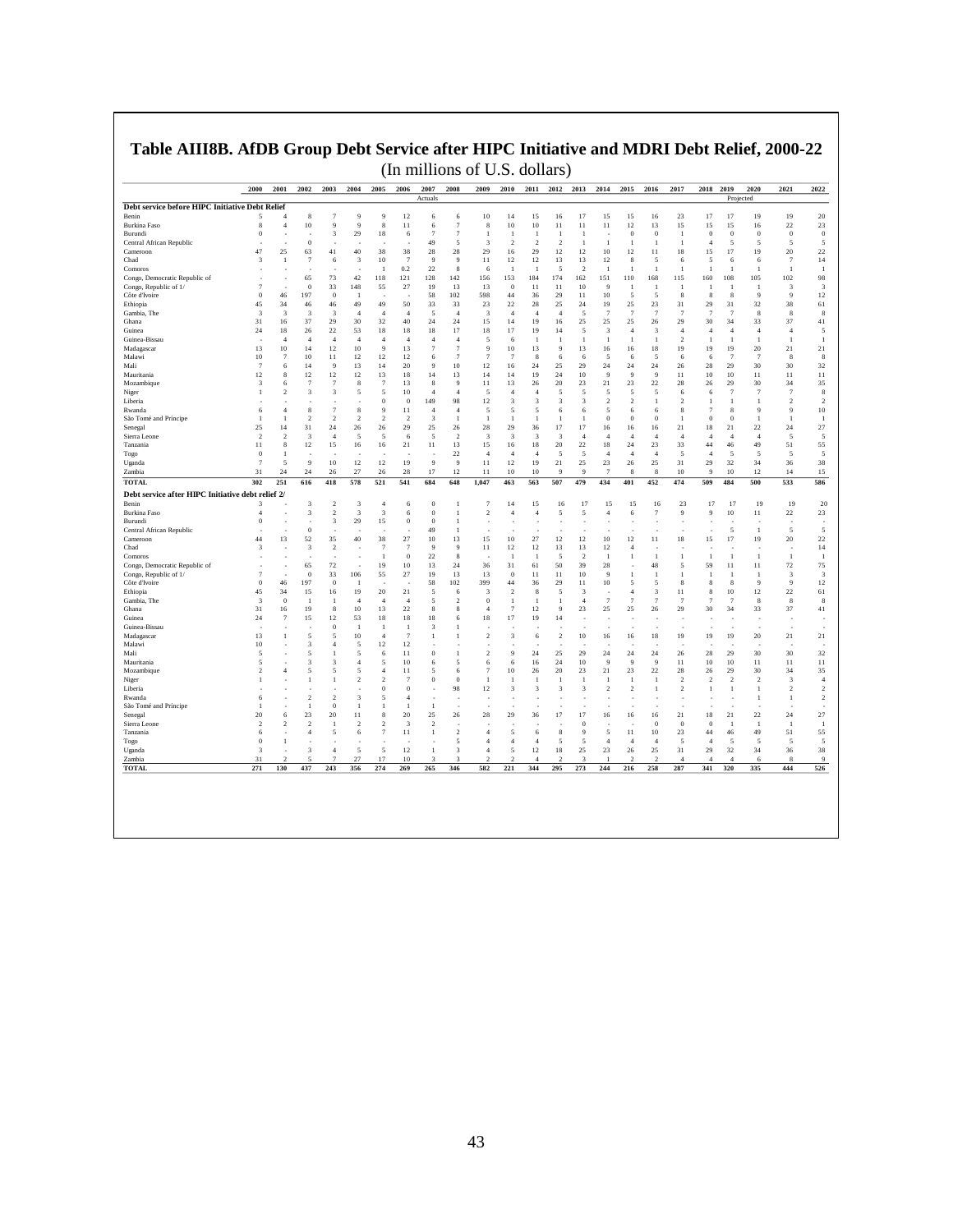#### **Table AIII8B. AfDB Group Debt Service after HIPC Initiative and MDRI Debt Relief, 2000-22 (concluded)** (In millions of U.S. dollars)

|                                                         | 2000           | 2001                          | 2002           | 2003           | 2004                     | 2005           | 2006                      | 2007     | 2008         | 2009                     | 2010           | 2011                    | 2012        | 2013                     | 2014           | 2015           | 2016           | 2017           | 2018           | 2019                    | 2020             | 2021                 | 2022           |
|---------------------------------------------------------|----------------|-------------------------------|----------------|----------------|--------------------------|----------------|---------------------------|----------|--------------|--------------------------|----------------|-------------------------|-------------|--------------------------|----------------|----------------|----------------|----------------|----------------|-------------------------|------------------|----------------------|----------------|
|                                                         |                |                               |                |                |                          |                |                           | Actuals  |              |                          |                |                         |             |                          |                |                |                |                |                |                         | Projected        |                      |                |
| Debt service after HIPC Initiative debt relief and MDRI |                |                               |                |                |                          |                |                           |          |              |                          |                |                         |             |                          |                |                |                |                |                |                         |                  |                      |                |
| Benin                                                   | 3              |                               | 3              | $\overline{2}$ | 3                        |                |                           |          |              |                          |                |                         | 5           | 5                        | 5              | 5              | 5              | 12             | 6              | 7                       | 8                | 8                    | $\overline{9}$ |
| <b>Burkina Faso</b>                                     |                |                               | 3              | $\overline{2}$ | 3                        | 3              |                           |          |              |                          |                |                         |             |                          |                |                |                | 3              | 3              | 3                       | 4                | 10                   | $10\,$         |
| Burundi                                                 | $\theta$       | ÷,                            | ÷              | 3              | 29                       | 15             | $\theta$                  | $\theta$ |              |                          |                |                         |             |                          | 1              |                | 1              | 1              |                | 1                       | 0                | $\theta$             | $\theta$       |
| Central African Republic                                |                |                               | $\theta$       |                | ÷,                       | J.             |                           | 49       | 1            |                          |                |                         |             |                          |                |                |                |                |                | $\left($                |                  | $\theta$             | $\theta$       |
| Cameroon                                                | 44             | 13                            | 52             | 35             | 40                       | 38             | 26                        | 8        | 11           | 13                       | 8              | 23                      |             | 8                        | 6              | 8              |                | 14             | 11             | 11                      | 13               | 14                   | 15             |
| Chad                                                    | 3              |                               | 3              | $\overline{2}$ | ÷,                       | $\overline{7}$ | $\overline{\phantom{a}}$  | $\theta$ | $\theta$     | 11                       | 12             | 12                      | 13          | 13                       | 12             | 3              |                |                |                |                         |                  |                      | $\sqrt{3}$     |
| Comoros                                                 |                |                               |                |                |                          |                | $\theta$                  | 22       | 8            | $\overline{\phantom{a}}$ | $\mathbf{1}$   | 1                       | 5           | $\theta$                 | ÷,             |                |                |                |                |                         |                  |                      |                |
| Congo, Democratic Republic of                           |                |                               | 65             | 72             | ÷,                       | 19             | 10                        | 13       | 24           | 36                       | 30             | 58                      | 48          | 36                       | 26             |                | 46             | 3              | 57             | $\overline{9}$          | $\boldsymbol{9}$ | $70\,$               | $73\,$         |
| Congo, Republic of 1/                                   | 7              | ÷                             | $\theta$       | 33             | 106                      | 55             | 27                        | 19       | 13           | 13                       | ÷              | 11                      | 10          | 10                       | $\overline{9}$ | $\theta$       | $\theta$       | 1              | 0              | $\theta$                | $\theta$         | $\overline{2}$       | $\sqrt{3}$     |
| Côte d'Ivoire                                           | $\theta$       | 46                            | 197            | $\bf{0}$       | $\overline{\phantom{a}}$ | ×              | $\overline{\phantom{a}}$  | 58       | 102          | 399                      | 44             | 36                      | 26          | 5                        | 5              | $\theta$       | $\theta$       | 3              | $\overline{2}$ | $\overline{\mathbf{c}}$ | $\overline{c}$   | $\overline{c}$       | $\overline{4}$ |
| Ethiopia                                                | 45             | 34                            | 15             | 16             | 19                       | 20             | 15                        |          |              | ÷                        |                |                         |             | $\overline{\phantom{a}}$ |                |                |                | $\overline{2}$ |                | $\theta$                | $\overline{c}$   | 8                    | 29             |
| Gambia, The                                             | 3              | $\begin{matrix} \end{matrix}$ |                | 1              | $\overline{4}$           | $\overline{4}$ | 4                         | 5        |              |                          |                |                         |             |                          | $\gamma$       | 2              | $\overline{2}$ | $\overline{2}$ | $\overline{2}$ | $\overline{2}$          | $\overline{c}$   | $\overline{c}$       | $\overline{2}$ |
| Ghana                                                   | 31             | 16                            | 19             | 8              | 10                       | 13             | 16                        |          |              |                          |                |                         |             | 8                        | 10             | 12             | 13             | 16             | 16             | 19                      | 20               | 23                   | $26$           |
| Guinea                                                  | 24             | $\overline{1}$                | 15             | 12             | 53                       | 18             | 18                        | 18       | 6            | 18                       | 17             | 19                      | 14          |                          |                |                |                |                |                |                         |                  |                      |                |
| Guinea-Bissau                                           |                |                               |                | $\theta$       | 1                        | 1              | $\mathbf{1}$              | 3        |              |                          |                |                         |             |                          |                |                |                |                |                |                         |                  |                      |                |
| Madagascar                                              | 13             | 1                             | 5              | 5              | 10                       | 4              | 4                         |          |              |                          |                |                         |             |                          | 4              | 5              | 6              | 8              | 7              | 7                       | 8                | 8                    | 8              |
| Malawi                                                  | 10             | $\overline{a}$                | 3              | 4              | 5                        | 12             | 12                        |          |              |                          |                |                         |             |                          |                |                |                |                |                |                         |                  |                      |                |
| Mali                                                    | 5              | Ĭ.                            | 5              | 1              | 5                        | 6              | 7                         |          |              |                          |                | h                       |             | 10                       | 7              | f,             | 7              | 10             | 10             | 11                      | 12               | 12                   | 13             |
| Mauritania                                              | 5              |                               | 3              | 3              | $\overline{4}$           | 5              | $\overline{9}$            |          | 3            | 3                        | 3              | $\boldsymbol{9}$        | 16          | $\overline{2}$           | $\gamma$       | $\overline{2}$ | $\overline{2}$ | 3              | $\overline{2}$ | $\overline{2}$          | $\overline{c}$   | $\overline{2}$       | $\mathfrak{Z}$ |
| Mozambique                                              | $\overline{2}$ | 4                             | 5              | 5              | 5                        | $\overline{4}$ | 7                         | $\theta$ | $\mathbf{1}$ | $\overline{2}$           | 3              | 14                      | $\mathbf 9$ | 11                       | 9              | 11             | 10             | 15             | 11             | 14                      | 15               | 17                   | 18             |
| Niger                                                   |                |                               |                | 1              | $\overline{2}$           | $\overline{2}$ | 5                         |          |              | J.                       |                |                         |             |                          |                |                |                |                |                |                         |                  |                      | $\theta$       |
| Liberia                                                 |                |                               |                |                |                          | 0              | $\theta$                  |          | 98           | 12                       | $\overline{2}$ | $\overline{\mathbf{c}}$ | 2           | $\overline{2}$           | 2              |                | 0              |                |                |                         |                  | 1                    | 1              |
| Rwanda                                                  | 6              | ÷,                            | $\overline{2}$ | 2              | 3                        | 5              | $\overline{2}$            |          |              |                          |                |                         |             |                          |                |                |                |                |                |                         |                  |                      | $\theta$       |
| São Tomé and Príncipe                                   |                | $\overline{a}$                |                | $\theta$       | 1                        |                | 1                         |          |              |                          |                |                         |             |                          |                |                |                |                |                |                         |                  |                      |                |
| Senegal                                                 | 20             | 6                             | 23             | 20             | 11                       | 8              | 16                        | 17       | 17           | 19                       | 19             | 25                      | 5           | 6                        | 6              | 6              | 7              | 11             | 7              | 10                      | 11               | 13                   | 15             |
| Sierra Leone                                            | $\overline{2}$ | $\overline{c}$                | $\overline{2}$ | 1              | $\overline{2}$           | $\overline{2}$ | $\overline{\mathfrak{c}}$ |          |              |                          |                |                         |             |                          |                |                |                |                |                |                         |                  | $\ddot{\phantom{a}}$ |                |
| Tanzania                                                | 6              |                               | Δ              | 5              | $\boldsymbol{6}$         | 7              |                           |          |              |                          |                |                         |             |                          |                |                | 3              | 13             | 22             | 24                      | 26               | 28                   | 31             |
| Togo                                                    | $\theta$       |                               |                |                | J.                       |                |                           |          | 5            | 4                        | 4              | $\theta$                |             | $\theta$                 | $\bf{0}$       | $\theta$       | $\theta$       | 1              | 0              | $\bf{0}$                | 0                | $\bf{0}$             | $\theta$       |
| Uganda                                                  | $\mathbf{3}$   |                               | 3              | 4              | 5                        | 5              | 8                         |          |              |                          |                | 6                       | 6           | 10                       | 8              | 12             | 10             | 16             | 14             | 16                      | 19               | 20                   | $22\,$         |
| Zambia                                                  | 31             | $\overline{2}$                | $\overline{5}$ | 7              | 27                       | 17             | 8                         | $\theta$ |              |                          |                |                         |             |                          |                |                |                | $\theta$       |                | $\theta$                | 1                | 3                    | $\overline{4}$ |
| TOTAL                                                   | 271            | 130                           | 437            | 243            | 356                      | 274            | 221                       | 228      | 302          | 530                      | 148            | 232                     | 174         | 128                      | 112            | 81             | 120            | 134            | 172            | 140                     | 155              | 245                  | 293            |

Sources: African Development Bank Group.

1/ The total amount of HIPC Initiative debt relief has been provided through arrears clearance operation.

2/ Weighted by each country's share in total debt service before HIPC.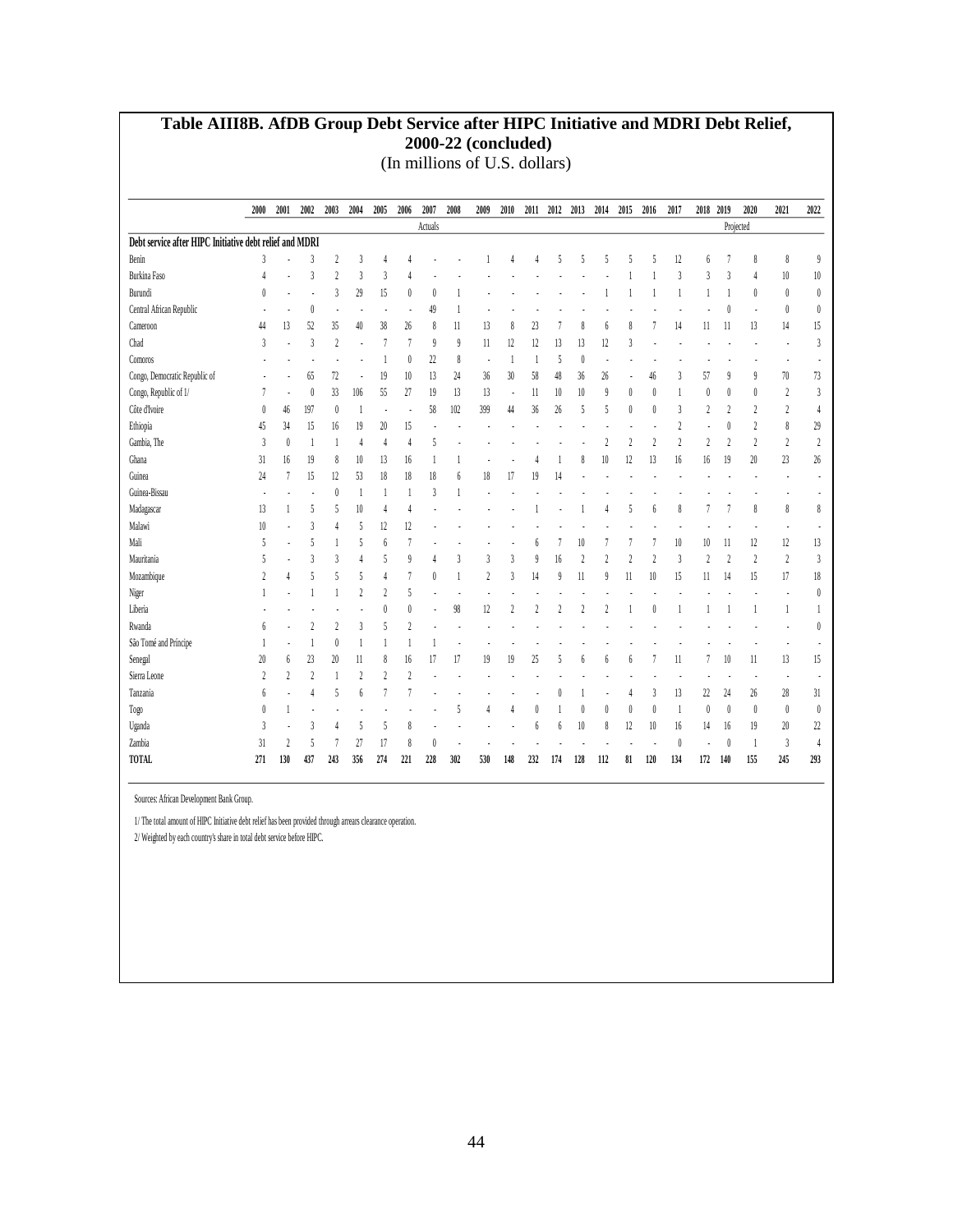|                                    |                                                                | <b>IaDB</b> Assistance under the HIPC Initiative      |                                                            |                                                   | <b>IaDB 2007 Debt Initiative</b><br>(MDRI equivalent) | <b>Total Committed</b><br><b>Assistance</b>                                                        | <b>Total Delivered</b><br><b>Assistance</b>                                                  |
|------------------------------------|----------------------------------------------------------------|-------------------------------------------------------|------------------------------------------------------------|---------------------------------------------------|-------------------------------------------------------|----------------------------------------------------------------------------------------------------|----------------------------------------------------------------------------------------------|
|                                    | Committed<br>Assistance in PV<br>Terms as of<br>Decision Point | Committed<br>Assistance in<br>end- $2017$ PV<br>Terms | Delivered<br>Assistance in<br>end- $2017$ PV<br>Terms $1/$ | Delivered<br>Assistance in<br>Nominal Terms<br>2/ | Delivered<br>Assistance in<br>end- $2017$ PV<br>Terms | under the <b>HIPC</b><br><b>Initiative and</b><br>2007 Initiative in<br>end-2017PV<br><b>Terms</b> | under the HIPC<br><b>Initiative and</b><br>2007 Initiative in<br>end-2017 PV<br><b>Terms</b> |
|                                    | (I)                                                            | (II)                                                  | (III)                                                      | (IV)                                              | (V)                                                   | $(II) + (IV)$                                                                                      | $(III) + (V)$                                                                                |
| 5 Post-Completion-Point HIPCs 3/   |                                                                |                                                       |                                                            |                                                   |                                                       |                                                                                                    |                                                                                              |
| <b>TOTAL</b>                       | 1,183.0                                                        | 1,646.2                                               | 1,343.9                                                    | 4,369.0                                           | 3,987.3                                               | 5,633.5                                                                                            | 5,331.2                                                                                      |
| <b>Bolivia</b>                     | 477.1                                                          | 667.7                                                 | 437.7                                                      | 1,050.2                                           | 939.5                                                 | 1,607.2                                                                                            | 1,377.2                                                                                      |
| Haiti                              | 60.4                                                           | 75.1                                                  | 63.3                                                       | 492.3                                             | 470.2                                                 | 545.2                                                                                              | 533.5                                                                                        |
| Honduras                           | 133.8                                                          | 187.2                                                 | 193.9                                                      | 1,367.1                                           | 1,285.7                                               | 1,472.9                                                                                            | 1,479.6                                                                                      |
| Guyana                             | 120.5                                                          | 168.7                                                 | 93.5                                                       | 469.9                                             | 434.0                                                 | 602.7                                                                                              | 527.5                                                                                        |
| Nicaragua                          | 391.2                                                          | 547.6                                                 | 555.5                                                      | 989.5                                             | 857.9                                                 | 1,405.4                                                                                            | 1,413.4                                                                                      |
| <b>Total Debt Relief Committed</b> | 1,183.0                                                        | 1,646.2                                               | 1,343.9                                                    | 4,369.0                                           | 3,987.3                                               | 5,633.5                                                                                            | 5,331.2                                                                                      |

**Table AIII9. Status of Delivery of HIPC and IaDB Initiatives Assistance by the Inter-American Development Bank (IaDB)** (In millions of U.S. dollars; status as of end-August 2018)

Sources: Inter-American Development Bank, World Bank and IMF staff estimates.

1/ Total delivered enhanced HIPC assistance to end 2017.

2/ Nominal IaDB-07 Initiative costs include principal and interest foregone.

3/ Includes only HIPCs that owe debt to IaDB.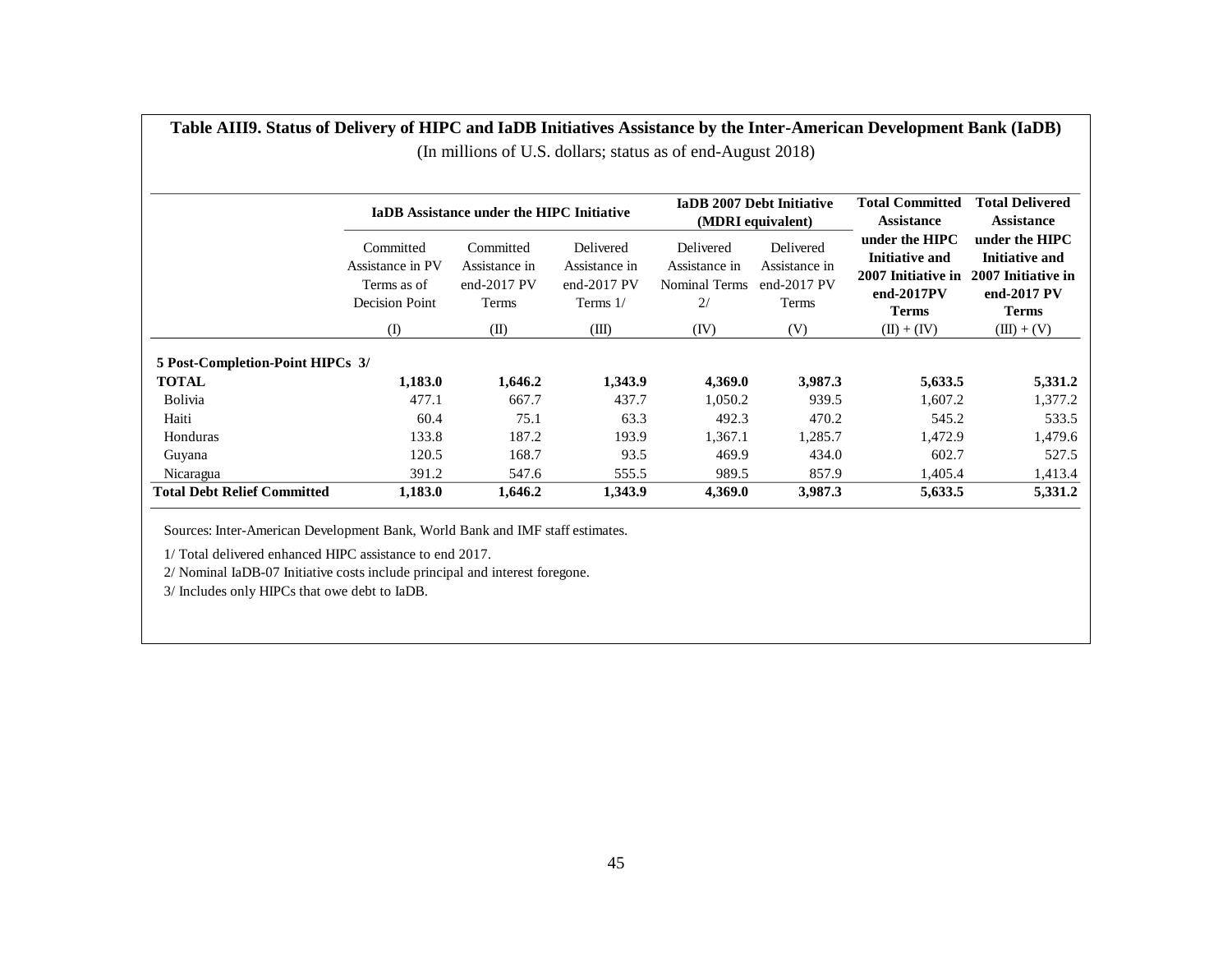#### **Table AIII10. Status of Donor Contributions to the Debt Relief Trust Fund**

| <b>Bilateral</b><br><b>Donors</b> | <b>Resources</b><br>Contributed | <b>Accumulated</b><br><b>Investment</b><br><b>Income</b> | <b>Resources Allocated</b><br>for Debt Relief<br><b>Grants</b> | <b>Available</b><br><b>Balance</b> |
|-----------------------------------|---------------------------------|----------------------------------------------------------|----------------------------------------------------------------|------------------------------------|
| Australia                         | 13                              | $\mathbf{2}$                                             | (15)                                                           | $\mathbf 0$                        |
| Austria <sup>1</sup>              | 96                              | 5                                                        | (99)                                                           | $\sqrt{2}$                         |
| Belgium <sup>1,2</sup>            | 59                              | $\overline{4}$                                           | (60)                                                           | $\sqrt{2}$                         |
| Canada <sup>2,4</sup>             | 195                             | 50                                                       | (224)                                                          | 21                                 |
| Denmark                           | 72                              | $\boldsymbol{0}$                                         | (66)                                                           | $\epsilon$                         |
| ${\rm EU}$                        | 953                             | 70                                                       | (1,022)                                                        | $\mathbf 0$                        |
| Finland <sup>2,3</sup>            | 98                              | 16                                                       | (97)                                                           | 17                                 |
| France <sup>2,3,4</sup>           | 101                             | 11                                                       | (102)                                                          | $10\,$                             |
| Germany <sup>1,2,3,4,6</sup>      | 195                             | 20                                                       | (214)                                                          | $\mathbf{1}$                       |
| Greece                            | 5                               | $\sqrt{2}$                                               | (7)                                                            | 1                                  |
| Iceland                           | 3                               | $\boldsymbol{0}$                                         | (3)                                                            | $\mathbf 0$                        |
| Ireland <sup>2,3</sup>            | $27\,$                          | $\boldsymbol{7}$                                         | (31)                                                           | 3                                  |
| Italy $^{2,3}$                    | 99                              | $\boldsymbol{7}$                                         | (100)                                                          | $\epsilon$                         |
| Japan <sup>2,3</sup>              | 258                             | 54                                                       | (241)                                                          | 71                                 |
| Korea                             | $10\,$                          | $\mathbf{1}$                                             | (11)                                                           | $\mathbf 0$                        |
| Luxembourg                        | $\,1$                           | $\boldsymbol{0}$                                         | (1)                                                            | $\mathbf 0$                        |
| Netherlands <sup>1,2,3</sup>      | 509                             | 26                                                       | (520)                                                          | 15                                 |
| New Zealand                       | $\overline{c}$                  | $\boldsymbol{0}$                                         | (2)                                                            | $\mathbf 0$                        |
| Norway <sup>1</sup>               | 368                             | 49                                                       | (391)                                                          | 25                                 |
| Portugal                          | 15                              | $\mathbf{1}$                                             | (16)                                                           | $\mathbf 0$                        |
| Russia                            | 25                              | 6                                                        | (27)                                                           | $\overline{\mathcal{A}}$           |
| Spain <sup>2</sup>                | 125                             | $\boldsymbol{7}$                                         | (125)                                                          | $\boldsymbol{7}$                   |
| Sweden <sup>2,3</sup>             | 105                             | 22                                                       | (119)                                                          | $8\,$                              |
| Switzerland <sup>2,3</sup>        | 100                             | 25                                                       | (114)                                                          | $10\,$                             |
| United                            |                                 |                                                          |                                                                |                                    |
| Kingdom <sup>3,5</sup>            | 423                             | $\sqrt{5}$                                               | (428)                                                          | $\mathbf 0$                        |
| United States <sup>6</sup>        | 675                             | 15                                                       | (688)                                                          | $\overline{2}$                     |
| Sub-Total                         | 4,530                           | 405.3                                                    | (4, 722)                                                       | 213                                |
| <b>Multilateral Donors</b>        |                                 |                                                          |                                                                |                                    |
| <b>IBRD</b>                       | 2,330                           | 202                                                      | (2,532)                                                        | $\boldsymbol{0}$                   |
| NDF                               | 31                              | $\mathbf{1}$                                             | (31)                                                           | 1                                  |
| <b>BOAD</b>                       | $\mathbf{1}$                    | $\boldsymbol{0}$                                         | (2)                                                            | $\mathbf{0}$                       |
| Sub-Total                         | 2,362                           | 202                                                      | (2, 564)                                                       | 1                                  |
| <b>TOTAL</b>                      | 6,893                           | 608                                                      | (7,286)                                                        | 214                                |

(In millions of U.S. dollars, status as of end-August 2018)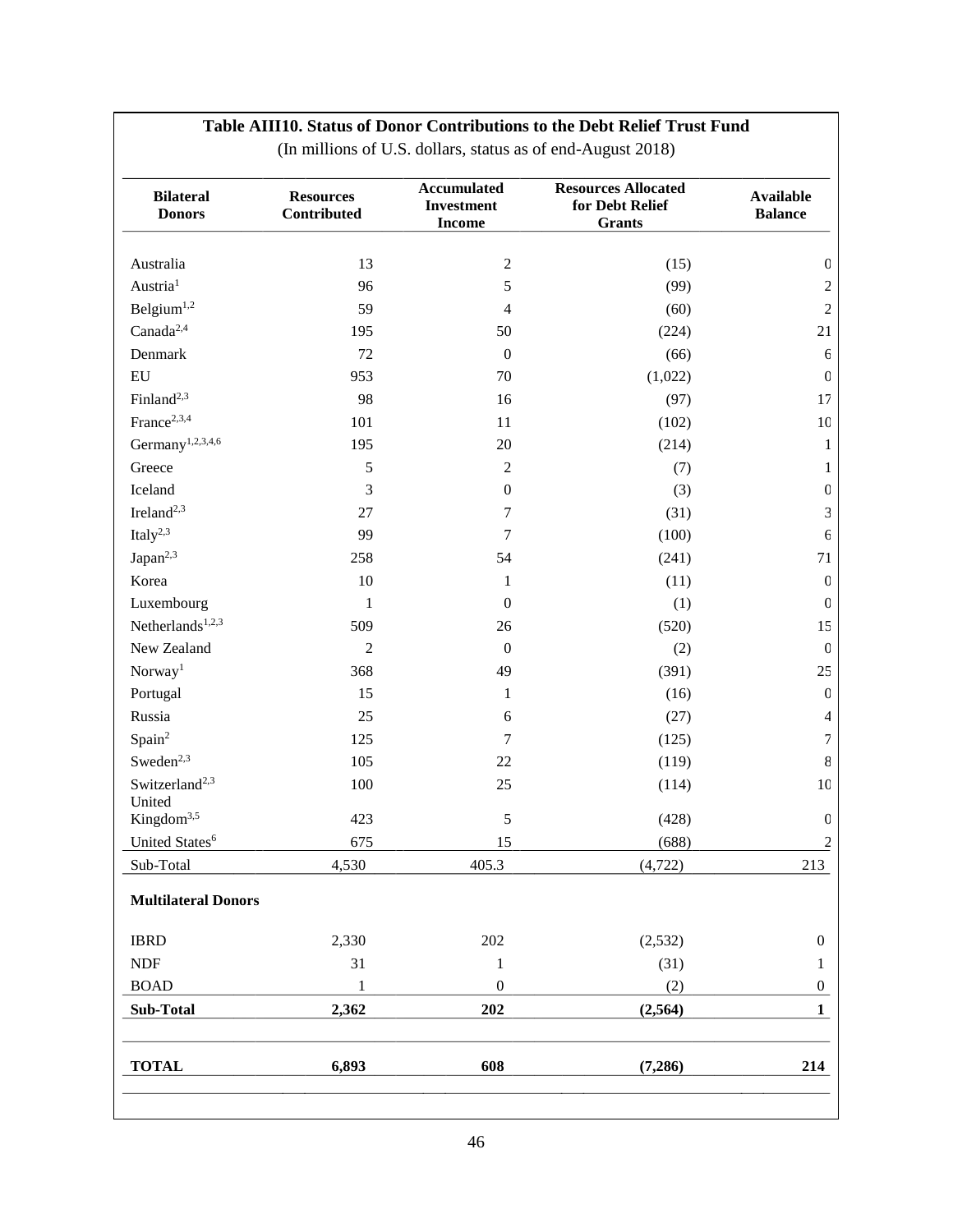|                              | Australia | Austria | Belgium         | Brazil | Canada | Denmark       | Finland  | France                   | Germany        | Ireland        | Israel   | Italy         | Japan          |                | Luxembourg     | Netherlands<br>Norway | Portugal |     | Africa<br>Russia<br>South. | Sweden<br>Spain  |               | Switzerland | Trinidad<br>Tobago | United Sta<br>United<br>Kingdom |                          | $\begin{array}{ll} \rm{IDA-} \\ \rm{administered} \\ \rm{EE} C\, \rm{L} \, \rm{o} \, \rm{ans} \end{array}$ | <b>Total</b>   |
|------------------------------|-----------|---------|-----------------|--------|--------|---------------|----------|--------------------------|----------------|----------------|----------|---------------|----------------|----------------|----------------|-----------------------|----------|-----|----------------------------|------------------|---------------|-------------|--------------------|---------------------------------|--------------------------|------------------------------------------------------------------------------------------------------------|----------------|
| 36 Post-Decision-Point HIPCs |           |         |                 |        |        |               |          |                          |                |                |          | $\frac{1}{2}$ |                |                | 2 <sup>1</sup> |                       |          |     |                            |                  |               |             |                    |                                 |                          |                                                                                                            |                |
| Afghanistan                  |           |         |                 |        |        |               |          |                          | $\sim$         | $\mathbf{Q}$   |          | ٠             |                |                |                |                       |          |     | 462                        |                  |               |             |                    |                                 | 44                       |                                                                                                            | 515            |
| Benin                        |           |         |                 |        |        | $\theta$      |          |                          | 37             | $\overline{2}$ |          |               | 14             | $12\,$         |                | $\overline{5}$        | 14       |     | $\overline{2}$             |                  |               |             |                    | $\overline{2}$                  | $\overline{0}$           |                                                                                                            | 89             |
| Bolivia                      |           |         | 14              | 31     |        | $\mathcal{I}$ |          |                          | 26             | 137            |          |               | 29             | 202            |                | 12                    |          |     |                            | 62               |               |             |                    | 13                              | 32                       |                                                                                                            | 561            |
| <b>Burkina Faso</b>          |           |         |                 |        |        |               |          |                          | 15             |                |          |               | $\Delta$       |                |                |                       |          |     |                            |                  |               |             |                    |                                 |                          |                                                                                                            | $32\,$         |
| Burundi                      |           |         |                 |        |        |               |          |                          | 72             | $\theta$       |          |               |                | 32             |                |                       |          |     |                            |                  |               |             |                    |                                 |                          |                                                                                                            | 112            |
| Central African Republic     |           |         | 3               |        |        |               |          |                          | $\overline{9}$ | $\overline{3}$ |          |               |                | $\overline{2}$ |                |                       |          |     |                            |                  |               | 12          |                    |                                 |                          | $\theta$                                                                                                   | 41             |
| Cameroon                     |           |         | IO.             |        |        | 48            | 22       | $\theta$                 | 586            | 202            |          |               | 49             | 13             |                |                       |          |     |                            | 34               | 18            |             |                    | 50                              | 18                       |                                                                                                            | 1,212          |
| Chad                         |           |         | £               |        |        |               |          |                          | 15             | $\overline{0}$ |          |               | $\mathcal{D}$  |                |                |                       |          |     | n                          |                  |               |             |                    |                                 |                          |                                                                                                            | $20\,$         |
| Comoros                      |           |         |                 |        |        |               |          |                          | $\overline{9}$ |                |          |               | $\Omega$       |                |                |                       |          |     |                            |                  |               |             |                    |                                 |                          | $\overline{0}$                                                                                             | ${\bf 10}$     |
| Congo, Dem. Rep. of          |           |         | 48              | 647    |        | 28            |          |                          | 1,097          | 468            |          |               | 553            | 646            |                | 220                   |          |     |                            |                  | 74            |             |                    | 109                             | 1,437                    | $\overline{3}$                                                                                             | 5,373          |
| Congo, Republic of           |           |         |                 |        | 41     | 14            | $\Omega$ |                          | 681            | 53             |          |               | 59             |                | $\Omega$       |                       |          |     | 41                         | 73               |               |             |                    | 65                              | 15                       |                                                                                                            | 1,060          |
| Côte d'Ivoire                |           |         | 13              | 31     |        | 41            |          |                          | 1,108          | 98             |          |               | 20             | 47             |                | 42                    |          |     |                            | 70               |               |             |                    | 24                              | 89                       | $\sim$                                                                                                     | 1,601          |
| Ethiopia                     | -4        |         | $\Delta$        |        |        | $\Omega$      |          |                          | $\overline{3}$ | 37             |          |               | 84             | 12             |                |                       |          |     | 471                        | 10 <sup>10</sup> | 14            |             |                    | $\overline{7}$                  | 46                       | $\sim$                                                                                                     | 694            |
| Gambia, The                  |           |         |                 |        |        |               |          |                          | -2             |                |          |               |                |                |                |                       |          |     |                            |                  |               |             |                    |                                 | ٠                        |                                                                                                            | $\overline{7}$ |
| Ghana                        |           |         | 19              |        |        |               |          | 5                        | 69             | 87             |          |               | 23             | 678            |                | 60                    |          |     |                            | 34               | 21            |             |                    | 98                              | 26                       | $\sim$                                                                                                     | 1,136          |
| Guinea                       |           |         |                 |        |        |               |          |                          | 124            |                |          |               | 13             | 46             |                |                       |          |     | 29                         |                  |               |             |                    |                                 | 33                       | 0.4                                                                                                        | 263            |
| Guinea-Bissau                |           |         |                 |        |        |               |          |                          |                |                |          |               | 99             |                |                |                       |          |     | 14                         |                  |               |             |                    |                                 |                          | <b>1999</b>                                                                                                | 143            |
| Guyana                       |           |         |                 |        |        |               |          |                          |                | $\mathbf Q$    |          |               |                |                |                |                       |          |     | $\overline{3}$             |                  |               |             | 153                | 66                              | 16                       | $\sim$                                                                                                     | 257            |
| Haiti                        |           |         |                 |        |        |               |          |                          |                |                |          |               | 5              |                |                |                       |          |     |                            |                  |               |             |                    |                                 | $\overline{2}$           | $\theta$                                                                                                   | 18             |
| Honduras                     |           |         |                 |        |        |               |          |                          | -7             | 10             |          |               | 21             | 131            |                |                       |          |     |                            | 42               |               |             |                    |                                 | 17                       |                                                                                                            | 236            |
| Liberia                      |           |         |                 |        |        |               | 31       | $\overline{2}$           | 210            | 228            |          |               | 68             | 88             |                | 38                    |          |     |                            |                  | $\frac{1}{2}$ |             |                    | 17                              | 271                      |                                                                                                            | 1,026          |
| Madagascar                   |           |         | $\overline{11}$ |        |        |               |          |                          | 129            | 25             |          | $\theta$      | 42             | 194            |                |                       |          |     | 72                         | 36               |               |             |                    | $\Omega$                        | $\overline{7}$           |                                                                                                            | 548            |
| Malawi                       |           |         | 10              |        |        |               |          |                          | 6              | $\theta$       |          |               |                | 162            |                |                       |          |     |                            |                  |               |             |                    | 16                              |                          |                                                                                                            | 198            |
| Mali                         |           |         |                 |        |        |               |          |                          | 90             |                |          |               | $\Omega$       | 37             |                |                       |          |     | 28                         |                  |               |             |                    |                                 | $\Omega$                 |                                                                                                            | 159            |
| Mauritania                   |           |         | 29              |        |        |               |          |                          | 73             | $\overline{2}$ |          |               | $\Omega$       | 41             |                | 14                    |          |     |                            | 17               |               |             |                    | 4                               | $\overline{2}$           |                                                                                                            | 192            |
| Mozambique                   |           |         | 10              |        | 125    |               |          |                          | 280            | 119            |          |               | 265            | 81             |                |                       |          | 241 | 219                        | 30               |               |             |                    | 77                              | $27\,$                   |                                                                                                            | 1,480          |
| Nicaragua                    |           |         |                 |        | 43     |               |          |                          | 47             | 309            |          |               | 57             | 144            |                | 25                    |          |     | 351                        | 191              |               |             |                    |                                 | 37                       |                                                                                                            | 1,217          |
| Niger                        |           |         |                 |        |        |               |          |                          | 107            |                |          |               |                | 20             |                |                       |          |     |                            |                  |               |             |                    |                                 | $\overline{\phantom{a}}$ |                                                                                                            | 150            |
| Rwanda                       |           |         |                 |        |        |               |          |                          | 30             |                |          |               |                | 13             |                |                       |          |     |                            |                  |               |             |                    |                                 |                          |                                                                                                            | 48             |
| São Tomé and Príncipe        |           |         |                 |        |        |               |          |                          | $\overline{4}$ | $\overline{5}$ |          |               | -6             |                |                |                       |          |     |                            |                  |               |             |                    |                                 |                          |                                                                                                            | $20\,$         |
| Senegal                      |           |         |                 |        |        |               | 5        |                          | 70             | 21             |          |               | 21             | 28             |                |                       |          |     |                            | 13               |               |             |                    |                                 | 6                        |                                                                                                            | 177            |
| Sierra Leone                 |           |         |                 |        |        |               |          |                          | 18             | 10             | $\Omega$ |               | $41\,$         | 97             |                | 20                    |          |     |                            |                  |               |             |                    |                                 | 47                       |                                                                                                            | 273            |
| Tanzania                     |           |         | 16              | 73     | 99     | 22            |          |                          | 77             | 46             |          |               | 92             | 449            |                | 48                    |          |     | 83                         |                  |               |             |                    | 89                              | $\mathbf{8}$             |                                                                                                            | 1,114          |
| Togo                         |           |         | $\Delta$        |        |        |               |          |                          | 34             | 6              |          |               | $\overline{1}$ | 17             |                |                       |          |     |                            |                  |               | 20          |                    | -6                              |                          | $\theta$                                                                                                   | 121            |
| Uganda                       |           |         | 16              |        |        |               |          | $\overline{\mathcal{L}}$ | 16             |                |          | 6             | 48             | 36             |                |                       |          |     |                            | 29               |               |             |                    | 10                              | $\overline{0}$           | $\sim$                                                                                                     | 166            |
| Zambia                       |           |         | 5               |        | 34     | 35            |          |                          | 97             | 276            |          |               | 49             | 698            |                |                       |          |     | 64                         |                  |               |             |                    | 148                             | 119                      | $\overline{2}$                                                                                             | 1,526          |
| Total                        | 6         |         | 318             | 940    | 369    | 220           | 61       | 19                       | 5,166          | 2.166          |          | 8             | 1.670          | 3.926          | $\theta$       | 517                   | 74       | 241 | 1,842                      | 711              | 149           | 79          | 153                | 837                             | 2.315                    | 8                                                                                                          | 21,795         |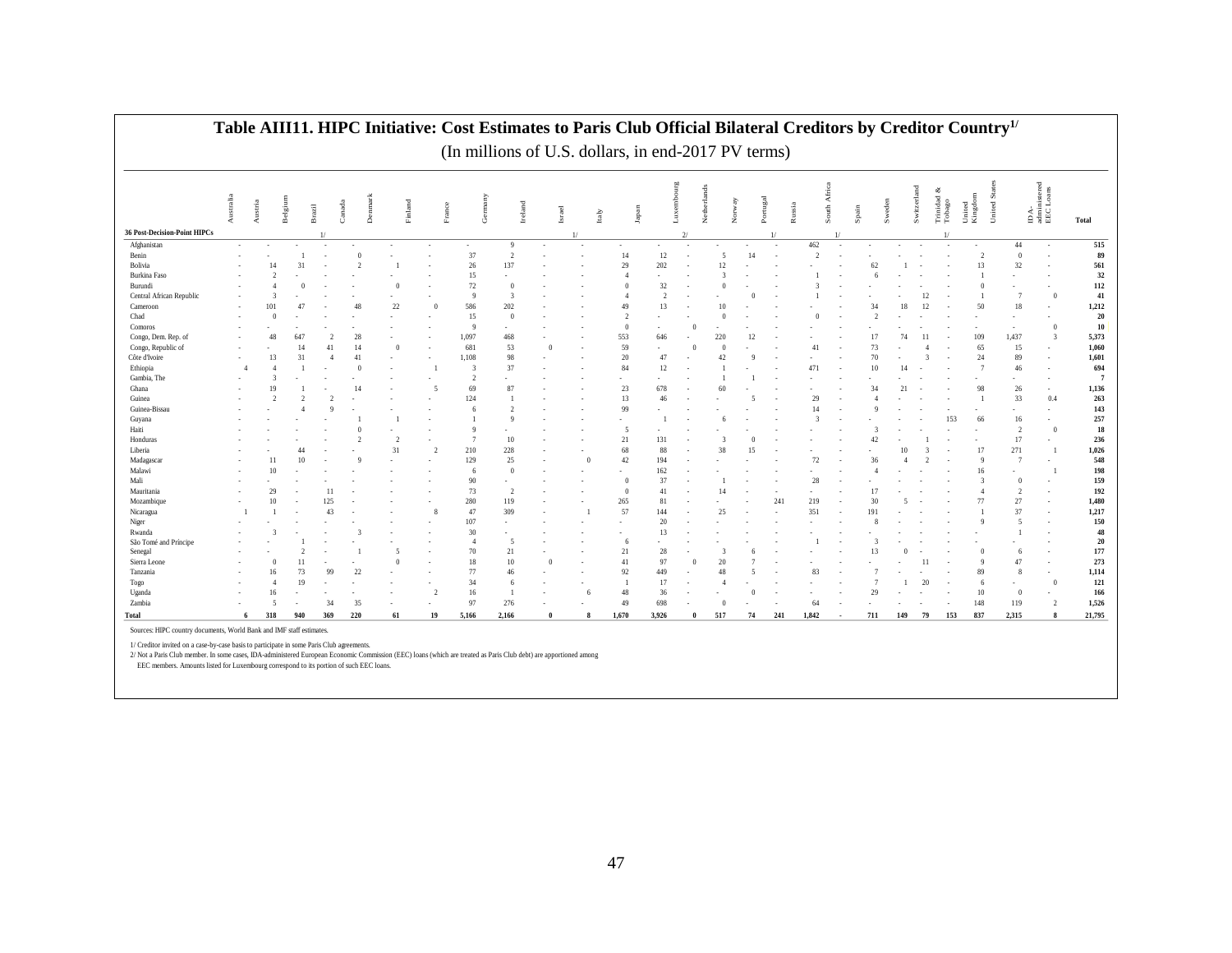#### **Table AIII12. Debt Relief Committed and Delivered by Paris Club Official Bilateral Creditors**

| <b>Debtor Country</b>          | <b>HIPC</b> Initiative<br>Assistance<br>Committed* | <b>HIPC</b> Initiative<br>Assistance<br>Provided | <b>Debt Relief Beyond</b><br><b>HIPC</b> Initiative<br>Provided | <b>Total Debt</b><br><b>Relief Provided</b> | <b>Debt Relief</b><br>Provided-to-Debt<br><b>Relief Committed</b><br>(in percent) |
|--------------------------------|----------------------------------------------------|--------------------------------------------------|-----------------------------------------------------------------|---------------------------------------------|-----------------------------------------------------------------------------------|
| 36 Post-Completion-Point HIPCs |                                                    |                                                  |                                                                 |                                             |                                                                                   |
| Afghanistan                    | 514.9                                              | 514.9                                            | 682.4                                                           | 1197.3                                      | 232.5                                                                             |
| Benin                          | 89.2                                               | 89.2                                             | $\cdots$                                                        | 89.2                                        | 100.0                                                                             |
| Bolivia                        | 561.5                                              | 561.5                                            | $\ddotsc$                                                       | 561.5                                       | 100.0                                                                             |
| Burkina Faso                   | 32.2                                               | 32.2                                             | 25.5                                                            | 57.7                                        | 179.3                                                                             |
| Burundi                        | 111.9                                              | 111.9                                            | 5.6                                                             | 117.5                                       | 105.0                                                                             |
| Cameroon                       | 1211.6                                             | 1211.6                                           | 3897.5                                                          | 5109.1                                      | 421.7                                                                             |
| Central African Republic       | 40.6                                               | 40.6                                             | 7.5                                                             | 48.1                                        | 118.6                                                                             |
| Chad                           | 19.7                                               | 19.7                                             | 43.9                                                            | 63.7                                        | 322.5                                                                             |
| Congo, Democratic Republic of  | 5372.8                                             | 5372.8                                           | 1500.3                                                          | 6873.1                                      | 127.9                                                                             |
| Congo, Republic of             | 1059.2                                             | 1059.2                                           | 1633.1                                                          | 2692.3                                      | 254.2                                                                             |
| Comoros                        | 9.5                                                | 9.5                                              | 0.6                                                             | 10.1                                        | 105.8                                                                             |
| Côte d'Ivoire                  | 1601.1                                             | 1601.1                                           | 5279.6                                                          | 6880.7                                      | 429.7                                                                             |
| Ethiopia                       | 693.9                                              | 693.9                                            | 234.5                                                           | 928.4                                       | 133.8                                                                             |
| Gambia, The                    | 6.7                                                | 6.7                                              | $\cdots$                                                        | 6.7                                         | 100.0                                                                             |
| Guinea                         | 263.7                                              | 263.7                                            | 332.9                                                           | 596.6                                       | 226.3                                                                             |
| Guinea-Bissau                  | 143.6                                              | 143.6                                            | 31.4                                                            | 175.0                                       | 121.9                                                                             |
| Ghana                          | 1135.5                                             | 1135.5                                           | 698.5                                                           | 1834.0                                      | 161.5                                                                             |
| Guyana                         | 257.2                                              | 257.2                                            | 43.5                                                            | 300.7                                       | 116.9                                                                             |
| Haiti                          | 18.5                                               | 18.5                                             | 83.6                                                            | 102.1                                       | 550.7                                                                             |
| Honduras                       | 236.0                                              | 236.0                                            | 1099.9                                                          | 1335.9                                      | 566.0                                                                             |
| Liberia                        | 1025.7                                             | 1025.7                                           | 124.1                                                           | 1149.8                                      | 112.1                                                                             |
| Madagascar                     | 548.4                                              | 548.4                                            | 664.7                                                           | 1213.1                                      | 221.2                                                                             |
| Malawi                         | 197.7                                              | 197.7                                            | 270.8                                                           | 468.5                                       | 237.0                                                                             |
| Mali                           | 159.3                                              | 159.3                                            | $\cdots$                                                        | 159.3                                       | 100.0                                                                             |
| Mauritania                     | 192.1                                              | 192.1                                            | 23.3                                                            | 215.3                                       | 112.1                                                                             |
| Mozambique                     | 1479.5                                             | 1479.5                                           | $\cdots$                                                        | 1479.5                                      | 100.0                                                                             |
| Nicaragua                      | 1217.3                                             | 1217.3                                           | 186.5                                                           | 1403.8                                      | 115.3                                                                             |
| Niger                          | 150.0                                              | 150.0                                            | 62.8                                                            | 212.9                                       | 141.9                                                                             |
| Rwanda                         | 48.4                                               | 48.4                                             | 9.9                                                             | 58.3                                        | 120.5                                                                             |
| São Tomé and Príncipe          | 20.2                                               | 20.2                                             | 0.7                                                             | 21.0                                        | 103.7                                                                             |
| Senegal                        | 176.5                                              | 176.5                                            | 440.3                                                           | 616.8                                       | 349.4                                                                             |
| Sierra Leone                   | 272.8                                              | 272.8                                            | 27.4                                                            | 300.2                                       | 110.0                                                                             |
| Tanzania                       | 1114.5                                             | 1114.5                                           | $\cdots$                                                        | 1114.5                                      | 100.0                                                                             |
| Togo                           | 120.8                                              | 120.8                                            | 473.2                                                           | 594.0                                       | 491.7                                                                             |
| Uganda                         | 166.0                                              | 166.0                                            | $\ldots$                                                        | 166.0                                       | 100.0                                                                             |
| Zambia                         | 1525.7                                             | 1525.7                                           | 505.5                                                           | 2031.2                                      | 133.1                                                                             |
| <b>TOTAL</b>                   | 21,794.4                                           | 21,794.4                                         | 18,389.7                                                        | 40,184.1                                    | 184.4                                                                             |

(In millions of U.S. dollars, in end-2017 PV terms)

Sources: Paris Club, HIPC country documents, HIPC country authorities, and World Bank and IMF staff estimates.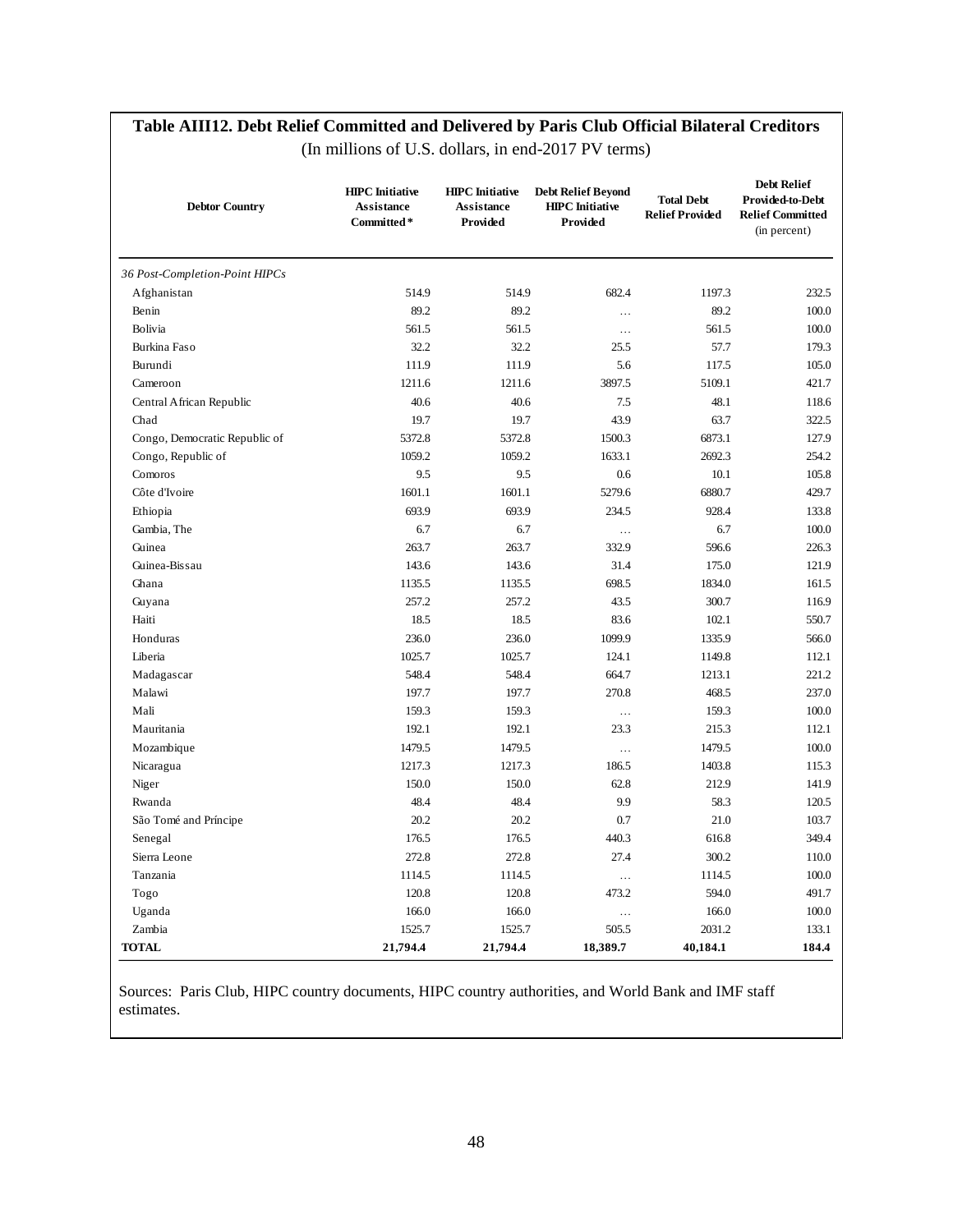#### **Table AIII13. Paris Club Official Bilateral Creditors' Delivery of Debt Relief under Bilateral Initiatives beyond the HIPC Initiative1/**

| <b>Countries Covered</b> |              |                         | ODA (In percent)         | Non-ODA (In percent)    |                          | <b>Provision of Relief</b>            |                  |
|--------------------------|--------------|-------------------------|--------------------------|-------------------------|--------------------------|---------------------------------------|------------------|
|                          |              | Pre-cutoff Date<br>Debt | Post-cutoff Date<br>Debt | Pre-cutoff Date<br>Debt | Post-cutoff Date<br>Debt | <b>Decision Point</b><br>(In percent) | Completion Point |
|                          | (1)          | (2)                     | (3)                      | (4)                     | (5)                      | (6)                                   | (7)              |
| Australia                | <b>HIPCs</b> | 100                     | 100                      | 100                     | 100 2/                   | $\overline{\mathbf{2}}$               | $2\prime$        |
| Austria                  | <b>HIPCs</b> | 100                     |                          | 100                     |                          | Case-by-case, flow                    | <b>Stock</b>     |
| Belgium                  | <b>HIPCs</b> | 100                     | 1003/                    | 100                     |                          | 100 flow                              | Stock            |
| Canada                   | <b>HIPCs</b> | 100                     | 100                      | 100                     | 100                      | 100 flow                              | Stock            |
| Denmark                  | <b>HIPCs</b> | 100                     | 1004/                    | 100                     | 1004/                    | 100 flow                              | Stock            |
| France                   | <b>HIPCs</b> | 100                     | 100                      | 100                     |                          | 100 flow 5/                           | <b>Stock</b>     |
| Finland                  | <b>HIPCs</b> | 100                     | 6/                       | 100                     | 6/                       |                                       |                  |
| Germany                  | <b>HIPCs</b> | 100                     | 100                      | 100                     | 1007/                    | 100 flow                              | Stock            |
| Ireland                  |              |                         |                          |                         |                          |                                       |                  |
| Italy                    | <b>HIPCs</b> | 100                     | 1008/                    | 100                     | 1008/                    | 100 flow                              | Stock            |
| Japan                    | <b>HIPCs</b> | 100                     | 100                      | 100                     |                          | ÷                                     | <b>Stock</b>     |
| Netherlands, the         | <b>HIPCs</b> | 1009/                   | 100                      | 100                     |                          | 90-100 flow 9/                        | Stock            |
| Norway                   | <b>HIPCs</b> | 10/                     | 10/                      | 11/                     | 11/                      |                                       |                  |
| Russia                   | <b>HIPCS</b> |                         | 12/<br>12/               | 100 19/                 | 100 19/20/               |                                       | Stock            |
| Spain                    | <b>HIPCs</b> | 100                     | 100 13/                  | 100                     | 100 13/                  |                                       | Stock            |
| Sweden                   | <b>HIPCs</b> |                         | 14/                      | 100                     |                          |                                       | Stock            |
| Switzerland              | <b>HIPCs</b> |                         | 15/<br>15/               | 100 16/                 |                          | $100$ flow $16/$                      | Stock            |
| United Kingdom           | <b>HIPCs</b> | 100                     | 100                      | 100                     | 100 17/                  | 100 flow 17/                          | <b>Stock</b>     |
| United States 18/        | <b>HIPCs</b> | 100                     | 100                      | 100                     | 100                      | 100 flow                              | <b>Stock</b>     |

Source: Paris Club Secretariat.

1/ Columns (1) to (7) describe the additional debt relief provided following a specific methodology under bilateral initiatives and need to be read as a whole for each creditor. In column (1), "HIPCs" stands for eligible countries effectively qualifying for the HIPC process. A "100 percent" mention in the table indicates that the debt relief provided under the enhanced HIPC Initiative framework will be topped up to 100 percent through a bilateral initiative.

2/ Australia: Australia cancelled all HIPC claims.

3/ Belgium: cancellation at completion point 100 percent of ODA loans contracted before December 31, 2000.

4/ Denmark provides 100 percent cancellation of ODA loans and non-ODA credits contracted and disbursed before September 27, 1999.

5/ France: cancellation of 100 percent of debt service on pre-cutoff date commercial claims on the government as they fall due starting at decision point. Once

 countries have reached completion point, debt relief on ODA claims on the government will go to a special account and will be used for specific development projects. 6/ Finland: no post-Cutoff date claims

7/ If not treated in the Agreed Minutes at Completion Point, debt cancellation of 100 % only on a case by case basis.

8/ Italy: cancellation of 100 percent of all debts (pre- and post-cutoff date, ODA and non-ODA) incurred before June 20,1999 (the Cologne Summit). At decision point, cancellation of accrued arrears and maturities falling due in the interim period. At completion point, cancellation of the stock of remaining debt.

9/ The Netherlands: 100 percent ODA (pre- and post-cutoff date debt will be cancelled at decision point); for non-ODA: in some particular cases (Benin, Bolivia, Burkina Faso, Ethiopia, Ghana, Mali, Mozambique, Nicaragua, Rwanda, Tanzania, Uganda and Zambia), the Netherlands will write off 100 percent of the consolidated amounts on the flow at decision point; all other HIPCs will receive interim relief up to 90 percent reduction of the consolidated amounts. At completion point, all HIPCs will receive 100 per cent cancellation of the remaining stock of the pre-cutoff date debt.

10/ Norway has cancelled all ODA claims.

11/ Due to the current World Bank/IMF methodology for recalculating debt reduction needs at HIPC completion point, Norway has postponed the decisions on whether or not to grant 100% debt reduction until after HIPCs' completion point.

12/ Russia has no ODA claims

13/ Spain provides 100 percent cancellation of ODA and non-ODA claims contracted before January 1, 2004

14/ Sweden has no ODA claims.

16/ Switzerland usually writes off 100 percent of government-owned claims of the remaining debt stock at Completion Point and provides at least full HIPC debt relief of claims held by the ECA (100% cancellation of all remaining claims with the exception of Honduras and Cameroon).

17/ United Kingdom: "beyond 100 percent" full write-off of all debts of HIPCs as of their decision points, and reimbursement at decision point of any debt service paid before the decision point.

18/ United States: cancellation of 100 percent of all debts (pre- and post-cutoff date, ODA and non-ODA) incurred before June 20, 1999 (the Cologne Summit). At decision point, cancellation of accrued arrears and maturities falling due in the interim period. At completion point, cancellation of the stock of remaining eligible debt.

19/ 100% debt relief provides for countries reached Completion Point before December 31, 2006 as of December 21, 2006 and for countries reached Completion Point after December 31, 2006 as of date of Completion Point. No payments are expected from debtors from those dates.

20/ Exception is short term debt category

<sup>15/</sup> Switzerland has cancelled all ODA claims.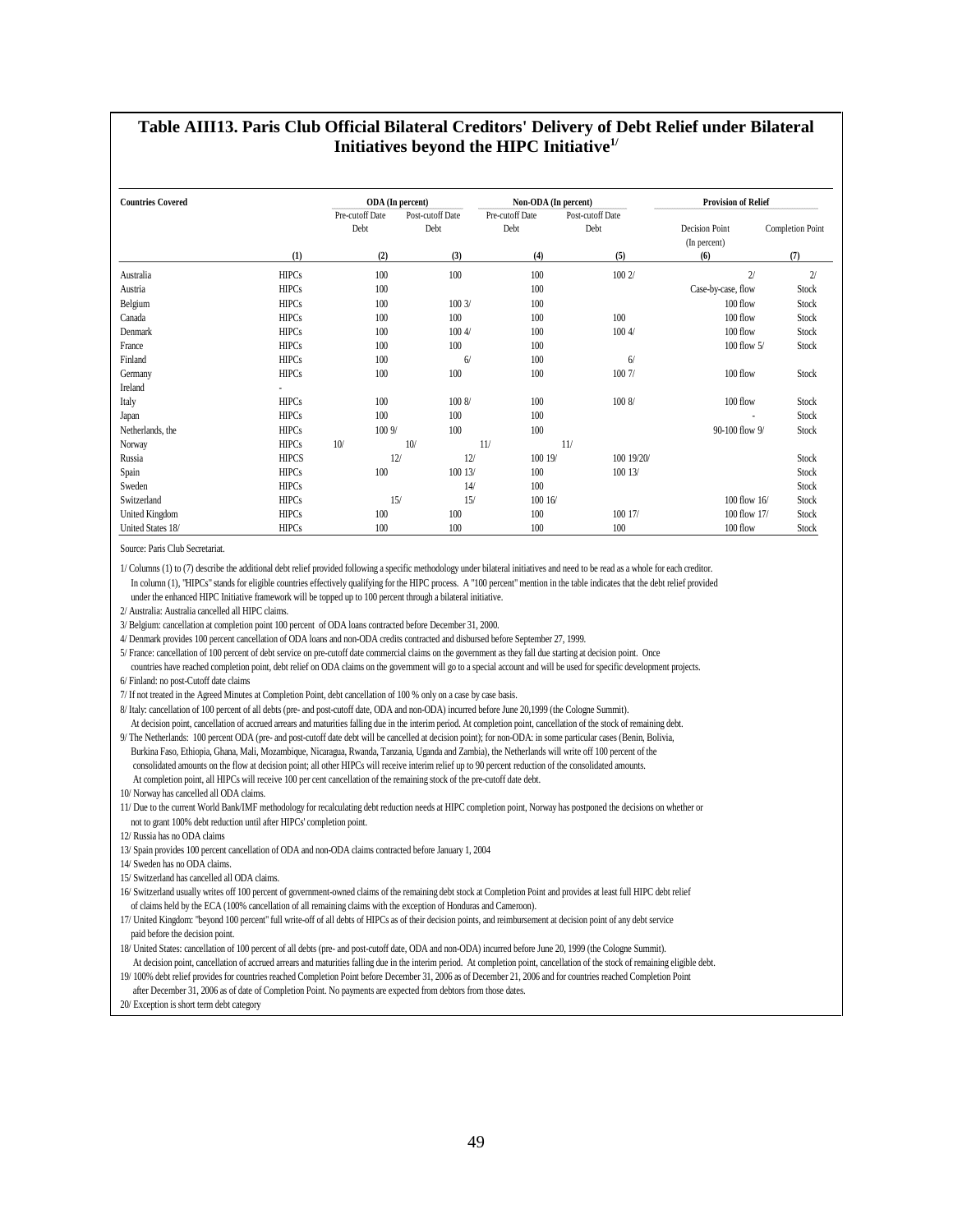| Afghanistan<br>Benin<br>Bolivia<br>Burkina Faso<br>Burundi<br>Central African Republic<br>Cameroon<br>Chad<br>Comoros<br>Congo, Dem. Rep. of<br>Congo, Rep.<br>Côte d'Ivoire<br>Ethiopia<br>Gambia, The<br>Ghana<br>Guinea<br>Guinea-Bissau<br>Guyana<br>Haiti<br>Honduras<br>Liberia<br>Madagascar<br>Malawi<br>Mali<br>Mauritania<br>Mozambique 3/<br>Nicaragua 4/ | Algeria<br>Angola<br>Argentina<br>and the same<br><b>Service</b><br>$1 - 1$<br>the company<br>$\overline{0}$<br><b>Contract</b><br>$\sim$<br>$\overline{3}$<br>$\sim$<br>$\sqrt{5}$ | the contract of the con-<br>$\alpha$<br>13 | $\sim$ 100 $\mu$ | $10 \rightarrow \cdots \rightarrow \cdots$<br>$\sim$ 100 $\mu$<br><b>Contract</b><br><b>State Street</b> | <b>Contract Contract Contract</b> | Non-Paris Club Official Bilateral Creditors                          | the company's company's<br><b>Contract Contract</b> | 13<br><b>Contract Contract</b> | $0 \rightarrow$ . The set of the set of the set of the set of the set of the set of the set of the set of the set of the set of the set of the set of the set of the set of the set of the set of the set of the set of the set of the<br>$\sim 100$ | <b>College</b><br><b>Contract Contract</b><br><b>Contract Contract</b> | 18           |     |  | $\overline{2}$<br>$\sim$ |          | $2 - 2$         | $4 - 4$<br>21<br>16<br>$\sim$ | $\sqrt{ }$<br>$\sim$ |
|----------------------------------------------------------------------------------------------------------------------------------------------------------------------------------------------------------------------------------------------------------------------------------------------------------------------------------------------------------------------|-------------------------------------------------------------------------------------------------------------------------------------------------------------------------------------|--------------------------------------------|------------------|----------------------------------------------------------------------------------------------------------|-----------------------------------|----------------------------------------------------------------------|-----------------------------------------------------|--------------------------------|------------------------------------------------------------------------------------------------------------------------------------------------------------------------------------------------------------------------------------------------------|------------------------------------------------------------------------|--------------|-----|--|--------------------------|----------|-----------------|-------------------------------|----------------------|
| 36 Post-Decision-Point HIPCs                                                                                                                                                                                                                                                                                                                                         |                                                                                                                                                                                     |                                            |                  |                                                                                                          |                                   |                                                                      |                                                     |                                |                                                                                                                                                                                                                                                      |                                                                        |              |     |  |                          |          |                 |                               |                      |
|                                                                                                                                                                                                                                                                                                                                                                      |                                                                                                                                                                                     |                                            |                  |                                                                                                          |                                   |                                                                      |                                                     |                                |                                                                                                                                                                                                                                                      |                                                                        |              |     |  |                          |          |                 |                               |                      |
|                                                                                                                                                                                                                                                                                                                                                                      |                                                                                                                                                                                     |                                            |                  |                                                                                                          |                                   |                                                                      |                                                     |                                |                                                                                                                                                                                                                                                      |                                                                        |              |     |  |                          |          |                 |                               |                      |
|                                                                                                                                                                                                                                                                                                                                                                      |                                                                                                                                                                                     |                                            |                  |                                                                                                          |                                   |                                                                      |                                                     |                                |                                                                                                                                                                                                                                                      |                                                                        |              |     |  |                          |          |                 |                               |                      |
|                                                                                                                                                                                                                                                                                                                                                                      |                                                                                                                                                                                     |                                            |                  |                                                                                                          |                                   |                                                                      |                                                     |                                |                                                                                                                                                                                                                                                      |                                                                        |              |     |  |                          |          |                 |                               |                      |
|                                                                                                                                                                                                                                                                                                                                                                      |                                                                                                                                                                                     |                                            |                  |                                                                                                          |                                   |                                                                      |                                                     |                                |                                                                                                                                                                                                                                                      |                                                                        |              |     |  |                          |          |                 |                               |                      |
|                                                                                                                                                                                                                                                                                                                                                                      |                                                                                                                                                                                     |                                            |                  |                                                                                                          |                                   |                                                                      |                                                     |                                |                                                                                                                                                                                                                                                      |                                                                        |              |     |  |                          |          |                 |                               |                      |
|                                                                                                                                                                                                                                                                                                                                                                      |                                                                                                                                                                                     |                                            |                  |                                                                                                          |                                   |                                                                      |                                                     |                                |                                                                                                                                                                                                                                                      |                                                                        |              |     |  |                          |          |                 |                               |                      |
|                                                                                                                                                                                                                                                                                                                                                                      |                                                                                                                                                                                     |                                            |                  |                                                                                                          |                                   |                                                                      |                                                     |                                |                                                                                                                                                                                                                                                      |                                                                        |              |     |  |                          |          |                 |                               | $\sim$               |
|                                                                                                                                                                                                                                                                                                                                                                      |                                                                                                                                                                                     |                                            |                  |                                                                                                          |                                   |                                                                      |                                                     |                                |                                                                                                                                                                                                                                                      |                                                                        |              |     |  |                          |          |                 |                               |                      |
|                                                                                                                                                                                                                                                                                                                                                                      |                                                                                                                                                                                     |                                            |                  |                                                                                                          |                                   |                                                                      |                                                     |                                |                                                                                                                                                                                                                                                      |                                                                        |              |     |  |                          |          |                 |                               |                      |
|                                                                                                                                                                                                                                                                                                                                                                      |                                                                                                                                                                                     |                                            |                  |                                                                                                          |                                   |                                                                      |                                                     |                                |                                                                                                                                                                                                                                                      |                                                                        |              |     |  |                          |          |                 |                               |                      |
|                                                                                                                                                                                                                                                                                                                                                                      |                                                                                                                                                                                     |                                            |                  |                                                                                                          |                                   |                                                                      |                                                     |                                |                                                                                                                                                                                                                                                      |                                                                        |              |     |  |                          |          |                 |                               |                      |
|                                                                                                                                                                                                                                                                                                                                                                      |                                                                                                                                                                                     |                                            |                  |                                                                                                          |                                   |                                                                      |                                                     |                                |                                                                                                                                                                                                                                                      |                                                                        |              |     |  |                          |          |                 |                               |                      |
|                                                                                                                                                                                                                                                                                                                                                                      |                                                                                                                                                                                     |                                            |                  |                                                                                                          |                                   |                                                                      |                                                     |                                |                                                                                                                                                                                                                                                      |                                                                        | $40^{\circ}$ |     |  |                          |          |                 | 12                            | 47                   |
|                                                                                                                                                                                                                                                                                                                                                                      |                                                                                                                                                                                     |                                            |                  |                                                                                                          |                                   |                                                                      |                                                     |                                |                                                                                                                                                                                                                                                      |                                                                        |              |     |  |                          |          |                 |                               |                      |
|                                                                                                                                                                                                                                                                                                                                                                      |                                                                                                                                                                                     |                                            |                  |                                                                                                          |                                   |                                                                      |                                                     |                                |                                                                                                                                                                                                                                                      |                                                                        |              |     |  |                          |          |                 | 16                            |                      |
|                                                                                                                                                                                                                                                                                                                                                                      |                                                                                                                                                                                     |                                            |                  |                                                                                                          |                                   |                                                                      |                                                     |                                |                                                                                                                                                                                                                                                      |                                                                        |              |     |  |                          |          |                 | 25                            | - 6                  |
|                                                                                                                                                                                                                                                                                                                                                                      |                                                                                                                                                                                     |                                            |                  |                                                                                                          |                                   |                                                                      |                                                     |                                |                                                                                                                                                                                                                                                      |                                                                        |              |     |  |                          |          |                 | 18                            | $\overline{2}$       |
|                                                                                                                                                                                                                                                                                                                                                                      |                                                                                                                                                                                     |                                            |                  |                                                                                                          |                                   |                                                                      |                                                     |                                |                                                                                                                                                                                                                                                      |                                                                        |              |     |  |                          |          |                 |                               |                      |
|                                                                                                                                                                                                                                                                                                                                                                      |                                                                                                                                                                                     |                                            |                  |                                                                                                          |                                   |                                                                      |                                                     |                                |                                                                                                                                                                                                                                                      |                                                                        |              |     |  |                          |          |                 |                               |                      |
|                                                                                                                                                                                                                                                                                                                                                                      |                                                                                                                                                                                     |                                            |                  |                                                                                                          |                                   |                                                                      |                                                     |                                |                                                                                                                                                                                                                                                      |                                                                        |              |     |  |                          |          |                 | $\sim 100$                    |                      |
|                                                                                                                                                                                                                                                                                                                                                                      |                                                                                                                                                                                     |                                            |                  |                                                                                                          |                                   |                                                                      |                                                     |                                |                                                                                                                                                                                                                                                      |                                                                        |              |     |  |                          |          |                 | 10 <sup>1</sup>               |                      |
|                                                                                                                                                                                                                                                                                                                                                                      | 21                                                                                                                                                                                  |                                            |                  |                                                                                                          |                                   |                                                                      |                                                     |                                |                                                                                                                                                                                                                                                      |                                                                        |              |     |  |                          |          |                 |                               | 32                   |
|                                                                                                                                                                                                                                                                                                                                                                      | $\sim$                                                                                                                                                                              |                                            |                  |                                                                                                          |                                   |                                                                      |                                                     |                                |                                                                                                                                                                                                                                                      |                                                                        |              |     |  |                          |          |                 |                               |                      |
|                                                                                                                                                                                                                                                                                                                                                                      | $\sim$                                                                                                                                                                              |                                            |                  |                                                                                                          |                                   |                                                                      |                                                     |                                |                                                                                                                                                                                                                                                      |                                                                        |              |     |  |                          |          |                 |                               | $\overline{2}$       |
|                                                                                                                                                                                                                                                                                                                                                                      | 26                                                                                                                                                                                  |                                            |                  |                                                                                                          |                                   |                                                                      |                                                     |                                |                                                                                                                                                                                                                                                      |                                                                        |              |     |  |                          |          |                 | 36                            | 15                   |
|                                                                                                                                                                                                                                                                                                                                                                      | 134                                                                                                                                                                                 |                                            |                  |                                                                                                          |                                   |                                                                      |                                                     |                                |                                                                                                                                                                                                                                                      |                                                                        |              |     |  |                          |          |                 | 26                            | 43                   |
|                                                                                                                                                                                                                                                                                                                                                                      | 25                                                                                                                                                                                  |                                            |                  | 84                                                                                                       |                                   |                                                                      | 522                                                 |                                |                                                                                                                                                                                                                                                      |                                                                        |              | 495 |  |                          |          |                 |                               | 79                   |
| Niger                                                                                                                                                                                                                                                                                                                                                                | 13                                                                                                                                                                                  |                                            |                  |                                                                                                          |                                   |                                                                      |                                                     |                                |                                                                                                                                                                                                                                                      |                                                                        |              |     |  |                          |          |                 | 47                            | 16                   |
| Rwanda                                                                                                                                                                                                                                                                                                                                                               | $\sim$                                                                                                                                                                              |                                            |                  |                                                                                                          |                                   |                                                                      |                                                     |                                |                                                                                                                                                                                                                                                      |                                                                        |              |     |  |                          |          |                 |                               |                      |
| Senegal                                                                                                                                                                                                                                                                                                                                                              | $2 - 1$                                                                                                                                                                             |                                            |                  |                                                                                                          |                                   |                                                                      |                                                     |                                |                                                                                                                                                                                                                                                      |                                                                        |              |     |  |                          |          |                 | 44<br>$\sim$                  |                      |
| Sierra Leone                                                                                                                                                                                                                                                                                                                                                         | $\sim$                                                                                                                                                                              |                                            |                  |                                                                                                          |                                   |                                                                      |                                                     |                                |                                                                                                                                                                                                                                                      |                                                                        |              |     |  |                          |          |                 | 10 <sup>1</sup>               | $\sim$               |
| São Tomé and Príncipe                                                                                                                                                                                                                                                                                                                                                | $\mathbf{1}$                                                                                                                                                                        | $\overline{9}$                             |                  | <b>Contract Contract</b>                                                                                 |                                   |                                                                      | <b>Contract Contract</b><br>$\sim$                  | <b>Contract Contract</b>       |                                                                                                                                                                                                                                                      |                                                                        |              |     |  |                          |          |                 |                               | $\sim 100$           |
| Tanzania                                                                                                                                                                                                                                                                                                                                                             | 25                                                                                                                                                                                  |                                            |                  |                                                                                                          |                                   |                                                                      |                                                     |                                |                                                                                                                                                                                                                                                      |                                                                        |              |     |  |                          |          |                 | 24                            | 28                   |
| Togo                                                                                                                                                                                                                                                                                                                                                                 | <b>Service</b>                                                                                                                                                                      |                                            |                  |                                                                                                          | 14                                |                                                                      | $\sim$ 100 $\mu$                                    |                                |                                                                                                                                                                                                                                                      |                                                                        |              |     |  |                          |          |                 | 10 <sup>1</sup>               |                      |
| Uganda                                                                                                                                                                                                                                                                                                                                                               | <b>Service</b>                                                                                                                                                                      |                                            |                  |                                                                                                          | 15                                |                                                                      |                                                     |                                |                                                                                                                                                                                                                                                      |                                                                        |              |     |  | - 10                     | $\Omega$ |                 | 14 21                         |                      |
| Zambia                                                                                                                                                                                                                                                                                                                                                               | the contract of                                                                                                                                                                     |                                            | <b>Contract</b>  | $2 \cdot - \cdot -$                                                                                      | 45                                | the contract of                                                      | $\cdots$ 0                                          |                                |                                                                                                                                                                                                                                                      |                                                                        |              |     |  |                          |          | $1 - 1 - 1 = 1$ | and the state of              |                      |
| Total                                                                                                                                                                                                                                                                                                                                                                |                                                                                                                                                                                     | 268 49 33 9 127 2                          |                  |                                                                                                          |                                   | 1 0 439 5 0 529 15 0 3 15 1 14 148 502 136 20 45 78 122 19 0 507 323 |                                                     |                                |                                                                                                                                                                                                                                                      |                                                                        |              |     |  |                          |          |                 |                               |                      |

# **Table AIII14. HIPC Initiative: Cost Estimates to Non-Paris Club Official Bilateral Creditors by Creditor Country1/**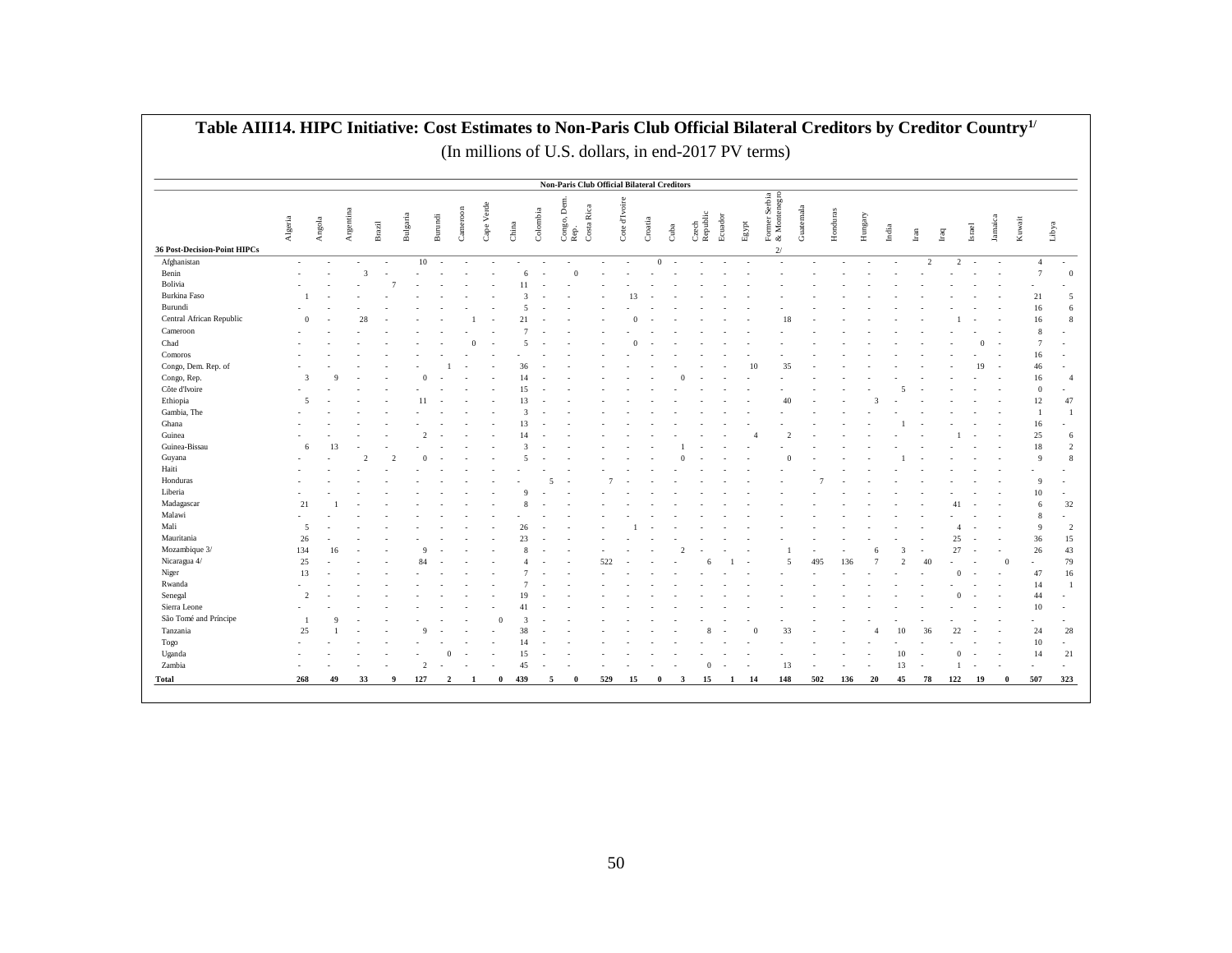|                              |        |    |               |       |  |                        |   |      |   |      | Non-Paris Club Official Bilateral Creditors |       |                   |               |                  |  |                    |                        |     |      |        |  |
|------------------------------|--------|----|---------------|-------|--|------------------------|---|------|---|------|---------------------------------------------|-------|-------------------|---------------|------------------|--|--------------------|------------------------|-----|------|--------|--|
|                              |        |    |               |       |  |                        | å |      |   |      |                                             |       |                   | ξ             |                  |  | ø,                 |                        |     |      |        |  |
|                              | Mexico |    | $\frac{1}{2}$ | geria |  | Korea, P.<br>Dem. Rep. |   | land | Ë | mani | anda                                        | negal | lovak<br>kepublic | $\frac{4}{3}$ | 'aiwan,<br>'hina |  | Trinidad<br>Tobago | Inited Art<br>Imirates |     | mbia | Zimbab |  |
| 36 Post-Decision-Point HIPCs |        |    |               |       |  |                        |   |      |   |      |                                             |       |                   |               |                  |  |                    |                        |     |      |        |  |
| Afghanistan                  |        |    |               |       |  |                        |   |      |   |      |                                             |       |                   |               |                  |  |                    |                        |     |      |        |  |
|                              |        |    |               |       |  |                        |   |      |   |      |                                             |       |                   |               |                  |  |                    |                        |     |      |        |  |
|                              |        |    |               |       |  |                        |   |      |   |      |                                             |       |                   |               |                  |  |                    |                        |     |      |        |  |
|                              |        |    |               |       |  |                        |   |      |   |      |                                             |       |                   |               |                  |  |                    |                        |     |      |        |  |
|                              |        |    |               |       |  |                        |   |      |   |      |                                             |       |                   |               |                  |  |                    |                        |     |      |        |  |
| Central African Republi      |        |    |               |       |  |                        |   |      |   |      |                                             |       |                   |               |                  |  |                    |                        |     |      |        |  |
|                              |        |    |               |       |  |                        |   |      |   |      |                                             |       |                   |               |                  |  |                    |                        |     |      |        |  |
|                              |        |    |               |       |  |                        |   |      |   |      |                                             |       |                   |               |                  |  |                    |                        |     |      |        |  |
|                              |        |    |               |       |  |                        |   |      |   |      |                                             |       |                   |               |                  |  |                    |                        |     |      |        |  |
| Congo, Dem. Rep.             |        |    |               |       |  |                        |   |      |   |      |                                             |       |                   |               |                  |  |                    |                        |     |      |        |  |
|                              |        |    |               |       |  |                        |   |      |   |      |                                             |       |                   |               |                  |  |                    |                        |     |      |        |  |
|                              |        |    |               |       |  |                        |   |      |   |      |                                             |       |                   |               |                  |  |                    |                        |     |      |        |  |
|                              |        |    |               |       |  |                        |   |      |   |      |                                             |       |                   |               |                  |  |                    |                        |     |      |        |  |
|                              |        |    |               |       |  |                        |   |      |   |      |                                             |       |                   |               |                  |  |                    |                        |     |      |        |  |
|                              |        |    |               |       |  |                        |   |      |   |      |                                             |       |                   |               |                  |  |                    |                        |     |      |        |  |
|                              |        |    |               |       |  |                        |   |      |   |      |                                             |       |                   |               |                  |  |                    |                        |     |      |        |  |
| Guinea-Bissau                |        |    |               |       |  |                        |   |      |   |      |                                             |       |                   |               |                  |  |                    |                        |     |      |        |  |
|                              |        |    |               |       |  |                        |   |      |   |      |                                             |       |                   |               |                  |  |                    |                        |     |      |        |  |
|                              |        |    |               |       |  |                        |   |      |   |      |                                             |       |                   |               |                  |  |                    |                        |     |      |        |  |
|                              |        |    |               |       |  |                        |   |      |   |      |                                             |       |                   |               |                  |  |                    |                        |     |      |        |  |
|                              |        |    |               |       |  |                        |   |      |   |      |                                             |       |                   |               |                  |  |                    |                        |     |      |        |  |
|                              |        |    |               |       |  |                        |   |      |   |      |                                             |       |                   |               |                  |  |                    |                        |     |      |        |  |
|                              |        |    |               |       |  |                        |   |      |   |      |                                             |       |                   |               |                  |  |                    |                        |     |      |        |  |
|                              |        |    |               |       |  |                        |   |      |   |      |                                             |       |                   |               |                  |  |                    |                        |     |      |        |  |
| Mozambique 3                 |        |    |               |       |  |                        |   |      |   |      |                                             |       |                   |               |                  |  |                    |                        |     |      |        |  |
|                              |        | 58 |               |       |  |                        |   |      |   |      |                                             |       |                   |               |                  |  |                    |                        |     |      |        |  |
|                              |        |    |               |       |  |                        |   |      |   |      |                                             |       |                   |               |                  |  |                    |                        |     |      |        |  |
|                              |        |    |               |       |  |                        |   |      |   |      |                                             |       |                   |               |                  |  |                    |                        |     |      |        |  |
|                              |        |    |               |       |  |                        |   |      |   |      |                                             |       |                   |               |                  |  |                    |                        |     |      |        |  |
|                              |        |    |               |       |  |                        |   |      |   |      |                                             |       |                   |               |                  |  |                    |                        |     |      |        |  |
| São Tomé and Príncip         |        |    |               |       |  |                        |   |      |   |      |                                             |       |                   |               |                  |  |                    |                        |     |      |        |  |
|                              |        |    |               |       |  |                        |   |      |   |      |                                             |       |                   |               |                  |  |                    |                        |     |      |        |  |
|                              |        |    |               |       |  |                        |   |      |   |      |                                             |       |                   |               |                  |  |                    |                        |     |      |        |  |
|                              |        |    |               |       |  |                        |   |      |   |      |                                             |       |                   |               |                  |  |                    |                        |     |      |        |  |
|                              |        |    |               |       |  |                        |   |      |   |      |                                             |       |                   |               |                  |  |                    |                        |     |      |        |  |
|                              |        | 71 |               |       |  |                        |   |      |   | 111  |                                             | 315   |                   |               |                  |  |                    |                        | 131 |      |        |  |

 $\mathbf{r}$ 

2/Listed as Yugoslavia in decision point documents.<br>3/ Excludes claims held by the Ceskolovenska Obchodni Banka on Mozambique at the time of decision point.<br>4/Guatemalá's claims on Nicaragua were taken over by Spain in a d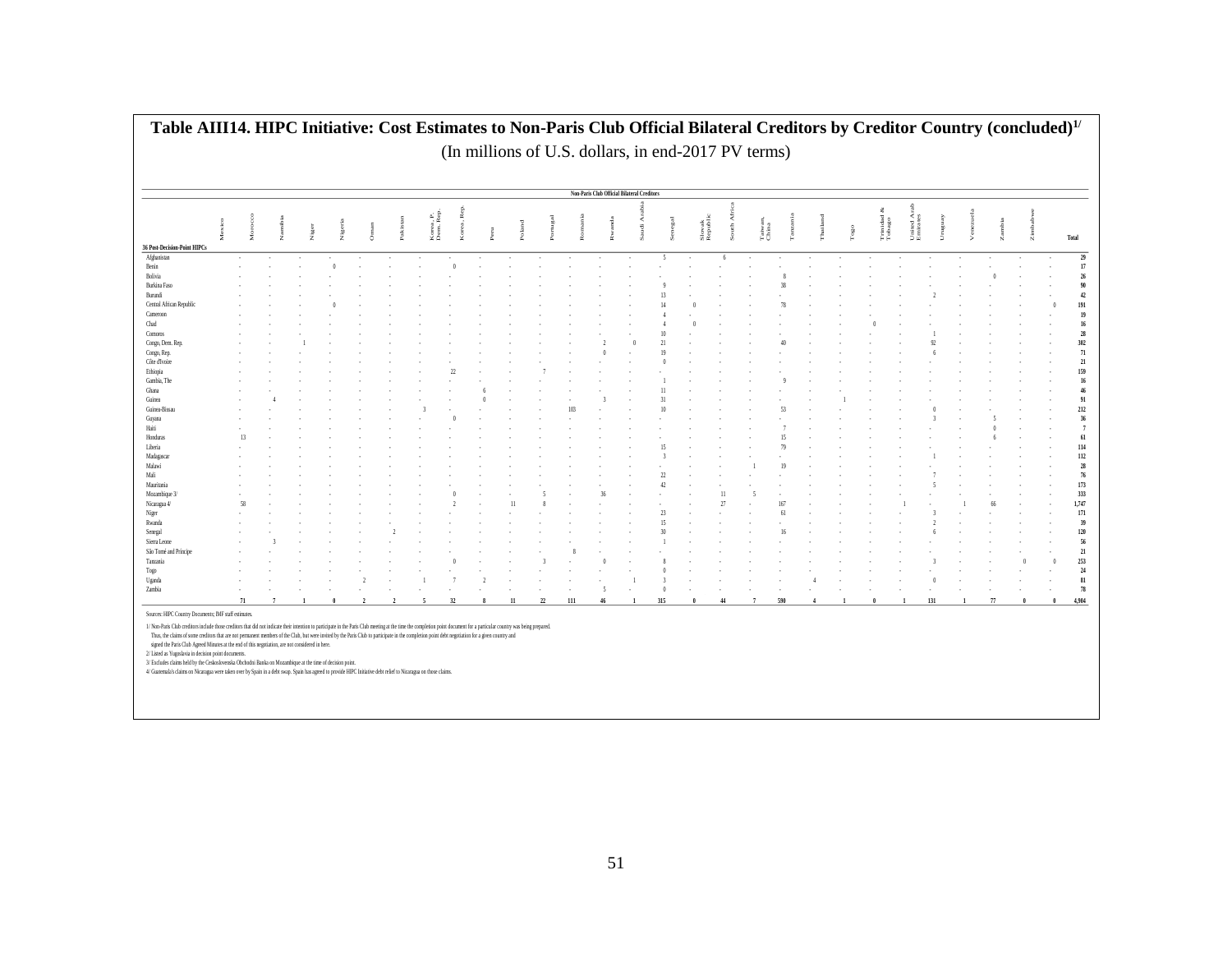|                                                    |                  | <b>HIPC</b> Initiative  | <b>HIPC</b> Initiative<br><b>Assistance Delivered</b> |                                          |  |  |  |
|----------------------------------------------------|------------------|-------------------------|-------------------------------------------------------|------------------------------------------|--|--|--|
|                                                    |                  | <b>Assistance Costs</b> |                                                       |                                          |  |  |  |
|                                                    | <b>NPV Terms</b> | Percent of Total        | NPV Terms                                             | Percent of                               |  |  |  |
| <b>Creditor Country</b>                            | (1)              | Cost<br>(2)             | (3)                                                   | <b>Total Assistance</b><br>$(4)=(3)/(1)$ |  |  |  |
| Delivered more than 80 percent of total assistance |                  |                         |                                                       |                                          |  |  |  |
| Algeria                                            | 268              | 5                       | 246                                                   | 92                                       |  |  |  |
| Bulgaria                                           | 127              | 3                       | 103                                                   | 81                                       |  |  |  |
| Burundi 7/                                         | $\mathfrak{2}$   | $\boldsymbol{0}$        | $\mathfrak{2}$                                        | 98                                       |  |  |  |
| China                                              | 439              | 9                       | 376                                                   | 85                                       |  |  |  |
| Croatia                                            | $\boldsymbol{0}$ | $\boldsymbol{0}$        | $\boldsymbol{0}$                                      | 100                                      |  |  |  |
| Czech Republic                                     | 15               | $\overline{0}$          | 14                                                    | 99                                       |  |  |  |
|                                                    |                  |                         |                                                       |                                          |  |  |  |
| <b>DRC</b> 7/                                      | $\boldsymbol{0}$ | $\boldsymbol{0}$        | $\boldsymbol{0}$                                      | 84                                       |  |  |  |
| Ecuador 7/                                         | $\mathbf{1}$     | $\boldsymbol{0}$        | $\boldsymbol{0}$                                      | 93                                       |  |  |  |
| Egypt 7/                                           | 14               | $\boldsymbol{0}$        | 14                                                    | 97                                       |  |  |  |
| Guatemala 5/                                       | 502              | 10                      | 495                                                   | 99                                       |  |  |  |
| Hungary                                            | 20               | $\theta$                | 20                                                    | 100                                      |  |  |  |
| Israel                                             | 19               | $\boldsymbol{0}$        | 19                                                    | 100                                      |  |  |  |
| Jamaica                                            | $\boldsymbol{0}$ | $\boldsymbol{0}$        | $\boldsymbol{0}$                                      | 100                                      |  |  |  |
| Mexico                                             | 71               | $\mathbf{1}$            | 58                                                    | 81                                       |  |  |  |
| Oman                                               | $\mathfrak{2}$   | $\overline{0}$          | $\mathfrak{2}$                                        | 100                                      |  |  |  |
| Republic of Korea                                  | 8                | $\overline{0}$          | 8                                                     | 99                                       |  |  |  |
| Romania                                            | 46               | $\mathbf{1}$            | 38                                                    | 84                                       |  |  |  |
| South Africa                                       | 7                | $\overline{0}$          | 7                                                     | 100                                      |  |  |  |
| Trinidad and Tobago                                | $\mathbf{1}$     | $\boldsymbol{0}$        | $\mathbf{1}$                                          | 100                                      |  |  |  |
| <b>United Arab Emirates</b>                        | 131              | 3                       | 106                                                   | 81                                       |  |  |  |
| Uruguay 7/                                         | $\mathbf{1}$     | $\overline{0}$          | $\mathbf{1}$                                          | 85                                       |  |  |  |
|                                                    | 1,672            |                         | 1,510                                                 |                                          |  |  |  |
| Delivered more than 40 percent of total assistance |                  |                         |                                                       |                                          |  |  |  |
| <b>Brazil</b>                                      | 9                | $\boldsymbol{0}$        | 7                                                     | 76                                       |  |  |  |
| Colombia                                           | 5                | $\overline{0}$          | 3                                                     | 69                                       |  |  |  |
| India 6/                                           | 45               | $\mathbf{1}$            | 20                                                    | 43                                       |  |  |  |
| Iraq $7/$                                          | 122              | $\overline{c}$          | 67                                                    | 54                                       |  |  |  |
| Kuwait                                             | 507              | 10                      | 404                                                   | 80                                       |  |  |  |
| Poland                                             | 22               | $\boldsymbol{0}$        | 15                                                    | 66                                       |  |  |  |
| Saudi Arabia                                       | 315              | 6                       | 236                                                   | 75                                       |  |  |  |
| Slovak Republic                                    | 44               | $\mathbf{1}$            | 33                                                    | 76                                       |  |  |  |
| Venezuela                                          | 77               | $\overline{c}$          | 39                                                    | 51                                       |  |  |  |
|                                                    | 1,147            |                         | 825                                                   |                                          |  |  |  |
| Delivered less than 40 percent of total assistance |                  |                         |                                                       |                                          |  |  |  |
| Argentina                                          | 33               | 1                       | 3                                                     | 9                                        |  |  |  |
| Cuba                                               | 3                | $\boldsymbol{0}$        | $\,1$                                                 | 22                                       |  |  |  |
| Former Yugoslavia 4/                               | 148              | 3                       | 5                                                     | $\overline{4}$                           |  |  |  |
| Libya                                              | 323              | 7                       | 96                                                    | 30                                       |  |  |  |
| Morocco                                            | 7                | $\boldsymbol{0}$        | $\mathbf{1}$                                          | 17                                       |  |  |  |
| People's Democratic Republic of Korea              | 32               | 1                       | $\boldsymbol{2}$                                      | $\tau$                                   |  |  |  |
|                                                    |                  |                         |                                                       |                                          |  |  |  |
| Pakistan                                           | 5                | $\boldsymbol{0}$        | 1                                                     | 29                                       |  |  |  |
| Portugal                                           | 111              | 2                       | 8                                                     | 7                                        |  |  |  |
| Rwanda 3/                                          | $\mathbf{1}$     | $\boldsymbol{0}$        | $\cdots$                                              | $\cdots$                                 |  |  |  |
| Taiwan, China                                      | 590              | 12                      | 53                                                    | 9                                        |  |  |  |
| Tanzania 3/                                        | 4                | $\boldsymbol{0}$        | $\ldots$                                              | $\cdots$                                 |  |  |  |

### **Table AIII15. Delivery of HIPC Initiative Debt Relief by Non-Paris Club Official Bilateral Creditors1/ 2/**

(In millions of U.S. dollars, end-2017 PV terms unless otherwise indicated)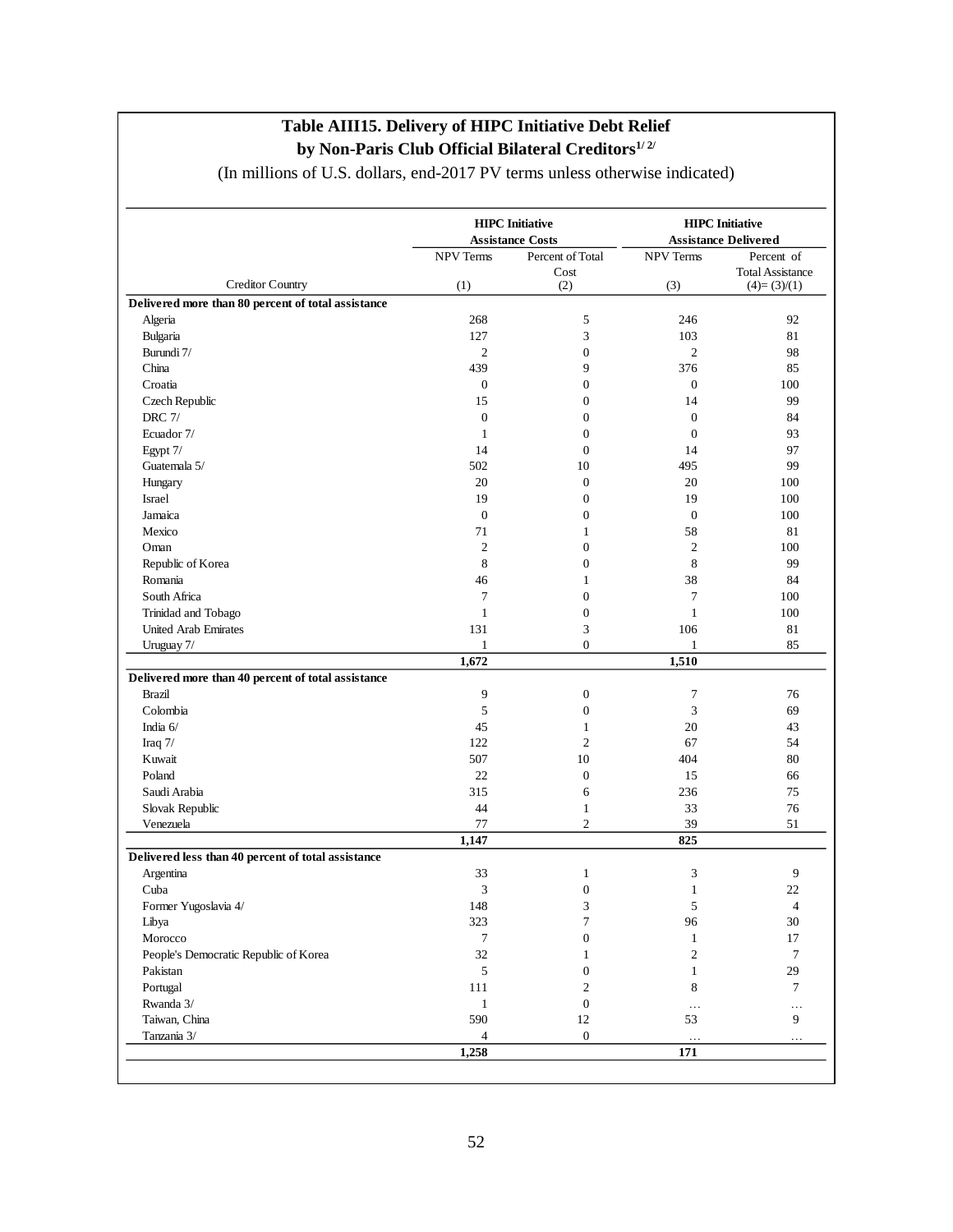|                            |                  |                                         |                             | <b>HIPC</b> Initiative  |  |  |  |
|----------------------------|------------------|-----------------------------------------|-----------------------------|-------------------------|--|--|--|
|                            |                  | <b>HIPC Initiative Assistance Costs</b> | <b>Assistance Delivered</b> |                         |  |  |  |
|                            | <b>NPV Terms</b> | Percent of Total                        | <b>NPV Terms</b>            | Percent of              |  |  |  |
| <b>Creditor Country</b>    |                  | Cost                                    |                             | <b>Total Assistance</b> |  |  |  |
|                            | (1)              | (2)                                     | (3)                         | $(4)=(3)/(1)$           |  |  |  |
| No delivery of HIPC relief |                  |                                         |                             |                         |  |  |  |
| Angola                     | 49               |                                         | $\Omega$                    | 0                       |  |  |  |
| Cameroon                   |                  |                                         | $\Omega$                    | $\theta$                |  |  |  |
| Cape Verde                 | 0                |                                         | $\Omega$                    |                         |  |  |  |
| Costa Rica                 | 529              | 11                                      | 0                           |                         |  |  |  |
| Cote d'Ivoire              | 15               | 0                                       |                             |                         |  |  |  |
| Honduras                   | 136              | 3                                       | $\Omega$                    |                         |  |  |  |
| Iran                       | 78               |                                         | $\Omega$                    |                         |  |  |  |
| Namibia                    |                  |                                         | $\theta$                    |                         |  |  |  |
| Niger                      | 0                |                                         | $\Omega$                    |                         |  |  |  |
| Nigeria                    | 2                |                                         |                             |                         |  |  |  |
| Peru                       | 11               |                                         | $\Omega$                    |                         |  |  |  |
| Zambia                     | $\Omega$         |                                         | $\Omega$                    |                         |  |  |  |
| Zimbabwe                   | 0                |                                         | $\Omega$                    |                         |  |  |  |
| Other                      | 5                | 0                                       | $\overline{0}$              | $\Omega$                |  |  |  |
|                            | 827              |                                         | $\mathbf{0}$                |                         |  |  |  |
|                            | 4,904            | 100.0                                   | 2,505                       |                         |  |  |  |

#### **Table AIII15. Delivery of HIPC Initiative Debt Relief by Non-Paris Club Official Bilateral Creditors (concluded)1/ 2/** (In millions of U.S. dollars, end-2017 PV terms unless otherwise indicated)

Sources: HIPC documents; country authorities; and Fund and Bank staff estimates.

<sup>1</sup>Based on information received as of September 2018. The information covers only creditors that have claims on postcompletion-point countries. The information presented in the table is now based only on responses received from the IMF country team with consultations from the authorities. Creditors are not going to be surveyed which is a change in methodology compared to the previous status reports monitoring relief from the non-Paris creditors.

<sup>2</sup>Argentina, Brazil, the Republic of Korea, Kuwait, Mexico, Morocco, Portugal, South Africa, and Trinidad and Tobago are associated members of the Paris Club. As such, these countries participate in negotiation sessions of the Paris Club on a case-by-case basis, provided that certain conditions are met. Generally, creditors participating in a negotiation session for a particular country are considered Paris Club members for the purpose of HIPC calculations.

<sup>3</sup>In these cases, debtors have indicated that some relief has been provided but the information received is insufficient to quantify it.

<sup>4</sup>Partition of HIPC loans outstanding at decision point and the associated debt relief among members of the Former Yugoslavia is being determined with the help of the authorities.

<sup>5</sup>Guatemala's claims on Nicaragua were taken over by Spain in a debt swap. Spain has agreed to provide HIPC debt relief to Nicaragua on those claims.

<sup>6</sup>In June 2003, India announced its intention to write off all non-export credit claims on HIPCs. However, several agreements remain unsigned.

<sup>7</sup>The details for the debt relief provided are now available to be able to better estimate the effort by these creditors.